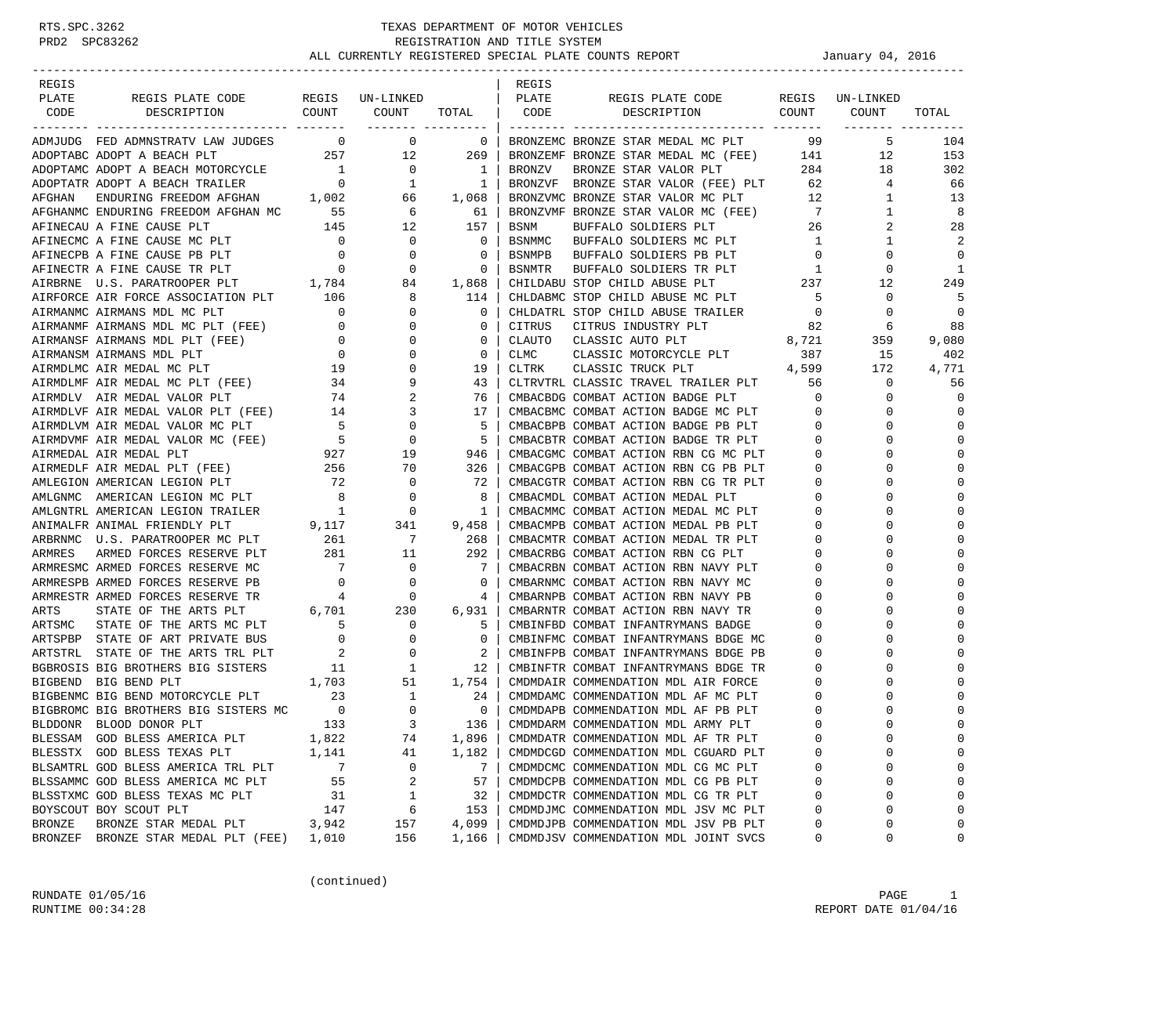| REGIS        |                                                                     |                          |                                    |                          | REGIS        |                                                     |                   |              |             |
|--------------|---------------------------------------------------------------------|--------------------------|------------------------------------|--------------------------|--------------|-----------------------------------------------------|-------------------|--------------|-------------|
| PLATE        | REGIS PLATE CODE                                                    |                          | REGIS UN-LINKED                    |                          | PLATE        | REGIS PLATE CODE                                    | REGIS             | UN-LINKED    |             |
| CODE         | COUNT<br>DESCRIPTION                                                |                          | COUNT                              | TOTAL                    | CODE         | DESCRIPTION COUNT                                   |                   | COUNT        | TOTAL       |
|              | CMDMDJTR COMMENDATION MDL JSV TR PLT                                | $\overline{0}$           | ___________________<br>$\mathbf 0$ | 0                        | COLL         | HOUSTON BAPTIST UNIV                                | $\circ$           | $\mathbf 0$  | 0           |
|              | CMDMDNAV COMMENDATION MDL NAVY PLT                                  | $\overline{0}$           | 0                                  | 0                        | COLL         | TEXAS A & M COMMERCE                                | 21                | 1            | 22          |
|              | CMDMDNMC COMMENDATION MDL NAVY MC                                   | $\overline{0}$           | $\mathbf 0$                        | 0                        | COLL         | TARLETON STATE UNIV                                 | $\overline{0}$    | $\mathbf 0$  | $\mathbf 0$ |
|              | CMDMDNPB COMMENDATION MDL NAVY PB                                   | $\mathbf{0}$             | $\mathbf 0$                        | 0                        | COLL         | WEST TEXAS A & M UNIV                               | 56                | 2            | 58          |
|              | CMDMDNTR COMMENDATION MDL NAVY TR                                   | 0                        | 0                                  | 0                        | COLL         | SAM HOUSTON STATE UNIV                              | 96                | 5            | 101         |
|              | CMDMDRMC COMMENDATION MDL ARMY MC                                   | 0                        | 0                                  | 0                        | COLL         | TX A & M CORPUS CHRISTI                             | $\circ$           | 0            | $\mathbf 0$ |
|              | CMDMDRPB COMMENDATION MDL ARMY PB                                   | 0                        | 0                                  | 0                        | COLL         | MIDWESTERN STATE UNIV                               | 0                 | 0            | 0           |
|              | CMDMDRTR COMMENDATION MDL ARMY TR                                   | 0                        | 0                                  | 0                        | COLL         | HOWARD PAYNE UNIVERSITY                             | $\mathbf 0$       | 0            | $\mathbf 0$ |
| CMP          | CMOH PLT                                                            | 6                        | $\Omega$                           | 6                        | COLL         | SOUTHWESTERN UNIVERSITY                             | 22                | 1            | 23          |
|              | CMPAFCMC CMOH AIR FORCE MC PLT                                      | $\mathbf 0$              | 0                                  | 0                        | COLL         | <b>AUSTIN COLLEGE</b>                               | 50                | 3            | 53          |
|              | CMPAFMCF CMOH AIR FORCE MC PLT (FEE)                                | 0                        | 0                                  | 0                        | COLL         | LAMAR UNIVERSITY                                    | $\mathbf 0$       | $\Omega$     | $\mathbf 0$ |
|              | CMPAFRC CMOH AIR FORCE PLT                                          | 0                        | 0                                  | 0                        | COLL         | EAST TEXAS BAPTIST UNIV                             | $\mathbf 0$       | 0            | $\mathbf 0$ |
|              | CMPAFRCF CMOH AIR FORCE PLT (FEE)                                   | 0                        | 0                                  | 0                        | COLL         | TEXAS LUTHERAN UNIVERSITY                           | 0                 | $\Omega$     | $\mathbf 0$ |
|              | CMPARMCF CMOH ARMY MC PLT (FEE)                                     | $\overline{0}$           | $\Omega$                           | $\Omega$                 | COLL         | HUSTON-TILLOTSON COLLEGE                            | 0                 | O            | $\mathbf 0$ |
|              | CMPARMMC CMOH ARMY MC PLT                                           | $\circ$                  | 0                                  | 0                        | COLL         | MCMURRY UNIVERSITY                                  | 0                 | 0            | $\mathbf 0$ |
|              | CMPARMY CMOH ARMY PLT                                               | 1                        | 0                                  | 1                        | COLL         | UNIV OF TEXAS AT DALLAS                             | $\mathbf 0$       | $\mathbf{1}$ | 1           |
|              | CMPARMYF CMOH ARMY PLT (FEE)                                        | $\mathbf 0$              | 0                                  | 0                        | COLL         | TEXAS WESLEYAN UNIVERSITY                           | 0                 | 0            | $\mathbf 0$ |
|              | CMPNAVMC CMOH NAVY MC PLT                                           | $\mathbf 0$              | 0                                  | 0                        | COLL         | SUL ROSS STATE UNIVERSITY                           | 53                |              | 55          |
|              | CMPNAVY CMOH NAVY PLT                                               |                          | $\Omega$                           | 2                        | COLL         | UT DALLAS SUNSET 09/01/2014                         | $\circ$           | 0            | $\Omega$    |
|              | CMPNAVYF CMOH NAVY PLT (FEE)                                        | 0                        | 0                                  | 0                        | COLL         | TEXAS A & M KINGSVILLE                              | 0                 | 0            | 0           |
|              |                                                                     | 0                        | 0                                  | 0                        |              | NORTH CENTRAL TX COLLEGE                            |                   | $\Omega$     | $\mathbf 0$ |
|              | CMPNVMCF CMOH NAVY MC PLT (FEE)                                     |                          |                                    | 0                        | COLL         |                                                     | 0                 | 2            | 46          |
|              | CNTYJUDG COUNTY JUDGE PLT                                           | 0<br>$\mathbf 0$         | 0<br>0                             | 0                        | COLL<br>COLL | UT MD ANDERSON CANCER<br>TEXAS WOMEN'S UNIVERSITY   | 44<br>$\mathbf 0$ | U            | $\Omega$    |
|              | COASTMD COAST GUARD MDL PLT<br>COASTMDF COAST GUARD MDL PLT (FEE) 0 |                          | 0                                  | 0                        |              |                                                     | 0                 | 0            | $\Omega$    |
|              | COASTMMC COAST GUARD MDL MC PLT                                     | $\mathbf 0$              | 0                                  | 0                        | COLL<br>COLL | UNIV OF TX AT BROWNSVILLE<br>LUBBOCK CHRISTIAN UNIV | 13                | 1            | 14          |
|              | COASTMMF COAST GUARD MDL MC PLT FEE                                 | $\overline{0}$           | 0                                  | 0                        | COLL         | ST. MARY'S UNIVERSITY                               | 33                | 1            | 34          |
| COLL         | TEXAS A & M UNIVERSITY                                              |                          | 55                                 |                          | COLL         | ANGELO STATE UNIVERSITY                             | 52                | 5            | 57          |
| COLL         | UNIV OF TEXAS AT AUSTIN                                             | 2,360<br>1,348           | 37                                 | 2,415<br>1,385           |              | COLLTXAN COLLEGE FOR ALL TEXANS                     | 20                | 3            | 23          |
| COLL         | SOUTHERN METHODIST UNIV                                             | 116                      | 2                                  | 118                      |              | COLLTXMC COLL FOR ALL TEXANS MC                     | $\mathbf{1}$      | 0            | 1           |
| COLL         | INCARNATE WORD COLLEGE                                              | $\overline{\phantom{0}}$ | 0                                  | 0                        |              | COLLTXTR COLL FOR ALL TEXANS TR                     | $\overline{0}$    | 0            | $\mathbf 0$ |
| COLL         | TEXAS TECH UNIVERSITY                                               | 2,102                    | 71                                 | 2,173                    |              | CONQCNCR CONQUER CANCER PLT                         | 206               | 5            | 211         |
|              | UNIV OF TX AT ARLINGTON                                             |                          | 0                                  | 11                       | CTNBOL       | COTTON BOLL PLT                                     | 413               | 15           | 428         |
| COLL<br>COLL | UNIV OF TEXAS AT EL PASO                                            | 11<br>88                 | 1                                  | 89                       | CUSTOM       | CUSTOM VEHICLE PLT                                  | 51                | 4            | 55          |
| COLL         | UNIVERSITY OF HOUSTON                                               | 377                      | 18                                 | 395                      |              | CUSTOMMC CUSTOM MOTORCYCLE PLT                      | $\overline{0}$    | 0            | $\Omega$    |
| COLL         | RICHLAND COLLEGE                                                    | $\overline{0}$           | 0                                  | $\overline{\phantom{0}}$ | CVLPAT       | TX WING CIVIL AIR PATROL                            | 126               | 5            | 131         |
| COLL         | TEXAS SOUTHERN UNIVERSITY                                           | 88                       | 4                                  | 92                       |              | CVLPATMC TX WING CIVIL AIR PATROL MC                | 1                 | $\Omega$     | 1           |
| COLL         | BAYLOR UNIVERSITY                                                   | 361                      | 18                                 | 379                      |              | CVLPATPB TX WING CIVIL AIR PATROL PB                | 0                 | 0            | $\mathbf 0$ |
| COLL         | TEXAS STATE UNIVERSITY                                              | 57                       | 3                                  | 60                       |              | CVLPATTR TX WING CIVIL AIR PATROL TR                | $\mathbf 0$       | 0            | $\mathbf 0$ |
| COLL         | UNIVERSITY OF NORTH TEXAS                                           | 99                       | 4                                  | 103                      | DARMC        | DAUGHTERS AMER REV MC PLT                           | 0                 |              | $\mathbf 0$ |
| COLL         | RICE UNIVERSITY                                                     | 195                      | 12                                 | 207                      | DARPB        | DAUGHTERS AMER REV PB PLT                           | 0                 |              | $\mathbf 0$ |
| COLL         | U OF MARY HARDIN-BAYLOR                                             | 29                       | $\mathbf 0$                        | 29                       | DARPLT       | DAUGHTERS AMER REV PLT                              | 56                | 9            | 65          |
| <b>COLL</b>  | UNIV OF TX AT SAN ANTONIO                                           | 1                        | $\Omega$                           | $\mathbf{1}$             | DARTR        | DAUGHTERS AMER REV TR PLT                           | $\Omega$          | $\Omega$     | $\Omega$    |
| COLL         | TEXAS CHRISTIAN UNIV                                                | 210                      | 4                                  | 214                      |              | DEFMERSF DEFENSE MERIT SVC MDL (FEE)                | $\Omega$          | 0            | 0           |
| COLL         | PRAIRIE VIEW A & M UNIV                                             | 72                       | 5                                  | 77                       |              | DEFMERSV DEFENSE MERIT SVC MDL PLT                  | $\Omega$          | U            | 0           |
| COLL         | BROOKHAVEN COLLEGE                                                  | 0                        | 0                                  | 0                        |              | DEFMRSMC DEFENSE MERIT SVC MDL MC                   | 0                 | 0            | 0           |
| COLL         | UNIVERSITY OF ST. THOMAS                                            | 17                       | $\mathbf 1$                        | 18                       |              | DEFMRSMF DEFENSE MERIT SVC MDL MC F                 | 0                 | 0            | $\mathbf 0$ |
| COLL         | PARKER C OF CHIROPRACTIC                                            | 0                        | 0                                  | 0                        |              | DESERTMC DESERT STORM MC PLT                        | 96                | 4            | 100         |
| COLL         | S. F. AUSTIN STATE UNIV                                             | 67                       | 4                                  | 71                       |              | DESERTPB DESERT STORM PB PLT                        | $\mathbf 0$       | 0            | $\mathbf 0$ |
| COLL         | TX CHIROPRACTIC COLLEGE                                             | 0                        | 0                                  | 0                        |              | DESERTS DESERT STORM PLT                            | 2,021             | 91           | 2,112       |
| COLL         | ABILENE CHRISTIAN UNIV                                              | 1                        | 0                                  | 1                        |              | DESERTTR DESERT STORM TR PLT                        | 7                 | 0            | 7           |
|              |                                                                     |                          |                                    |                          |              |                                                     |                   |              |             |

(continued)

RUNDATE  $01/05/16$  PAGE 2 RUNTIME  $00:34:28$  REPORT DATE  $01/04/16$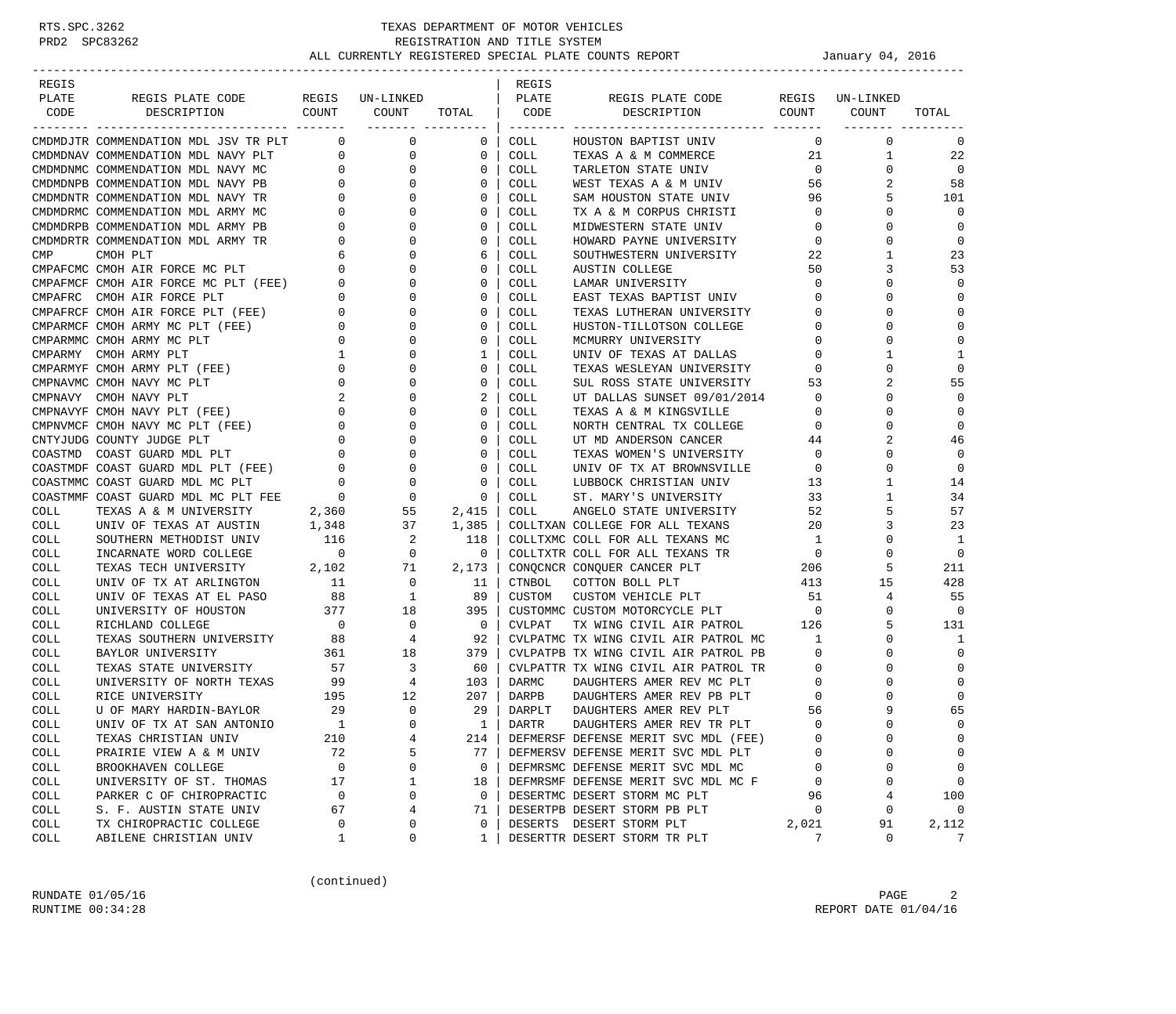| REGIS        |                                                                                                                                                                                                                                           |                                                                                                                                                      |                 |               | REGIS         |                                                                                                                                                                                                                                                                                |                              |                      |                         |
|--------------|-------------------------------------------------------------------------------------------------------------------------------------------------------------------------------------------------------------------------------------------|------------------------------------------------------------------------------------------------------------------------------------------------------|-----------------|---------------|---------------|--------------------------------------------------------------------------------------------------------------------------------------------------------------------------------------------------------------------------------------------------------------------------------|------------------------------|----------------------|-------------------------|
| PLATE        | REGIS PLATE CODE                                                                                                                                                                                                                          |                                                                                                                                                      | REGIS UN-LINKED |               | PLATE         | REGIS PLATE CODE                                                                                                                                                                                                                                                               |                              | REGIS UN-LINKED      |                         |
| CODE         | COUNT<br>DESCRIPTION                                                                                                                                                                                                                      |                                                                                                                                                      | COUNT           | TOTAL CODE    |               | COUNT<br>DESCRIPTION                                                                                                                                                                                                                                                           |                              | COUNT                | TOTAL                   |
|              |                                                                                                                                                                                                                                           |                                                                                                                                                      |                 |               |               |                                                                                                                                                                                                                                                                                |                              |                      |                         |
|              | DFLYCMCF FLY CRS MDL RCPNT MC (FEE) 15 0                                                                                                                                                                                                  |                                                                                                                                                      |                 | 15            |               | DVAIRMNS DV AIRMANS MDL PLT                                                                                                                                                                                                                                                    | $\mathbf{0}$                 | 0                    | 0                       |
|              | DFLYCRS FLYING CROSS MEDAL RECIPNTS                                                                                                                                                                                                       |                                                                                                                                                      | 889<br>25       | 914           | DVAIRV        | DV AIR MEDAL VALOR PLT                                                                                                                                                                                                                                                         | 49                           | $\mathbf{1}$         | 50                      |
|              | DFLYCRSF FLY CRS MDL RCPNT PLT (FEE)                                                                                                                                                                                                      | 245                                                                                                                                                  | 11              | 256           |               | DVAIRVF DV AIR MEDAL VALOR (FEE) 29                                                                                                                                                                                                                                            |                              | 1                    | 30                      |
|              | DELYCSMC FLY CRS MEDAL RCPNT MC PLT 12<br>DIMES MARCH OF DIMES PLT 29 3<br>DSMAIRF DISTING SERVICE AIR FORCE 30 2                                                                                                                         |                                                                                                                                                      |                 | 13            |               | DVAIRVM DV AIR MEDAL VALOR MC PLT                                                                                                                                                                                                                                              | $\overline{0}$               | 0                    | $\Omega$                |
|              |                                                                                                                                                                                                                                           |                                                                                                                                                      |                 | 32            |               | DVAIRVMF DV AIR MEDAL VALOR MC (FEE)                                                                                                                                                                                                                                           | 5                            | 0                    | 5                       |
|              |                                                                                                                                                                                                                                           |                                                                                                                                                      |                 | 32            |               | DVARCRMC DV ARMY DST CROSS MC PLT                                                                                                                                                                                                                                              | $\overline{0}$               | $\Omega$             | $\mathbf 0$             |
|              |                                                                                                                                                                                                                                           |                                                                                                                                                      | $\mathbf{1}$    | 7             |               | DVARCRMF DV ARMY DST CRS MC (FEE)                                                                                                                                                                                                                                              | $\mathbf{0}$                 | 0                    | $\Omega$                |
|              | DSMAIRFF DISTING SER AIR FORCE (FEE) 6<br>DSMAIRFM DISTING SERV AIR FORCE MC 0<br>DSMAIRMF DIST SER AIR FORCE MC (FEE) 0                                                                                                                  |                                                                                                                                                      | $\mathbf{0}$    | $\mathbf 0$   |               | DVARMCRF DV ARMY DST CROSS (FEE)                                                                                                                                                                                                                                               | 5                            | 3                    | 8                       |
|              |                                                                                                                                                                                                                                           |                                                                                                                                                      | $\mathbf{0}$    | 0             |               | DVARMSMC DV AIRMANS MDL MC PLT                                                                                                                                                                                                                                                 | $\mathbf 0$                  | $\Omega$             | $\Omega$                |
|              | DSMARMY DISTINGUISHED SERVICE ARMY 28<br>DSMARMYF DISTINGUISHED SERVICE ARMY 28                                                                                                                                                           |                                                                                                                                                      | 0               | $\mathbf 0$   |               | -<br>DVARMSMF DV AIRMANS MDL MC (FEE)<br>DILANGED DV APMV DST CROSS PLT                                                                                                                                                                                                        | $\mathbf 0$                  | 0                    | $\Omega$                |
|              |                                                                                                                                                                                                                                           |                                                                                                                                                      | $\mathbf{0}$    | 28            |               | DVARMYCR DV ARMY DST CROSS PLT                                                                                                                                                                                                                                                 | 16                           | 2                    | 18                      |
|              | DSMARMYF DISTING SERVICE ARMY (FEE)                                                                                                                                                                                                       | $\overline{5}$                                                                                                                                       | $\mathbf{1}$    | 6             | <b>DVBRST</b> | DV BRONZE STAR MEDAL PLT 3,572                                                                                                                                                                                                                                                 |                              | 49                   | 3,621                   |
|              | DISTING SERVICE ARMY MC 0<br>DISTING SERVICE COAST GUARD 2<br>DSMARMYM DISTING SERVICE ARMY MC                                                                                                                                            |                                                                                                                                                      | $\mathbf{0}$    | 0             |               | DVBRSTF DV BRONZE STAR MEDAL (FEE) 1,939                                                                                                                                                                                                                                       |                              | 43                   | 1,982                   |
| <b>DSMCG</b> |                                                                                                                                                                                                                                           |                                                                                                                                                      | $\mathbf{0}$    | 2             |               | DVBRSTMC DV BRONZE STAR MEDAL MC                                                                                                                                                                                                                                               | 37                           | 2                    | 39                      |
|              | DSMCGF DIST SER COAST GUARD (FEE)                                                                                                                                                                                                         | $\begin{array}{c} 0 \\ 0 \end{array}$                                                                                                                | 0               | 0             |               | $\begin{tabular}{lllllllll} \hline {\tiny DVBRSTMF} & {\tiny DVB} & {\tiny BRONZE} & {\tiny STRR} & {\tiny MDL} & {\tiny MC} & ({\tiny FEE}) & 162 \\ {\tiny DVBRSV} & {\tiny DVB} & {\tiny BRONZE} & {\tiny STR} & {\tiny VALOR} & {\tiny PLT} & 372 \\ \hline \end{tabular}$ |                              | 4                    | 166                     |
|              | DSMCGM DISTING SERV COAST GUARD MC                                                                                                                                                                                                        |                                                                                                                                                      | $\mathbf{0}$    | 0             |               |                                                                                                                                                                                                                                                                                |                              | 6                    | 378                     |
|              | DSMCGMF DIST SER CST GUARD MC (FEE)                                                                                                                                                                                                       | $\begin{array}{ccc} \text{NCE} & & & 0 & \\ \text{E} & & & 0 & \\ \text{E} & & & 0 & \\ & & & 0 & \\ & & & 1 & \\ \text{N} & & & 1 & \\ \end{array}$ | 0               | 0             |               | DVBRSVF DV BRONZE STAR VALOR (FEE) 177                                                                                                                                                                                                                                         |                              | 4                    | 181                     |
|              | DSMDDMCF DIS SER MDL DOD MC PLT(FEE)                                                                                                                                                                                                      |                                                                                                                                                      | 0               | 0             |               | DVBRSVMC DV BRONZE STAR VALOR MC                                                                                                                                                                                                                                               | $\overline{7}$               | 0                    | 7                       |
|              | DSMDHSMC DIST SER MDL DOHS MC PLT                                                                                                                                                                                                         |                                                                                                                                                      | 0               | $\Omega$      |               | DVBRSVMF DV BRONZ STR VALOR MC (FEE) 28                                                                                                                                                                                                                                        |                              | 1                    | 29                      |
|              |                                                                                                                                                                                                                                           |                                                                                                                                                      | 0               | 1             |               | DVCCMBMC DV COMBAT ACTION MEDAL MC F                                                                                                                                                                                                                                           | $\overline{\phantom{0}}$     | 0                    | $\Omega$                |
|              |                                                                                                                                                                                                                                           |                                                                                                                                                      | 0               | 1<br>$\Omega$ |               | DVCMACMC DV COMBAT ACTION RBN CG MC                                                                                                                                                                                                                                            | $\overline{0}$               | $\Omega$             | $\mathbf 0$<br>$\Omega$ |
|              | SNUBSING DIST SER MDL DOD FLI<br>SNUBODF DIST SER MDL DOD PLT (FEE)<br>DSMDODMC DIST SER MDL DOD MC PLT<br>DSMDODMC DIST SER MDL DOD MC PLT<br>DSMDOHSF DIST SER MDL DOHS PLT (FEE)<br>DSMDOTE DIST SER MDL DOT PLT (FEE)<br>DSMDOTF DIST |                                                                                                                                                      | 0<br>0          | 0             |               | DVCMBBMC DV COMBAT ACTION MEDAL MC                                                                                                                                                                                                                                             | $\mathbf{0}$<br>$\mathbf{0}$ | $\Omega$<br>$\Omega$ | $\Omega$                |
|              |                                                                                                                                                                                                                                           |                                                                                                                                                      | 0               | $\Omega$      |               | DVCMBIMC DV COMBAT INFANTRY BDGE MC<br>DVCMBIMF DV COMBAT INFANTRY BDG MC F                                                                                                                                                                                                    | $\mathbf{0}$                 | $\Omega$             | $\Omega$                |
|              |                                                                                                                                                                                                                                           |                                                                                                                                                      | 0               | 0             |               | DVCMBRCG DV COMBAT ACTION RBN CG FEE                                                                                                                                                                                                                                           | 0                            | 0                    | $\Omega$                |
|              |                                                                                                                                                                                                                                           |                                                                                                                                                      | 0               | 0             |               | DVCMBTIB DV COMBAT INFANTRYMAN BADGE                                                                                                                                                                                                                                           | $\mathbf 0$                  | $\Omega$             | $\mathbf 0$             |
|              |                                                                                                                                                                                                                                           |                                                                                                                                                      | 0               | 0             |               | DVCMBTIF DV COMBAT INFANTRY BDGE FEE                                                                                                                                                                                                                                           | $\mathbf{0}$                 | 0                    | 0                       |
|              |                                                                                                                                                                                                                                           |                                                                                                                                                      | 0               | 0             |               | DVCMHAFF DV CMOH AIR FORCE PLT (FEE)                                                                                                                                                                                                                                           | $\mathbf 0$                  | 2                    | $\overline{a}$          |
|              | DSMHSMCF DIS SER MDL DHS MC PLT(FEE)                                                                                                                                                                                                      | $\mathbf 0$                                                                                                                                          | 0               | $\Omega$      |               | DVCMHAFM DV CMOH AIR FORCE MC PLT                                                                                                                                                                                                                                              | $\mathbf 0$                  | $\Omega$             | 0                       |
|              | DSMNAVMF DISTING SERV NAVY MC (FEE)                                                                                                                                                                                                       | $\mathbf{0}$                                                                                                                                         | 0               | 0             |               | DVCMHAIR DV CMOH AIR FORCE PLT                                                                                                                                                                                                                                                 | 0                            | 0                    | $\Omega$                |
|              | DSMNAVY DISTINGUISHED SERVICE NAVY                                                                                                                                                                                                        | $\overline{\phantom{0}}$                                                                                                                             | 0               | 0             |               | DVCMHAMF DV CMOH ARMY MC PLT (FEE)                                                                                                                                                                                                                                             | 0                            | $\Omega$             | $\mathbf 0$             |
|              | DSMNAVYF DISTING SERVICE NAVY (FEE)                                                                                                                                                                                                       | $\begin{matrix} 0 \\ 0 \\ 1 \end{matrix}$                                                                                                            | 0               | 0             |               | DVCMHAR DV CMOH ARMY PLT                                                                                                                                                                                                                                                       | $\mathbf{0}$                 | 1                    | 1                       |
|              | DSMNAVYM DISTING SERVICE NAVY MC                                                                                                                                                                                                          |                                                                                                                                                      | $\mathbf 0$     | 0             |               | DVCMHARF DV CMOH ARMY PLT (FEE)                                                                                                                                                                                                                                                | $\mathbf 0$                  | $\Omega$             | 0                       |
|              | DSSMDLMC DEF SUPERIOR SERV MDL MC                                                                                                                                                                                                         |                                                                                                                                                      | 0               | 1             |               | DVCMHARM DV CMOH ARMY MC PLT                                                                                                                                                                                                                                                   | 0                            | $\Omega$             | 0                       |
|              | DSSMDLMF DEF SUPER SERV MDL MC (FEE) 1                                                                                                                                                                                                    |                                                                                                                                                      | 0               | 1             |               | DVCMHFMF DV CMOH AIR FORCE MC (FEE)                                                                                                                                                                                                                                            | 0                            | 0                    | $\Omega$                |
|              | DSSMEDAL DEFENSE SUPERIOR SERV MEDAL                                                                                                                                                                                                      | 52                                                                                                                                                   | $\mathbf{0}$    | 52            |               | DVCMHNAV DV CMOH NAVY PLT                                                                                                                                                                                                                                                      | 0                            | 2                    | 2                       |
|              | DSSMEDLF DEF SUPERIOR SERV MDL (FEE)                                                                                                                                                                                                      |                                                                                                                                                      | 1               | 5             |               | DVCMHNMF DV CMOH NAVY MC PLT (FEE)                                                                                                                                                                                                                                             | $\mathbf 0$                  | 0                    | $\Omega$                |
| DUBLUE       | DU BLUE HERON PLT                                                                                                                                                                                                                         | (FEE) $4$<br>685<br>3                                                                                                                                | 45              | 730           |               | DVCMHNVF DV CMOH NAVY PLT (FEE)                                                                                                                                                                                                                                                | $\mathbf 0$                  | 1                    | 1                       |
|              | DUBLUEMC DU BLUE HERON MC PLT                                                                                                                                                                                                             |                                                                                                                                                      | 0               | 3             |               | DVCMHNVM DV CMOH NAVY MC PLT                                                                                                                                                                                                                                                   | $\circ$                      | $\Omega$             | $\Omega$                |
|              | DUBLUEPB DU BLUE HERON PB PLT                                                                                                                                                                                                             | $\overline{0}$                                                                                                                                       | 0               | $\mathbf{0}$  |               | DVCMRBNM DV COMBAT ACTION RBN NAVY                                                                                                                                                                                                                                             | 1                            | 0                    | 1                       |
|              | DUBLUETR DU BLUE HERON TRL PLT                                                                                                                                                                                                            | 4                                                                                                                                                    | $\Omega$        | 4             |               | DVCMRNMC DV COMBAT ACTN RBN NAVY MC                                                                                                                                                                                                                                            | $\mathbf 0$                  |                      | 0                       |
|              | DVAFCMCF DV AIR FORCE CROSS MC (FEE)                                                                                                                                                                                                      | $\Omega$                                                                                                                                             | $\Omega$        | $\Omega$      |               | DVCMRNMF DV COMBAT ACT RBN NAVY MC F                                                                                                                                                                                                                                           | $\Omega$                     | $\cap$               | $\Omega$                |
|              | DVAFCRMC DV AIR FORCE CROSS MC PLT                                                                                                                                                                                                        | 0                                                                                                                                                    | 0               | 0             |               | DVCMRNYF DV COMBAT ACTION RBN NAVY F                                                                                                                                                                                                                                           | 0                            | $\Omega$             | 0                       |
|              | DVAFCRS DV AIR FORCE CROSS PLT                                                                                                                                                                                                            | 14                                                                                                                                                   | 6               | 20            |               | DVCOAFMC DV COAST GUARD MDL MC (FEE)                                                                                                                                                                                                                                           | 0                            | $\Omega$             | 0                       |
|              | DVAFCRSF DV AIR FORCE CROSS (FEE)                                                                                                                                                                                                         | 12                                                                                                                                                   | 4               | 16            |               | DVCOASMC DV COAST GUARD MDL MC PLT                                                                                                                                                                                                                                             | 0                            | 0                    | 0                       |
|              | DVAIRMDL DV AIR MEDAL PLT                                                                                                                                                                                                                 | 432                                                                                                                                                  | 9               | 441           |               | DVCOASTF DV COAST GUARD MDL (FEE)                                                                                                                                                                                                                                              | $\mathbf 0$                  | $\Omega$             | 0                       |
|              | DVAIRMLF DV AIR MEDAL PLT (FEE)                                                                                                                                                                                                           | 226                                                                                                                                                  | 6               | 232           |               | DVCOASTG DV COAST GUARD MDL PLT                                                                                                                                                                                                                                                | $\mathbf{1}$                 | $\Omega$             | 1                       |
|              | DVAIRMMC DV AIR MEDAL MC PLT                                                                                                                                                                                                              | 3                                                                                                                                                    | 0               | 3             |               | DVCOMBAF DV COMBAT ACTION BADGE(FEE)                                                                                                                                                                                                                                           | $\mathbf 0$                  | $\Omega$             | 0                       |
|              | DVAIRMMF DV AIR MEDAL MC PLT (FEE)                                                                                                                                                                                                        | 23                                                                                                                                                   | 0               | 23            |               | DVCOMBAM DV COMBAT ACTION MEDAL PLT                                                                                                                                                                                                                                            | 0                            | $\Omega$             | 0                       |
|              | DVAIRMNF DV AIRMANS MDL (FEE)                                                                                                                                                                                                             | 0                                                                                                                                                    | 0               | $\Omega$      |               | DVCOMBAR DV COMBAT ACTION RBN CG PLT                                                                                                                                                                                                                                           | 0                            | 0                    | 0                       |

(continued)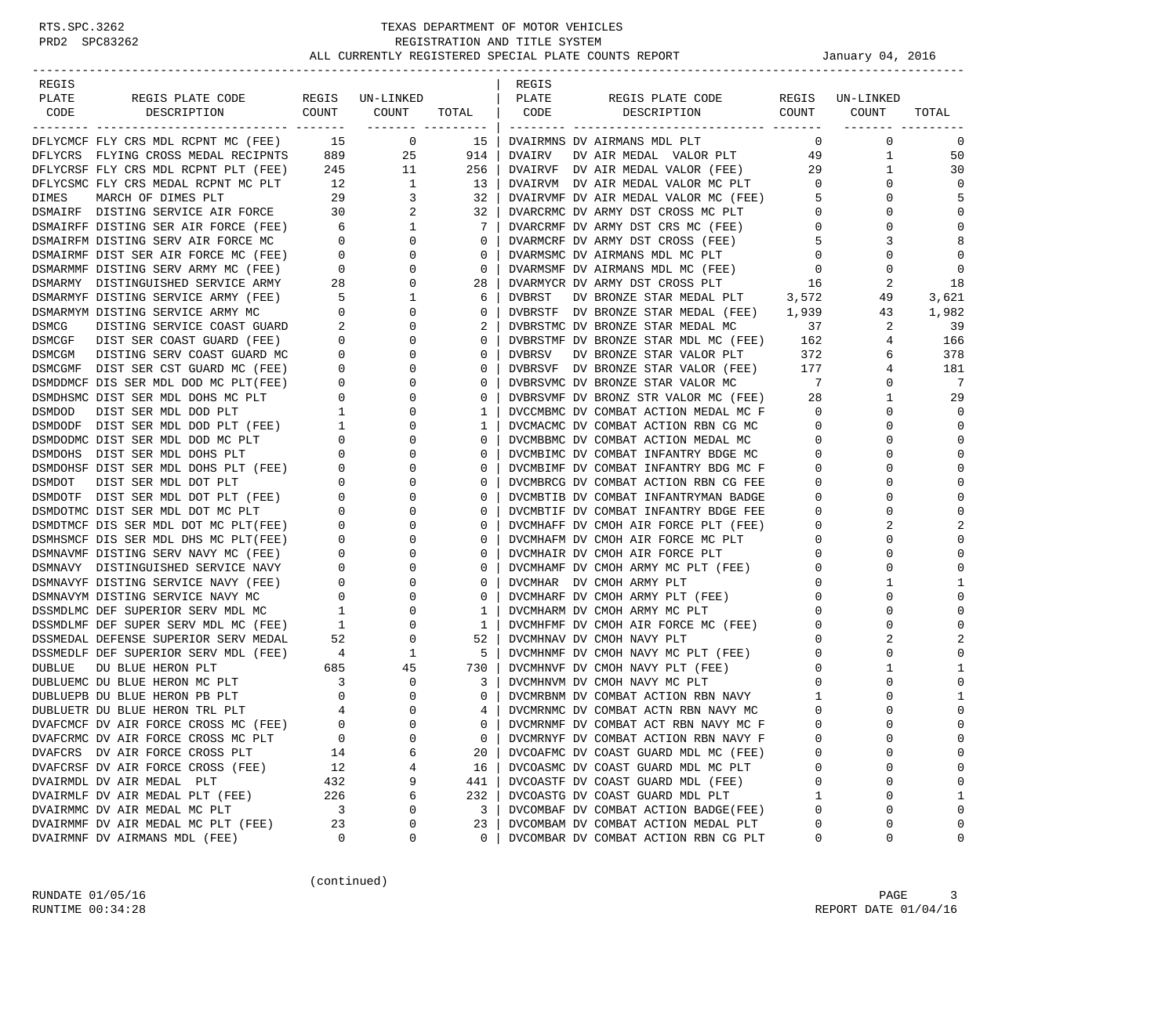| REGIS                                                                                                                                                             |                                       |                          |                | REGIS                                                                                              |                |
|-------------------------------------------------------------------------------------------------------------------------------------------------------------------|---------------------------------------|--------------------------|----------------|----------------------------------------------------------------------------------------------------|----------------|
| PLATE<br>REGIS PLATE CODE                                                                                                                                         |                                       | REGIS UN-LINKED          |                | PLATE<br>REGIS PLATE CODE<br>REGIS UN-LINKED                                                       |                |
| COUNT<br>CODE<br>DESCRIPTION                                                                                                                                      |                                       | COUNT                    | TOTAL          | COUNT<br>CODE<br>DESCRIPTION<br>COUNT<br>TOTAL                                                     |                |
|                                                                                                                                                                   |                                       | ________ _______         |                |                                                                                                    |                |
| DVCOMBAT DV COMBAT ACTION BADGE PLT 0                                                                                                                             |                                       | $\overline{0}$           | $\overline{0}$ | $\mathbf 0$<br>DVKRDSMC DV KOREAN DEFENSE SVC MC<br>$\mathbf{0}$                                   | $\Omega$       |
| DVCOMBBM DV COMBAT ACTION MEDAL(FEE) 0                                                                                                                            |                                       | $\overline{0}$           | $\mathbf{0}$   | DVKRDSMD DV KOREAN DEFENSE SVC MDL<br>$\mathbf{0}$<br>0                                            | $\mathbf 0$    |
|                                                                                                                                                                   |                                       | 0                        | $\mathbf{0}$   | $\overline{0}$<br>DVKRDSMF DV KOREAN DEFENSE SVC MDL F<br>0                                        | $\Omega$       |
| DVCOMBMC DV COMBAT ACTION BADGE MC 0<br>DVCOMFMC DV COMBAT ACTION BADGE MC F 0<br>DVCRCGMC DV COMBAT ACT RBN CG MC FEE 0<br>DVDFMRSV DV DEFENSE MERIT SVC MEDAL 0 |                                       | $\mathbf{0}$             | $\mathbf{0}$   | DVLGNMMC DV LEGION OF MERIT MC PLT<br>1<br>4                                                       | 5              |
|                                                                                                                                                                   |                                       | 0                        | 0              | 1                                                                                                  | 38             |
|                                                                                                                                                                   |                                       | $\mathbf 0$              | $\mathbf{0}$   | DVLGNMMF DV LEGION OF MERIT MC (FEE) 37<br>DVLGNMRT DV LEGION OF MERIT PLT 983<br>9                | 992            |
| DVDMDFSV DV DEFENSE MERIT SVC MDL F                                                                                                                               | $\mathbf{1}$                          | $\mathbf 0$              | 1              | DVLGNMTF DV LEGION OF MERIT (FEE) 574<br>14                                                        | 588            |
| DVDMSMMC DV DEFENSE MERIT SVC MDL MC                                                                                                                              |                                       | $0 \qquad \qquad$<br>0   | $\mathbf{0}$   | 52<br>DVMCP<br>DISABLED VET MC PLT<br>750                                                          | 802            |
| DVDMSMMF DV DEFENSE MERIT SVC MC FEE                                                                                                                              | $\overline{0}$                        | $\mathbf 0$              | $\mathbf 0$    | DVMCPF DISABLED VET MC PLT (FEE) 2,914<br>124                                                      | 3,038          |
| DVDSAF<br>DV DSM AIR FORCE PLT                                                                                                                                    |                                       | 1                        | 53             | DVMERIMC DV MERITORIOUS SVC MDL MC<br>$\overline{0}$<br>0                                          | $\Omega$       |
| DVDSAFF DV DSM AIR FORCE PLT (FEE)                                                                                                                                |                                       | 52<br>21<br>$\mathbf{1}$ | 22             | DVMERIMF DV MERITORIOUS SVC MDL MC F<br>$\mathbf{0}$<br>0                                          | $\mathbf 0$    |
|                                                                                                                                                                   |                                       | 0                        | $\mathbf{1}$   | DVMERSVF DV MERITORIOUS SVC MDL FEE<br>$\mathbf{1}$<br>0                                           | 1              |
|                                                                                                                                                                   |                                       | $\mathbf 0$              | $\mathbf{0}$   | $\overline{0}$<br>DVMERSVM DV MERITORIOUS SVC MDL PLT<br>0                                         | $\Omega$       |
| DVDSAFMC DV DSM AIR FORCE MC PLT 1<br>DVDSAFMF DV DSM AIR FORCE MC (FEE) 0<br>DVDSAR DV DSM ARMY PLT 112                                                          |                                       | 5                        |                | $\mathbf 0$<br>$\Omega$                                                                            | $\Omega$       |
|                                                                                                                                                                   |                                       |                          | 117            | DVNAVMDF DV NAVY MARINE CRPS MDL F                                                                 | $\Omega$       |
| DVDSARF DV DSM ARMY PLT (FEE) 56<br>DVDSARMC DV DSM ARMY MC PLT 1                                                                                                 |                                       | 8                        | 64             | DVNAVMDL DV NAVY MARINE CRPS MDL PLT<br>$\mathbf{0}$<br>0                                          |                |
|                                                                                                                                                                   |                                       | 0                        | 1              | $\overline{0}$<br>$\Omega$<br>DVNAVMMC DV NAVY MARINE CRPS MDL MC                                  | $\mathbf 0$    |
| DVDSARMF DV DSM ARMY MC PLT (FEE)                                                                                                                                 | $\sim$ 6                              | 0                        | 6              | $\overline{0}$<br>DVNAVMMF DV NAVY MARINE CRPS MD MC F<br>0                                        | $\Omega$       |
| DVDSCG<br>DV DSM COAST GUARD PLT                                                                                                                                  | 11                                    | 0                        | 11             | 8<br>DVNAVYCR DV NAVY CROSS PLT<br>$\Omega$                                                        | 8              |
| DVDSCGF DV DSM COAST GUARD (FEE) 3                                                                                                                                |                                       | 0                        | 3              | DVNDSKMC DV NATL DEF SV MD KOREA MC<br>0<br>$\Omega$                                               | $\Omega$       |
| DVDSCGMC DV DSM COAST GUARD MC PLT                                                                                                                                | 1                                     | 0                        | 1              | DVNDSKMF DV NATL DEF SV MD KOR MC F<br>$\mathbf 0$<br>0                                            | $\Omega$       |
| DVDSCGMF DV DSM COAST GUARD MC (FEE)                                                                                                                              | $\overline{0}$                        | 0                        | $\mathbf{0}$   | $\mathbf 0$<br>$\Omega$<br>DVNDSKWF DV NATL DEF SV MD KOREA F                                      | $\Omega$       |
| DVDSDDMC DV DSM DOD MC PLT                                                                                                                                        | $\overline{0}$                        | $\mathbf 0$              | $\mathbf{0}$   | DVNDSKWR DV NATL DEF SV MD KOREA ERA<br>$\mathbf 0$<br>$\Omega$                                    | $\Omega$       |
| DVDSDDMF DV DSM DOD MC PLT (FEE)                                                                                                                                  | $\mathbf{1}$                          | 0                        | 1              | $\mathbf 0$<br>DVNDSMDF DV NATL DEF SVC MD DSTORM F<br>$\Omega$                                    | $\Omega$       |
| DVDSDOD DV DSM DOD PLT                                                                                                                                            | $\overline{2}$                        | $\Omega$                 | 2              | DVNDSMDS DV NATL DEF SVC MDL DSTORM<br>0<br>$\Omega$                                               | $\Omega$       |
| DVDSDODF DV DSM DOD PLT (FEE)                                                                                                                                     | $\frac{1}{2}$                         | 0                        | 1              | DVNDSMMC DV NATL DEF SV MD DSTORM MC<br>0<br>0                                                     | $\Omega$       |
| DVDSDOT DV DSM DOT PLT                                                                                                                                            | $\overline{0}$                        | 0                        | $\mathbf{0}$   | $\Omega$<br>DVNDSMMF DV NAT DEF SVMD DSTORM MC F<br>0                                              | $\Omega$       |
| DVDSDOTF DV DSM DOT PLT (FEE)                                                                                                                                     | $\overline{0}$                        | $\mathbf 0$              | $\mathbf{0}$   | DVNDSVMC DV NAT DEF SV MD VIETERA MC<br>0<br>$\Omega$                                              | $\Omega$       |
| DVDSDTMC DV DSM DOT MC PLT                                                                                                                                        | $\mathbf{0}$                          | 0                        | $\mathbf{0}$   | $\mathbf{0}$<br>DVNDSVMF DV NAT DEF SV MD VIET MC F<br>$\Omega$                                    | $\Omega$       |
| DVDSDTMF DV DSM DOT MC PLT (FEE)                                                                                                                                  | $\overline{0}$                        | 0                        | 0              | DVNDSVWF DV NATL DEF SV MD VIETERA F<br>$\mathbf 0$<br>$\Omega$                                    | $\Omega$       |
| DVDSHSMC DV DSM DOHS MC PLT                                                                                                                                       |                                       | $0 \qquad \qquad$<br>0   | 0              | DVNDSVWR DV NATL DEF SV MD VIET ERA<br>DVNVCRMC DV NAVY CROSS MC PLT<br>$\mathbf 0$<br>0           | $\Omega$       |
| DVDSHSMF DV DSM DOHS MC PLT (FEE)                                                                                                                                 | $\overline{0}$                        | 0                        | $\mathbf{0}$   | $\overline{0}$<br>$\Omega$<br>DVNVCRMC DV NAVY CROSS MC PLT                                        | $\mathbf{0}$   |
| DVDSMDHS DV DSM DOHS PLT                                                                                                                                          | $\mathbf{0}$                          | $\mathbf 0$              | $\mathbf{0}$   | $\mathbf{1}$<br>DVNVCRMF DV NAVY CROSS MC PLT (FEE)<br>0                                           | 1              |
| DVDSMHSF DV DSM DOHS PLT (FEE)                                                                                                                                    | $\begin{array}{c} 0 \\ 0 \end{array}$ | 0                        | $\mathbf{0}$   | 2<br>DVNVYCRF DV NAVY CROSS PLT (FEE)<br>$\Omega$                                                  | $\overline{2}$ |
| DVDSNV<br>DV DSM NAVY PLT                                                                                                                                         | 33                                    | 3                        | 36             | DVOPENFF DV OP ENDURING FR MDL (FEE)<br>$\overline{0}$<br>$\Omega$                                 | $\Omega$       |
| DVDSNVF DV DSM NAVY PLT (FEE)                                                                                                                                     | 27                                    | 1                        | 28             | DVOPENFM DV OP ENDURING FR MDL PLT<br>$\mathbf{0}$<br>0                                            | $\Omega$       |
| DVDSNVMC DV DSM NAVY MC PLT                                                                                                                                       | 2                                     | $\mathbf 0$              | 2              | $\overline{0}$<br>$\Omega$<br>DVOPENMC DV OP ENDURING FR MDL MC                                    | $\Omega$       |
| DVDSNVMF DV DSM NAVY MC PLT (FEE) 3                                                                                                                               |                                       | $\mathbf 0$              | 3              | DVOPENMF DV OP ENDURING FR MDL MC F<br>$\overline{0}$<br>0                                         | $\Omega$       |
| DVDSS<br>DV DEF SUPERIOR SVC MEDAL                                                                                                                                | 41                                    | 0                        | 41             | $\overline{0}$<br>0                                                                                | $\Omega$       |
| DV DEF SUPER SVC MDL (FEE) 29<br>DVDSSF                                                                                                                           |                                       | $\mathbf 0$              | 29             | DVOPIFFM DV OP IRAQ FR MDL MC (FEE)<br>DVOPIFMC DV OP IRAQ FR MDL MC<br>$\overline{0}$<br>$\Omega$ |                |
| <b>DVDSSM</b><br>DV DEF SUPERIOR SVC MDL MC                                                                                                                       |                                       | 0                        | $\mathbf{0}$   | $\overline{\mathbf{3}}$<br>0                                                                       | 3              |
| DVDSSMF DV DEF SPR SVC MDL MC (FEE)                                                                                                                               | $\begin{matrix} 0 \\ 0 \end{matrix}$  | $\mathbf 0$              | $\mathbf{0}$   | DVOPIFMD DV OP IRAQ FR MDL PLT (FEE) 3<br>DVOPIFMF DV OP IRAQ FR MDL PLT (FEE) 0<br>$\Omega$       | $\mathbf 0$    |
| DVFLYCMC DV DISTING FLYING CROSS MC                                                                                                                               | $\mathbf{1}$                          | $\Omega$                 | $1 \mid$       | <b>DVP</b><br>122,234<br>DISABLED VETERAN PLT<br>3,327                                             | 125,561        |
| DVFLYCMF DV DIST FLY CROSS MC (FEE)                                                                                                                               | 8                                     | 0                        | 8              | DISABLED VETERAN PLT (FEE)<br>52,653<br>1,787<br>DVPF                                              | 54,440         |
|                                                                                                                                                                   |                                       |                          |                |                                                                                                    |                |
| DVFLYCRF DV DISTING FLY CROSS (FEE)                                                                                                                               | 139                                   | 4                        | 143            | DVPHRTMC DV PURPLE HEART MC PLT<br>20<br>1                                                         | 21             |
| DVFLYCRS DV DISTING FLYING CROSS PLT                                                                                                                              | 290                                   | 3                        | 293            | DVPHRTMF DV PURPLE HEART MC (FEE)<br>40<br>2                                                       | 42             |
| DVKORSFM DV KOREAN SERVICE MDL MC F                                                                                                                               | 0                                     | 0                        | $\mathbf{0}$   | 0<br>DVPOWMDF DV PRISONER OF WAR MDL FEE<br>0                                                      | $\mathbf 0$    |
| DVKORSMC DV KOREAN SERVICE MDL MC                                                                                                                                 | 0                                     | $\Omega$                 | 0              | DVPOWMDL DV PRISONER OF WAR MDL PLT<br>0<br>0                                                      | $\mathbf 0$    |
| DVKORSMD DV KOREAN SERVICE MDL PLT                                                                                                                                | $\mathbf 0$                           | $\Omega$                 | $\mathbf{0}$   | $\mathbf 0$<br>0<br>DVPOWMMC DV PRISONER OF WAR MDL MC                                             | $\mathbf 0$    |
| DVKORSMF DV KOREAN SERVICE MDL (FEE)                                                                                                                              | 0                                     | 0                        | 0              | DVPOWMMF DV PRISONER OF WAR MDL MC F<br>0<br>0                                                     | 0              |
| DVKRDSFM DV KOREAN DEFENSE SVC MC F                                                                                                                               | 0                                     | 0                        | 0              | 572<br>12<br>DVPUHRTF DV PURPLE HEART PLT (FEE)                                                    | 584            |

(continued)

RUNDATE  $01/05/16$  PAGE 4 RUNTIME  $00:34:28$  REPORT DATE  $01/04/16$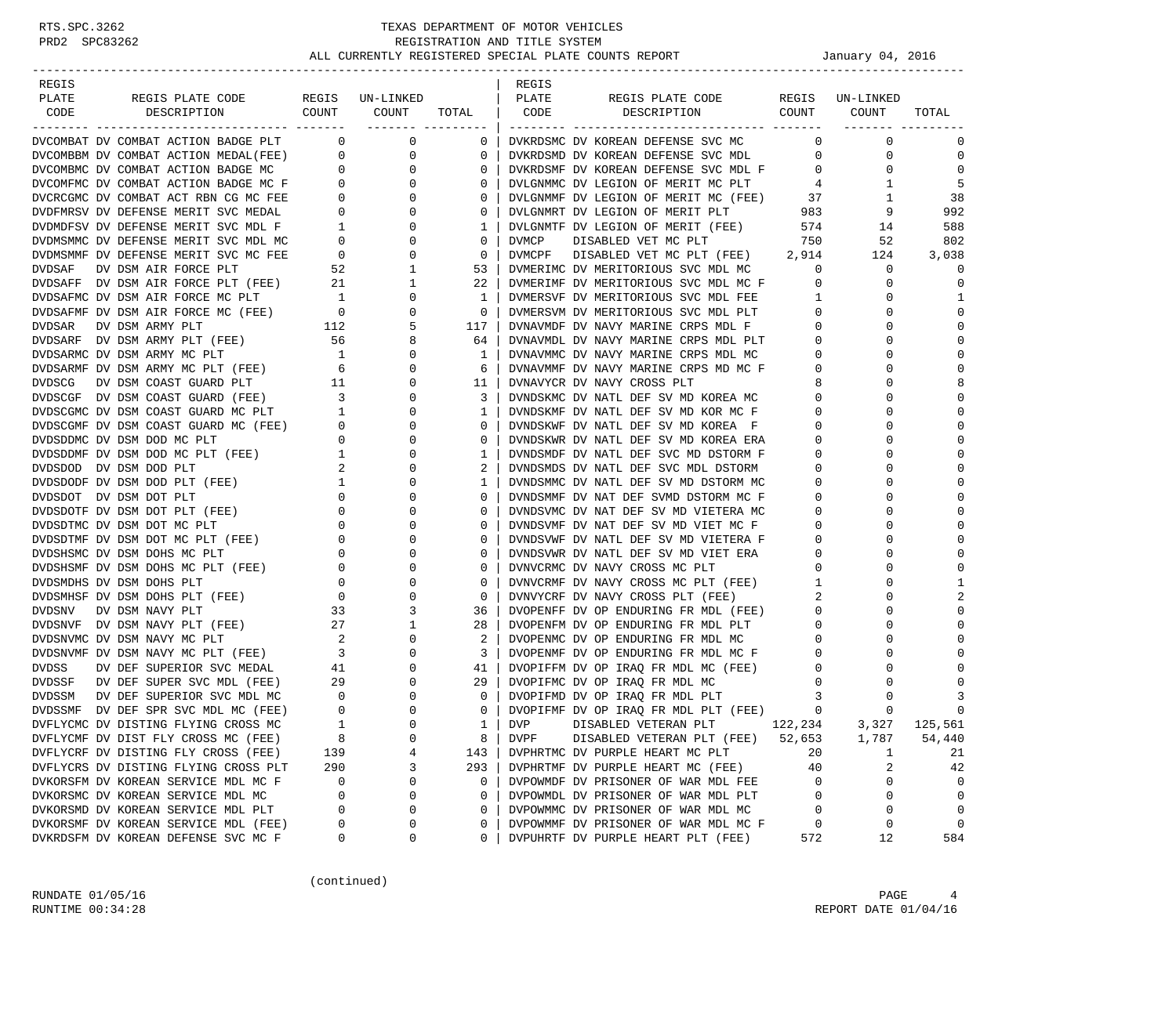| REGIS   |                                                                                                                                                                                                                                        |     |                                                                                       |                              | REGIS   |                                                                                                          |                         |                               |                          |
|---------|----------------------------------------------------------------------------------------------------------------------------------------------------------------------------------------------------------------------------------------|-----|---------------------------------------------------------------------------------------|------------------------------|---------|----------------------------------------------------------------------------------------------------------|-------------------------|-------------------------------|--------------------------|
| PLATE   | REGIS PLATE CODE REGIS UN-LINKED                                                                                                                                                                                                       |     |                                                                                       |                              | PLATE   | REGIS PLATE CODE REGIS UN-LINKED                                                                         |                         |                               |                          |
| CODE    | DESCRIPTION                                                                                                                                                                                                                            |     | COUNT COUNT                                                                           | TOTAL CODE                   |         | DESCRIPTION COUNT                                                                                        |                         | COUNT                         | TOTAL                    |
|         | DVPURHRT DV PURPLE HEART PLT                                                                                                                                                                                                           |     | 1,726 22                                                                              | ___________________<br>1,748 |         | FPPPPB FIRE PROTECTION PB PLT                                                                            |                         | $\mathbf 0$<br>$\overline{0}$ | $\mathbf 0$              |
|         | DVPURHRT DV PURPLE HEART PLT 1,726 22 1,748  <br>DVSILSMC DV SILVER STAR MEDAL MC PLT 0 0 0 0  <br>DVSILSMF DV SILVER STAR MEDAL (FEE) 3 0 3  <br>DVSILSTF DV SILVER STAR MEDAL (FEE) 53 0 53  <br>DVSILVST DV SILVER STAR MEDAL PLT 1 |     |                                                                                       |                              |         | FPPPTR FIRE PROTECTION TRLR PLT                                                                          | $\overline{0}$          | 0                             | $\mathbf 0$              |
|         |                                                                                                                                                                                                                                        |     |                                                                                       |                              |         | FREEDMMC ENDURING FREEDOM VET MC PLT                                                                     | 74                      | 2                             | 76                       |
|         |                                                                                                                                                                                                                                        |     |                                                                                       |                              |         | FREEDOM ENDURING FREEDOM VETERANS                                                                        |                         | 814<br>53                     | 867                      |
|         |                                                                                                                                                                                                                                        |     |                                                                                       |                              | GARDNER |                                                                                                          |                         | 4                             | 244                      |
|         |                                                                                                                                                                                                                                        |     |                                                                                       |                              |         | TEXAS MASTER GARDENER PLT 240<br>C TEXAS MASTER GARDENER MC 0<br>GARDNRMC TEXAS MASTER GARDENER MC       |                         | $\mathbf 0$                   | $\mathbf 0$              |
|         |                                                                                                                                                                                                                                        |     |                                                                                       |                              |         | GARDNRPB TEXAS MASTER GARDENER PB 0                                                                      |                         | $\mathbf 0$                   | $\mathbf 0$              |
|         |                                                                                                                                                                                                                                        |     |                                                                                       |                              |         |                                                                                                          |                         | $\mathbf 0$                   | $\mathbf 0$              |
|         |                                                                                                                                                                                                                                        |     |                                                                                       |                              |         | GARDNRTR TEXAS MASTER GARDENER TR<br>GLDSTRFM GOLD STAR FAMILY PLT 125                                   |                         | 8                             | 133                      |
|         |                                                                                                                                                                                                                                        |     |                                                                                       |                              |         | GLDSTRSP GOLD STAR SPOUSE PLT                                                                            |                         | 1                             | 53                       |
|         |                                                                                                                                                                                                                                        |     |                                                                                       |                              | GOLDMC  | GOLD STAR SPOUSE PLT 52<br>GOLD STAR MOTHER MC PLT 0                                                     |                         | $\mathbf 0$                   | $\overline{0}$           |
|         |                                                                                                                                                                                                                                        |     |                                                                                       |                              |         | GOLDSTAR GOLD STAR MOTHER PLT                                                                            | 103                     | 2                             | 105                      |
|         |                                                                                                                                                                                                                                        |     |                                                                                       | $0-1$                        |         | GOTEXAN GO TEXAN PLT                                                                                     | 80                      | 3                             | 83                       |
|         |                                                                                                                                                                                                                                        |     |                                                                                       |                              |         | GOTEXAN2 GO TEXAN 2 PLT                                                                                  | 13                      | $\mathbf 0$                   | 13                       |
|         | DVUSAFF DV U.S. AIR FORCE PLT (FEE) 2,307                                                                                                                                                                                              |     |                                                                                       |                              |         |                                                                                                          |                         | $\mathbf 0$                   | $\mathbf 0$              |
|         | DVUSAFMC DV U.S. AIR FORCE MC PLT 35                                                                                                                                                                                                   |     | $\begin{array}{ccc} 73 & \hspace{1.5mm} 2\,,380 \\ 2 & \hspace{1.5mm} 37 \end{array}$ |                              |         | GOTEX2CP GO TEXAN 2 COMBINATION PLT 0<br>GOTX2FRP GO TEXAN 2 FARM TRL PLT 2                              |                         | $\mathbf{0}$                  | 2                        |
|         | DVUSAFMF DV U.S. AIR FORCE MC (FEE) 157                                                                                                                                                                                                |     |                                                                                       |                              |         | GOTX2TRL GO TEXAN 2 TRAILER PLT                                                                          |                         | $\mathbf 1$<br>$\mathbf 0$    | 1                        |
| DVUSAR  | 10,254<br>DV U.S. ARMY PLT                                                                                                                                                                                                             |     | $8$ 165<br>222 10,476                                                                 |                              |         | GOTX2TT GO TEXAN 2 TOKEN TRLR                                                                            | $\overline{0}$          | $\mathbf 0$                   | $\mathbf 0$              |
|         | DVUSARF DV U.S. ARMY PLT (FEE) 5,268 159                                                                                                                                                                                               |     |                                                                                       | 5,427                        |         | GRLSCOUT GIRL SCOUT PLT                                                                                  | 57                      | 1                             | 58                       |
|         |                                                                                                                                                                                                                                        |     |                                                                                       |                              |         |                                                                                                          | $\overline{\mathbf{3}}$ | 0                             | 3                        |
|         |                                                                                                                                                                                                                                        |     |                                                                                       |                              |         | GSTRFAMC GOLD STAR FATHER MC PLT<br>GSTRFATH GOLD STAR FATHER PLT<br>GSTRFATH GOLD STAR FATHER PLT       | 33                      | $\mathbf 0$                   | 33                       |
|         |                                                                                                                                                                                                                                        |     |                                                                                       |                              |         | GSTRFMMC GOLD STAR FAMILY MC PLT 1                                                                       |                         | $\mathbf 0$                   | 1                        |
|         |                                                                                                                                                                                                                                        |     |                                                                                       |                              |         |                                                                                                          |                         | $\mathbf 0$                   | $\mathbf 0$              |
|         | DVUSARME DV U.S. ARNI PLI (FEE) 5,200 159 5,427  <br>DVUSARME DV U.S. ARNY MC PLT 113 6 119  <br>DVUSARME DV U.S. ARNY MC PLT (FEE) 388 20 408  <br>DVUSCG DV U.S. COAST GUARD PLT 166 1 167  <br>DVUSCGF DV U.S. COAST GUARD MC PLT 1 |     |                                                                                       |                              |         | GSTRFMMC GULD STAR SPOUSE MC PLT 0<br>GSTRSPMC GOLD STAR SPOUSE MC PLT 0<br>- ''^'^'^P^P^PY CONSUL PLT 0 |                         | 1                             | 84                       |
|         |                                                                                                                                                                                                                                        |     |                                                                                       |                              |         | HEARING DEAF & HARD OF HEARING PLT 255<br>HEDCBDMC HIGHER ED COORD BRD MC PLT 0                          |                         | 19                            | 274                      |
|         |                                                                                                                                                                                                                                        |     |                                                                                       |                              |         |                                                                                                          |                         | $\mathbf 0$                   | $\overline{0}$           |
|         |                                                                                                                                                                                                                                        |     |                                                                                       | 2,229                        |         | HEDCOBRD HIGHER EDU CRDINATING BOARD 0                                                                   |                         | $\mathbf 0$                   | $\overline{\phantom{0}}$ |
|         | DVUSMCF DV U.S. MARINE CORPS (FEE) 2,156 73<br>DVUSMCMC DV U.S. MARINE CORPS MC PLT 72 2<br>DVUSMCMF DV US MARINE CORPS MC (FEE) 164 8                                                                                                 |     |                                                                                       | 74                           |         | HOUSLSSR HOUSTON LS SHOW&RODEO PLT 113                                                                   |                         | 4                             | 117                      |
|         |                                                                                                                                                                                                                                        |     |                                                                                       | 172                          | HUSAIR  | HONOR U.S. AIR FORCE PLT 1,651                                                                           |                         | 69                            | 1,720                    |
|         |                                                                                                                                                                                                                                        |     |                                                                                       |                              |         | HUSAIRMC HONOR U.S. AIR FORCE MC PLT 126                                                                 |                         | 5                             | 131                      |
|         |                                                                                                                                                                                                                                        |     |                                                                                       |                              |         | HUSAIRPB HONOR U.S. AIR FORCE PB PLT                                                                     | $\overline{0}$          | $\overline{0}$                | $\overline{0}$           |
|         |                                                                                                                                                                                                                                        |     |                                                                                       |                              |         | HUSAIRTR HONOR U.S. AIR FORCE TR PLT                                                                     | 12                      | $\mathbf{0}$                  | 12                       |
|         |                                                                                                                                                                                                                                        |     |                                                                                       |                              |         | HUSARM HONOR U.S. ARMY PLT 3,256                                                                         |                         | 127                           | 3,383                    |
|         |                                                                                                                                                                                                                                        |     |                                                                                       |                              |         | HUSARMMC HONOR U.S. ARMY MC PLT 210                                                                      |                         | 9                             | 219                      |
|         |                                                                                                                                                                                                                                        |     |                                                                                       |                              |         | HUSARMPB HONOR U.S. ARMY PB PLT 0<br>HUSARMTR HONOR U.S. ARMY TR PLT 30                                  |                         | $\mathbf{0}$                  | $\overline{0}$           |
|         | DVUSMCMF DV US MARINE CORPS MC (FEE) 164 8 172  <br>DVUSN DV U.S. NAVY PLT 3,106 55 3,161  <br>DVUSNE DV U.S. NAVY PLT (FEE) 1,642 49 1,691  <br>DVUSNE DV U.S. NAVY MC PLT (FEE) 124 4 128  <br>DVUSNETMC DV U.S. NAVY MC PLT (FEE) 1 |     |                                                                                       |                              |         |                                                                                                          |                         | $\mathbf 0$                   | 30                       |
|         |                                                                                                                                                                                                                                        |     |                                                                                       |                              | HUSCST  | HONOR U.S. COAST GUARD PLT 130                                                                           |                         | $\mathbf{1}$                  | 131                      |
|         |                                                                                                                                                                                                                                        |     |                                                                                       |                              |         | HUSCSTMC HONOR U.S. COAST GUARD MC                                                                       | 8 <sup>1</sup>          | $\mathbf{0}$                  | 8                        |
|         |                                                                                                                                                                                                                                        |     |                                                                                       |                              |         | HUSCSTPB HONOR U.S. COAST GUARD PB 0                                                                     |                         | $\mathbf 0$                   | $\mathbf 0$              |
|         |                                                                                                                                                                                                                                        |     |                                                                                       |                              |         | HUSCSTTR HONOR U.S. COAST GUARD TR                                                                       | 2                       | $\mathbf{0}$                  | 2                        |
|         |                                                                                                                                                                                                                                        |     |                                                                                       |                              | HUSMRN  | HONOR U.S. MARINE CORPS PLT 2,680                                                                        |                         | 99                            | 2,779                    |
| EMS     | EMERGENCY MEDICAL SERVICES 1,430                                                                                                                                                                                                       |     | 40                                                                                    | 1,470                        |         | HUSMRNMC HONOR U.S. MARINE CORPS MC                                                                      | 186                     | 9                             | 195                      |
| EMSMC   | EMERGENCY MED SERVICES MC                                                                                                                                                                                                              | 14  | 1                                                                                     | 15                           |         | HUSMRNPB HONOR U.S. MARINE CORPS PB                                                                      | $\mathbf{1}$            | $\mathsf 0$                   | $\mathbf{1}$             |
| EMSPB   | EMERGENCY MED SERVICES PB                                                                                                                                                                                                              | 0   | $\Omega$                                                                              | 0                            |         | HUSMRNTR HONOR U.S. MARINE CORPS TR                                                                      | 17                      | 0                             | 17                       |
| EMSTR   | EMERGENCY MED SERVICES TR                                                                                                                                                                                                              | 0   | 0                                                                                     | 0                            | HUSNVY  | HONOR U.S. NAVY PLT                                                                                      | 2,269                   | 94                            | 2,363                    |
| ESCOUT  | EAGLE SCOUT PLT                                                                                                                                                                                                                        | 0   | 0                                                                                     | 0                            |         | HUSNVYMC HONOR U.S. NAVY MC PLT                                                                          | 140                     | 5                             | 145                      |
|         | FGTRSMMC FIGHT TERRORISM MC PLT                                                                                                                                                                                                        | 48  | 4                                                                                     | 52                           |         | HUSNVYPB HONOR U.S. NAVY PB PLT                                                                          | 0                       | 0                             | 0                        |
| FGTTRSM | FIGHT TERRORISM PLT                                                                                                                                                                                                                    | 633 | 24                                                                                    | 657                          |         | HUSNVYTR HONOR U.S. NAVY TR PLT                                                                          | 15                      | 0                             | 15                       |
| FPPP    | FIRE PROTECTION PLT                                                                                                                                                                                                                    | 248 | 7                                                                                     | 255                          |         | INSTXKID INSURE TEXAS KIDS PLT                                                                           | 19                      | 1                             | 20                       |
| FPPPMC  | FIRE PROTECTION MC PLT                                                                                                                                                                                                                 | 17  | 0                                                                                     | 17                           |         | IRQFRDM OPERATION IRAQI FREEDOM PLT                                                                      | 2,985                   | 181                           | 3,166                    |

(continued)

RUNDATE  $01/05/16$  PAGE 5 RUNTIME  $00:34:29$  REPORT DATE  $01/04/16$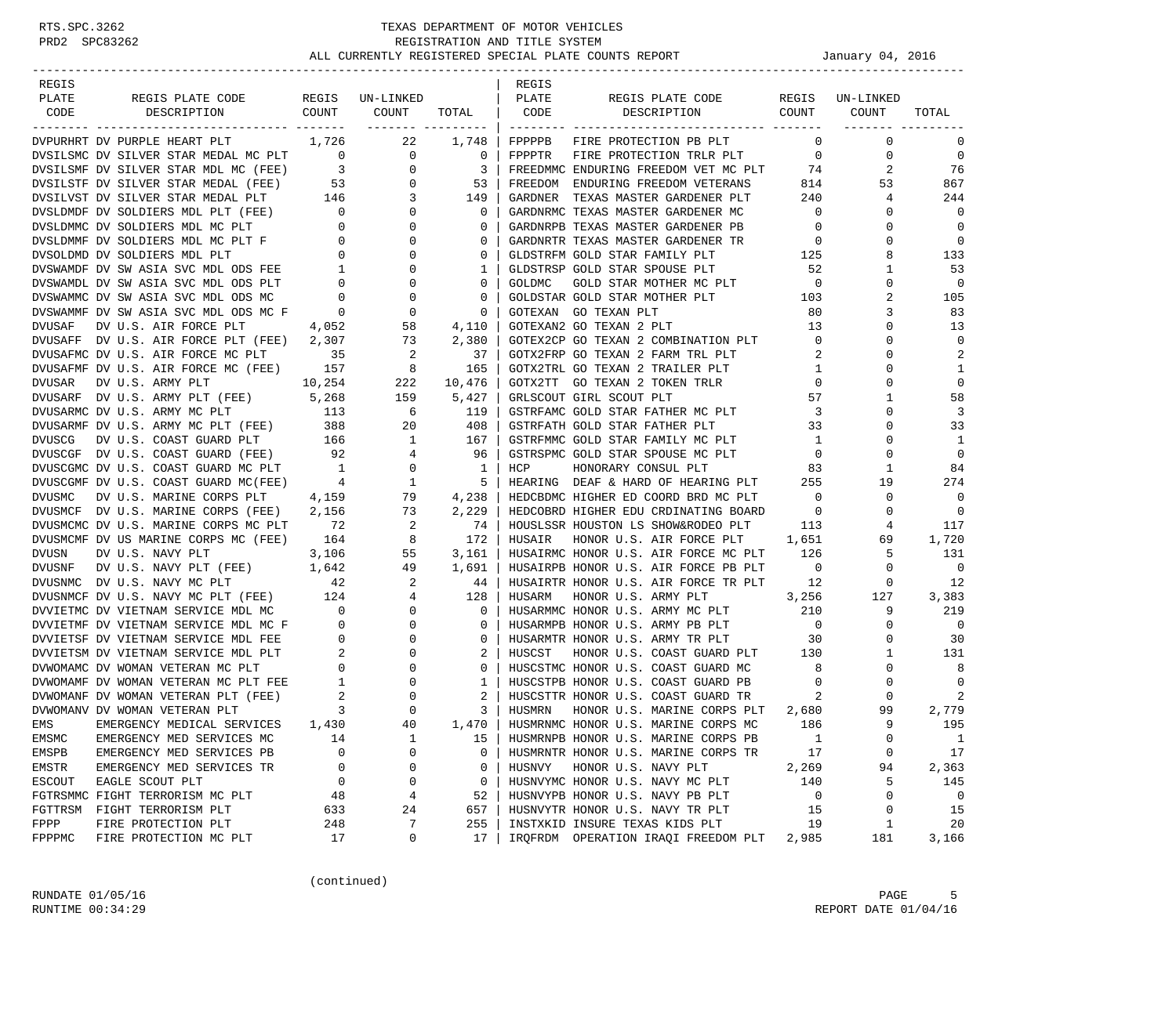| REGIS   |                                                                                                                                                                            |                          |                            |              | REGIS |                                                                 |                            |                 |              |
|---------|----------------------------------------------------------------------------------------------------------------------------------------------------------------------------|--------------------------|----------------------------|--------------|-------|-----------------------------------------------------------------|----------------------------|-----------------|--------------|
| PLATE   | REGIS PLATE CODE REGIS UN-LINKED                                                                                                                                           |                          |                            |              | PLATE | REGIS PLATE CODE                                                |                            | REGIS UN-LINKED |              |
| CODE    | COUNT<br>DESCRIPTION                                                                                                                                                       |                          | COUNT<br>------- --------- | TOTAL        | CODE  | COUNT<br>DESCRIPTION                                            |                            | COUNT           | TOTAL        |
|         | IRQFRMMC OPER IRAQI FRDM MC PLT 214 9                                                                                                                                      |                          |                            | 223          |       | MASONSPB TEXAS MASONS PB PLT                                    | $\Omega$                   | $\mathbf 0$     | 0            |
|         | IRQFRMPB OPERATION IRAQI FREEDOM PB 0                                                                                                                                      |                          | $\overline{0}$             | $\mathbf{0}$ |       | MASONSTR TEXAS MASONS TRLR PLT                                  | 6                          | 0               | 6            |
|         | IRQFRMTR OPERATION IRAQI FREEDOM TR<br>TIPITEREN TIPITERENTII DIT                                                                                                          |                          | $\mathbf{1}$               | 4            | MCL   | MARINE CORPS LEAGUE PLT 271                                     |                            | 14              | 285          |
|         | JUNETEEN JUNETEENTH PLT                                                                                                                                                    | $\overline{0}$           | 2                          | 2            |       | MERITSMC MERITORIOUS SVC MDL MC PLT                             | $\overline{0}$             | 0               | $\Omega$     |
|         | JUNETEMC JUNETEENTH MC PLT                                                                                                                                                 | $\overline{a}$           | 0                          | 0            |       | MERITSMF MERITORIOUS SVC MDL MC FEE                             | $\mathbf 0$                | 0               | 0            |
|         | JUNETEPB JUNETEENTH PB PLT                                                                                                                                                 | $\overline{0}$           | $\mathbf 0$                | $\mathbf 0$  |       | MERITSVC MERITORIOUS SVC MDL PLT                                | $\overline{0}$             | 1               | 1            |
|         | $\overline{0}$<br>JUNETETR JUNETEENTH TR PLT                                                                                                                               |                          | $\mathbf 0$                | 0            |       | MERITSVF MERITORIOUS SVC MDL PLT FEE 0                          |                            | 0               | $\mathbf 0$  |
|         | KNGHTCO KNIGHTS OF COLUMBUS PLT 1,051                                                                                                                                      |                          | 29                         | 1,080        |       |                                                                 | 35                         | 1               | 36           |
|         | KORDESMC KOREAN DEFENSE SVC MDL MC                                                                                                                                         | $\Omega$                 | $\mathbf{0}$               | 0            |       | MERMARIN MERCHANT MARINE PLT<br>MERMARMC MERCHANT MARINE MC PLT | $\overline{\phantom{a}}^2$ | $\Omega$        |              |
|         | KORDESPB KOREAN DEFENSE SVC MDL PB                                                                                                                                         | $\mathbf{0}$             | $\circ$                    | 0            |       | MERMARPB MERCHANT MARINE PB PLT                                 | $\circ$                    | 0               | $\Omega$     |
|         | KORDESTR KOREAN DEFENSE SVC MDL TR                                                                                                                                         | $\overline{0}$           | $\circ$                    | $\mathbf 0$  |       | MERMARTR MERCHANT MARINE TR PLT                                 | $\mathbf{1}$               | $\mathbf 0$     | $\mathbf{1}$ |
|         | KORDESVM KOREAN DEFENSE SVC MDL PLT                                                                                                                                        | $\overline{0}$           | $\mathbf 0$                | 0            |       | MLACDMY US MILITARY - WEST POINT                                | 382                        | 18              | 400          |
| KOREA   | KOREA VETERAN PLT                                                                                                                                                          | 760                      | 35                         | 795          |       | MLACDMY US AIR FORCE ACADEMY                                    | 275                        | 11              | 286          |
|         | KORSVMED KOREAN SERVICE MEDAL PLT 0                                                                                                                                        |                          | $\mathbf 0$                | 0            |       | MLACDMY US NAVAL ACADEMY                                        | 301                        | 11              | 312          |
|         |                                                                                                                                                                            |                          | 0                          | 0            |       | MLACDMY US COAST GUARD ACADEMY                                  | $7\phantom{0}$             | 0               | -7           |
|         | ${\tt KORSVMMC~KOREAN~SERVICE~MEDAL~MC~PLT}~~0$ ${\tt KORSVMPB~KOREAN~SERVICE~MEDAL~PB~PLT}~~0$                                                                            |                          | 0                          | $\mathbf 0$  |       | MLACDMY US MERCHANT MARINE ACADEMY                              | 41                         | 3               | 44           |
|         | KORSVMTR KOREAN SERVICE MEDAL TR PLT                                                                                                                                       | $\overline{\phantom{0}}$ | $\mathbf 0$                | 0            |       | MLACMYMC US MILITARY - WEST POINT                               | 8                          | 2               | 10           |
|         | K9S4COMC K9S4COPS MC PLT                                                                                                                                                   | $\mathbf{0}$             | $\mathbf 0$                | 0            |       | MLACMYMC US AIR FORCE ACADEMY                                   | 9                          | $\Omega$        | 9            |
|         | K9S4COPB K9S4COPS PB PLT                                                                                                                                                   | $\overline{0}$           | $\mathbf 0$                | $\mathbf 0$  |       | MLACMYMC US NAVAL ACADEMY                                       | 7                          | $\Omega$        | 7            |
|         | K9S4COPS K9S4COPS PLT                                                                                                                                                      | $\overline{1}$           | 10                         | 11           |       | MLACMYMC US COAST GUARD ACADEMY                                 | $\circ$                    | 0               | $\Omega$     |
|         | K9S4COTR K9S4COPS TR PLT                                                                                                                                                   | $\overline{0}$           | 0                          | $\mathbf 0$  |       | MLACMYMC US MERCHANT MARINE ACADEMY                             | 2                          | 0               | 2            |
|         | LGNMERIT LEGION OF MERIT PLT 1,954                                                                                                                                         |                          | 57                         | 2,011        |       | MMRECVR MARINE MAMMAL RECOVERY PLT                              | 339                        | 12              | 351          |
|         | LGNMRITF LEGION OF MERIT PLT (FEE) 552                                                                                                                                     |                          | 40                         | 592          |       | MTHRCLD MOTHER-CHILD SURVIVORS PLT                              | $\overline{0}$             | $\mathbf 0$     | $\mathbf 0$  |
|         | LGNMRTMC LEGION OF MERIT MC PLT                                                                                                                                            | 30                       | 1                          | 31           |       | MVALLEY EL PASO MISSION VALLEY PLT                              | 70                         | 3               | 73           |
|         | LGNMTMCF LEGION OF MERIT MC (FEE) 39<br>LGNVLR LEGION OF VALOR PLT 14                                                                                                      |                          | 1                          | 40           |       | MYADJUDG MULTI YEAR U.S.A.L. JUDGE                              | 40                         | 0               | 40           |
|         |                                                                                                                                                                            |                          | 0                          | 14           |       | MYADJUMC MULTI YEAR U.S.A.L JUDGE MC                            | $\overline{\phantom{0}}$   | $\Omega$        | $\mathbf 0$  |
|         | $\begin{tabular}{lllllllll} \textsc{LGNULRF} & \textsc{LEGION OF VALOR PLT (FEE)} & \textsc{3} \\ \textsc{LIFE} & \textsc{CHOOSE LIFE PLT} & \textsc{1,182} \end{tabular}$ |                          | 0                          | 3            |       | MYCTJUDG MULTI YEAR COUNTY JUDGE                                | 126                        | 3               | 129          |
|         |                                                                                                                                                                            |                          | 56                         | 1,238        |       | MYCTJUMC MULTI YEAR COUNTY JUDGE MC                             | $\overline{0}$             | 0               | $\Omega$     |
| LIFEMC  | CHOOSE LIFE MC PLT                                                                                                                                                         | $\sim$ 3                 | 1                          | 4            | MYSJP | MULTI YEAR STATE JUDGE                                          | 709                        | 21              | 730          |
| LOGLDR  | LOG LOADER PLT                                                                                                                                                             | 99                       | 6                          | 105          |       | MYSJPMC MULTI YEAR STATE JUDGE MC                               | $\overline{\phantom{a}}$   | 0               | - 1          |
|         | LSUALUM LSU ALUMNI PLT                                                                                                                                                     | 1,586                    | 63                         | 1,649        | MYSOP | MULTI YEAR STATE OFFICIAL                                       | 182                        | 2               | 184          |
| LSUMC   | LSU ALUMNI MC PLT                                                                                                                                                          | 5                        | $\mathbf 0$                | 5            |       | MYSOPMC MULTI YEAR STATE OFCL MC                                | $\overline{0}$             | 0               | $\mathbf 0$  |
| LSUPB   | LSU ALUMNI PB PLT                                                                                                                                                          | $\mathbf{0}$             | $\mathbf 0$                | 0            | MYUHP | MULTI YEAR U.S. HOUSE PLT                                       | 10                         | $\Omega$        | 10           |
| LSUTR   | LSU ALUMNI TRLR PLT                                                                                                                                                        | $\circ$                  | $\Omega$                   | 0            |       | MYUHPMC MULTI YEAR U.S. HOUSE MC                                | $\overline{0}$             | $\Omega$        | $\Omega$     |
|         | LVAFCMC LOV AIR FORCE CROSS MC PLT                                                                                                                                         |                          | $0 \qquad \qquad$<br>0     | 0            | MYUJP | MULTI YEAR U.S. JUDGE PLT                                       | 59                         | 1               | 60           |
|         | LVAFCMCF LOV AIR FORCE CRS MC (FEE)                                                                                                                                        | $\overline{\phantom{0}}$ | $\mathbf 0$                | $\mathbf 0$  |       | MYUJPMC MULTI YEAR U.S. JUDGE MC                                | $\overline{0}$             | $\Omega$        | $\Omega$     |
|         | LVAFCRS LOV AIR FORCE CROSS PLT                                                                                                                                            | $6\overline{6}$          | $\mathbf 0$                | 6            | MYUSP | MULTI YEAR U.S. SENATE PLT                                      | $\overline{0}$             | 0               | $\Omega$     |
|         | LVAFCRSF LOV AIR FORCE CROSS (FEE)                                                                                                                                         | $\frac{4}{2}$            | $\mathbf{1}$               | 5            |       | MYUSPMC MULTI YEAR U.S. SENATE MC                               | $\overline{0}$             | $\Omega$        | $\Omega$     |
|         | LVARMCRF LOV ARMY DST CROSS (FEE)                                                                                                                                          |                          | $\mathbf 0$                | 2            |       | NAVYMEDF NAVY MARINE CORPS MDL (FEE)                            | $\mathbf 0$                | $\Omega$        | $\Omega$     |
|         | LVARMCRS LOV ARMY DST CROSS PLT                                                                                                                                            | $\frac{14}{1}$           | 1                          | 15           |       | NAVYMEDL NAVY MARINE CORPS MDL PLT                              | 0                          | 0               | $\Omega$     |
|         | LVARMMC LOV ARMY DST CROSS MC PLT                                                                                                                                          | $\overline{1}$           | 1                          | 2            |       | NAVYMEMC NAVY MARINE CORPS MDL MC                               | $\mathbf 0$                | $\Omega$        | $\Omega$     |
|         | LVARMMCF LOV ARMY DST CRS MC (FEE)                                                                                                                                         | $\Omega$                 | $\Omega$                   | $\Omega$     |       | NAVYMEMF NAVY MARINE CORPS MDL MC F                             | $\Omega$                   | $\cap$          | $\Omega$     |
|         | LVNVYCRF LOV NAVY CROSS PLT (FEE)                                                                                                                                          | 0                        | $\Omega$                   | 0            |       | NDSMDDMC NATL DEF SVC MDL DSTORM MC                             | 0                          | 0               | $\Omega$     |
|         | LVNVYCRS LOV NAVY CROSS PLT                                                                                                                                                |                          | 0                          | 7            |       | NDSMDDPB NATL DEF SVC MDL DSTORM PB                             | 0                          | $\Omega$        | $\Omega$     |
|         | LVNVYMC LOV NAVY CROSS MC PLT                                                                                                                                              | 0                        | 0                          | 0            |       | NDSMDDST NATL DEF SVC MDL DSTORM PLT                            | 0                          | 0               | $\Omega$     |
|         | LVNVYMCF LOV NAVY CROSS MC PLT (FEE)                                                                                                                                       | 0                        | 0                          | 0            |       | NDSMDDTR NATL DEF SVC MDL DSTORM TR                             | $\Omega$                   | 0               | $\Omega$     |
| MADDMCP | MTHR AGAINST DRNK DR MC PLT                                                                                                                                                | 0                        | 0                          | 0            |       | NDSMDKOR NATL DEF SVC MDL KOREA PLT                             | 0                          | $\Omega$        | $\Omega$     |
|         | MADDPLT MTHR AGAINST DRNK DRVNG PLT                                                                                                                                        | 15                       | 0                          | 15           |       | NDSMDVIE NATL DEF SVC MDL VIET ERA                              | $\Omega$                   | $\Omega$        | $\Omega$     |
| MASONS  | TEXAS MASONS PLT                                                                                                                                                           | 1,376                    | 50                         | 1,426        |       | NDSMDVMC NATL DEF SVC MDL VIET ER MC                            | 0                          | $\Omega$        | $\Omega$     |
|         | MASONSMC TEXAS MASONS MC PLT                                                                                                                                               | 70                       | 3                          | 73           |       | NDSMDVPB NATL DEF SVC MDL VIET ER PB                            | 0                          | 0               | 0            |

(continued)

RUNDATE  $01/05/16$  PAGE 6 RUNTIME  $00:34:29$  REPORT DATE  $01/04/16$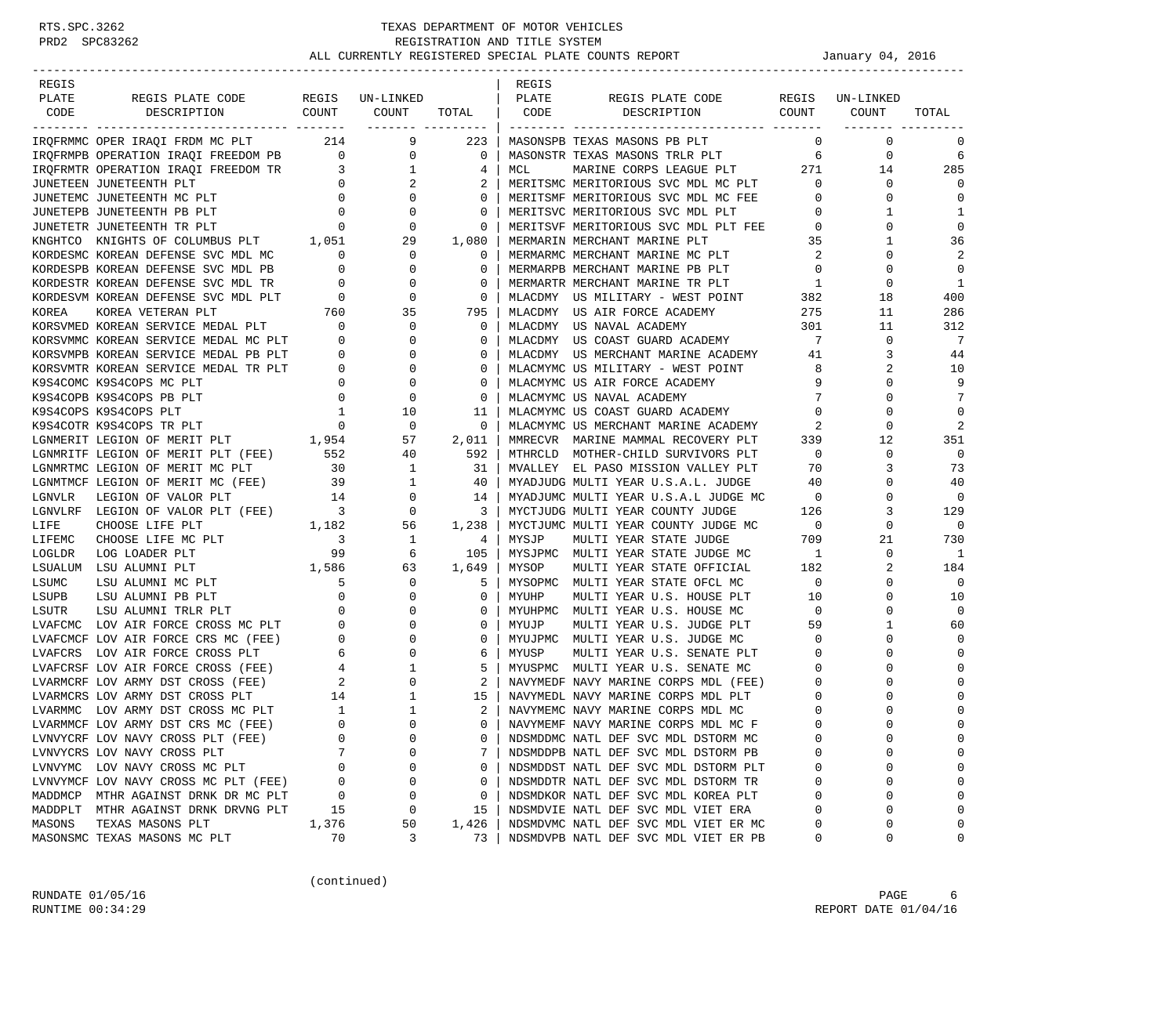| REGIS                                                                                                                                                                                                                                   |                                  |                                 |                                       | REGIS           |                                                                                 |                                        |                 |                |
|-----------------------------------------------------------------------------------------------------------------------------------------------------------------------------------------------------------------------------------------|----------------------------------|---------------------------------|---------------------------------------|-----------------|---------------------------------------------------------------------------------|----------------------------------------|-----------------|----------------|
| PLATE                                                                                                                                                                                                                                   | REGIS PLATE CODE REGIS UN-LINKED |                                 |                                       | PLATE           | REGIS PLATE CODE                                                                |                                        | REGIS UN-LINKED |                |
| CODE<br>DESCRIPTION                                                                                                                                                                                                                     | COUNT COUNT                      |                                 | TOTAL CODE                            |                 | DESCRIPTION                                                                     |                                        | COUNT COUNT     | TOTAL          |
| NDSMDVTR NATL DEF SVC MDL VIET ER TR                                                                                                                                                                                                    |                                  | $\begin{matrix}0&0\end{matrix}$ | ___________________<br>$\overline{0}$ |                 | PLPAMLGN PER AMERICAN LEGION PLT                                                | 16                                     | 2               | 18             |
|                                                                                                                                                                                                                                         |                                  |                                 |                                       |                 |                                                                                 |                                        | 0               | 1              |
|                                                                                                                                                                                                                                         |                                  |                                 |                                       |                 | PLPAMLMC PER AMERICAN LEGION MC 1<br>PLPAMLTR PER AMERICAN LEGION TRL           | $\overline{0}$                         | $\overline{0}$  | $\mathbf 0$    |
|                                                                                                                                                                                                                                         |                                  |                                 |                                       |                 | PLPANFR PER ANIMAL FRIENDLY PLT 2,465                                           |                                        | 93              | 2,558          |
|                                                                                                                                                                                                                                         |                                  |                                 |                                       |                 | PLPARBMC PER U.S. PARATROOPER MC PLT                                            | 19                                     | 2               | -21            |
|                                                                                                                                                                                                                                         |                                  |                                 |                                       |                 | PLPARBRN PER U.S. PARATROOPER PLT 263                                           |                                        | 9               | 272            |
|                                                                                                                                                                                                                                         |                                  |                                 |                                       |                 | PLPARFRC PER AIR FORCE ASSOC PLT 44                                             |                                        | 4               | 48             |
|                                                                                                                                                                                                                                         |                                  |                                 |                                       |                 | PLPARMC PER AIR MEDAL MC PLT                                                    | $4\overline{4}$                        | $\Omega$        | $\overline{4}$ |
|                                                                                                                                                                                                                                         |                                  |                                 |                                       |                 | PLPARMCF PER AIR MEDAL MC PLT (FEE) 2                                           |                                        | $\Omega$        | $\overline{2}$ |
|                                                                                                                                                                                                                                         |                                  |                                 |                                       |                 | PLPARMMC PER U.S. ARMY MC PLT                                                   |                                        | 3               | 31             |
|                                                                                                                                                                                                                                         |                                  |                                 |                                       |                 | PLPARMPB PER U.S. ARMY PB PLT                                                   | $\begin{array}{c} 28 \\ 0 \end{array}$ | $\Omega$        | $\mathbf{0}$   |
|                                                                                                                                                                                                                                         |                                  |                                 |                                       |                 | PLPARMRM PER ARMED FORCES RESERVE MC 0                                          |                                        | $\mathbf{0}$    | $\mathbf{0}$   |
|                                                                                                                                                                                                                                         |                                  |                                 |                                       |                 | PLPARMRP PER ARMED FORCES RESERVE PB                                            | $\overline{0}$                         | $\Omega$        | $\mathbf{0}$   |
|                                                                                                                                                                                                                                         |                                  |                                 |                                       |                 | PLPARMRS PER ARMED FORCES RESERVE PL 1                                          |                                        | $\Omega$        | 1              |
|                                                                                                                                                                                                                                         |                                  |                                 |                                       |                 |                                                                                 |                                        | $\mathbf 0$     | $\mathbf 0$    |
|                                                                                                                                                                                                                                         |                                  |                                 |                                       |                 | PLPARMRT PER ARMED FORCES RESERVE TR $$0$ PLPARMTR PER U.S. ARMY TRL PLT $12$   |                                        | $\Omega$        | 2              |
|                                                                                                                                                                                                                                         |                                  |                                 |                                       |                 | PLPARMVF PER AIR MEDAL VALOR MC(FEE) 0                                          |                                        | $\mathbf 0$     | $\mathbf 0$    |
|                                                                                                                                                                                                                                         |                                  |                                 |                                       |                 | PLPARTMC PER STATE OF THE ARTS MC                                               | $\overline{4}$                         | 0               | 4              |
|                                                                                                                                                                                                                                         |                                  |                                 |                                       |                 | PLPARTPB PER ST OF ARTS PRIV BUS PLT 1                                          |                                        | 0               | 1              |
|                                                                                                                                                                                                                                         |                                  |                                 |                                       |                 |                                                                                 |                                        | 60              | 2,120          |
|                                                                                                                                                                                                                                         |                                  |                                 |                                       |                 | PLPARTS PER STATE OF THE ARTS PLT 2,060<br>PLPARTTR PER STATE OF ARTS TRL PLT 2 |                                        | $\mathbf{0}$    | 2              |
|                                                                                                                                                                                                                                         |                                  |                                 |                                       |                 | PLPA001 LARGE STAR WHITE/BLACK A 6,239                                          |                                        | 918             | 7,157          |
|                                                                                                                                                                                                                                         |                                  |                                 |                                       |                 | PLPA001M LARGE STAR WHITE/BLACK A MC 84                                         |                                        | 29              | 113            |
|                                                                                                                                                                                                                                         |                                  |                                 |                                       |                 | PLPA001P LARGE STAR WHITE/BLACK A PB 3                                          |                                        | 1               | $\overline{4}$ |
|                                                                                                                                                                                                                                         |                                  |                                 | 359                                   |                 |                                                                                 |                                        | $\mathbf{1}$    | 14             |
| OTHCNTRY TEXAS-WHOLE OTHER CNTRY PLT 343 16<br>PGAJR PGA JUNIOR GOLF PLT 0 0 0                                                                                                                                                          |                                  |                                 | $\overline{\phantom{0}}$              |                 | PLPA001T LARGE STAR WHITE/BLACK A TR 13<br>PLPA002 LONE STAR BLUE A 117         |                                        | 34              | 151            |
| PERSONALIZED PLT<br>PLP                                                                                                                                                                                                                 | 38,855 1,080                     |                                 | 39,935                                |                 | PLPA002M LONE STAR BLUE A MC 8                                                  |                                        | $\overline{4}$  | 12             |
| PLP PERSONALIZED PLT 38,855 1,080 39,935  <br>PLPADOMC PER ADOPT A BEACH MC PLT 5 1 6  <br>PLPADOTE PER ADOPT A BEACH PLT 191 3 194  <br>PLPADOTE PER ADOPT A BEACH TRLE 191 3 194  <br>PLPAPCMC PER A FINE CAUSE MC PLT 4 1 5  <br>PLP |                                  |                                 |                                       |                 | PLPA002P LONE STAR BLUE A PB                                                    | $\overline{0}$                         | $\mathbf{0}$    | $\overline{0}$ |
|                                                                                                                                                                                                                                         |                                  |                                 |                                       |                 | PLPA002T LONE STAR BLUE A TR                                                    | $\overline{\phantom{a}}$               | $\mathbf{0}$    | 1              |
|                                                                                                                                                                                                                                         |                                  |                                 |                                       |                 | PLPA003M LONE STAR RED A MC<br>PLPA003M LONE STAR RED A MC                      |                                        | 52              | 161            |
|                                                                                                                                                                                                                                         |                                  |                                 |                                       |                 |                                                                                 |                                        | $\mathbf{1}$    | 10             |
|                                                                                                                                                                                                                                         |                                  |                                 |                                       |                 | PLPA003P LONE STAR RED A PB                                                     | $\overline{0}$                         | $\mathbf 0$     | $\mathbf 0$    |
|                                                                                                                                                                                                                                         |                                  |                                 |                                       |                 | PLPA003T LONE STAR RED A TR                                                     | $\mathbf{1}$                           | $\mathbf 0$     | $\mathbf{1}$   |
|                                                                                                                                                                                                                                         |                                  |                                 |                                       |                 | PLPA004 LONE STAR ORANGE A                                                      | 83                                     | 12              | 95             |
|                                                                                                                                                                                                                                         |                                  |                                 |                                       |                 |                                                                                 | 5 <sub>1</sub>                         | $\mathbf{0}$    | 5              |
|                                                                                                                                                                                                                                         |                                  |                                 |                                       |                 | PLPA004M LONE STAR ORANGE A MC<br>PLPA004P LONE STAR ORANGE A PB                | $\overline{0}$                         | $\mathbf{0}$    | $\mathbf 0$    |
|                                                                                                                                                                                                                                         |                                  |                                 |                                       |                 | PLPA004T LONE STAR ORANGE A TR                                                  | $\mathbf{1}$                           | $\mathbf 0$     | 1              |
|                                                                                                                                                                                                                                         |                                  |                                 |                                       |                 | PLPA005 LONE STAR MAROON A                                                      | 110                                    | 16              | 126            |
|                                                                                                                                                                                                                                         |                                  |                                 |                                       |                 | PLPA005M LONE STAR MAROON A MC                                                  | $\overline{\phantom{a}}^2$             | 2               | 4              |
|                                                                                                                                                                                                                                         |                                  |                                 |                                       |                 | PLPAUUSE LONE STAR MAROON A PB<br>PLPAUUSE LONE STAR MAROON A PB                | $\overline{0}$                         | $\mathbf 0$     | $\overline{0}$ |
|                                                                                                                                                                                                                                         |                                  |                                 |                                       |                 | PLPA005T LONE STAR MAROON A TR                                                  | $\overline{0}$                         | $\Omega$        | $\mathbf 0$    |
| PLPAIRMV PER AIR MEDAL VALOR PLT                                                                                                                                                                                                        | 10                               | $\mathbf{1}$                    | 11                                    |                 | PLPA006 LONE STAR PINK A                                                        | 166                                    | 40              | 206            |
| PLPAIRPB PER U.S. AIR FORCE PB                                                                                                                                                                                                          |                                  | 0<br>$\Omega$                   | 0                                     |                 | PLPA006M LONE STAR PINK A MC                                                    | 5                                      | 0               | 5              |
| PLPAIRTR PER U.S. AIR FORCE TRL                                                                                                                                                                                                         |                                  | 4<br>$\Omega$                   | 4                                     |                 | PLPA006P LONE STAR PINK A PB                                                    | $\Omega$                               | $\Omega$        | 0              |
| PLPAIRVF PER AIR MEDAL VALOR (FEE)                                                                                                                                                                                                      |                                  | 2<br>0                          | 2                                     |                 | PLPA006T LONE STAR PINK A TR                                                    | 0                                      | 0               | 0              |
| PLPAIRVM PER AIR MEDAL VALOR MC PLT                                                                                                                                                                                                     |                                  | 0<br>0                          | 0                                     |                 | PLPA007 LONE STAR A WHITE/PURPLE                                                | 3                                      | $\mathbf 0$     | 3              |
| PLPAMDL PER AIRMANS MDL PLT                                                                                                                                                                                                             |                                  | $\Omega$<br>0                   | 0                                     | PLPA008 WHITE A |                                                                                 | 221                                    | 22              | 243            |
| PLPAMDLF PER AIRMANS MDL PLT (FEE)                                                                                                                                                                                                      |                                  | 0<br>$\Omega$                   | 0                                     |                 | PLPA008M WHITE A MOTORCYCLE                                                     | 2                                      | 0               | 2              |
| PLPAMDMC PER AIRMANS MDL MC PLT                                                                                                                                                                                                         |                                  | 0<br>0                          | 0                                     |                 | PLPA008P WHITE A PRIVATE BUS                                                    | 0                                      | 0               | $\mathbf 0$    |
| PLPAMDMF PER AIRMANS MDL MC PLT FEE                                                                                                                                                                                                     |                                  | 0<br>0                          | 0                                     |                 | PLPA008T WHITE A TRAILER                                                        | 0                                      | 0               | $\mathsf 0$    |

(continued)

RUNDATE  $01/05/16$  PAGE 7 RUNTIME  $00:34:29$  REPORT DATE  $01/04/16$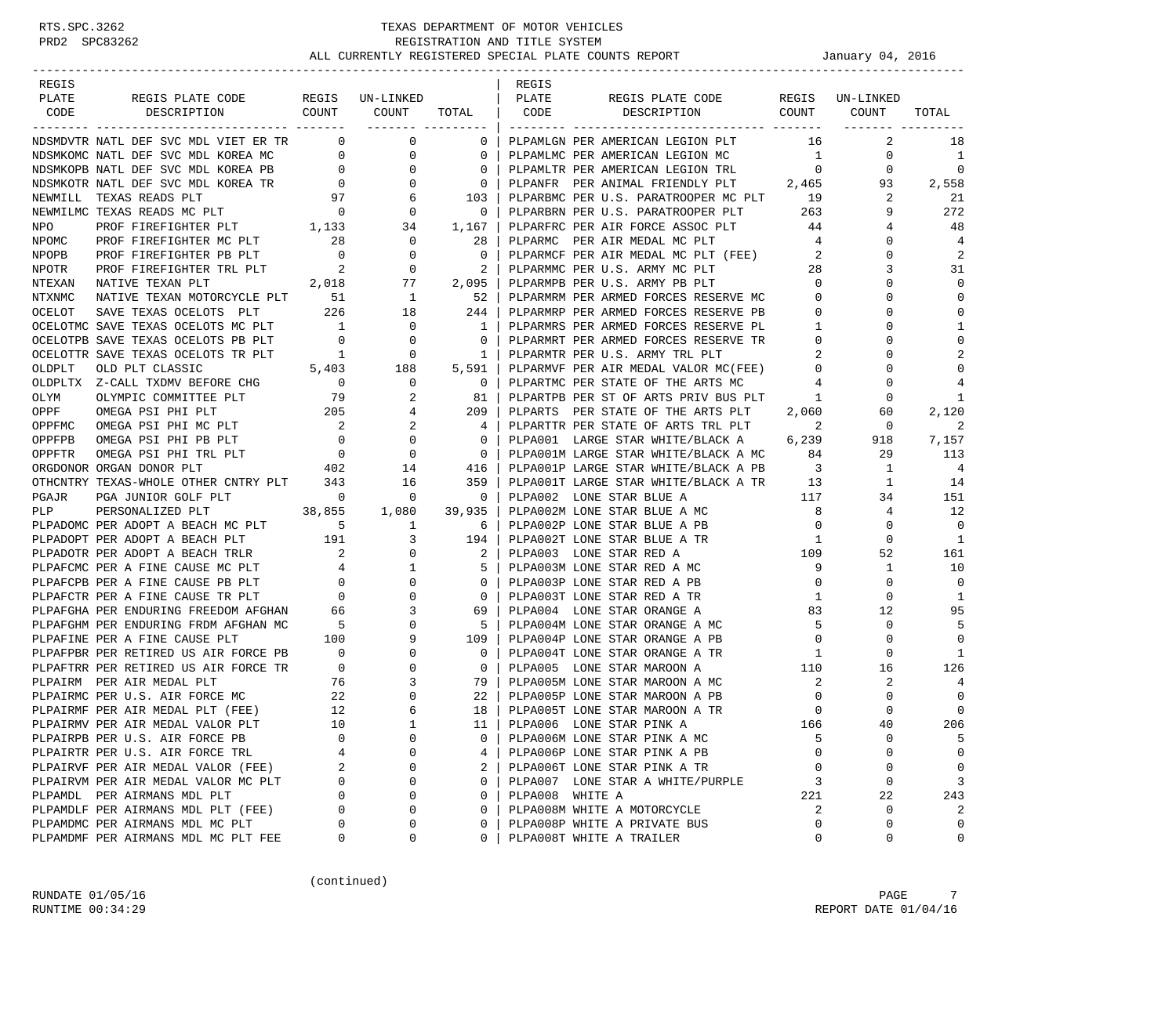| REGIS           |                                                                                                                                                                       |                |                                                                               |                          | REGIS |                                                                            |                |                 |              |
|-----------------|-----------------------------------------------------------------------------------------------------------------------------------------------------------------------|----------------|-------------------------------------------------------------------------------|--------------------------|-------|----------------------------------------------------------------------------|----------------|-----------------|--------------|
| PLATE           | REGIS PLATE CODE                                                                                                                                                      |                | REGIS UN-LINKED                                                               |                          | PLATE | REGIS PLATE CODE                                                           |                | REGIS UN-LINKED |              |
| CODE            | DESCRIPTION                                                                                                                                                           |                | COUNT COUNT TOTAL   CODE<br>------- ---------                                 |                          |       | DESCRIPTION COUNT COUNT                                                    |                |                 | TOTAL        |
|                 | PLPA009 LARGE STAR BLK/SILV A 364 59 423                                                                                                                              |                |                                                                               |                          |       | PLPA120M LONGHORN ORANGE A MC                                              | $\mathbf{1}$   | $\mathbf 0$     | 1            |
|                 | PLPA009M LARGE STAR BLK/SILV A MC 12 5 17                                                                                                                             |                |                                                                               |                          |       | PLPA120P LONGHORN ORANGE A PB                                              | $\overline{0}$ | 0               | $\mathbf 0$  |
|                 | PLPA009P LARGE STAR BLK/SILV A PB $\begin{array}{ccc} 0 & 0 \\ 0 & 1 \end{array}$ 0 DLPA009T LARGE STAR BLK/SILV A TR $\begin{array}{ccc} 1 & 0 \\ 1 & 0 \end{array}$ |                |                                                                               | $\overline{0}$           |       | PLPA120T LONGHORN ORANGE A TR                                              | 1              | 0               | $\mathbf{1}$ |
|                 |                                                                                                                                                                       |                |                                                                               | $\mathbf{1}$             |       | PLPA121 ALPHA PHI ALPHA A                                                  | 71             | 5               | 76           |
|                 | PLPA100 STARS & STRIPES A                                                                                                                                             |                |                                                                               | $\mathbf{1}$             |       | PLPA121M ALPHA PHI ALPHA A MC                                              | $\mathbf{1}$   | 0               | 1            |
|                 | PLPA101 TEXAS HEART A                                                                                                                                                 |                |                                                                               | 4                        |       | PLPA121P ALPHA PHI ALPHA A PB                                              | $\overline{0}$ | $\Omega$        | $\mathbf 0$  |
|                 | PLPA102 TEXAS STATE MAP A                                                                                                                                             |                |                                                                               | 6                        |       | PLPA121T ALPHA PHI ALPHA A TR                                              | $\overline{0}$ | 0               | $\mathbf 0$  |
|                 | PLPA103 WESTERN YOKE A                                                                                                                                                |                | $\begin{array}{ccc} & 1 & & 0 \\ 3 & & 1 \\ 4 & & 2 \\ 43 & & 20 \end{array}$ | 63                       |       | PLPA122 TEXAS NAVY A                                                       | 297            | 40              | 337          |
|                 |                                                                                                                                                                       |                |                                                                               | $\overline{0}$           |       | PLPA122M TEXAS NAVY A MC                                                   | 8              | $\Omega$        | 8            |
|                 |                                                                                                                                                                       |                |                                                                               | $\overline{0}$           |       | PLPA122P TEXAS NAVY A PB                                                   | $\overline{0}$ | 0               | $\mathbf 0$  |
|                 |                                                                                                                                                                       |                |                                                                               | $\overline{\phantom{0}}$ |       | PLPA122T TEXAS NAVY A TR                                                   | 1              | 1               | 2            |
|                 |                                                                                                                                                                       |                |                                                                               | 201                      |       | PLPA123 TEXAS NAVY ADMIRAL A                                               | 22             | 3               | 25           |
|                 |                                                                                                                                                                       |                |                                                                               | 41                       |       | PLPA123M TEXAS NAVY ADMIRAL A MC                                           | $\mathbf{1}$   | $\Omega$        | 1            |
|                 |                                                                                                                                                                       |                |                                                                               | $\Omega$                 |       | PLPA123P TEXAS NAVY ADMIRAL A PB                                           | $\mathbf{0}$   | 0               | $\mathbf 0$  |
|                 |                                                                                                                                                                       |                |                                                                               | $\mathbf{1}$             |       | PLPA123T TEXAS NAVY ADMIRAL A TR<br>PLPA123T TEXAS NAVY ADMIRAL A TR       | $\mathbf{0}$   | 0               | $\mathbf 0$  |
|                 | PLPA105T TEXAS PRIDE A TRAILER $1$ 0<br>PLPA106 COWBOY A $8$ 1                                                                                                        |                |                                                                               | 9                        |       | PLPA124 AUBURN UNIVERSITY A                                                | 96             | 13              | 109          |
|                 | PLPAIO COWBOT A<br>PLPAIO7 NATURAL TEXAS A<br>PLPAIO7M NATURAL TEXAS A MC 2<br>PLPAIO7D NATURAL TEXAS A PB 0                                                          |                | 20                                                                            | 152                      |       | PLPA124M AUBURN UNIVERSITY A MC                                            | $\overline{0}$ | 0               | $\mathbf 0$  |
|                 |                                                                                                                                                                       |                | $\mathbf{1}$                                                                  | 3                        |       | PLPA124P AUBURN UNIVERSITY A PB                                            | $\overline{0}$ | $\Omega$        | $\mathbf 0$  |
|                 |                                                                                                                                                                       |                | $\mathbf{0}$                                                                  | $\Omega$                 |       | PLPA124T AUBURN UNIVERSITY A TR                                            | 1              | $\Omega$        | 1            |
|                 |                                                                                                                                                                       |                |                                                                               | $\mathbf{1}$             |       |                                                                            |                | 12              | 141          |
|                 | PLPA108 TRADITIONAL TEXAS A                                                                                                                                           |                |                                                                               | 2                        |       |                                                                            | $\overline{1}$ | $\mathbf 0$     | -1           |
|                 | PLPA109 NEW TEXAS A                                                                                                                                                   |                | 13                                                                            | 131                      |       | PLPA125P OKLAHOMA STATE UNIV A PB                                          | $\overline{0}$ | 0               | $\mathbf 0$  |
|                 | PLPA109M NEW TEXAS A MOTORCYCLE                                                                                                                                       |                | $\mathbf{0}$                                                                  | 2 <sup>1</sup>           |       | PLPA125T OKLAHOMA STATE UNIV A TR                                          | $\overline{0}$ | 0               | $\mathbf 0$  |
|                 | AS A 2<br>DRCYCLE 118<br>VATE BUS 1<br>PLPA109P NEW TEXAS A PRIVATE BUS                                                                                               |                | $\Omega$                                                                      | 1                        |       | PLPA126 OKLAHOMA UNIVERSITY A 146                                          |                | 27              | 173          |
|                 | PLPA109T NEW TEXAS A TRAILER                                                                                                                                          |                | 0                                                                             | $\mathbf{0}$             |       | PLPA126M OKLAHOMA UNIVERSITY A MC 3<br>pt pa126p oktahoma inityfpstty a pp |                | 1               | 4            |
|                 | PLPA111 SOCCER GREEN A                                                                                                                                                |                | $\Omega$                                                                      | $\Omega$                 |       | PLPA126P OKLAHOMA UNIVERSITY A PB                                          | $\overline{0}$ | $\Omega$        | $\mathbf 0$  |
|                 | PLPA112 TEXAS FOOTBALL A BLUE                                                                                                                                         |                | $\mathbf 0$                                                                   | $\overline{0}$           |       | PLPA126T OKLAHOMA UNIVERSITY A TR 1                                        |                | 0               | 1            |
|                 | PLPA113 TEXAS FOOTBALL A RED                                                                                                                                          |                |                                                                               | $\mathbf{0}$             |       | PLPA127 LONE STAR BLACK A 550<br>PLPA127M LONE STAR BLACK A MC 33          |                | 550 119         | 669          |
|                 | PLPA114 TEXAS FOOTBALL A BLACK                                                                                                                                        |                | $\Omega$                                                                      | $\mathbf{1}$             |       |                                                                            |                | 3               | 26           |
| PLPA115 REMAX A |                                                                                                                                                                       | 17             | 6                                                                             | 23                       |       | PLPA127P LONE STAR BLACK A PB                                              | $\overline{0}$ | 0               | $\mathbf 0$  |
|                 | PLPA115M REMAX A MOTORCYCLE                                                                                                                                           | $\overline{0}$ | $\Omega$                                                                      | $\Omega$                 |       | PLPA127T LONE STAR BLACK A TR                                              | $\mathbf{1}$   | 1               | 2            |
|                 | PLPA115P REMAX A PRIVATE BUS                                                                                                                                          | $\overline{0}$ | $\mathbf 0$                                                                   | $\mathbf 0$              |       | PLPA128 ALABAMA UNIVERSITY A 151                                           |                | 20              | 171          |
|                 | PLPA115T REMAX A TRAILER                                                                                                                                              | $\overline{0}$ | $\mathbf 0$                                                                   | $\overline{0}$           |       | PLPA128M ALABAMA UNIVERSITY A MC                                           | $\overline{2}$ | 1               | 3            |
|                 | PLPA116 TEXAS EXES A                                                                                                                                                  | 246            | 21                                                                            | 267                      |       | PLPA128P ALABAMA UNIVERSITY A PB                                           | $\overline{0}$ | $\mathbf 0$     | $\mathbf 0$  |
|                 |                                                                                                                                                                       |                |                                                                               | 1                        |       | PLPA128T ALABAMA UNIVERSITY A TR<br>priba120 albha kappa alpha A           |                | 0               | $\Omega$     |
|                 |                                                                                                                                                                       |                |                                                                               | $\circ$                  |       |                                                                            |                | 15              | 243          |
|                 |                                                                                                                                                                       |                |                                                                               | $\overline{0}$           |       | PLPA129M ALPHA KAPPA ALPHA A MC                                            | $\overline{0}$ | $\mathbf 0$     | $\mathbf 0$  |
|                 |                                                                                                                                                                       |                |                                                                               | $250$                    |       | PLPA129P ALPHA KAPPA ALPHA A PB                                            | $\overline{0}$ | 0               | $\mathbf 0$  |
|                 |                                                                                                                                                                       |                |                                                                               | $\mathbf{1}$             |       | PLPA129T ALPHA KAPPA ALPHA A TR                                            | $\Omega$       | $\Omega$        | $\mathbf 0$  |
|                 |                                                                                                                                                                       |                |                                                                               | $\overline{0}$           |       | PLPA130 DALLAS COWBOYS STAR A                                              | 20             | 1               | 21           |
|                 |                                                                                                                                                                       |                |                                                                               | $\overline{0}$           |       | PLPA130M DALLAS COWBOYS STAR A MC                                          | $\circ$        | 2               | 2            |
|                 |                                                                                                                                                                       |                |                                                                               | $309$                    |       | PLPA130P DALLAS COWBOYS STAR A PB                                          | $\cap$         | $\Omega$        | $\Omega$     |
|                 |                                                                                                                                                                       |                |                                                                               | 11                       |       | PLPA130T DALLAS COWBOYS STAR A TR                                          | $\mathbf 0$    | $\mathsf 0$     | $\mathbf 0$  |
|                 |                                                                                                                                                                       |                |                                                                               | $\mathbf{0}$             |       | PLPA131 HOUSTON TEXANS A                                                   | 284            | 33              | 317          |
|                 | PLPA118T GRIDIRON HEROES A TR                                                                                                                                         | 1              | 0                                                                             | $\mathbf{1}$             |       | PLPA131M HOUSTON TEXANS A MC                                               | 5              | 1               | 6            |
|                 | PLPA119 BREAST CANCER A                                                                                                                                               | 197            | 20                                                                            | 217                      |       | PLPA131P HOUSTON TEXANS A PB                                               | $\mathbf 0$    | 1               | 1            |
|                 | PLPA119M BREAST CANCER A MC                                                                                                                                           | 4              | 0                                                                             | 4                        |       | PLPA131T HOUSTON TEXANS A TR                                               | $\mathbf 0$    | 0               | $\mathbf 0$  |
|                 | PLPA119P BREAST CANCER A PB                                                                                                                                           | $\mathbf 0$    | 0                                                                             | 0                        |       | PLPA132 TX TROPHY HUNTERS A                                                | 73             | 11              | 84           |
|                 | PLPA119T BREAST CANCER A TR                                                                                                                                           | $\overline{0}$ | 0                                                                             | 0                        |       | PLPA132M TX TROPHY HUNTERS A MC                                            | 0              | 0               | $\mathbf 0$  |
|                 | PLPA120 LONGHORN ORANGE A                                                                                                                                             | 182            | 22                                                                            | 204                      |       | PLPA132P TX TROPHY HUNTERS A PB                                            | 0              | 0               | 0            |

(continued)

RUNDATE 01/05/16 PAGE 8 RUNTIME  $00:34:29$  REPORT DATE  $01/04/16$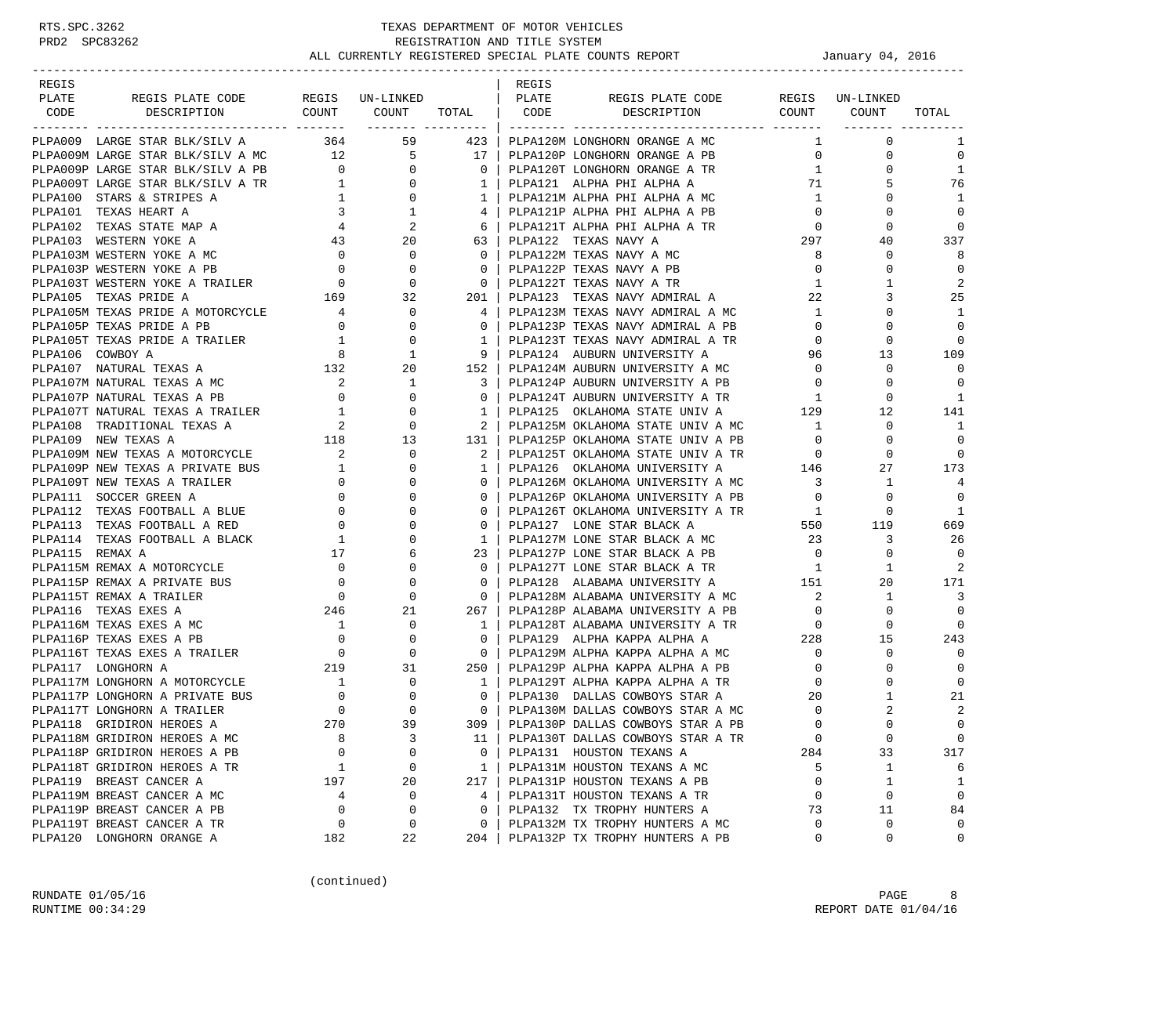| REGIS |                                                                                                                                                                                                                                                                                                                                                                                                                                |             |                |                                                                                            | REGIS |                                                                                                                               |                            |                                  |                |
|-------|--------------------------------------------------------------------------------------------------------------------------------------------------------------------------------------------------------------------------------------------------------------------------------------------------------------------------------------------------------------------------------------------------------------------------------|-------------|----------------|--------------------------------------------------------------------------------------------|-------|-------------------------------------------------------------------------------------------------------------------------------|----------------------------|----------------------------------|----------------|
| PLATE | REGIS PLATE CODE REGIS UN-LINKED   PLATE                                                                                                                                                                                                                                                                                                                                                                                       |             |                |                                                                                            |       | REGIS PLATE CODE REGIS UN-LINKED                                                                                              |                            |                                  |                |
|       |                                                                                                                                                                                                                                                                                                                                                                                                                                |             |                |                                                                                            |       | CODE DESCRIPTION COUNT COUNT TOTAL CODE DESCRIPTION COUNT COUNT                                                               |                            |                                  | TOTAL          |
|       |                                                                                                                                                                                                                                                                                                                                                                                                                                |             |                |                                                                                            |       |                                                                                                                               |                            |                                  |                |
|       | PLPA132T TX TROPHY HUNTERS A TR 4 0                                                                                                                                                                                                                                                                                                                                                                                            |             |                |                                                                                            |       | 4   PLPA146M KANSAS STATE UNIV A MC                                                                                           |                            | $1 \quad \cdots$<br>$\mathbf{0}$ | 1              |
|       |                                                                                                                                                                                                                                                                                                                                                                                                                                |             |                |                                                                                            |       |                                                                                                                               |                            | $\mathbf 0$                      | $\mathbf 0$    |
|       |                                                                                                                                                                                                                                                                                                                                                                                                                                |             |                |                                                                                            |       |                                                                                                                               |                            | $\overline{0}$                   | $\mathbf 0$    |
|       |                                                                                                                                                                                                                                                                                                                                                                                                                                |             |                |                                                                                            |       | PLPA147 LOUISIANA STATE UNIV A 115                                                                                            |                            | 21                               | 136            |
|       |                                                                                                                                                                                                                                                                                                                                                                                                                                |             |                |                                                                                            |       |                                                                                                                               |                            | $\mathbf{0}$                     | $\Omega$       |
|       |                                                                                                                                                                                                                                                                                                                                                                                                                                |             |                |                                                                                            |       |                                                                                                                               |                            | $\Omega$                         | $\mathbf 0$    |
|       |                                                                                                                                                                                                                                                                                                                                                                                                                                |             |                |                                                                                            |       |                                                                                                                               |                            | $\mathbf 0$                      | $\mathbf 0$    |
|       |                                                                                                                                                                                                                                                                                                                                                                                                                                |             |                |                                                                                            |       |                                                                                                                               |                            | $\mathbf{1}$                     | 19             |
|       |                                                                                                                                                                                                                                                                                                                                                                                                                                |             |                |                                                                                            |       |                                                                                                                               |                            | $\Omega$                         | $\Omega$       |
|       |                                                                                                                                                                                                                                                                                                                                                                                                                                |             |                |                                                                                            |       |                                                                                                                               |                            | $\mathbf{0}$                     | $\mathbf 0$    |
|       |                                                                                                                                                                                                                                                                                                                                                                                                                                |             |                |                                                                                            |       |                                                                                                                               |                            | $\mathbf 0$                      | $\mathbf 0$    |
|       |                                                                                                                                                                                                                                                                                                                                                                                                                                |             |                |                                                                                            |       |                                                                                                                               |                            | $\overline{a}$                   | 12             |
|       |                                                                                                                                                                                                                                                                                                                                                                                                                                |             |                |                                                                                            |       |                                                                                                                               |                            | $\Omega$                         | $\Omega$       |
|       |                                                                                                                                                                                                                                                                                                                                                                                                                                |             |                |                                                                                            |       |                                                                                                                               |                            | $\Omega$                         | $\mathbf{0}$   |
|       |                                                                                                                                                                                                                                                                                                                                                                                                                                |             |                |                                                                                            |       |                                                                                                                               |                            | $\mathbf{0}$                     | $\mathbf 0$    |
|       |                                                                                                                                                                                                                                                                                                                                                                                                                                |             |                |                                                                                            |       |                                                                                                                               |                            | $\mathbf{1}$                     | 23             |
|       | PLPA136 TEXAS CHRISTIAN UNIV A<br>PLPA136M TEXAS CHRISTIAN UNIV A MC<br>PLPA136P TEXAS CHRISTIAN UNIV A PB<br>0 0 0<br>PLPA136T TEXAS CHRISTIAN UNIV A TR<br>0 0 0<br>PLPA137 TEXAS STATE UNIV A MC<br>49 7<br>PLPA137M TEXAS STATE UNIV A MC<br>                                                                                                                                                                              |             |                | $\begin{array}{c c} & 0 & 0 \\ \hline 0 & 0 & 0 \\ \hline 0 & 0 & 0 \\ \hline \end{array}$ |       |                                                                                                                               |                            | $\mathbf 0$                      | 1              |
|       |                                                                                                                                                                                                                                                                                                                                                                                                                                |             |                |                                                                                            |       | 0   PLPA150M MIGHTY FINE BURGERS A MC<br>56   PLPA150P MIGHTY FINE BURGERS A PB<br>1   PLPA150T MIGHTY FINE BURGERS A TR<br>0 |                            | $\mathbf 0$                      | $\Omega$       |
|       |                                                                                                                                                                                                                                                                                                                                                                                                                                |             |                |                                                                                            |       |                                                                                                                               |                            | $\Omega$                         | $\Omega$       |
|       |                                                                                                                                                                                                                                                                                                                                                                                                                                |             |                | $\circ$                                                                                    |       |                                                                                                                               |                            | 10                               | 71             |
|       |                                                                                                                                                                                                                                                                                                                                                                                                                                |             |                | $0-1$                                                                                      |       |                                                                                                                               |                            | 61<br>$\mathbf 0$                | $\mathbf 0$    |
|       |                                                                                                                                                                                                                                                                                                                                                                                                                                |             |                | $\overline{\phantom{a}}$ 3                                                                 |       |                                                                                                                               |                            | $\mathbf 0$                      | $\mathbf 0$    |
|       |                                                                                                                                                                                                                                                                                                                                                                                                                                |             |                |                                                                                            |       | PLPA151P WORLD WILDLIFE FUND A PB 0                                                                                           |                            | $\mathbf 0$                      | $\mathbf{0}$   |
|       |                                                                                                                                                                                                                                                                                                                                                                                                                                |             |                |                                                                                            |       | 0   PLPA151T WORLD WILDLIFE FUND A TR<br>0   PLPA152  KAPPA ALPHA PSI A                                                       | $\overline{0}$             |                                  |                |
|       |                                                                                                                                                                                                                                                                                                                                                                                                                                |             |                | $\overline{0}$                                                                             |       | PLPA152M KAPPA ALPHA PSI A MC<br>ספו א דמי יי                                                                                 | 63                         | 3                                | 66             |
|       |                                                                                                                                                                                                                                                                                                                                                                                                                                |             |                | $\overline{\phantom{0}}$                                                                   |       | 141   PLPA152P KAPPA ALPHA PSI A PB                                                                                           | $\overline{\phantom{a}}^2$ | 0                                | 2              |
|       |                                                                                                                                                                                                                                                                                                                                                                                                                                |             |                |                                                                                            |       |                                                                                                                               | $\overline{0}$             | $\Omega$                         | $\mathbf{0}$   |
|       |                                                                                                                                                                                                                                                                                                                                                                                                                                |             |                |                                                                                            |       | PLPA152T KAPPA ALPHA PSI A TR                                                                                                 |                            | $\overline{0}$<br>0              | $\mathbf 0$    |
|       |                                                                                                                                                                                                                                                                                                                                                                                                                                |             |                |                                                                                            |       | 0   PLPA153 LONGVIEW ISD A                                                                                                    | $1 \quad \blacksquare$     | $\Omega$                         | $\mathbf{1}$   |
|       |                                                                                                                                                                                                                                                                                                                                                                                                                                |             |                |                                                                                            |       | 0   PLPA153M LONGVIEW ISD A MC                                                                                                | $\overline{0}$             | $\Omega$                         | $\mathbf{0}$   |
|       |                                                                                                                                                                                                                                                                                                                                                                                                                                |             |                |                                                                                            |       | 44   PLPA153P LONGVIEW ISD A PB                                                                                               | $\overline{0}$             | $\mathbf 0$                      | $\mathbf 0$    |
|       |                                                                                                                                                                                                                                                                                                                                                                                                                                |             |                |                                                                                            |       | 1   PLPA153T LONGVIEW ISD A TR                                                                                                | $\overline{0}$             | $\Omega$                         | $\mathbf{0}$   |
|       |                                                                                                                                                                                                                                                                                                                                                                                                                                |             |                |                                                                                            |       | PLPA154 LIBERTY CHRISTIAN SCHOOL A 2                                                                                          |                            | $\Omega$                         | $\overline{2}$ |
|       |                                                                                                                                                                                                                                                                                                                                                                                                                                |             |                |                                                                                            |       | 0   PLPA154M LIBRTY CHRSTIAN SCHOOL A MC                                                                                      | $\overline{0}$             | $\Omega$                         | $\Omega$       |
|       |                                                                                                                                                                                                                                                                                                                                                                                                                                |             |                |                                                                                            |       | PLPA154P LIBRTY CHRSTIAN SCHOOL A PB 0                                                                                        |                            | $\Omega$                         | $\Omega$       |
|       |                                                                                                                                                                                                                                                                                                                                                                                                                                |             |                |                                                                                            |       | PLPA154T LIBRTY CHRSTIAN SCHOOL A TR 0                                                                                        |                            | 0                                | $\Omega$       |
|       |                                                                                                                                                                                                                                                                                                                                                                                                                                |             |                |                                                                                            |       |                                                                                                                               | 170                        | 17                               | 187            |
|       | $\begin{tabular}{l c c c c c c} \hline \texttt{PLPA139} \hline \texttt{ARKANSS} \hline \texttt{UNWERSITY} \hline \texttt{A} & \texttt{121} & \texttt{20} & \texttt{141} & \texttt{PLPA152P} \hline \texttt{KAPPA} \hline \texttt{ALPHA} \hline \texttt{PLPA139P} \hline \texttt{RKANSSB} \hline \texttt{UNWERSITY} \hline \texttt{A} & \texttt{10} & \texttt{0} & \texttt{1} & \texttt{PLPA152T} \hline \texttt{KAPPA} \hline$ |             |                |                                                                                            |       |                                                                                                                               | 7                          | $\mathbf{1}$                     | 8              |
|       |                                                                                                                                                                                                                                                                                                                                                                                                                                |             |                |                                                                                            |       |                                                                                                                               | $\overline{0}$             | 0                                | $\Omega$       |
|       |                                                                                                                                                                                                                                                                                                                                                                                                                                |             |                |                                                                                            |       |                                                                                                                               | 1                          | $\Omega$                         | 1              |
|       |                                                                                                                                                                                                                                                                                                                                                                                                                                |             |                |                                                                                            |       |                                                                                                                               | 23                         | $\mathbf{1}$                     | 24             |
|       |                                                                                                                                                                                                                                                                                                                                                                                                                                |             |                |                                                                                            |       |                                                                                                                               | $\Omega$                   | $\Omega$                         | $\mathbf 0$    |
|       | PLPA143 TENNESSEE UNIVERSITY A                                                                                                                                                                                                                                                                                                                                                                                                 | 32          | $\overline{4}$ |                                                                                            |       | 36   PLPA156P NASCAR A PB                                                                                                     | $\Omega$                   | $\Omega$                         | $\Omega$       |
|       | PLPA143M TENNESSEE UNIVERSITY A MC                                                                                                                                                                                                                                                                                                                                                                                             | 0           | 0              | 0                                                                                          |       | PLPA156T NASCAR A TR                                                                                                          | 1                          | 0                                | $1\,$          |
|       | PLPA143P TENNESSEE UNIVERSITY A PB                                                                                                                                                                                                                                                                                                                                                                                             | $\Omega$    | 0              | $\mathbf{0}$                                                                               |       | PLPA157 NASCAR HOF - DALE A                                                                                                   | 8                          | 2                                | 10             |
|       | PLPA143T TENNESSEE UNIVERSITY A TR                                                                                                                                                                                                                                                                                                                                                                                             | 0           | 0              | $\overline{0}$                                                                             |       | PLPA157M NASCAR HOF - DALE A MC                                                                                               | 0                          | 0                                | $\mathbf 0$    |
|       | PLPA145 TEXAS A&M UNIV A                                                                                                                                                                                                                                                                                                                                                                                                       | 392         | 35             | 427                                                                                        |       | PLPA157P NASCAR HOF - DALE A PB                                                                                               | $\Omega$                   | 0                                | $\mathsf 0$    |
|       | PLPA145M TEXAS A&M UNIV A MC                                                                                                                                                                                                                                                                                                                                                                                                   | 3           | 0              | 3                                                                                          |       | PLPA157T NASCAR HOF - DALE A TR                                                                                               | 0                          | 0                                | $\mathbf 0$    |
|       | PLPA145P TEXAS A&M UNIV A PB                                                                                                                                                                                                                                                                                                                                                                                                   | $\mathbf 0$ | 0              | 0                                                                                          |       | PLPA158 NASCAR- 24 JEFF GORDON A                                                                                              | 16                         | 2                                | 18             |
|       | PLPA145T TEXAS A&M UNIV A TR                                                                                                                                                                                                                                                                                                                                                                                                   | 1           | 0              | 1                                                                                          |       | PLPA158M NASCAR- 24 JEFF GORDON A MC                                                                                          | 0                          | 0                                | 0              |
|       | PLPA146 KANSAS STATE UNIV A                                                                                                                                                                                                                                                                                                                                                                                                    | 93          | 14             | 107                                                                                        |       | PLPA158P NASCAR- 24 JEFF GORDON A PB                                                                                          | 0                          | 0                                | 0              |

(continued)

RUNDATE  $01/05/16$  PAGE 9 RUNTIME  $00:34:29$  REPORT DATE  $01/04/16$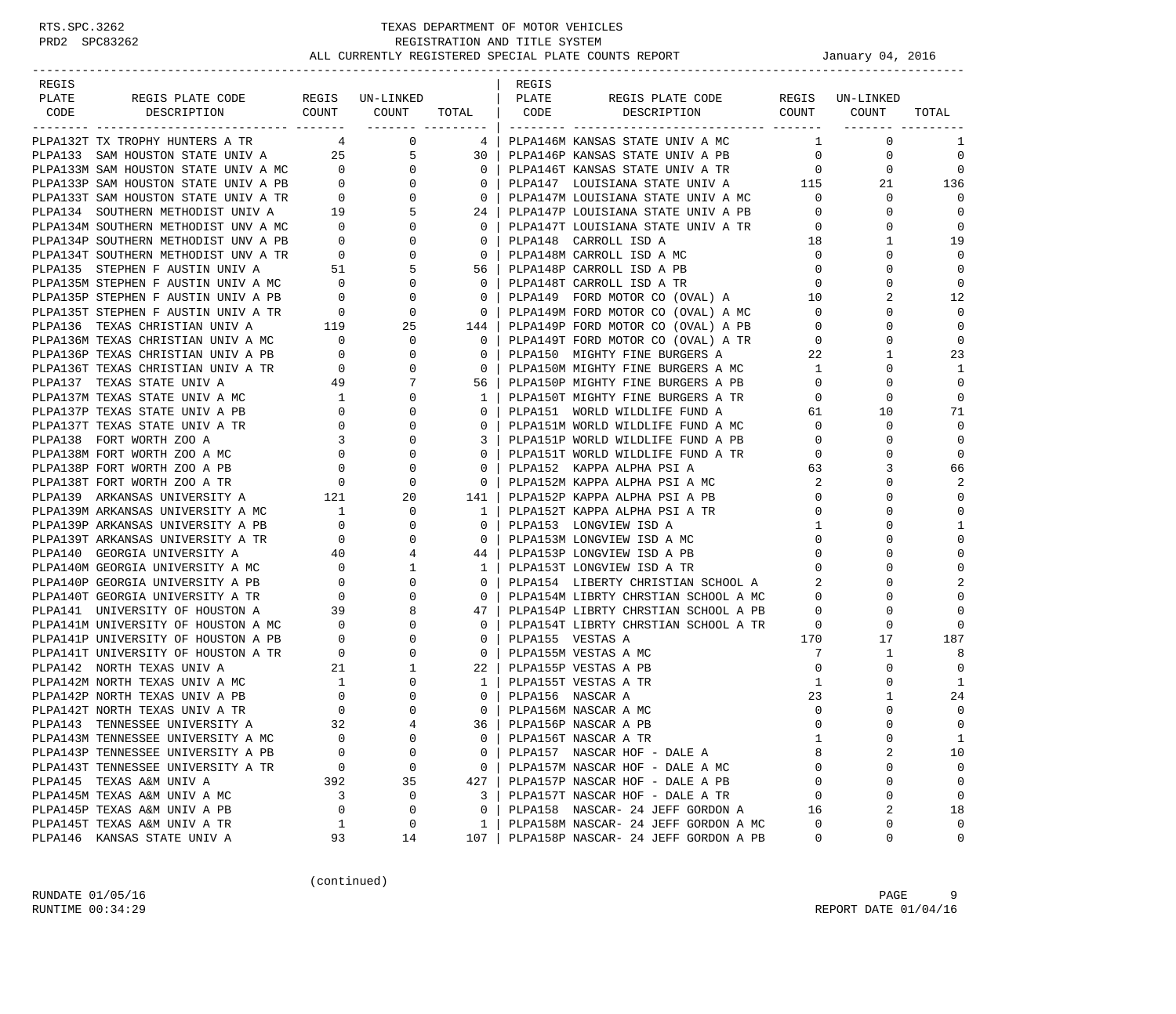| REGIS |                                            |          |             |              | REGIS |                                                                                                                                                                                                                                                                                                                                                                                                                                       |                |                     |                |
|-------|--------------------------------------------|----------|-------------|--------------|-------|---------------------------------------------------------------------------------------------------------------------------------------------------------------------------------------------------------------------------------------------------------------------------------------------------------------------------------------------------------------------------------------------------------------------------------------|----------------|---------------------|----------------|
| PLATE | REGIS PLATE CODE REGIS UN-LINKED   PLATE   |          |             |              |       | REGIS PLATE CODE                                                                                                                                                                                                                                                                                                                                                                                                                      |                | REGIS UN-LINKED     |                |
|       |                                            |          |             |              |       | CODE DESCRIPTION COUNT COUNT TOTAL CODE DESCRIPTION COUNT COUNT                                                                                                                                                                                                                                                                                                                                                                       |                |                     | TOTAL          |
|       |                                            |          |             |              |       | $\begin{array}{cccccccccccc} \textbf{1} & \textbf{1} & \textbf{1} & \textbf{1} & \textbf{1} & \textbf{1} & \textbf{1} & \textbf{1} & \textbf{1} & \textbf{1} & \textbf{1} & \textbf{1} & \textbf{1} & \textbf{1} & \textbf{1} & \textbf{1} & \textbf{1} & \textbf{1} & \textbf{1} & \textbf{1} & \textbf{1} & \textbf{1} & \textbf{1} & \textbf{1} & \textbf{1} & \textbf{1} & \textbf{1} & \textbf{1} & \textbf{1} & \textbf{1} & \$ |                |                     |                |
|       | PLPA158T NASCAR- 24 JEFF GORDON A TR 0 0 0 |          |             |              |       | 0 PLPA172M FORD MOTOR CO (TOUGH) A MC 0                                                                                                                                                                                                                                                                                                                                                                                               |                | $\mathbf{0}$        | $\Omega$       |
|       |                                            |          |             |              |       |                                                                                                                                                                                                                                                                                                                                                                                                                                       |                |                     | $\mathbf 0$    |
|       |                                            |          |             |              |       |                                                                                                                                                                                                                                                                                                                                                                                                                                       |                |                     | $\mathbf 0$    |
|       |                                            |          |             |              |       |                                                                                                                                                                                                                                                                                                                                                                                                                                       |                |                     | 238            |
|       |                                            |          |             |              |       |                                                                                                                                                                                                                                                                                                                                                                                                                                       |                |                     | 4              |
|       |                                            |          |             |              |       |                                                                                                                                                                                                                                                                                                                                                                                                                                       |                |                     | $\mathbf 0$    |
|       |                                            |          |             |              |       |                                                                                                                                                                                                                                                                                                                                                                                                                                       |                |                     | $\Omega$       |
|       |                                            |          |             |              |       |                                                                                                                                                                                                                                                                                                                                                                                                                                       |                |                     | 107            |
|       |                                            |          |             |              |       |                                                                                                                                                                                                                                                                                                                                                                                                                                       |                |                     | $\Omega$       |
|       |                                            |          |             |              |       |                                                                                                                                                                                                                                                                                                                                                                                                                                       |                |                     | $\mathbf 0$    |
|       |                                            |          |             |              |       |                                                                                                                                                                                                                                                                                                                                                                                                                                       |                |                     | 1              |
|       |                                            |          |             |              |       |                                                                                                                                                                                                                                                                                                                                                                                                                                       |                |                     | 6              |
|       |                                            |          |             |              |       |                                                                                                                                                                                                                                                                                                                                                                                                                                       |                |                     | $\mathbf 0$    |
|       |                                            |          |             |              |       |                                                                                                                                                                                                                                                                                                                                                                                                                                       |                |                     | $\mathbf 0$    |
|       |                                            |          |             |              |       |                                                                                                                                                                                                                                                                                                                                                                                                                                       |                |                     | $\Omega$       |
|       |                                            |          |             |              |       |                                                                                                                                                                                                                                                                                                                                                                                                                                       |                |                     |                |
|       |                                            |          |             |              |       |                                                                                                                                                                                                                                                                                                                                                                                                                                       |                |                     | 283            |
|       |                                            |          |             |              |       |                                                                                                                                                                                                                                                                                                                                                                                                                                       |                |                     | 33             |
|       |                                            |          |             |              |       |                                                                                                                                                                                                                                                                                                                                                                                                                                       |                |                     | $\Omega$       |
|       |                                            |          |             |              |       |                                                                                                                                                                                                                                                                                                                                                                                                                                       |                |                     | 2              |
|       |                                            |          |             |              |       |                                                                                                                                                                                                                                                                                                                                                                                                                                       |                |                     | 436            |
|       |                                            |          |             |              |       |                                                                                                                                                                                                                                                                                                                                                                                                                                       |                |                     | 16             |
|       |                                            |          |             |              |       |                                                                                                                                                                                                                                                                                                                                                                                                                                       |                |                     | $\mathbf 0$    |
|       |                                            |          |             |              |       |                                                                                                                                                                                                                                                                                                                                                                                                                                       |                |                     | $\overline{2}$ |
|       |                                            |          |             |              |       |                                                                                                                                                                                                                                                                                                                                                                                                                                       |                |                     | 18             |
|       |                                            |          |             |              |       |                                                                                                                                                                                                                                                                                                                                                                                                                                       |                |                     | $\mathbf 0$    |
|       |                                            |          |             |              |       |                                                                                                                                                                                                                                                                                                                                                                                                                                       |                |                     | $\mathbf 0$    |
|       |                                            |          |             |              |       |                                                                                                                                                                                                                                                                                                                                                                                                                                       |                |                     | $\Omega$       |
|       |                                            |          |             |              |       |                                                                                                                                                                                                                                                                                                                                                                                                                                       |                |                     | 145            |
|       |                                            |          |             |              |       |                                                                                                                                                                                                                                                                                                                                                                                                                                       |                |                     | $\Omega$       |
|       |                                            |          |             |              |       |                                                                                                                                                                                                                                                                                                                                                                                                                                       |                |                     | $\mathbf 0$    |
|       |                                            |          |             |              |       |                                                                                                                                                                                                                                                                                                                                                                                                                                       |                |                     | $\mathbf 0$    |
|       |                                            |          |             |              |       |                                                                                                                                                                                                                                                                                                                                                                                                                                       |                |                     | 64             |
|       |                                            |          |             |              |       |                                                                                                                                                                                                                                                                                                                                                                                                                                       |                |                     | 6              |
|       |                                            |          |             |              |       |                                                                                                                                                                                                                                                                                                                                                                                                                                       |                |                     | $\mathbf 0$    |
|       |                                            |          |             |              |       | 2   PLPA180T PEACE OFFICER MEM A TR<br>1   PLPA181 SIGMA GAMMA RHO A                                                                                                                                                                                                                                                                                                                                                                  | $\overline{0}$ | 0                   | $\Omega$       |
|       |                                            |          |             |              |       | PLPAI69 BAYLOR UNIVERSITY A MC<br>PLPAI69 BAYLOR UNIVERSITY A MC<br>PLPAI68P BAYLOR UNIVERSITY A PB<br>PLPAI68P BAYLOR UNIVERSITY A PB<br>PLPAI68P BAYLOR UNIVERSITY A TR<br>PLPAI69 TEXAS A&M (HELMET) A 130 11 141 PLPAI81P SIGMA GAMM                                                                                                                                                                                              | 30             | 5                   | 35             |
|       |                                            |          |             |              |       |                                                                                                                                                                                                                                                                                                                                                                                                                                       |                | $\overline{0}$<br>0 | $\mathbf 0$    |
|       |                                            |          |             |              |       |                                                                                                                                                                                                                                                                                                                                                                                                                                       | $\overline{0}$ | $\mathbf 0$         | $\mathbf 0$    |
|       |                                            |          |             |              |       |                                                                                                                                                                                                                                                                                                                                                                                                                                       | $\overline{0}$ | $\Omega$            | $\Omega$       |
|       |                                            |          |             |              |       |                                                                                                                                                                                                                                                                                                                                                                                                                                       | 26             | 0                   | 26             |
|       |                                            |          |             |              |       |                                                                                                                                                                                                                                                                                                                                                                                                                                       | $\mathbf 0$    | $\Omega$            | $\mathbf 0$    |
|       |                                            |          |             |              |       |                                                                                                                                                                                                                                                                                                                                                                                                                                       | $\cap$         | $\Omega$            | $\Omega$       |
|       | PLPA170M TEXAS A&M (MAROON) A MC           | 9        | $\mathbf 0$ | 9            |       | PLPA183T DR PEPPER A TR                                                                                                                                                                                                                                                                                                                                                                                                               | $\mathbf 0$    | 0                   | $\mathbf 0$    |
|       | PLPA170P TEXAS A&M (MAROON) A PB           | $\Omega$ | 0           | $\mathbf{0}$ |       | PLPA184 IGNITE-STREAM ENERGY A                                                                                                                                                                                                                                                                                                                                                                                                        | 18             | 5                   | 23             |
|       | PLPA170T TEXAS A&M (MAROON) A TR           | 0        | 0           | $\mathbf{0}$ |       | PLPA184M IGNITE-STREAM ENERGY A MC                                                                                                                                                                                                                                                                                                                                                                                                    | 0              | 0                   | $\mathbf 0$    |
|       | PLPA171 SOUTHERN UNIVERSITY A              | 52       | 3           | 55           |       | PLPA184P IGNITE-STREAM ENERGY A PB                                                                                                                                                                                                                                                                                                                                                                                                    | $\Omega$       | $\mathbf 0$         | $\mathbf{0}$   |
|       | PLPA171M SOUTHERN UNIVERSITY A MC          | 0        | 0           | $\Omega$     |       | PLPA184T IGNITE-STREAM ENERGY A TR                                                                                                                                                                                                                                                                                                                                                                                                    | 0              | 0                   | $\Omega$       |
|       | PLPA171P SOUTHERN UNIVERSITY A PB          | 0        | 0           | 0            |       | PLPA186 TEXAS 811 A                                                                                                                                                                                                                                                                                                                                                                                                                   | 3              | 2                   | 5              |
|       | PLPA171T SOUTHERN UNIVERSITY A TR          |          |             |              |       |                                                                                                                                                                                                                                                                                                                                                                                                                                       |                | 0                   | $\Omega$       |
|       |                                            | 1        | 0           | 1            |       | PLPA186M TEXAS 811 A MC                                                                                                                                                                                                                                                                                                                                                                                                               | 0              |                     |                |
|       | PLPA172 FORD MOTOR CO (TOUGH) A            | 4        | 5           | 9            |       | PLPA186P TEXAS 811 A PB                                                                                                                                                                                                                                                                                                                                                                                                               | 0              | 0                   | 0              |

(continued)

RUNDATE 01/05/16 PAGE 10 RUNTIME  $00:34:29$  REPORT DATE  $01/04/16$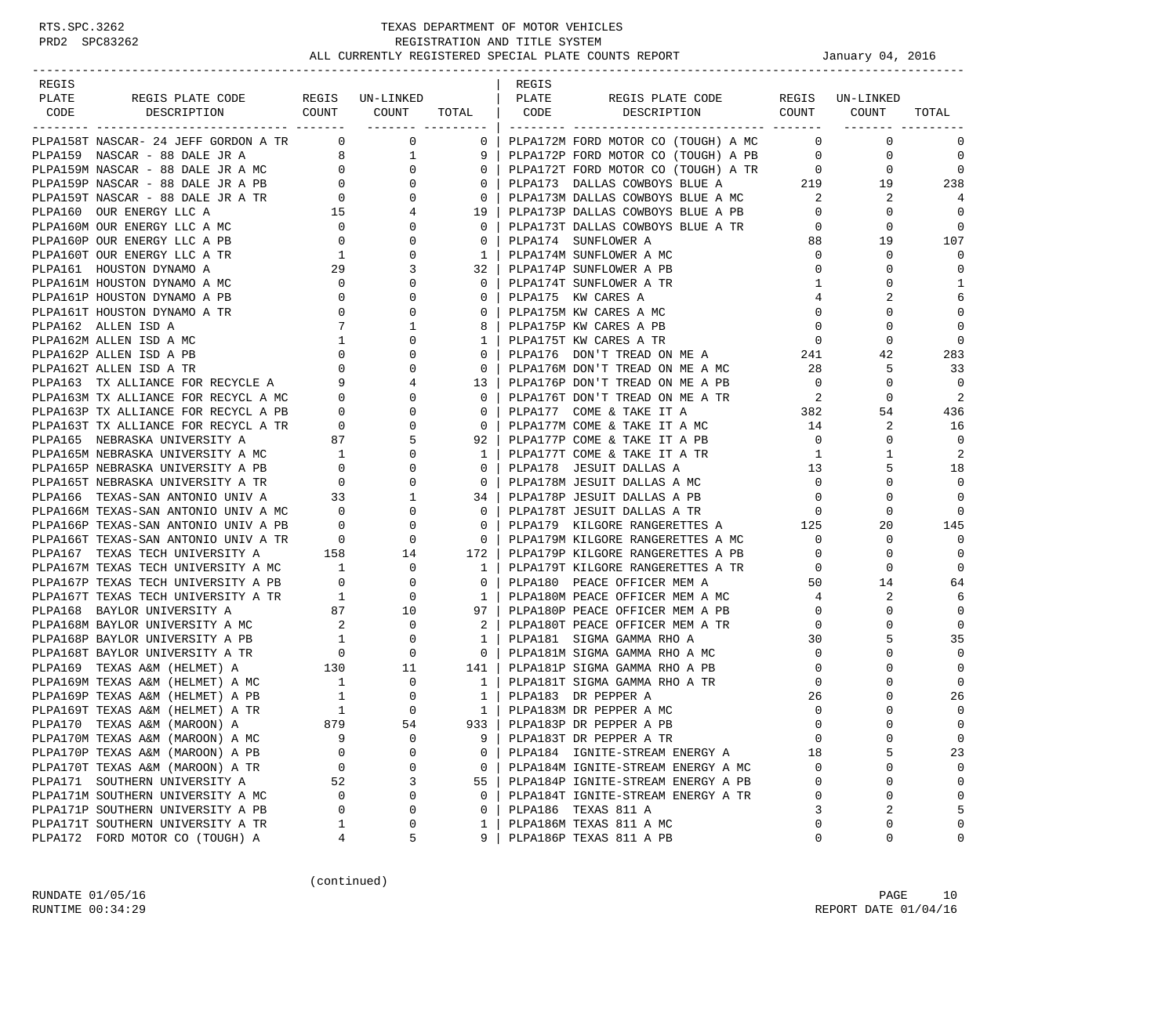| REGIS |                                                                                                                     |                                        |                                                        |                                                     | REGIS |                                                        |                                     |                 |                |
|-------|---------------------------------------------------------------------------------------------------------------------|----------------------------------------|--------------------------------------------------------|-----------------------------------------------------|-------|--------------------------------------------------------|-------------------------------------|-----------------|----------------|
| PLATE | REGIS PLATE CODE                                                                                                    |                                        | REGIS UN-LINKED                                        |                                                     | PLATE | REGIS PLATE CODE<br>COUNT COUNT TOTAL CODE DESCRIPTION |                                     | REGIS UN-LINKED |                |
| CODE  | DESCRIPTION                                                                                                         |                                        |                                                        |                                                     |       |                                                        |                                     | COUNT COUNT     | TOTAL          |
|       | PLPA186T TEXAS 811 A TR                                                                                             |                                        | $\overline{0}$<br>$\overline{0}$                       | 0 <sup>1</sup>                                      |       | PLPA199M USA PRIDE A MC                                | 3                                   | $\mathbf 0$     | 3              |
|       | PLPA187 DALLAS MAVERICKS BLUE A 0<br>PLPA187M DALLAS MAVERICKS BLUE A MC 0<br>PLPA187P DALLAS MAVERICKS BLUE A PB 0 |                                        | $\overline{0}$                                         | $0-1$                                               |       | PLPA199P USA PRIDE A PB                                | $\overline{0}$                      | 0               | $\mathbf 0$    |
|       |                                                                                                                     |                                        | $\mathbf{0}$                                           | 0 <sup>1</sup>                                      |       | PLPA199T USA PRIDE A TR                                | $\overline{0}$                      | $\mathbf 0$     | $\overline{0}$ |
|       |                                                                                                                     |                                        | $\mathbf{0}$                                           | 0 <sup>1</sup>                                      |       | PLPA201 TEXAS 4 EVER A 161                             |                                     | 26              | 187            |
|       |                                                                                                                     |                                        | $\mathbf{0}$                                           | 0 <sup>1</sup>                                      |       | PLPA201M TEXAS 4 EVER A MC                             | $7\phantom{0}$                      | $\mathbf{1}$    | 8              |
|       |                                                                                                                     |                                        | 2                                                      | 20 <sub>1</sub>                                     |       | PLPA201P TEXAS 4 EVER A PB                             | $\overline{0}$                      | $\Omega$        | $\overline{0}$ |
|       |                                                                                                                     |                                        | $\mathbf{0}$                                           | $\overline{0}$                                      |       | PLPA201T TEXAS 4 EVER A TRAILER                        | $\mathbf{2}$                        | $\Omega$        | 2              |
|       |                                                                                                                     |                                        | $\mathbf{0}$                                           | $0-1$                                               |       | PLPA203 DEEP IN THE HEART A                            | 40                                  |                 | 44             |
|       |                                                                                                                     |                                        | $\Omega$                                               | $\Omega$                                            |       | PLPA203M DEEP IN THE HEART A MC                        | $\mathbf{0}$                        | $\Omega$        | $\Omega$       |
|       |                                                                                                                     |                                        |                                                        | 37 I                                                |       | PLPA203P DEEP IN THE HEART A PB                        | $\overline{0}$                      | 0               | $\mathbf 0$    |
|       |                                                                                                                     |                                        | $\Omega$                                               | 0 <sup>1</sup>                                      |       | PLPA203T DEEP IN THE HEART A TR                        | $\mathbf{0}$                        |                 | $\mathbf 0$    |
|       |                                                                                                                     |                                        | $\mathbf{0}$                                           | $\mathbf{0}$                                        |       | PLPA204 FREEBIRDS A                                    | 2                                   | $\Omega$        | 2              |
|       |                                                                                                                     |                                        |                                                        | 0 <sup>1</sup>                                      |       | PLPA204M FREEBIRDS A MC                                | $\mathbf 0$                         | $\Omega$        | $\mathbf 0$    |
|       |                                                                                                                     |                                        |                                                        | 23 <sub>1</sub>                                     |       | PLPA204P FREEBIRDS A PB                                | $\mathbf{0}$                        | $\Omega$        | $\mathbf 0$    |
|       | PLPA190M TX MOTOR SPEEDWAY A MC 0<br>PLPA190P TX MOTOR SPEEDWAY A PB 0                                              |                                        | $\mathbf{0}$                                           | $0-1$                                               |       | PLPA204T FREEBIRDS A TR                                | $\mathbf{0}$                        | $\Omega$        | $\mathbf 0$    |
|       |                                                                                                                     |                                        | $\Omega$                                               | 0 <sup>1</sup>                                      |       | PLPA205 TEXAS STARS HOCKEY A                           | 15                                  | 5               | 20             |
|       | PLPA190T TX MOTOR SPEEDWAY A TR                                                                                     | $\overline{0}$                         | 0                                                      | $\circ$ 1                                           |       | PLPA205M TEXAS STARS HOCKEY A MC                       | $\overline{0}$                      | $\Omega$        | $\Omega$       |
|       | PLPA191 HOUSTON ROCKETS A                                                                                           |                                        | 3                                                      | 37 <sup>1</sup>                                     |       | PLPA205P TEXAS STARS HOCKEY A PB                       | $\mathbf{0}$                        | $\Omega$        | $\mathbf 0$    |
|       | PLPA191M HOUSTON ROCKETS A MC                                                                                       |                                        | $\Omega$                                               | $0-1$                                               |       | PLPA205T TEXAS STARS HOCKEY A TR                       | $\mathbf{0}$                        | $\Omega$        | $\mathbf 0$    |
|       | PLPA191P HOUSTON ROCKETS A PB                                                                                       |                                        | $\mathbf{0}$                                           | $\overline{0}$                                      |       | PLPA206 FW CATS BASEBALL A                             | 2                                   | $\Omega$        | 2              |
|       | PLPA191T HOUSTON ROCKETS A TR                                                                                       |                                        | $\Omega$                                               | $0-1$                                               |       | PLPA206M FW CATS BASEBALL A MC                         | $\mathbf{0}$                        | $\Omega$        | $\mathbf 0$    |
|       | PLPA192 COPPELL COWBOYS A                                                                                           |                                        | 0                                                      | $\overline{0}$                                      |       | PLPA206P FW CATS BASEBALL A PB                         | $\circ$                             | $\mathbf 0$     | $\mathbf 0$    |
|       | PLPA192M COPPELL COWBOYS A MC                                                                                       |                                        | 0                                                      | $\mathbf{0}$                                        |       | PLPA206T FW CATS BASEBALL A TR                         | $\overline{0}$                      | $\Omega$        | $\Omega$       |
|       | PLPA192P COPPELL COWBOYS A PB                                                                                       |                                        | $\Omega$                                               | $\Omega$                                            |       | PLPA207 LARGE STAR PINK A                              | $\begin{array}{c}0\\503\end{array}$ | 81              | 584            |
|       | PLPA192T COPPELL COWBOYS A TR                                                                                       | $\begin{array}{c} 0 \\ 17 \end{array}$ | $\mathbf{0}$                                           | $\mathbf{0}$                                        |       | PLPA207M LARGE STAR PINK A MC                          | $\overline{0}$                      | 1               | 1              |
|       | PLPA193 TEXAS NURSE A                                                                                               |                                        | 2                                                      | 19 I                                                |       | PLPA207P LARGE STAR PINK A PB                          | $\mathbf 0$                         | $\Omega$        | $\mathbf 0$    |
|       | PLPA193M TEXAS NURSE A MC                                                                                           |                                        | $\mathbf{0}$                                           | $\mathbf{1}$                                        |       | PLPA207T LARGE STAR PINK A TR                          | $\mathbf{0}$                        | $\Omega$        | $\mathbf 0$    |
|       | PLPA193P TEXAS NURSE A PB                                                                                           |                                        | 0                                                      | $0-1$                                               |       | PLPA208 LAKE DALLAS ISD A                              | $\mathbf{0}$                        | 1               | $\mathbf{1}$   |
|       | PLPA193T TEXAS NURSE A TR                                                                                           |                                        | $\begin{array}{c} 1 \\ 0 \\ 0 \end{array}$<br>$\Omega$ | $0-1$                                               |       | PLPA208M LAKE DALLAS ISD A MC                          | $\overline{0}$                      | $\Omega$        | $\mathbf 0$    |
|       | PLPA194 ARIZONA UNIVERSITY A 14<br>PLPA194M ARIZONA UNIVERSITY A MC 0                                               |                                        | $\mathbf{0}$                                           | 14 l                                                |       | PLPA208P LAKE DALLAS ISD A PB                          | $\overline{0}$                      | 0               | $\mathbf 0$    |
|       |                                                                                                                     |                                        | $\Omega$                                               | 0 <sup>1</sup>                                      |       | PLPA208T LAKE DALLAS ISD A TR                          | $\mathbf{0}$                        | $\mathbf 0$     | $\mathbf 0$    |
|       | PLPA194P ARIZONA UNIVERSITY A PB                                                                                    | $\overline{0}$                         | $\mathbf{0}$                                           | 0 <sup>1</sup>                                      |       | PLPA209 MISSISSIPPI UNIV A                             | 78                                  | 11              | 89             |
|       | PLPA194T ARIZONA UNIVERSITY A TR                                                                                    |                                        |                                                        | 0 <sup>1</sup>                                      |       | PLPA209M MISSISSIPPI UNIV A MC                         | $\overline{0}$                      | $\mathbf{1}$    | 1              |
|       | PLPA195 BOISE STATE UNIV A                                                                                          |                                        |                                                        |                                                     |       | PLPA209P MISSISSIPPI UNIV A PB                         | $\overline{0}$                      | $\Omega$        | $\mathbf 0$    |
|       | PLPA195M BOISE STATE UNIV A MC                                                                                      |                                        |                                                        | $0-1$                                               |       | PLPA209T MISSISSIPPI UNIV A TR                         | $\overline{0}$                      | 0               | $\Omega$       |
|       | PLPA195P BOISE STATE UNIV A PB                                                                                      |                                        |                                                        | 0 <sup>1</sup>                                      |       | PLPA210 KENTUCKY UNIVERSITY A                          | 23                                  | 5               | 28             |
|       | PLPA195T BOISE STATE UNIV A TR                                                                                      |                                        |                                                        | $\overline{\phantom{0}}$ 0 $\overline{\phantom{0}}$ |       | PLPA210M KENTUCKY UNIVERSITY A MC                      | $\overline{0}$                      | $\Omega$        | $\Omega$       |
|       | PLPA196 BRIGHAM YOUNG UNIV A                                                                                        |                                        |                                                        | 117                                                 |       | PLPA210P KENTUCKY UNIVERSITY A PB                      | $\overline{0}$                      | $\Omega$        | $\Omega$       |
|       | PLPA196M BRIGHAM YOUNG UNIV A MC                                                                                    |                                        |                                                        | $\overline{\phantom{0}}$ 0 $\overline{\phantom{0}}$ |       | PLPA210T KENTUCKY UNIVERSITY A TR                      | $\overline{0}$                      |                 | $\Omega$       |
|       | PLPA196P BRIGHAM YOUNG UNIV A PB                                                                                    |                                        |                                                        | $\overline{\phantom{0}}$ 0 $\overline{\phantom{0}}$ |       | PLPA211 DALLAS MAVERICKS A                             | 58                                  | 9               | 67             |
|       | PLPA196T BRIGHAM YOUNG UNIV A TR                                                                                    |                                        |                                                        | $\overline{0}$                                      |       | PLPA211M DALLAS MAVERICKS A MC                         | $\mathbf 0$                         |                 | $\mathbf 0$    |
|       | PLPA197 ILLINOIS UNIVERSITY A                                                                                       | 19                                     | $\cap$                                                 | 19 <sup>1</sup>                                     |       | PLPA211P DALLAS MAVERICKS A PB                         | $\cap$                              | $\Omega$        | $\Omega$       |
|       | PLPA197M ILLINOIS UNIVERSITY A MC                                                                                   | 0                                      | 0                                                      | 0                                                   |       | PLPA211T DALLAS MAVERICKS A TR                         | 0                                   | $\mathsf 0$     | $\mathbf 0$    |
|       | PLPA197P ILLINOIS UNIVERSITY A PB                                                                                   | $\Omega$                               | 0                                                      | 0                                                   |       | PLPA212 SAN ANTONIO SPURS A                            | 200                                 | 13              | 213            |
|       | PLPA197T ILLINOIS UNIVERSITY A TR                                                                                   | 0                                      | 0                                                      | $\mathbf{0}$                                        |       | PLPA212M SAN ANTONIO SPURS A MC                        | 1                                   | 0               | 1              |
|       | PLPA198 PURDUE UNIVERSITY A                                                                                         | 75                                     | 2                                                      | 77                                                  |       | PLPA212P SAN ANTONIO SPURS A PB                        | $\mathbf 0$                         | 0               | $\mathbf 0$    |
|       | PLPA198M PURDUE UNIVERSITY A MC                                                                                     | 3                                      | 0                                                      | 3                                                   |       | PLPA212T SAN ANTONIO SPURS A TR                        | 0                                   | 0               | 0              |
|       | PLPA198P PURDUE UNIVERSITY A PB                                                                                     | 0                                      | 0                                                      | 0                                                   |       | PLPA213 TRINITY UNIVERSITY A                           | 14                                  | 2               | 16             |
|       | PLPA198T PURDUE UNIVERSITY A TR                                                                                     | 0                                      | 0                                                      | 0                                                   |       | PLPA213M TRINITY UNIVERSITY A MC                       | 0                                   | 0               | $\mathbf 0$    |
|       | PLPA199 USA PRIDE A                                                                                                 | 100                                    | 12                                                     | 112                                                 |       | PLPA213P TRINITY UNIVERSITY A PB                       | 0                                   | 0               | 0              |

(continued)

RUNDATE  $01/05/16$  PAGE 11 RUNTIME  $00:34:29$  REPORT DATE  $01/04/16$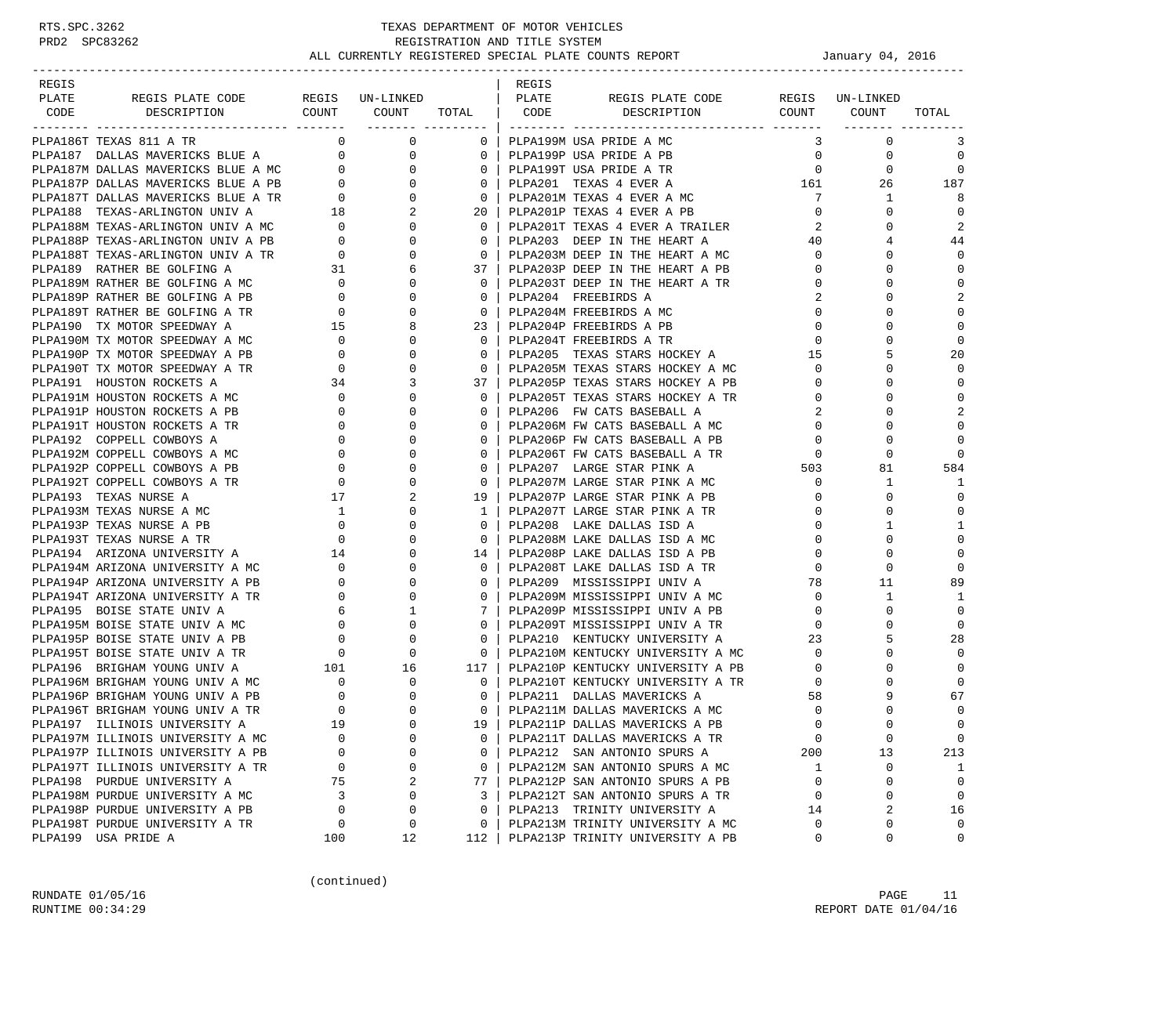| REGIS |                                                                                                                                                                            |          |         |                | REGIS |                                                                                                        |                |                               |                |
|-------|----------------------------------------------------------------------------------------------------------------------------------------------------------------------------|----------|---------|----------------|-------|--------------------------------------------------------------------------------------------------------|----------------|-------------------------------|----------------|
| PLATE |                                                                                                                                                                            |          |         |                |       |                                                                                                        |                |                               |                |
|       |                                                                                                                                                                            |          |         |                |       |                                                                                                        |                |                               |                |
|       | PLPA213T TRINITY UNIVERSITY A TR $_{0}$ 0 0                                                                                                                                |          |         |                |       |                                                                                                        |                | $\mathbf{0}$                  | $\mathbf 0$    |
|       | PLPA214 GRAMBLING UNIV A                                                                                                                                                   |          | 62 6 68 |                |       | PLPA232P MISSISSIPPI ST UNIV A PB 0                                                                    |                | 0                             | $\mathbf 0$    |
|       |                                                                                                                                                                            |          |         | 0 <sup>1</sup> |       | PLPA232T MISSISSIPPI ST UNIV A TR<br>PLPA232T MISSISSIPPI ST UNIV A TR<br>PLPA233 LONE STAR GREEN A 67 |                | $\mathbf{0}$                  | $\mathbf 0$    |
|       |                                                                                                                                                                            |          |         | $\overline{0}$ |       |                                                                                                        |                | 16                            | 83             |
|       | PLPA214M GRAMBLING UNIV A MC<br>PLPA214P GRAMBLING UNIV A PB<br>PLPA214T GRAMBLING UNIV A TR<br>PLPA214T GRAMBLING UNIV A TR<br>0 0 0<br>PLPA215 KANSAS UNIVERSITY A 63 12 |          |         | $\overline{0}$ |       |                                                                                                        |                | $\mathbf{0}$                  | 3              |
|       |                                                                                                                                                                            |          |         | 75             |       | PLPA233M LONE STAR GREEN A MC 3<br>PLPA233P LONE STAR GREEN A PB 0<br>PLPA233P LONE STAR GREEN A PB    |                | $\overline{0}$<br>$\mathbf 0$ | $\mathbf 0$    |
|       |                                                                                                                                                                            |          |         |                |       | PLPA233T LONE STAR GREEN A TR                                                                          |                | 2                             | 4              |
|       |                                                                                                                                                                            |          |         |                |       | PLPA234 LONE STAR PURPLE A                                                                             |                | $\frac{2}{72}$<br>17          | 89             |
|       |                                                                                                                                                                            |          |         |                |       | PLPA234M LONE STAR PURPLE A MC 1                                                                       |                | 2                             | 3              |
|       |                                                                                                                                                                            |          |         |                |       |                                                                                                        |                | 0                             | $\mathbf 0$    |
|       |                                                                                                                                                                            |          |         |                |       | PLPA234P LONE STAR PURPLE A PB 0<br>PLPA234T LONE STAR PURPLE A TR 0                                   |                | $\mathbf 0$                   | $\mathbf 0$    |
|       |                                                                                                                                                                            |          |         |                |       | PLPA235 LONE STAR BLK/SILV A 237                                                                       |                | 42                            | 279            |
|       |                                                                                                                                                                            |          |         |                |       |                                                                                                        |                | $\mathbf{1}$                  | -7             |
|       |                                                                                                                                                                            |          |         |                |       | PLPA235M LONE STAR BLK/SILV A MC 6<br>PLPA235P LONE STAR BLK/SILV A PB 0                               |                | $\mathbf{0}$                  | $\Omega$       |
|       |                                                                                                                                                                            |          |         |                |       |                                                                                                        |                | $\mathbf{0}$                  | $\mathbf 0$    |
|       |                                                                                                                                                                            |          |         |                |       |                                                                                                        |                | 14                            | 163            |
|       |                                                                                                                                                                            |          |         |                |       | PLPA236M CALVARY HILL A MC                                                                             | 12             | 2                             | 14             |
|       |                                                                                                                                                                            |          |         |                |       | PLPA236P CALVARY HILL A PB                                                                             | $\overline{0}$ | $\mathbf 0$                   | $\Omega$       |
|       |                                                                                                                                                                            |          |         |                |       | PLPA236T CALVARY HILL A TR                                                                             | $\overline{0}$ | $\Omega$                      | $\Omega$       |
|       |                                                                                                                                                                            |          |         |                |       | PLPA237 KELLER HIGH SCHOOL A                                                                           |                | $5 -$<br>1                    | 6              |
|       |                                                                                                                                                                            |          |         |                |       | PLPA237M KELLER HIGH SCHOOL A MC                                                                       | $\overline{0}$ | $\mathbf 0$                   | $\mathbf{0}$   |
|       |                                                                                                                                                                            |          |         |                |       | PLPA237P KELLER HIGH SCHOOL A PB                                                                       |                | $\overline{0}$<br>$\mathbf 0$ | $\mathbf 0$    |
|       |                                                                                                                                                                            |          |         |                |       | PLPA237T KELLER HIGH SCHOOL A TR                                                                       | $\overline{0}$ | 0                             | $\Omega$       |
|       |                                                                                                                                                                            |          |         |                |       | PLPAZ37T KELLER HIGH SCHOOL A TR<br>PLPA238 MICHIGAN STATE UNIV A 93                                   |                | 5                             | 98             |
|       |                                                                                                                                                                            |          |         |                |       |                                                                                                        |                | $\mathbf{0}$                  | $\Omega$       |
|       |                                                                                                                                                                            |          |         |                |       |                                                                                                        |                | $\mathbf 0$                   | $\mathbf 0$    |
|       |                                                                                                                                                                            |          |         |                |       |                                                                                                        |                |                               | $\mathbf 0$    |
|       |                                                                                                                                                                            |          |         |                |       |                                                                                                        |                |                               | 1,051          |
|       |                                                                                                                                                                            |          |         |                |       | PLPA239 IEANS BLACK 1845 A MC 36                                                                       |                | 3                             | 39             |
|       |                                                                                                                                                                            |          |         |                |       |                                                                                                        |                | $\mathbf{0}$                  | $\Omega$       |
|       |                                                                                                                                                                            |          |         |                |       | PLPA239P TEXAS BLACK 1845 A PB 0<br>PLPA239T TEXAS BLACK 1845 A TR 1                                   |                | $\mathbf{0}$                  | 1              |
|       |                                                                                                                                                                            |          |         |                |       | PLPA240 TEXAS VINTAGE PINK A 170                                                                       |                | 16                            | 186            |
|       |                                                                                                                                                                            |          |         |                |       |                                                                                                        |                | 0                             | 2              |
|       |                                                                                                                                                                            |          |         |                |       |                                                                                                        |                | 0                             | $\mathbf 0$    |
|       |                                                                                                                                                                            |          |         |                |       |                                                                                                        | 2              | 0                             | $\overline{2}$ |
|       |                                                                                                                                                                            |          |         |                |       | PLPA240T TEXAS VINTAGE PINK A TR<br>TIPA240T TEXAS VINTAGE PINK A TR                                   | 42             | 8                             | 50             |
|       |                                                                                                                                                                            |          |         |                |       |                                                                                                        |                | 0                             | 3              |
|       |                                                                                                                                                                            |          |         |                |       |                                                                                                        |                | $\mathbf 0$                   | $\Omega$       |
|       |                                                                                                                                                                            |          |         |                |       |                                                                                                        |                | $\Omega$                      | $\Omega$       |
|       |                                                                                                                                                                            |          |         |                |       |                                                                                                        |                | 1                             | 12             |
|       |                                                                                                                                                                            |          |         |                |       |                                                                                                        |                | $\Omega$                      | $\mathbf 0$    |
|       |                                                                                                                                                                            |          |         |                |       | 110   PLPA242P TX A&M CORPUS CHRISTI A PB                                                              | $\Omega$       | $\Omega$                      | $\Omega$       |
|       | PLPA230M NOTRE DAME UNIVERSITY A MC                                                                                                                                        | 0        | 0       |                |       | PLPA242T TX A&M CORPUS CHRISTI A TR                                                                    | $\mathbf 0$    | $\mathbf 0$                   | 0              |
|       | PLPA230P NOTRE DAME UNIVERSITY A PB                                                                                                                                        | $\Omega$ | 0       | 0              |       | PLPA243 FLORIDA STATE UNIV A                                                                           | 106            | 7                             | 113            |
|       | PLPA230T NOTRE DAME UNIVERSITY A TR                                                                                                                                        | 0        | 0       | $\mathbf{0}$   |       | PLPA243M FLORIDA STATE UNIV A MC                                                                       | <sup>1</sup>   | 0                             | 1              |
|       | PLPA231 NTL WILD TURKEY FED A                                                                                                                                              | 6        | 1       | 7              |       | PLPA243P FLORIDA STATE UNIV A PB                                                                       | $\mathbf 0$    | 0                             | $\mathbf 0$    |
|       | PLPA231M NTL WILD TURKEY FED A MC                                                                                                                                          | $\Omega$ | 0       | $\Omega$       |       | PLPA243T FLORIDA STATE UNIV A TR                                                                       | $\mathbf 0$    | 0                             | $\mathbf 0$    |
|       | PLPA231P NTL WILD TURKEY FED A PB                                                                                                                                          | 0        | 0       | $\mathbf{0}$   |       | PLPA245 WESTERN YOKE BLACK A                                                                           | 35             | 7                             | 42             |
|       | PLPA231T NTL WILD TURKEY FED A TR                                                                                                                                          | 0        | 0       | 0              |       | PLPA245M WESTERN YOKE BLACK A MC                                                                       | $\Omega$       | 1                             | 1              |
|       | PLPA232 MISSISSIPPI ST UNIV A                                                                                                                                              | 74       | 8       | 82             |       | PLPA245P WESTERN YOKE BLACK A PB                                                                       | 0              | 0                             | 0              |

(continued)

RUNDATE 01/05/16 PAGE 12 RUNTIME  $00:34:29$  REPORT DATE  $01/04/16$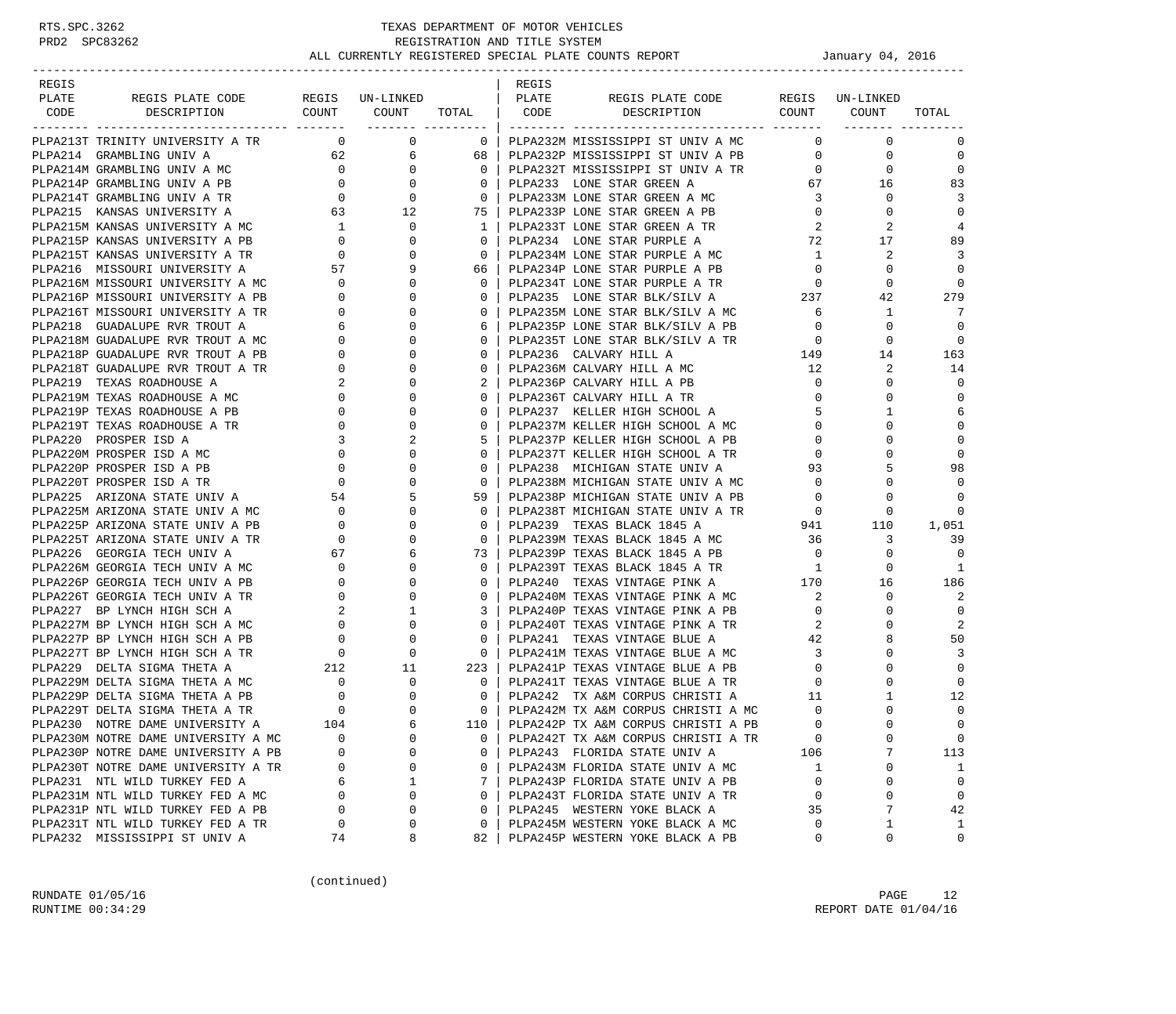| REGIS                                                                                                                                                                                                                                                |              |                     |                                                     | REGIS |                                                                          |                |                               |                |
|------------------------------------------------------------------------------------------------------------------------------------------------------------------------------------------------------------------------------------------------------|--------------|---------------------|-----------------------------------------------------|-------|--------------------------------------------------------------------------|----------------|-------------------------------|----------------|
| PLATE<br>REGIS PLATE CODE REGIS UN-LINKED   PLATE<br>CODE DESCRIPTION COUNT COUNT TOTAL CODE DESCRIPTION COUNT COUNT                                                                                                                                 |              |                     |                                                     |       | REGIS PLATE CODE REGIS UN-LINKED                                         |                |                               |                |
|                                                                                                                                                                                                                                                      |              | _______ ___________ |                                                     |       |                                                                          |                |                               | TOTAL          |
| PLPA245T WESTERN YOKE BLACK A TR $\qquad \qquad 0$                                                                                                                                                                                                   |              |                     | $\overline{\mathbf{0}}$                             |       | PLPA262M SMU A MC                                                        | $\Omega$       | $\mathbf 0$                   | 0              |
| PLPA246 PRAIRIE VIEW A&M UNIV A 40                                                                                                                                                                                                                   |              |                     | $2 \qquad 42 \mid$                                  |       | PLPA262P SMU A PB                                                        | 0              | $\mathbf 0$                   | $\mathbf 0$    |
|                                                                                                                                                                                                                                                      |              |                     |                                                     |       | PLPA262T SMU A TR                                                        | $\mathbf 0$    | $\mathbf 0$                   | $\mathbf 0$    |
|                                                                                                                                                                                                                                                      |              |                     |                                                     |       | PLPA263 PINK CAMO A                                                      | 11             | 1                             | 12             |
|                                                                                                                                                                                                                                                      |              |                     |                                                     |       | PLPA263M PINK CAMO A MC                                                  | $\circ$        | $\Omega$                      | $\overline{0}$ |
|                                                                                                                                                                                                                                                      |              |                     |                                                     |       | PLPA263P PINK CAMO A PB                                                  | $\mathbf 0$    | $\Omega$                      | $\overline{0}$ |
|                                                                                                                                                                                                                                                      |              |                     |                                                     |       | PLPA263T PINK CAMO A TR                                                  | $\overline{0}$ | $\Omega$                      | 0              |
|                                                                                                                                                                                                                                                      |              |                     |                                                     |       | PLPA264 YELLOW ROSE OF TEXAS A                                           | 91             |                               | 99             |
| $[ADB2460 PRRIREVIEW AAM UNIV A MC\nPLPA246P PRARIE VIEW AAM UNIV A PB\n0 0 0 0\n0 0 0\n0 0 0\n0 0 0\n0 0 0\n0 0 0\n0 0 0\n0 0 0\n0 0 0\n0 0 0\n0 0 0\n0 0 0\n0 0 0\n0 0 0\n0 0 0\n0 0 0\n0 0 0\n0 0 0\n0 0 0\n0 0 0\n0 0 0\n0 0 0\$                 |              |                     |                                                     |       | PLPA264M YELLOW ROSE OF TEXAS A MC                                       | $\overline{1}$ | $\Omega$                      | -1             |
|                                                                                                                                                                                                                                                      |              | 2                   | 22 <sub>1</sub>                                     |       | PLPAZ04M IBLUON ROSE OF TEXAS A PB<br>PLPA264P YELLOW ROSE OF TEXAS A PB | $\overline{0}$ | $\Omega$                      | $\mathbf 0$    |
| PLPA248 PHI BETA SIGMA A MC 20<br>PLPA248M PHI BETA SIGMA A MC 1                                                                                                                                                                                     |              | $\mathbf{0}$        | $\mathbf{1}$                                        |       | PLPA264T YELLOW ROSE OF TEXAS A TR                                       | $\overline{0}$ | $\Omega$                      | $\overline{0}$ |
| PLPA248P PHI BETA SIGMA A PB $0$ 0 0<br>PLPA248T PHI BETA SIGMA A TR $0$ 0 0<br>PLPA249 BARBED WIRE BLACK A 125 18                                                                                                                                   |              |                     | $\overline{0}$                                      |       | PLPA265 INDIANA UNIVERSITY A                                             | 26             | $\mathbf{1}$                  | 27             |
|                                                                                                                                                                                                                                                      |              |                     | $\overline{0}$                                      |       | PLPA265M INDIANA UNIVERSITY A MC                                         | $\mathbf{1}$   | $\Omega$                      | $\mathbf{1}$   |
|                                                                                                                                                                                                                                                      |              |                     | 143                                                 |       | PLPA265P INDIANA UNIVERSITY A PB<br>p <sub>LPA265</sub> m types: -       | $\overline{0}$ | $\Omega$                      | $\mathbf 0$    |
|                                                                                                                                                                                                                                                      |              | 3                   | 33                                                  |       | PLPA265T INDIANA UNIVERSITY A TR<br>Indiana Service Control &            |                | $0 \qquad \qquad$<br>$\Omega$ | $\mathbf 0$    |
| PLPA249M BARBED WIRE BLACK A MC $\qquad \qquad 30$<br>PLPA249P BARBED WIRE BLACK A PB $\qquad \qquad 0$                                                                                                                                              |              | 0                   | $\overline{\mathbf{0}}$                             |       | PLPA266 ODESSA HIGH SCHOOL A                                             | 2              | $\Omega$                      | $\overline{2}$ |
| PLPA249T BARBED WIRE BLACK A TR                                                                                                                                                                                                                      | $\mathbf{1}$ | 0                   | $\overline{1}$                                      |       | PLPA266M ODESSA HIGH SCHOOL A MC                                         | $\mathbf{0}$   | $\Omega$                      | $\mathbf 0$    |
|                                                                                                                                                                                                                                                      |              | 2                   | 19 <sup>1</sup>                                     |       | PLPA266P ODESSA HIGH SCHOOL A PB                                         | $\mathbf 0$    | $\Omega$                      | $\mathbf 0$    |
|                                                                                                                                                                                                                                                      |              | $\Omega$            | $\mathbf{1}$                                        |       | PLPA266T ODESSA HIGH SCHOOL A TR                                         | $\Omega$       | $\Omega$                      | $\mathbf 0$    |
|                                                                                                                                                                                                                                                      |              | 0                   | $\mathbf{0}$                                        |       | PLPA267 PERMIAN HIGH SCHOOL A                                            | 6              | $\Omega$                      | 6              |
|                                                                                                                                                                                                                                                      |              | $\Omega$            | $\overline{0}$                                      |       | PLPA267M PERMIAN HIGH SCHOOL A MC                                        | $\mathbf{0}$   | $\Omega$                      | $\mathbf 0$    |
|                                                                                                                                                                                                                                                      |              | 2                   | 30                                                  |       | PLPA267P PERMIAN HIGH SCHOOL A PB                                        | 0              | $\Omega$                      | $\mathbf 0$    |
|                                                                                                                                                                                                                                                      |              | $\mathbf{0}$        | $\overline{0}$                                      |       | PLPA267T PERMIAN HIGH SCHOOL A TR                                        | 0              | $\Omega$                      | $\Omega$       |
| PLPA250 BARBED WIRE BLACK A TR<br>PLPA250 BARBED WIRE WHITE A 17<br>PLPA250M BARBED WIRE WHITE A MC 1<br>PLPA250P BARBED WIRE WHITE A PB 0<br>PLPA250T BARBED WIRE WHITE A TR 0<br>PLPA252 DALLAS STARS HOCKEY A 28<br>PLPA252M DALLAS STA           |              | $\Omega$            | $\mathbf 0$                                         |       | PLPA268 LEE HS MIDLAND A                                                 | 1              | $\Omega$                      | 1              |
|                                                                                                                                                                                                                                                      |              | 0                   | $\overline{0}$                                      |       | PLPA268M LEE HS MIDLAND A MC                                             | 0              | $\Omega$                      | $\mathbf 0$    |
|                                                                                                                                                                                                                                                      |              | 2                   | 40                                                  |       | PLPA268P LEE HS MIDLAND A PB                                             | 0              | $\Omega$                      | $\mathbf 0$    |
|                                                                                                                                                                                                                                                      |              | $\mathbf{0}$        | $\overline{0}$                                      |       | PLPA268T LEE HS MIDLAND A TR                                             | $\mathbf 0$    | $\Omega$                      | $\mathbf 0$    |
|                                                                                                                                                                                                                                                      |              | 0                   | $\overline{0}$                                      |       | PLPA269 OLYMPIC TEAM USA A                                               | 4              | $\Omega$                      | 4              |
|                                                                                                                                                                                                                                                      |              | $\Omega$            | $\overline{0}$                                      |       | PLPA269M OLYMPIC TEAM USA A MC                                           | $\Omega$       | $\Omega$                      | $\mathbf 0$    |
| PLPA255 LOUISIANA UNIVERSITY A<br>PLPA255M LOUISIANA UNIVERSITY A MC 1<br>DIDACEER LOUISIANA UNIVERSITY A MC 1                                                                                                                                       |              | 3                   | 52                                                  |       | PLPA269P OLYMPIC TEAM USA A PB                                           | $\mathbf{0}$   | $\Omega$                      | $\mathbf 0$    |
|                                                                                                                                                                                                                                                      |              | $\Omega$            | $\mathbf{1}$                                        |       | PLPA269T OLYMPIC TEAM USA A TR                                           | $\mathbf{0}$   | $\Omega$                      | $\mathbf 0$    |
|                                                                                                                                                                                                                                                      |              | 0                   | $\mathbf{0}$                                        |       | PLPA271 IOWA STATE UNIVERSITY A                                          | $\mathbf{0}$   | $\Omega$                      | $\mathbf 0$    |
|                                                                                                                                                                                                                                                      |              | 0                   | $\mathbf{0}$                                        |       | PLPA271M IOWA STATE UNIVERSITY A MC                                      | $\mathbf 0$    | $\Omega$                      | $\Omega$       |
|                                                                                                                                                                                                                                                      |              | 1                   | 9                                                   |       | PLPA271P IOWA STATE UNIVERSITY A PB                                      | $\mathbf{0}$   | $\Omega$                      | $\Omega$       |
| PLPA255M LOUISIANA UNIVERSITY A MC<br>PLPA255P LOUISIANA UNIVERSITY A PB<br>0<br>PLPA255T LOUISIANA UNIVERSITY A TR<br>0<br>PLPA257 HIGHLAND PARK ISD A MC<br>0<br>PLPA257P HIGHLAND PARK ISD A MC<br>0<br>PLPA257T HIGHLAND PARK ISD A TR<br>0<br>P |              | 0                   | $\mathbf{0}$                                        |       | PLPA271T IOWA STATE UNIVERSITY A TR                                      | $\overline{0}$ | $\Omega$                      | $\mathbf 0$    |
|                                                                                                                                                                                                                                                      |              | $\Omega$            | $\mathbf{0}$                                        |       | PLPA282 TEXAS OIL AND GAS A                                              | $\mathbf{0}$   | $\Omega$                      | $\mathbf 0$    |
|                                                                                                                                                                                                                                                      |              | $\mathbf 0$         | $\overline{0}$                                      |       | PLPA282M TEXAS OIL AND GAS A MC                                          | $\mathbf{0}$   | $\Omega$                      | $\mathbf 0$    |
|                                                                                                                                                                                                                                                      |              | 2                   | 41                                                  |       | PLPA282P TEXAS OIL AND GAS A PB                                          | $\mathbf 0$    | $\Omega$                      | $\Omega$       |
|                                                                                                                                                                                                                                                      |              | $\mathbf{0}$        | $\overline{0}$                                      |       | PLPA282T TEXAS OIL AND GAS A TR                                          | $\Omega$       | $\Omega$                      | $\Omega$       |
|                                                                                                                                                                                                                                                      |              | 0                   | $\circ$                                             |       | PLPA283 LONE STAR 1836 A                                                 | 0              | $\Omega$                      | $\mathbf 0$    |
|                                                                                                                                                                                                                                                      |              | $\Omega$            | $\overline{\phantom{0}}$ 0 $\overline{\phantom{0}}$ |       | PLPA283M LONE STAR 1836 A MC                                             | $\Omega$       |                               | $\mathbf 0$    |
| PLPA260 VIRGINIA TECH ALUMNI A                                                                                                                                                                                                                       | 32           |                     |                                                     |       | 38   PLPA283P LONE STAR 1836 A PB                                        | $\Omega$       | $\cap$                        | $\Omega$       |
| PLPA260M VIRGINIA TECH ALUMNI A MC                                                                                                                                                                                                                   | 0            | 0                   | 0                                                   |       | PLPA283T LONE STAR 1836 A TR                                             | $\mathbf 0$    | $\mathbf 0$                   | $\mathbf 0$    |
| PLPA260P VIRGINIA TECH ALUMNI A PB                                                                                                                                                                                                                   | 0            | $\Omega$            | 0                                                   |       | PLPA300 TEXAS TOUGH A                                                    | 89             | 17                            | 106            |
| PLPA260T VIRGINIA TECH ALUMNI A TR                                                                                                                                                                                                                   | 0            | 0                   | 0                                                   |       | PLPA300M TEXAS TOUGH A MC                                                | 14             | 3                             | 17             |
| PLPA261 MIDLAND HIGH SCHOOL A                                                                                                                                                                                                                        | 15           | $\mathbf 0$         | 15                                                  |       | PLPA300P TEXAS TOUGH A PB                                                | 0              | 0                             | $\overline{0}$ |
| PLPA261M MIDLAND HIGH SCHOOL A MC                                                                                                                                                                                                                    | 0            | $\Omega$            | 0                                                   |       | PLPA300T TEXAS TOUGH A TRAILER                                           | 3              | $\mathbf{1}$                  | 4              |
| PLPA261P MIDLAND HIGH SCHOOL A PB                                                                                                                                                                                                                    | $\Omega$     | 0                   | $\mathbf 0$                                         |       | PLPA301 TEXAS VINTAGE A WHITE                                            | 105            | 23                            | 128            |
| PLPA261T MIDLAND HIGH SCHOOL A TR                                                                                                                                                                                                                    | 0            | 0                   | 0                                                   |       | PLPA301M TEXAS VINTAGE A WHITE MC                                        | 5              | 3                             | 8              |
| PLPA262 SMU A                                                                                                                                                                                                                                        | 12           | 0                   | 12                                                  |       | PLPA301P TEXAS VINTAGE A WHITE PB                                        | 0              | $\mathbf 0$                   | 0              |

(continued)

RUNDATE 01/05/16 PAGE 13 RUNTIME  $00:34:29$  REPORT DATE  $01/04/16$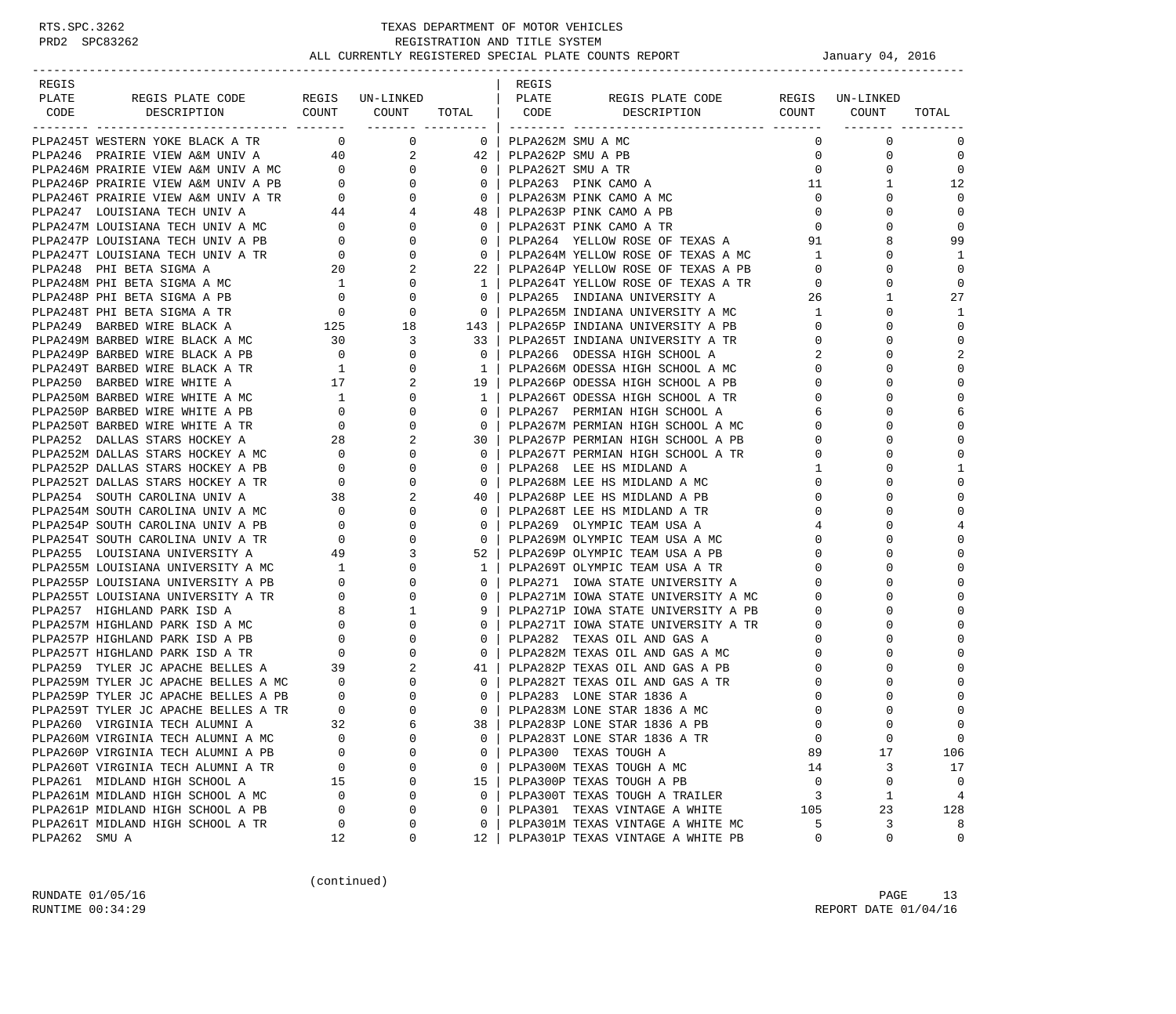| REGIS |                                                                                                                                                                                                                                                                                                                      |                |                                         |                | REGIS  |                                                                                     |                          |                 |             |
|-------|----------------------------------------------------------------------------------------------------------------------------------------------------------------------------------------------------------------------------------------------------------------------------------------------------------------------|----------------|-----------------------------------------|----------------|--------|-------------------------------------------------------------------------------------|--------------------------|-----------------|-------------|
| PLATE | REGIS PLATE CODE REGIS UN-LINKED                                                                                                                                                                                                                                                                                     |                |                                         | PLATE          |        | REGIS PLATE CODE                                                                    |                          | REGIS UN-LINKED |             |
|       | CODE DESCRIPTION                                                                                                                                                                                                                                                                                                     |                |                                         |                |        | COUNT COUNT TOTAL   CODE DESCRIPTION                                                |                          | COUNT COUNT     | TOTAL       |
|       |                                                                                                                                                                                                                                                                                                                      |                |                                         |                |        |                                                                                     |                          |                 |             |
|       | PLPA301T TEXAS VINTAGE A WHITE TR $1$ 0                                                                                                                                                                                                                                                                              |                |                                         | 1 <sup>1</sup> |        | PLPB009M T FOR TEXAS SILVER B MC                                                    | 8 <sup>1</sup>           | 2               | 10          |
|       | PLPA302 TEXAS VINTAGE A BLACK 378 66 444                                                                                                                                                                                                                                                                             |                |                                         |                |        | PLPB009P T FOR TEXAS SILVER B PB                                                    | $\overline{0}$           | $\mathbf 0$     | $\mathbf 0$ |
|       |                                                                                                                                                                                                                                                                                                                      |                |                                         | 47             |        | PLPB009T T FOR TEXAS SILVER B TR                                                    |                          | $\mathbf 0$     | 6           |
|       |                                                                                                                                                                                                                                                                                                                      |                |                                         | $\overline{0}$ |        |                                                                                     |                          |                 | 846         |
|       |                                                                                                                                                                                                                                                                                                                      |                |                                         | 1 <sub>1</sub> |        | PLPB117M T FOR TEXAS LONGHORN B MC 7<br>PLPB117P T FOR TEXAS LONGHORN B PB 0        |                          | 2               | 9           |
|       |                                                                                                                                                                                                                                                                                                                      |                |                                         | 223            |        |                                                                                     | $\overline{0}$           | $\mathbf 0$     | $\mathbf 0$ |
|       |                                                                                                                                                                                                                                                                                                                      |                |                                         | 9              |        | PLPB117T T FOR TEXAS LONGHORN B TR 6                                                |                          | 1               | 7           |
|       |                                                                                                                                                                                                                                                                                                                      |                |                                         | $0-1$          |        | PLPB119 T FOR TX BREAST CANCER B 299                                                |                          | 48              | 347         |
|       |                                                                                                                                                                                                                                                                                                                      |                |                                         | 1              |        | PLPB119M T FOR TX BREAST CNCR B MC 1                                                |                          | $\mathbf{0}$    | -1          |
|       |                                                                                                                                                                                                                                                                                                                      |                |                                         | $\mathbf{0}$   |        | PLPB119P T FOR TX BREAST CNCR B PB                                                  | $\overline{1}$           | $\mathbf{0}$    | -1          |
|       |                                                                                                                                                                                                                                                                                                                      |                |                                         | 56             |        | PLPB119T T FOR TX BREAST CNCR B TR                                                  | $\overline{\mathbf{3}}$  | 0               | 3           |
|       |                                                                                                                                                                                                                                                                                                                      |                |                                         | $\mathbf{0}$   |        | 2,125<br>PLPB200 T FOR TEXAS RED B                                                  |                          | 388             | 2,513       |
|       |                                                                                                                                                                                                                                                                                                                      |                |                                         | $\mathbf{0}$   |        | PLPB200M T FOR TEXAS RED B MC                                                       | 28                       | 4               | 32          |
|       | PLPA303 LONE STAR BADGE A<br>PLPA303M LONE STAR BADGE A MC<br>PLPA303P LONE STAR BADGE A PB<br>PLPA303T LONE STAR BADGE A TRLR<br>PLPA400 TIERRA DE VAQUEROS A 0<br>PLPA401 UNIVERSITY OF MICHIGAN A 52<br>PLPA401M UNIVERSITY OF MICHIGAN                                                                           |                |                                         | $\mathbf{1}$   |        | PLPB200P T FOR TEXAS RED B PB                                                       | $\overline{\phantom{a}}$ | 0               | 2           |
|       |                                                                                                                                                                                                                                                                                                                      |                |                                         | 48             |        | PLPB200T T FOR TEXAS RED B TRLR 15                                                  |                          | 4               | 19          |
|       | A DE DAPUTUL FER GOD BLESS AMERICA MC 45<br>PLPBAMTR PER GOD BLESS AMER TRL PLT 2 0<br>DI.DRGBMC DED BLESS BLESS AMER TRL PLT 2                                                                                                                                                                                      |                |                                         | $\overline{2}$ |        | PLPB201 TEXAS 4 EVER B                                                              | $\overline{0}$           | 0               | $\mathbf 0$ |
|       | PLPBGBMC PER BIG BEND MOTORCYCLE PLT                                                                                                                                                                                                                                                                                 | 21             | $\overline{0}$                          | 21             |        | PLPB202 T FOR TEXAS BLACK B $7,630$ 1,369<br>PLPB202M T FOR TEXAS BLACK B MC 137 35 |                          |                 | 8,999       |
|       | PLPBGBRO PER BIG BROTHERS BIG SISTER                                                                                                                                                                                                                                                                                 | 10             | 1                                       | 11             |        |                                                                                     |                          |                 | 172         |
|       |                                                                                                                                                                                                                                                                                                                      |                | 10                                      | 318            |        | PLPB202P T FOR TEXAS BLACK B PB                                                     | $\overline{0}$           | $\overline{0}$  | 0           |
|       | PLPBIGBN PER BIG BEND PLT 308<br>PLPBLDNR PER BLOOD DONOR PLT 45<br>PLPBLSAM PER GOD BLESS AMERICA PLT 606                                                                                                                                                                                                           |                | 4                                       | -49            |        |                                                                                     |                          | 12              | 39          |
|       |                                                                                                                                                                                                                                                                                                                      |                | 32                                      | 638            |        | PLPB202T T FOR TEXAS BLACK B TRLR 27<br>PLPCBAMC PER COMBAT ACTION MEDAL MC 0       |                          | $\mathbf 0$     | $\mathbf 0$ |
|       | PLPBLSTX PER GOD BLESS TEXAS PLT 421                                                                                                                                                                                                                                                                                 |                |                                         | 434            |        | PLPCBAPB PER COMBAT ACTION MEDAL PB 0                                               |                          | $\mathbf 0$     | $\Omega$    |
|       | PLPBNZ PER BRONZE STAR MEDAL PLT                                                                                                                                                                                                                                                                                     | 336            | $\begin{array}{c} 13 \\ 14 \end{array}$ | 350            |        | PLPCBATR PER COMBAT ACTION MEDAL TR                                                 |                          | $\Omega$        | $\Omega$    |
|       | PLPBNZF PER BRONZE STAR MEDAL (FEE) 64                                                                                                                                                                                                                                                                               |                | 5                                       | 69             | PLPCBP | PER CITY BUS PLT                                                                    | $\circ$                  | $\Omega$        | $\Omega$    |
|       |                                                                                                                                                                                                                                                                                                                      |                |                                         | 12             |        | PLPCGPBR PER RETIRED US COAST GRD PB                                                | $\overline{0}$           | 0               | $\Omega$    |
|       |                                                                                                                                                                                                                                                                                                                      |                |                                         | 6              |        | PLPCGTRR PER RETIRED US COAST GRD TR                                                | $\overline{0}$           | $\Omega$        | $\mathbf 0$ |
|       |                                                                                                                                                                                                                                                                                                                      |                |                                         | 103            |        | PLPCHILD PER STOP CHILD ABUSE PLT                                                   | 99                       | 3               | 102         |
|       |                                                                                                                                                                                                                                                                                                                      |                |                                         | $\mathbf{0}$   |        | PLPCHLMC PER STOP CHILD ABUSE MC                                                    | 10                       | $\Omega$        | 10          |
|       |                                                                                                                                                                                                                                                                                                                      |                |                                         | 18             |        | PLPCHLTR PER STOP CHILD ABUSE TRL                                                   | $\overline{0}$           | $\Omega$        | $\Omega$    |
|       | PLPBSNMC PER BUFFALO SOLDIERS MC PLT 1<br>DIPBSNMC PER BUFFALO SOLDIERS PB PLT 0                                                                                                                                                                                                                                     |                | 0                                       | 1              |        | PLPCIBMC PER COMBAT INFANTRY BDGE MC                                                | $\overline{0}$           | 0               | $\mathbf 0$ |
|       |                                                                                                                                                                                                                                                                                                                      |                | $\mathbf{0}$                            | $\mathbf{0}$   |        | PLPCIBPB PER COMBAT INFANTRY BDGE PB                                                | $\overline{0}$           | $\mathbf 0$     | $\mathbf 0$ |
|       | PLPBSNTR PER BUFFALO SOLDIERS TR PLT                                                                                                                                                                                                                                                                                 | $\overline{0}$ | $\mathbf{0}$                            | $\mathbf{0}$   |        | PLPCIBTR PER COMBAT INFANTRY BDGE TR                                                | $\sim$ 0                 | 0               | 0           |
|       |                                                                                                                                                                                                                                                                                                                      |                |                                         | 31             |        | PLPCLAUT PER CLASSIC AUTO PLT                                                       | 1,950                    | 96              | 2,046       |
|       |                                                                                                                                                                                                                                                                                                                      |                |                                         | - 35           |        | PLPCLMC PER CLASSIC MOTORCYCLE PLT 49                                               |                          | 5               | 54          |
|       |                                                                                                                                                                                                                                                                                                                      |                |                                         | 6              |        | PLPCLTRK PER CLASSIC TRK PLT                                                        | 457                      | 28              | 485         |
|       | PLPBTXMC PER GOD BLESS TEXAS MC PLT 31 0<br>PLPBZV PER BRONZE STAR VALOR PLT 34 1<br>PLPBZVF PER BRONZE STAR VALOR (FEE) 5 1<br>PLPBZVMC PER BRONZE STAR VALOR MC 0 0                                                                                                                                                |                |                                         | $\overline{0}$ |        | PLPCLTVP PER CLASSIC TRAVEL TRAILER                                                 | 14                       | $\mathbf 0$     | 14          |
|       | PLPBZWF PER BRONZ STR VALOR MC(FEE) $\begin{array}{ccc} 0 & 0 & 0 \\ 0 & 0 & 0 \\ 0 & 1 & 1 & 2 \\ 0 & 0 & 1 & 1 \\ 0 & 0 & 1 & 1 \\ 0 & 0 & 0 & 1 \\ 0 & 0 & 0 & 1 \\ 0 & 0 & 0 & 1 \\ 0 & 0 & 0 & 1 \\ 0 & 0 & 0 & 1 \\ 0 & 0 & 0 & 1 \\ 0 & 0 & 0 & 1 \\ 0 & 0 & 0 & 1 \\ 0 & 0 & 0 & 1 \\ 0 & 0 & 0 & 1 \\ 0 & $ |                |                                         |                |        | PLPCMAIR PER COMMENDATION MDL AF PLT 0                                              |                          | 0               | $\Omega$    |
|       |                                                                                                                                                                                                                                                                                                                      |                |                                         |                |        | PLPCMAMC PER COMMENDATION MDL AF MC                                                 | $\overline{0}$           | $\Omega$        | $\Omega$    |
|       |                                                                                                                                                                                                                                                                                                                      |                |                                         |                |        | PLPCMAMD PER COMBAT ACTION MEDAL PLT                                                | $\overline{\mathbf{0}}$  | $\Omega$        | $\Omega$    |
|       |                                                                                                                                                                                                                                                                                                                      |                |                                         |                |        | PLPCMAPB PER COMMENDATION MDL AF PB                                                 | $\overline{0}$           | $\mathbf 0$     | $\Omega$    |
|       |                                                                                                                                                                                                                                                                                                                      |                |                                         |                |        | PLPCMATR PER COMMENDATION MDL AF TR                                                 | $\overline{0}$           | $\Omega$        | 0           |
|       | PLPB003 T FOR TEXAS RED/WHT B                                                                                                                                                                                                                                                                                        | 493            | 79                                      |                |        | 572   PLPCMBAB PER COMBAT ACTION BADGE PLT                                          | $\Omega$                 | $\Omega$        | $\Omega$    |
|       | PLPB003M T FOR TEXAS RED/WHT B MC                                                                                                                                                                                                                                                                                    | 8              | 3                                       | 11             |        | PLPCMBAC PER COMBAT ACTION RBN CG                                                   | $\Omega$                 | 0               | $\Omega$    |
|       | PLPB003P T FOR TEXAS RED/WHT B PB                                                                                                                                                                                                                                                                                    | O              | 0                                       | 0              |        | PLPCMBCN PER COMBAT ACTION RBN NAVY                                                 |                          | O               | $\Omega$    |
|       | PLPB003T T FOR TEXAS RED/WHT B TR                                                                                                                                                                                                                                                                                    | 1              | 0                                       | 1              |        | PLPCMBIN PER COMBAT INFANTRYMAN BDGE                                                | 0                        | 0               | $\Omega$    |
|       | PLPB006 T FOR TEXAS PINK B                                                                                                                                                                                                                                                                                           | 926            | 128                                     | 1,054          |        | PLPCMBMC PER COMBAT ACTION BADGE MC                                                 | 0                        | 0               | $\Omega$    |
|       | PLPB006M T FOR TEXAS PINK B MC                                                                                                                                                                                                                                                                                       | 3              | 1                                       | 4              |        | PLPCMBPB PER COMBAT ACTION BADGE PB                                                 | 0                        | 0               |             |
|       | PLPB006P T FOR TEXAS PINK B PB                                                                                                                                                                                                                                                                                       | 0              | 0                                       | 0              |        | PLPCMBTR PER COMBAT ACTION BADGE TR                                                 | 0                        | 0               | $\Omega$    |
|       | PLPB006T T FOR TEXAS PINK B TR                                                                                                                                                                                                                                                                                       | 2              | 0                                       | 2              |        | PLPCMCMC PER COMMENDATION MDL CG MC                                                 | 0                        | 0               | $\Omega$    |
|       | PLPB009 T FOR TEXAS SILVER B                                                                                                                                                                                                                                                                                         | 781            | 116                                     | 897            |        | PLPCMCPB PER COMMENDATION MDL CG PB                                                 | 0                        | 0               | 0           |

(continued)

RUNDATE 01/05/16 PAGE 14 RUNTIME  $00:34:29$  REPORT DATE  $01/04/16$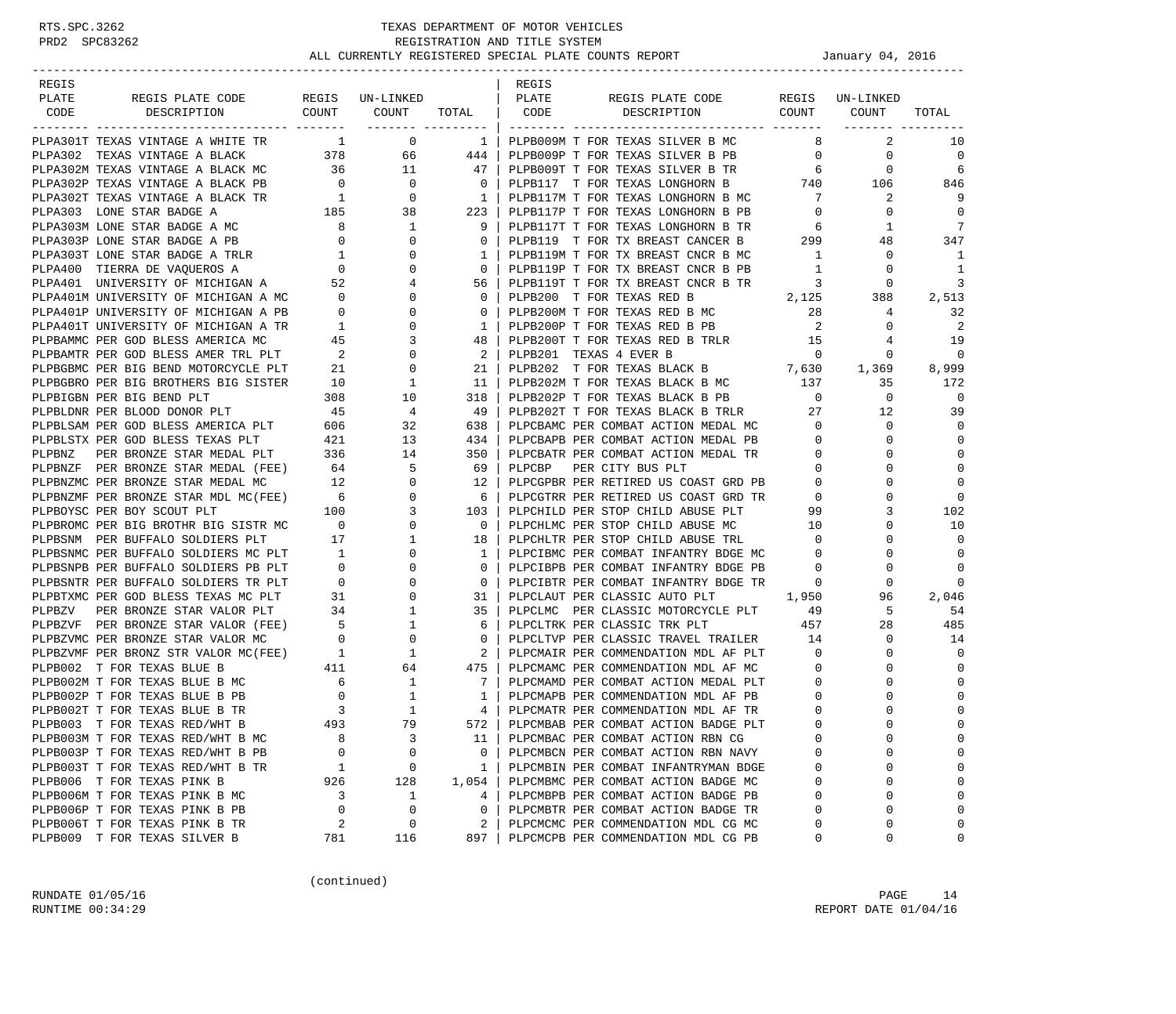| REGIS              |                                                      |                          |                            |              | REGIS   |                                                                   |                |               |                  |
|--------------------|------------------------------------------------------|--------------------------|----------------------------|--------------|---------|-------------------------------------------------------------------|----------------|---------------|------------------|
| PLATE              | REGIS PLATE CODE                                     |                          | REGIS UN-LINKED            |              | PLATE   | REGIS PLATE CODE                                                  | REGIS          | UN-LINKED     |                  |
| CODE               | DESCRIPTION                                          | COUNT                    | COUNT<br>------- --------- | TOTAL        | CODE    | DESCRIPTION                                                       | COUNT          | COUNT         | TOTAL            |
|                    | PLPCMCTR PER COMMENDATION MDL CG TR                  | $\mathbf{0}$             | 0                          | 0            |         | PLPCOLL MIDWESTERN STATE UNIV                                     | 0              | $\mathbf 0$   | 0                |
|                    | PLPCMDAR PER COMMENDATION MDL ARMY 1                 |                          | 0                          | 1            | PLPCOLL | HOWARD PAYNE UNIVERSITY                                           | 1              | 0             | 1                |
|                    | PLPCMDCG PER COMMENDATION MDL CG PLT                 | $\mathbf{0}$             | $\mathbf{0}$               | 0            | PLPCOLL | SOUTHWESTERN UNIVERSITY                                           | 10             | 0             | 10               |
|                    | PLPCMDL PER COAST GUARD MDL PLT                      | $\mathbf{0}$             | $\mathbf{0}$               | $\Omega$     | PLPCOLL | AUSTIN COLLEGE                                                    | 28             | 3             | 31               |
|                    | PLPCMDLF PER COAST GUARD MDL PLT FEE                 | 0                        | 0                          | 0            | PLPCOLL | LAMAR UNIVERSITY                                                  | $\mathbf 0$    | 0             | $\mathbf 0$      |
|                    | PLPCMDMC PER COAST GUARD MDL MC PLT                  | 0                        | 0                          | 0            | PLPCOLL | EAST TEXAS BAPTIST UNIV                                           | $\mathbf 0$    | $\Omega$      | $\mathbf 0$      |
|                    | PLPCMDMF PER COAST GUARD MDL MC FEE                  | 0                        | 0                          | 0            | PLPCOLL | TEXAS LUTHERAN UNIVERSITY                                         | 0              | 0             | 0                |
|                    | PLPCMDNV PER COMMENDATION MDL NAVY                   | 0                        | 0                          | 0            | PLPCOLL | HUSTON-TILLOTSON COLLEGE                                          | $\mathbf 0$    | $\Omega$      | $\mathbf 0$      |
|                    | PLPCMJMC PER COMMENDATION MDL JSV MC                 | 0                        | 0                          | $\Omega$     | PLPCOLL | MCMURRY UNIVERSITY                                                | 0              | $\Omega$      | 0                |
|                    | PLPCMJPB PER COMMENDATION MDL JSV PB                 | 0                        | 0                          | 0            | PLPCOLL | UNIV OF TEXAS AT DALLAS                                           | 0              | 0             | $\mathbf 0$      |
|                    | PLPCMJSV PER COMMENDATION MDL JSV                    | 0                        | 0                          | 0            | PLPCOLL | TEXAS WESLEYAN UNIVERSITY                                         | 0              | $\Omega$      | 0                |
|                    | PLPCMJTR PER COMMENDATION MDL JSV TR                 | 0                        | 0                          | 0            | PLPCOLL | SUL ROSS STATE UNIVERSITY                                         | 13             | 0             | 13               |
|                    | PLPCMRMC PER COMMENDATION MDL ARM MC                 | 0                        | 0                          | 0            | PLPCOLL | UT DALLAS SUNSET 09/01/2014                                       | $\mathbf 0$    | $\Omega$      | $\mathbf 0$      |
|                    | PLPCMRPB PER COMMENDATION MDL ARM PB                 | 0                        | 0                          | $\Omega$     | PLPCOLL | TEXAS A & M KINGSVILLE                                            | 0              | $\Omega$      | $\mathbf 0$      |
|                    | PLPCMRTR PER COMMENDATION MDL ARM TR                 | 0                        | 0                          | 0            | PLPCOLL | NORTH CENTRAL TX COLLEGE                                          | 0              | 0             | $\mathbf 0$      |
|                    | PLPCNAMC PER COMMENDATION MDL NVY MC                 | $\mathbf 0$              | 0                          | 0            | PLPCOLL | UT MD ANDERSON CANCER                                             | 49             | 6             | 55               |
|                    | PLPCNAPB PER COMMENDATION MDL NVY PB                 | 0                        | 0                          | 0            | PLPCOLL | TEXAS WOMEN'S UNIVERSITY                                          | $\circ$        | 0             | $\mathbf 0$      |
|                    | PLPCNATR PER COMMENDATION MDL NVY TR                 | $\overline{0}$           | $\mathbf 0$                | $\mathbf 0$  | PLPCOLL | UNIV OF TX AT BROWNSVILLE                                         | 0              | $\Omega$      | $\mathbf 0$      |
|                    | PLPCNCR PER CONOUER CANCER PLT                       | 89                       | 6                          | 95           | PLPCOLL | LUBBOCK CHRISTIAN UNIV                                            | 4              | $\Omega$      | $\overline{4}$   |
|                    | PLPCNTRY PER TEXAS-WHOLE OTHER CNTRY 176             |                          | 8                          | 184          | PLPCOLL | ST. MARY'S UNIVERSITY                                             | 19             | 1             | 20               |
|                    | PLPCOLL TEXAS A & M UNIVERSITY                       | 1,800                    | 34                         | 1,834        |         | PLPCOLL ANGELO STATE UNIVERSITY                                   | 27             | 3             | 30               |
|                    | PLPCOLL UNIV OF TEXAS AT AUSTIN                      | 808                      | 19                         | 827          |         | PLPCOLTX PER COLL FOR ALL TEXANS                                  | 19             | 1             | 20               |
|                    | PLPCOLL SOUTHERN METHODIST UNIV                      | 79                       | 1                          | 80           | PLPCP   | PER COMBINATION PLT                                               | 5              | $\Omega$      | 5                |
|                    | PLPCOLL INCARNATE WORD COLLEGE                       | $\overline{\phantom{0}}$ | 0                          | $\mathbf 0$  |         | PLPCRCMC PER COMBAT ACTION RBN CG MC                              | 0              | $\Omega$      | 0                |
|                    | PLPCOLL TEXAS TECH UNIVERSITY                        | 569                      | 22                         | 591          |         | PLPCRCPB PER COMBAT ACTION RBN CG PB                              | 0              | 0             | 0                |
|                    | PLPCOLL UNIV OF TX AT ARLINGTON                      | 12                       | $\mathbf{1}$               | 13           |         | PLPCRCTR PER COMBAT ACTION RBN CG TR                              | $\mathbf 0$    | $\Omega$      | 0                |
| PLPCOLL            | UNIV OF TEXAS AT EL PASO                             | 58                       | 3                          | 61           |         | PLPCRNMC PER COMBAT ACTION RBN NV MC                              | 0              | 0             | 0                |
|                    | PLPCOLL UNIVERSITY OF HOUSTON                        | 250                      | 8                          | 258          |         | PLPCRNPB PER COMBAT ACTION RBN NV PB                              | 0              |               | $\mathbf 0$      |
|                    | PLPCOLL RICHLAND COLLEGE                             | $\overline{\phantom{0}}$ | 0                          | 0            |         | PLPCRNTR PER COMBAT ACTION RBN NV TR                              | 0              | $\Omega$      | $\mathbf 0$      |
| PLPCOLL            | TEXAS SOUTHERN UNIVERSITY                            | 62                       | 4                          | 66           |         | PLPCSTBL PER TEXAS CONSTABLES PLT                                 | 25             | 1<br>$\Omega$ | 26               |
|                    | PLPCOLL BAYLOR UNIVERSITY                            | 208                      | 15                         | 223          |         | PLPCSTMC PER U.S. COAST GUARD MC                                  | 4              | $\Omega$      | 4<br>$\mathbf 0$ |
| PLPCOLL<br>PLPCOLL | TEXAS STATE UNIVERSITY                               | 48<br>45                 | 0<br>1                     | 48<br>46     |         | PLPCSTPB PER U.S. COAST GUARD PB                                  | 0<br>1         |               | $\mathbf{1}$     |
|                    | UNIVERSITY OF NORTH TEXAS<br>PLPCOLL RICE UNIVERSITY | 184                      | 6                          | 190          |         | PLPCSTTR PER U.S. COAST GUARD TRL<br>PLPCTNBL PER COTTON BOLL PLT | 60             | 5             | 65               |
| PLPCOLL            | U OF MARY HARDIN-BAYLOR                              | 21                       | 0                          | 21           |         | PLPCTRUS PER CITRUS INDUSTRY PLT                                  | 18             | 0             | 18               |
|                    | PLPCOLL UNIV OF TX AT SAN ANTONIO                    | $\overline{1}$           | $\mathbf 0$                | 1            |         | PLPCTXMC PER COLL FOR ALL TXNS MC                                 | $\mathbf{1}$   | $\Omega$      | 1                |
| PLPCOLL            | TEXAS CHRISTIAN UNIV                                 | 98                       | 2                          | 100          |         | PLPCTXTR PER COLL FOR ALL TXNS TR                                 | $\circ$        | 0             | $\mathbf 0$      |
|                    | PLPCOLL PRAIRIE VIEW A & M UNIV                      | 65                       | 2                          | 67           |         | PLPCUSMC PER CUSTOM MOTORCYCLE PLT                                | 3              | $\Omega$      | 3                |
|                    | PLPCOLL BROOKHAVEN COLLEGE                           | $\overline{\phantom{0}}$ | 0                          | $\mathbf 0$  |         | PLPCUST PER CUSTOM VEHICLE PLT                                    | 27             | 3             | 30               |
| PLPCOLL            | UNIVERSITY OF ST. THOMAS                             | 17                       | 0                          | 17           |         | PLECTURE PER CIVIL AIR PATROL MC PLT                              | $\overline{0}$ | 0             | $\mathbf 0$      |
| PLPCOLL            | PARKER C OF CHIROPRACTIC                             | $\overline{0}$           | $\mathbf 0$                | $\mathbf{0}$ |         | PLPCVLPA PER CIVIL AIR PATROL PLT                                 | 22             | $\Omega$      | 22               |
| PLPCOLL            | S. F. AUSTIN STATE UNIV                              | 30                       | $\Omega$                   | 30           |         | PLPCVLPB PER CIVIL AIR PATROL PB PLT                              | $\Omega$       | $\Omega$      | $\Omega$         |
|                    | PLPCOLL TX CHIROPRACTIC COLLEGE                      | 0                        | 0                          | 0            |         | PLPCVLTR PER CIVIL AIR PATROL PLT TR                              | 0              | 0             | $\mathbf 0$      |
|                    | PLPCOLL ABILENE CHRISTIAN UNIV                       | 1                        | 0                          | 1            |         | PLPC001 LARGE STAR WHITE/BLACK C                                  | 16,270         | 2,667         | 18,937           |
|                    | PLPCOLL HOUSTON BAPTIST UNIV                         | 0                        | 0                          | 0            |         | PLPC001M LARGE STAR WHITE/BLACK C MC                              | 190            | 55            | 245              |
|                    | PLPCOLL TEXAS A & M COMMERCE                         | 26                       | 1                          | 27           |         | PLPC001P LARGE STAR WHITE/BLACK C PB                              | 6              | 1             | 7                |
|                    | PLPCOLL TARLETON STATE UNIV                          | $\mathbf{1}$             | 0                          | 1            |         | PLPC001T LARGE STAR WHITE/BLACK C TR                              | 42             | 10            | 52               |
|                    | PLPCOLL WEST TEXAS A & M UNIV                        | 22                       | 1                          | 23           |         | PLPC002 LONE STAR BLUE C                                          | 790            | 168           | 958              |
|                    | PLPCOLL SAM HOUSTON STATE UNIV                       | 70                       | 9                          | 79           |         | PLPC002M LONE STAR BLUE C MC                                      | 40             | 7             | 47               |
|                    | PLPCOLL TX A & M CORPUS CHRISTI                      | 0                        | 0                          | 0            |         | PLPC002P LONE STAR BLUE C PB                                      | 0              | 0             | 0                |

(continued)

RUNDATE 01/05/16 PAGE 15 RUNTIME  $00:34:29$  REPORT DATE  $01/04/16$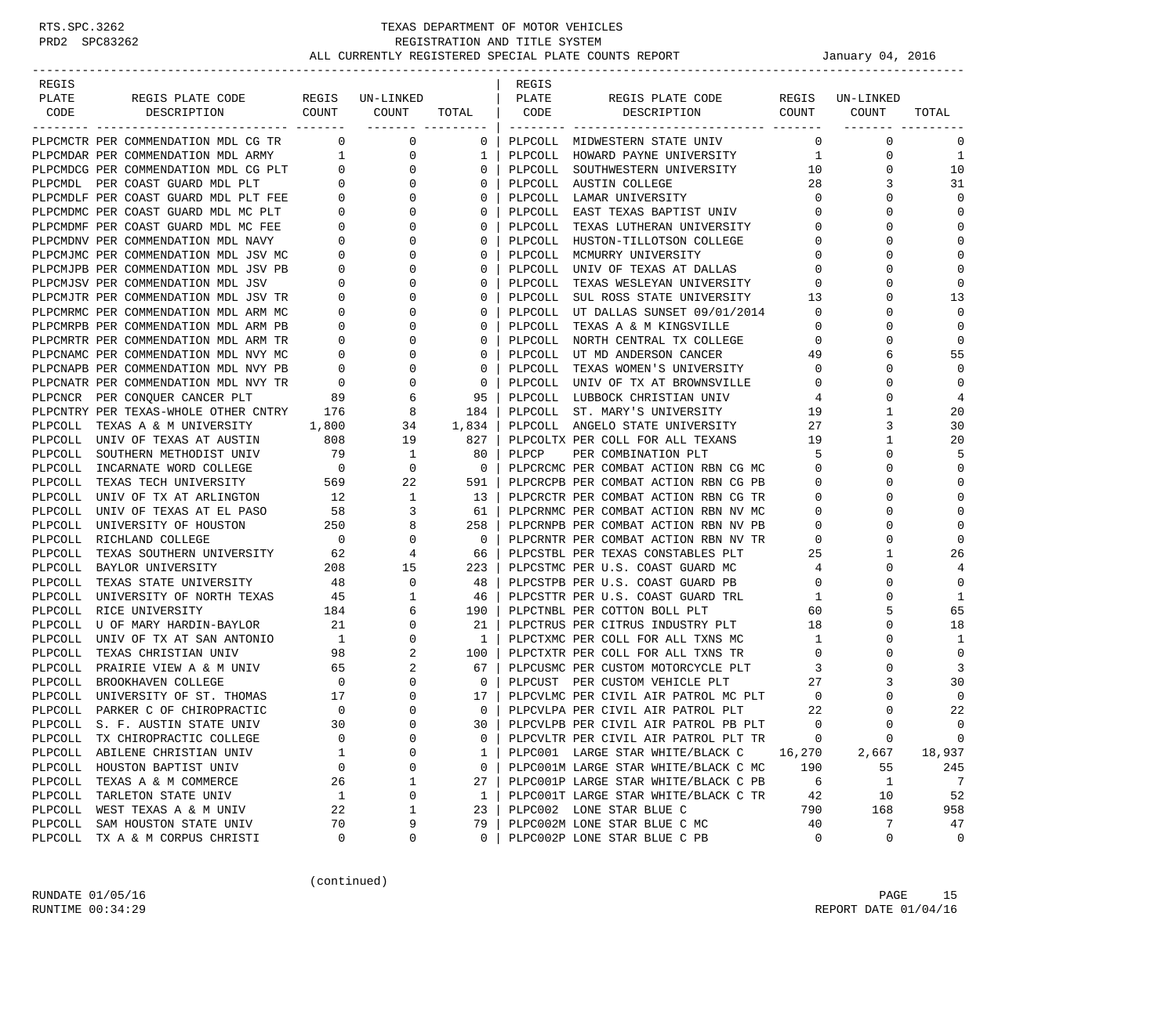| REGIS                                                                  |                                         |                                                                                                           |                                                                                 | REGIS           |                                                                    |                          |             |                |
|------------------------------------------------------------------------|-----------------------------------------|-----------------------------------------------------------------------------------------------------------|---------------------------------------------------------------------------------|-----------------|--------------------------------------------------------------------|--------------------------|-------------|----------------|
| REGIS PLATE CODE REGIS UN-LINKED   PLATE<br>PLATE                      |                                         |                                                                                                           |                                                                                 |                 | REGIS PLATE CODE REGIS UN-LINKED                                   |                          |             |                |
| CODE<br>DESCRIPTION                                                    |                                         | COUNT COUNT TOTAL   CODE                                                                                  |                                                                                 |                 | DESCRIPTION COUNT COUNT                                            |                          |             | TOTAL          |
| PLPC002T LONE STAR BLUE C TR                                           | 6                                       | ------- ---------<br>$\overline{a}$                                                                       | 8 <sup>1</sup>                                                                  |                 | PLPC114 TEXAS FOOTBALL C BLACK                                     | $\overline{0}$           | $\mathbf 0$ | 0              |
| PLPC003 LONE STAR RED C                                                |                                         |                                                                                                           |                                                                                 | PLPC115 REMAX C |                                                                    | 235                      | 34          | 269            |
| PLPC003M LONE STAR RED C MC                                            |                                         | $\begin{array}{cccc} 823 & 132 & 955 \ 44 & 12 & 56 \ 0 & 0 & 0 \ 5 & 1 & 6 \ 341 & 52 & 393 \end{array}$ |                                                                                 |                 | PLPC115M REMAX C MOTORCYCLE                                        | 1                        | $\mathbf 0$ | 1              |
| PLPC003P LONE STAR RED C PB                                            |                                         |                                                                                                           |                                                                                 |                 | PLPC115P REMAX C PRIVATE BUS                                       | $\overline{0}$           | $\circ$     | $\Omega$       |
| PLPC003T LONE STAR RED C TR                                            |                                         |                                                                                                           |                                                                                 |                 | PLPC115T REMAX C TRAILER                                           | $\overline{0}$           | 0           | 0              |
| PLPC004 LONE STAR ORANGE C                                             |                                         |                                                                                                           |                                                                                 |                 | PLPC116 TEXAS EXES C                                               | 395                      | 67          | 462            |
| PLPC004M LONE STAR ORANGE C MC                                         | 22                                      | $\overline{4}$                                                                                            | 26                                                                              |                 | PLPC116M TEXAS EXES C MC                                           | $\overline{3}$           | 0           | 3              |
| PLPC004P LONE STAR ORANGE C PB                                         | $\overline{0}$                          | $\mathbf{0}$                                                                                              | $\overline{0}$                                                                  |                 | PLPC116P TEXAS EXES C PB                                           | $\overline{0}$           | 0           | $\Omega$       |
| PLPC004T LONE STAR ORANGE C TR                                         | $\overline{\mathbf{3}}$                 | $\begin{array}{c} 0 \\ 1 \end{array}$                                                                     | 4                                                                               |                 | PLPC116T TEXAS EXES C TRAILER 1                                    |                          | $\Omega$    | -1             |
| PLPC005 LONE STAR MAROON C                                             |                                         |                                                                                                           |                                                                                 |                 | PLPC117 LONGHORN C                                                 | 641                      | 93          | 734            |
|                                                                        |                                         | $467$ 73<br>$\overline{1}$                                                                                | 540<br>  19                                                                     |                 | PLPC117M LONGHORN C MOTORCYCLE                                     |                          |             |                |
| PLPC005M LONE STAR MAROON C MC                                         | 18                                      |                                                                                                           | 19 <sup>1</sup>                                                                 |                 |                                                                    | 8 <sup>8</sup>           | 4           | 12             |
| PLPC005P LONE STAR MAROON C PB                                         | $\overline{\mathbf{3}}$                 | $\overline{0}$<br>$\overline{0}$                                                                          | $\overline{\phantom{a}}$<br>$\overline{\phantom{0}}$ 0 $\overline{\phantom{0}}$ |                 | PLPC117P LONGHORN C PRIVATE BUS                                    | $\overline{1}$           | 1<br>2      | 2<br>7         |
| PLPC005T LONE STAR MAROON C TR                                         |                                         | $\begin{array}{ccc} & 0 & 0 \\ 866 & & 157 \end{array}$                                                   | 1,023                                                                           |                 | PLPC117T LONGHORN C TRAILER<br>PLPC118 GRIDIRON HEROES C 1,171 179 | $5^{\circ}$              |             |                |
| PLPC006 LONE STAR PINK C                                               |                                         |                                                                                                           |                                                                                 |                 |                                                                    |                          |             | 1,350          |
| PLPC006M LONE STAR PINK C MC 15                                        |                                         | $\overline{\mathbf{c}}$                                                                                   | 17                                                                              |                 | PLPC118M GRIDIRON HEROES C MC                                      | 21                       | 4           | 25             |
| PLPC006P LONE STAR PINK C PB                                           | $\overline{0}$                          | $\overline{\phantom{0}}$                                                                                  | $\overline{0}$                                                                  |                 | PLPC118P GRIDIRON HEROES C PB                                      | $\overline{0}$           | $\circ$     | $\overline{0}$ |
| PLPC006T LONE STAR PINK C TR                                           |                                         |                                                                                                           |                                                                                 |                 | PLPC118T GRIDIRON HEROES C TR                                      | $\overline{3}$           | $\circ$     | 3              |
| PLPC007 LONE STAR WHITE/PURPLE C                                       |                                         |                                                                                                           |                                                                                 |                 | PLPC119 BREAST CANCER C                                            | 522                      | 59          | 581            |
| PLPC008 WHITE C                                                        |                                         |                                                                                                           |                                                                                 |                 | PLPC119M BREAST CANCER C MC                                        | 7                        | 1           | -8             |
| PLPC008M WHITE C MOTORCYCLE                                            | $\begin{array}{c} 67 \\ 14 \end{array}$ | 17                                                                                                        | 84                                                                              |                 | PLPC119P BREAST CANCER C PB                                        | $\overline{0}$           | 0           | $\overline{0}$ |
| PLPC008P WHITE C PRIVATE BUS                                           |                                         | $\overline{\phantom{0}}$                                                                                  | 14                                                                              |                 | PLPC119T BREAST CANCER C TR                                        | 2                        | 0           | 2              |
| PLPC008T WHITE C TRAILER                                               |                                         | $\begin{array}{cccc} & & & & 7 & & 2 \\ \text{C} & & & & 986 & & 154 \end{array}$                         | $\overline{9}$                                                                  |                 | PLPC120 LONGHORN ORANGE C                                          | 518                      | 54          | 572            |
| PLPC009 LARGE STAR BLK/SILV C                                          |                                         |                                                                                                           | 1,140                                                                           |                 | PLPC120M LONGHORN ORANGE C MC                                      | 4                        | 2           | 6              |
| PLPC009M LARGE STAR BLK/SILV C MC 42                                   |                                         | 6                                                                                                         | 48                                                                              |                 | PLPC120P LONGHORN ORANGE C PB                                      | $\circ$                  | 0           | $\overline{0}$ |
| PLPC009P LARGE STAR BLK/SILV C PB                                      | $\overline{\phantom{a}}$                |                                                                                                           | $\mathbf{0}$                                                                    |                 | PLPC120T LONGHORN ORANGE C TR                                      | 3                        | 1           | $\overline{4}$ |
| PLPC009T LARGE STAR BLK/SILV C TR                                      | $\overline{\phantom{a}}$ 2              |                                                                                                           | $\overline{3}$                                                                  |                 | PLPC121 ALPHA PHI ALPHA C                                          | 94                       | 9           | 103            |
| PLPC100 STARS & STRIPES C                                              |                                         |                                                                                                           | 5                                                                               |                 | PLPC121M ALPHA PHI ALPHA C MC                                      | $\overline{3}$           | 1           | 4              |
| PLPC101 TEXAS HEART C                                                  |                                         | $\begin{array}{cccc} 0 & & & 0 \\ 2 & & & 1 \\ 4 & & & 1 \\ 4 & & & 3 \\ 8 & & & 1 \end{array}$           | 7                                                                               |                 | PLPC121P ALPHA PHI ALPHA C PB                                      | $\overline{0}$           | 0           | $\overline{0}$ |
| PLPC102 TEXAS STATE MAP C                                              | $\frac{4}{8}$                           |                                                                                                           | 9                                                                               |                 | PLPC121T ALPHA PHI ALPHA C TR                                      | $\overline{0}$           | $\Omega$    | $\Omega$       |
| PLPC103 WESTERN YOKE C                                                 | $\begin{array}{c} 353 \\ 9 \end{array}$ | 96                                                                                                        | 449                                                                             |                 | PLPC122 TEXAS NAVY C                                               | 861                      | 116         | 977            |
| PLPC103M WESTERN YOKE C MC                                             |                                         | 6                                                                                                         | 15                                                                              |                 | PLPC122M TEXAS NAVY C MC                                           | 17                       | 2           | 19             |
| PLPC103P WESTERN YOKE C PB                                             |                                         | $\begin{array}{ccc} & 0 & & 1 \\ & 4 & & 0 \\ \textbf{733} & & 107 \end{array}$                           | $\mathbf{1}$                                                                    |                 | PLPC122P TEXAS NAVY C PB                                           | $\overline{2}$           | 0           | 2              |
| PLPC103T WESTERN YOKE C TRAILER                                        |                                         |                                                                                                           | 4 <sub>1</sub>                                                                  |                 | PLPC122T TEXAS NAVY C TR                                           | 10                       | 5           | 15             |
| PLPC105 TEXAS PRIDE C                                                  |                                         |                                                                                                           | 840                                                                             |                 | PLPC123 TEXAS NAVY ADMIRAL C                                       | 42                       | 5           | 47             |
| PLPC105M TEXAS PRIDE C MOTORCYCLE 9<br>PLPC105P TEXAS PRIDE C PB 0 0 0 |                                         |                                                                                                           | 10                                                                              |                 | PLPC123M TEXAS NAVY ADMIRAL C MC                                   | $\overline{\mathbf{0}}$  | 1           | -1             |
|                                                                        |                                         |                                                                                                           | $\overline{0}$                                                                  |                 | PLPC123P TEXAS NAVY ADMIRAL C PB                                   | $\overline{0}$           | $\mathbf 0$ | $\mathbf 0$    |
| PLPC105T TEXAS PRIDE C TRAILER 8                                       |                                         | LER 8 3<br>1 4<br>794 88                                                                                  | 11                                                                              |                 | PLPC123T TEXAS NAVY ADMIRAL C TR                                   | $\overline{\phantom{0}}$ | $\circ$     | $\Omega$       |
| PLPC106 COWBOY C                                                       |                                         |                                                                                                           | 5 <sup>1</sup>                                                                  |                 | PLPC124 AUBURN UNIVERSITY C                                        | 144                      | 19          | 163            |
| PLPC107 NATURAL TEXAS C                                                |                                         |                                                                                                           | 882                                                                             |                 | PLPC124M AUBURN UNIVERSITY C MC                                    | $\overline{0}$           | $\circ$     | $\overline{0}$ |
| PLPC107M NATURAL TEXAS C MC                                            | $\begin{array}{c} 8 \\ 1 \end{array}$   | $\begin{array}{c} 4 \\ 0 \end{array}$                                                                     | 12                                                                              |                 | PLPC124P AUBURN UNIVERSITY C PB                                    | $\overline{0}$           | 0           | $\overline{0}$ |
| PLPC107P NATURAL TEXAS C PB                                            |                                         |                                                                                                           | $1\vert$                                                                        |                 | PLPC124T AUBURN UNIVERSITY C TR                                    | $\circ$                  | $\Omega$    | $\overline{0}$ |
| PLPC107T NATURAL TEXAS C TRAILER                                       | $\overline{7}$                          | $\overline{2}$                                                                                            | 9                                                                               |                 | PLPC125 OKLAHOMA STATE UNIV C                                      | 239                      | 29          | 268            |
| PLPC108 TRADITIONAL TEXAS C                                            | $\overline{3}$                          | $\overline{c}$                                                                                            | 5                                                                               |                 | PLPC125M OKLAHOMA STATE UNIV C MC                                  | 1                        | 1           | 2              |
| PLPC109 NEW TEXAS C                                                    | 715                                     | 136                                                                                                       | 851                                                                             |                 | PLPC125P OKLAHOMA STATE UNIV C PB                                  | $\mathbf 0$              | 0           | 0              |
| PLPC109M NEW TEXAS C MOTORCYCLE                                        | 24                                      | 3                                                                                                         | 27                                                                              |                 | PLPC125T OKLAHOMA STATE UNIV C TR                                  | <sup>1</sup>             | 0           | 1              |
| PLPC109P NEW TEXAS C PRIVATE BUS                                       | 2                                       | 1                                                                                                         | 3                                                                               |                 | PLPC126 OKLAHOMA UNIVERSITY C                                      | 357                      | 47          | 404            |
| PLPC109T NEW TEXAS C TRAILER                                           | 4                                       | 0                                                                                                         | 4                                                                               |                 | PLPC126M OKLAHOMA UNIVERSITY C MC                                  | $\overline{0}$           | 0           | 0              |
| PLPC111 SOCCER GREEN C                                                 | $\mathbf 1$                             | 0                                                                                                         | $\mathbf{1}$                                                                    |                 | PLPC126P OKLAHOMA UNIVERSITY C PB                                  | $\mathbf 0$              | 0           | $\overline{0}$ |
| PLPC112 TEXAS FOOTBALL C BLUE                                          | 0                                       | 0                                                                                                         | $\mathbf{0}$                                                                    |                 | PLPC126T OKLAHOMA UNIVERSITY C TR                                  | 0                        | 0           | $\circ$        |
| PLPC113 TEXAS FOOTBALL C RED                                           | $\mathbf{0}$                            | 0                                                                                                         | $\Omega$                                                                        |                 | PLPC127 LONE STAR BLACK C                                          | 3,602                    | 614         | 4,216          |

(continued)

RUNDATE 01/05/16 PAGE 16 RUNTIME  $00:34:29$  REPORT DATE  $01/04/16$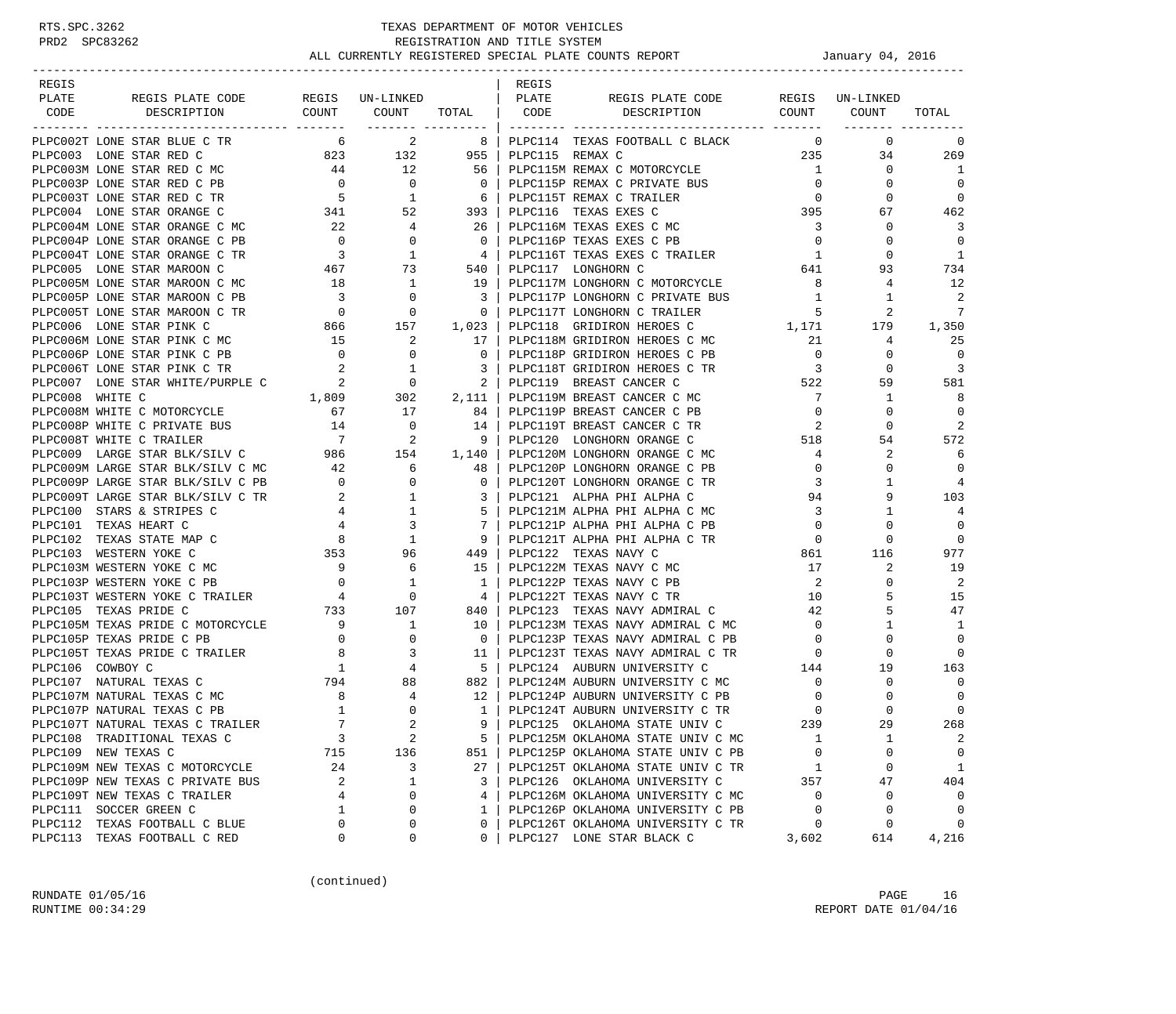| REGIS |                                                                                                                                                                                                                                            |                                                                   |                                                                         |                                                     | REGIS |                                                                                                                                                                     |                            |                       |                |
|-------|--------------------------------------------------------------------------------------------------------------------------------------------------------------------------------------------------------------------------------------------|-------------------------------------------------------------------|-------------------------------------------------------------------------|-----------------------------------------------------|-------|---------------------------------------------------------------------------------------------------------------------------------------------------------------------|----------------------------|-----------------------|----------------|
| PLATE |                                                                                                                                                                                                                                            |                                                                   |                                                                         |                                                     |       | REGIS PLATE CODE REGIS UN-LINKED                                                                                                                                    |                            |                       |                |
| CODE  |                                                                                                                                                                                                                                            |                                                                   |                                                                         |                                                     |       |                                                                                                                                                                     |                            | <u>-------- -----</u> | TOTAL          |
|       | PLPC127M LONE STAR BLACK C MC 189 38                                                                                                                                                                                                       |                                                                   |                                                                         |                                                     |       | 227   PLPC139T ARKANSAS UNIVERSITY C TR                                                                                                                             | $\circ$                    | $\overline{0}$        | 0              |
|       | PLPC127P LONE STAR BLACK C PB                                                                                                                                                                                                              |                                                                   |                                                                         |                                                     |       |                                                                                                                                                                     |                            | 86 11<br>14           | 100            |
|       | PLPC127T LONE STAR BLACK C TR                                                                                                                                                                                                              |                                                                   |                                                                         |                                                     |       |                                                                                                                                                                     | $\overline{\phantom{a}}$ 2 | $\overline{0}$        | 2              |
|       | PLPC128 ALABAMA UNIVERSITY C                                                                                                                                                                                                               |                                                                   |                                                                         |                                                     |       | 5 1 6 PLPC140 GEORGIA UNIVERSITY C<br>11 3 14 PLPC140M GEORGIA UNIVERSITY C MC<br>310 34 344 PLPC140P GEORGIA UNIVERSITY C PB<br>PLPC140P GEORGIA UNIVERSITY C PB 0 |                            | $\Omega$              | $\Omega$       |
|       |                                                                                                                                                                                                                                            |                                                                   |                                                                         |                                                     |       |                                                                                                                                                                     |                            | $\mathbf{0}$          | 0              |
|       |                                                                                                                                                                                                                                            |                                                                   |                                                                         |                                                     |       | PLPC140T GEORGIA UNIVERSITY C TR<br>PLPC141 UNIVERSITY OF HOUSTON C 138                                                                                             |                            | 18                    | 156            |
|       |                                                                                                                                                                                                                                            |                                                                   |                                                                         |                                                     |       | PLPC141M UNIVERSITY OF HOUSTON C MC                                                                                                                                 | 2                          | 0                     | 2              |
|       |                                                                                                                                                                                                                                            |                                                                   |                                                                         |                                                     |       |                                                                                                                                                                     | $\overline{0}$             | $\Omega$              | $\mathbf 0$    |
|       | PLPC128 ALABAMA UNIVERSITY C MC<br>PLPC128 ALABAMA UNIVERSITY C MC<br>PLPC128 ALABAMA UNIVERSITY C PB<br>PLPC128 ALABAMA UNIVERSITY C PB<br>PLPC129 ALPHA KAPPA ALPHA C<br>PLPC129 ALPHA KAPPA ALPHA C MC<br>PLPC129 ALPHA KAPPA ALPHA C M |                                                                   |                                                                         |                                                     |       | PLPC141T UNIVERSITY OF HOUSTON C TR                                                                                                                                 | $\mathbf{1}$               | $\Omega$              | 1              |
|       |                                                                                                                                                                                                                                            |                                                                   |                                                                         |                                                     |       |                                                                                                                                                                     | 62                         | 3                     | 65             |
|       |                                                                                                                                                                                                                                            |                                                                   |                                                                         |                                                     |       |                                                                                                                                                                     | $\overline{0}$             | $\Omega$              | $\mathbf 0$    |
|       |                                                                                                                                                                                                                                            |                                                                   |                                                                         |                                                     |       | PLPC142P NORTH TEXAS UNIV C PB                                                                                                                                      | $\overline{0}$             | $\Omega$              | $\mathbf 0$    |
|       | PLPC130M DALLAS COWBOYS STAR C MC                                                                                                                                                                                                          |                                                                   |                                                                         | 10                                                  |       | PLPC142T NORTH TEXAS UNIV C TR                                                                                                                                      | $\overline{0}$             | $\Omega$              | $\mathbf 0$    |
|       | PLPC130P DALLAS COWBOYS STAR C PB                                                                                                                                                                                                          |                                                                   |                                                                         | $\overline{0}$                                      |       | PLPC143 TENNESSEE UNIVERSITY C                                                                                                                                      | 83                         |                       | 89             |
|       | PLPC130T DALLAS COWBOYS STAR C TR                                                                                                                                                                                                          |                                                                   |                                                                         | $\overline{1}$                                      |       |                                                                                                                                                                     | $\mathbf{0}$               | 0                     | $\Omega$       |
|       | PLPC131 HOUSTON TEXANS C                                                                                                                                                                                                                   |                                                                   |                                                                         | 727 I                                               |       | PLPC143M TENNESSEE UNIVERSITY C MC<br>PLPC143P TENNESSEE UNIVERSITY C PB                                                                                            | $\overline{0}$             | $\Omega$              | $\mathbf 0$    |
|       | PLPC131M HOUSTON TEXANS C MC                                                                                                                                                                                                               |                                                                   |                                                                         | 10                                                  |       | PLPC143T TENNESSEE UNIVERSITY C TR 0                                                                                                                                |                            | $\mathbf 0$           | $\Omega$       |
|       | PLPC131P HOUSTON TEXANS C PB                                                                                                                                                                                                               |                                                                   | CMC 10 0<br>CPB 0 0<br>CTR 1 0<br>651 76<br>7 3<br>0 0<br>9 0<br>290 40 | $\overline{0}$                                      |       | PLPC145 TEXAS A&M UNIV C                                                                                                                                            | 525                        | 43                    | 568            |
|       | PLPC131T HOUSTON TEXANS C TR                                                                                                                                                                                                               |                                                                   |                                                                         | 9 <sup>1</sup>                                      |       | PLPC145M TEXAS A&M UNIV C MC                                                                                                                                        | $\overline{\mathbf{3}}$    | $\mathbf{1}$          | 4              |
|       |                                                                                                                                                                                                                                            |                                                                   |                                                                         | 330                                                 |       | PLPC145P TEXAS A&M UNIV C PB                                                                                                                                        | $\overline{0}$             | 0                     | $\Omega$       |
|       |                                                                                                                                                                                                                                            |                                                                   |                                                                         | $\overline{2}$                                      |       | PLPC145T TEXAS A&M UNIV C TR                                                                                                                                        | 6                          | 0                     | 6              |
|       |                                                                                                                                                                                                                                            |                                                                   |                                                                         | $\overline{0}$                                      |       | PLPC146 KANSAS STATE UNIV C 108                                                                                                                                     |                            | 15                    | 123            |
|       |                                                                                                                                                                                                                                            |                                                                   |                                                                         | $\overline{\phantom{a}3}$                           |       | PLPC146M KANSAS STATE UNIV C MC                                                                                                                                     | $\overline{1}$             | $\mathbf{1}$          | 2              |
|       | PLPC132 TX TROPHY HUNTERS C<br>PLPC132M TX TROPHY HUNTERS C MC<br>PLPC132M TX TROPHY HUNTERS C MC<br>PLPC132P TX TROPHY HUNTERS C PB<br>PLPC132T TX TROPHY HUNTERS C TR<br>PLPC133 SAM HOUSTON STATE UNIV C 29 4                           |                                                                   |                                                                         | $33-1$                                              |       | PLPC146P KANSAS STATE UNIV C PB                                                                                                                                     | $\overline{0}$             | 1                     | -1             |
|       |                                                                                                                                                                                                                                            |                                                                   | $\mathbf{0}$                                                            | $\overline{0}$                                      |       |                                                                                                                                                                     | $\circ$                    | $\mathbf{0}$          | $\mathbf 0$    |
|       | PLPC133M SAM HOUSTON STATE UNIV C MC 0<br>PLPC133P SAM HOUSTON STATE UNIV C PB 0<br>PLPC133P SAM HOUSTON STATE UNIV C PB                                                                                                                   |                                                                   | $\overline{0}$                                                          | $\overline{0}$                                      |       | PLPC146T KANSAS STATE UNIV C TR<br>PLPC147 LOUISIANA STATE UNIV C 261                                                                                               |                            | 22                    | 283            |
|       |                                                                                                                                                                                                                                            |                                                                   | $\mathbf 0$                                                             | $\overline{0}$                                      |       | PLPC147M LOUISIANA STATE UNIV C MC 2                                                                                                                                |                            | $\mathbf{0}$          | 2              |
|       |                                                                                                                                                                                                                                            |                                                                   | 8                                                                       | 29                                                  |       | PLPC147P LOUISIANA STATE UNIV C PB                                                                                                                                  | $\overline{0}$             | $\Omega$              | $\Omega$       |
|       |                                                                                                                                                                                                                                            |                                                                   | $\mathbf{0}$                                                            | 1                                                   |       | PLPC147T LOUISIANA STATE UNIV C TR                                                                                                                                  | $\overline{1}$             | $\Omega$              | -1             |
|       | PLPC133T SAM HOUSTON STATE UNIV C TE<br>PLPC133T SAM HOUSTON STATE UNIV C TR<br>PLPC134 SOUTHERN METHODIST UNIV C 21<br>PLPC134M SOUTHERN METHODIST UNV C PB<br>PLPC134T SOUTHERN METHODIST UNV C TR 0                                     |                                                                   | $\overline{0}$                                                          | $\overline{0}$                                      |       | PLPC148 CARROLL ISD C                                                                                                                                               | 112                        | 11                    | 123            |
|       |                                                                                                                                                                                                                                            |                                                                   | $\mathbf{0}$                                                            | $\overline{0}$                                      |       | PLPC148M CARROLL ISD C MC                                                                                                                                           | $\mathbf{1}$               | 0                     | 1              |
|       |                                                                                                                                                                                                                                            |                                                                   | $9^{\circ}$                                                             | 58                                                  |       | PLPC148P CARROLL ISD C PB                                                                                                                                           | $\overline{0}$             | $\mathbf 0$           | $\mathbf 0$    |
|       |                                                                                                                                                                                                                                            |                                                                   | $\overline{0}$                                                          | 0 <sup>1</sup>                                      |       | PLPC148T CARROLL ISD C TR                                                                                                                                           | $\overline{0}$             | $\mathbf 0$           | $\mathbf 0$    |
|       |                                                                                                                                                                                                                                            |                                                                   | $\mathbf{0}$                                                            | $\overline{0}$                                      |       | PLPC149 FORD MOTOR CO (OVAL) C 18                                                                                                                                   |                            | 11                    | 29             |
|       | PLPC134T SOUTHERN METHODIST UNV C IR<br>PLPC135 STEPHEN F AUSTIN UNIV C 49<br>PLPC135M STEPHEN F AUSTIN UNIV C MC 0<br>PLPC135P STEPHEN F AUSTIN UNIV C PB 0<br>PLPC135T STEPHEN F AUSTIN UNIV C TR 0<br>PLPC136 TEXAS CHRISTIAN UNIV C    |                                                                   | $\overline{0}$                                                          | $\overline{0}$                                      |       |                                                                                                                                                                     | $\overline{0}$             | $\mathbf{0}$          | $\Omega$       |
|       |                                                                                                                                                                                                                                            |                                                                   | 28                                                                      | 233                                                 |       | PLPC149M FORD MOTOR CO (OVAL) C MC<br>PLPC149P FORD MOTOR CO (OVAL) C PB                                                                                            | $\overline{0}$             | $\Omega$              | $\mathbf 0$    |
|       | PLPC136M TEXAS CHRISTIAN UNIV C MC 1                                                                                                                                                                                                       | $\begin{bmatrix} 1 & 1 \\ 0 & 2 \\ 65 & 0 \\ 0 & 0 \end{bmatrix}$ | 2                                                                       | $\overline{\mathbf{3}}$                             |       |                                                                                                                                                                     |                            | 0                     | $\Omega$       |
|       | PLPC136P TEXAS CHRISTIAN UNIV C PB                                                                                                                                                                                                         |                                                                   | $\mathbf 0$                                                             | $\overline{\phantom{0}}$ 0 $\overline{\phantom{0}}$ |       | PLPC149T FORD MOTOR CO (OVAL) C TR<br>PLPC150 MIGHTY FINE BURGERS C 124<br>PLPC150M MIGHTY FINE BURGERS C MC 0                                                      |                            | 16                    | 140            |
|       | PLPC136T TEXAS CHRISTIAN UNIV C TR                                                                                                                                                                                                         |                                                                   | $\overline{0}$                                                          |                                                     |       |                                                                                                                                                                     |                            | $\mathbf{0}$          | $\mathbf 0$    |
|       | PLPC137 TEXAS STATE UNIV C                                                                                                                                                                                                                 |                                                                   | 6                                                                       | 71 I                                                |       | PLPC150P MIGHTY FINE BURGERS C PB                                                                                                                                   | $\overline{0}$             | $\mathbf{0}$          | $\overline{0}$ |
|       | PLPC137M TEXAS STATE UNIV C MC                                                                                                                                                                                                             | $\begin{array}{c} 65 \\ 0 \end{array}$                            | $\overline{0}$                                                          | $0-1$                                               |       | PLPC150T MIGHTY FINE BURGERS C TR                                                                                                                                   | 2                          | $\Omega$              | 2              |
|       | PLPC137P TEXAS STATE UNIV C PB                                                                                                                                                                                                             |                                                                   | $\Omega$                                                                | $\Omega$                                            |       | PLPC151 WORLD WILDLIFE FUND C                                                                                                                                       | 186                        | 27                    | 213            |
|       | PLPC137T TEXAS STATE UNIV C TR                                                                                                                                                                                                             | 3                                                                 | 0                                                                       | 3                                                   |       | PLPC151M WORLD WILDLIFE FUND C MC                                                                                                                                   | 3                          | 2                     | 5              |
|       | PLPC138 FORT WORTH ZOO C                                                                                                                                                                                                                   | 14                                                                | 4                                                                       | 18                                                  |       | PLPC151P WORLD WILDLIFE FUND C PB                                                                                                                                   | $\mathbf 0$                | 0                     | 0              |
|       | PLPC138M FORT WORTH ZOO C MC                                                                                                                                                                                                               | 0                                                                 | 0                                                                       | $\mathbf{0}$                                        |       | PLPC151T WORLD WILDLIFE FUND C TR                                                                                                                                   | 1                          | 1                     | 2              |
|       | PLPC138P FORT WORTH ZOO C PB                                                                                                                                                                                                               | $\mathbf 0$                                                       | $\mathsf 0$                                                             | 0                                                   |       | PLPC152 KAPPA ALPHA PSI C                                                                                                                                           | 122                        | 9                     | 131            |
|       | PLPC138T FORT WORTH ZOO C TR                                                                                                                                                                                                               | 0                                                                 | $\mathsf 0$                                                             | $\mathbf{0}$                                        |       | PLPC152M KAPPA ALPHA PSI C MC                                                                                                                                       | 1                          | 0                     | 1              |
|       | PLPC139 ARKANSAS UNIVERSITY C                                                                                                                                                                                                              | 225                                                               | 25                                                                      | 250                                                 |       | PLPC152P KAPPA ALPHA PSI C PB                                                                                                                                       | $\mathbf 0$                | 0                     | $\mathbf 0$    |
|       | PLPC139M ARKANSAS UNIVERSITY C MC                                                                                                                                                                                                          | 4                                                                 | 1                                                                       | 5                                                   |       | PLPC152T KAPPA ALPHA PSI C TR                                                                                                                                       | 0                          | 0                     | 0              |
|       | PLPC139P ARKANSAS UNIVERSITY C PB                                                                                                                                                                                                          | 0                                                                 | 0                                                                       | $\mathbf{0}$                                        |       | PLPC153 LONGVIEW ISD C                                                                                                                                              | 6                          | 0                     | 6              |

(continued)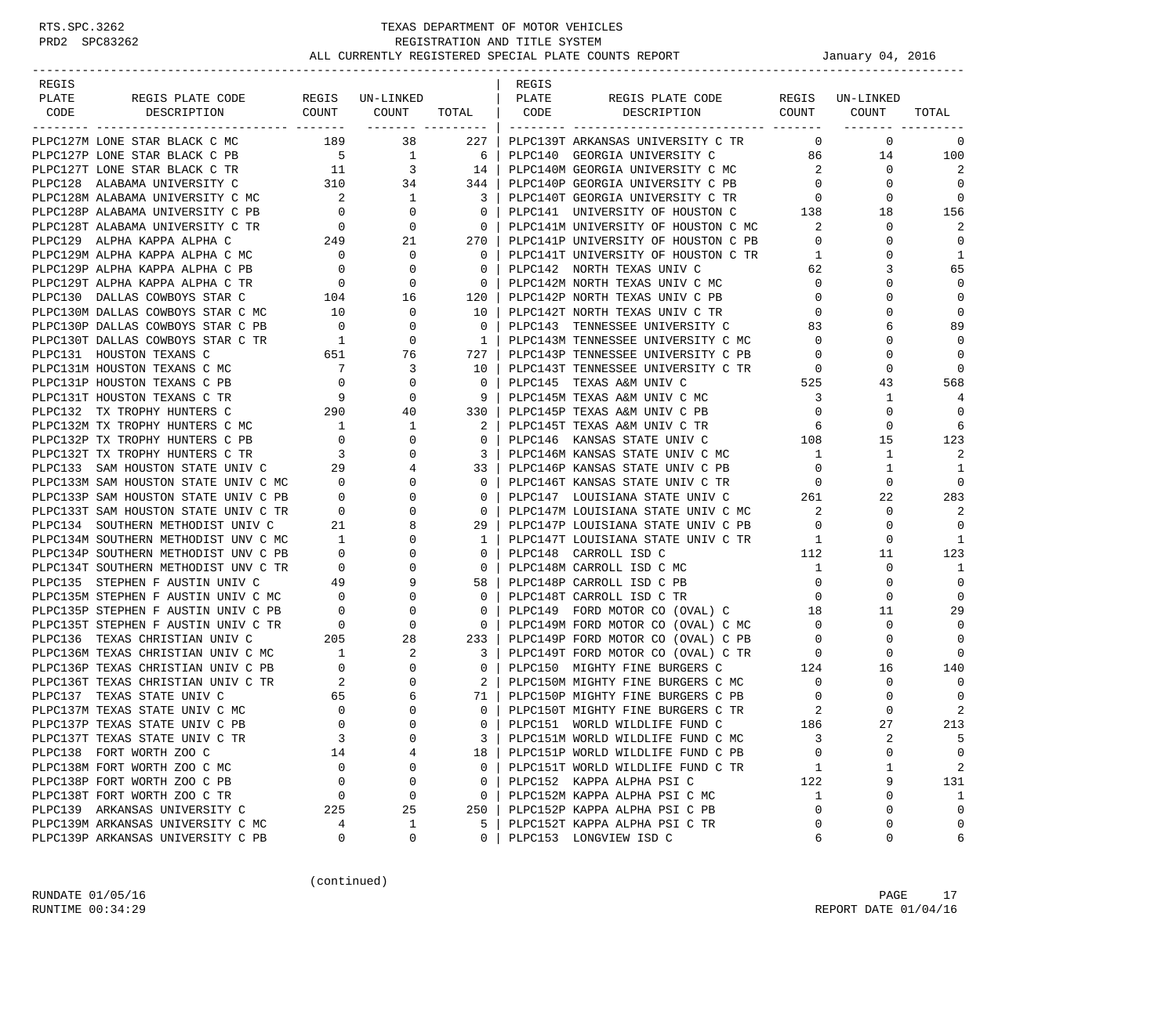| PLATE<br>PLATE<br>REGIS PLATE CODE<br>REGIS UN-LINKED<br>REGIS PLATE CODE REGIS UN-LINKED<br>COUNT COUNT<br>DESCRIPTION COUNT COUNT<br>TOTAL   CODE<br>CODE<br>DESCRIPTION<br>TOTAL<br>___________________<br>$\overline{0}$<br>$\overline{0}$<br>PLPC166T TEXAS-SAN ANTONIO UNIV C TR 1<br>$\mathbf{0}$<br>PLPC153M LONGVIEW ISD C MC<br>$0-1$<br>1<br>$\overline{0}$<br>$\overline{0}$<br>PLPC167 TEXAS TECH UNIVERSITY C 404<br>PLPC153P LONGVIEW ISD C PB<br>50<br>454<br>$\begin{array}{c} 0 \\ 0 \end{array}$<br>$\mathbf{0}$<br>$\overline{0}$<br>0<br>PLPC167M TEXAS TECH UNIVERSITY C MC<br>$\overline{\mathbf{1}}$<br>2<br>$\overline{3}$<br>PLPC153T LONGVIEW ISD C TR<br>PLPC154 LIBERTY CHRISTIAN SCHOOL C 5<br>PLPC167P TEXAS TECH UNIVERSITY C PB<br>2<br>$\overline{\mathbf{2}}$<br>$\mathbf 0$<br>-2<br>7<br>$\begin{array}{c} 0 \\ 0 \end{array}$<br>$\overline{0}$<br>PLPC167T TEXAS TECH UNIVERSITY C TR<br>PLPC167T TEXAS TECH UNIVERSITY C TR 215<br>5<br>PLPC154M LIBRTY CHRSTIAN SCHOOL C MC<br>$4\overline{4}$<br>1<br>0<br>PLPC154P LIBRTY CHRSTIAN SCHOOL C PB<br>$\overline{0}$<br>234<br>$\overline{0}$<br>19<br>$\overline{0}$<br>$\overline{0}$<br>PLPC168M BAYLOR UNIVERSITY C MC 1<br>PLPC154T LIBRTY CHRSTIAN SCHOOL C TR<br>0<br>$\overline{0}$<br>1<br>$\frac{730}{22}$<br>119<br>PLPC155 VESTAS C<br>PLPC168P BAYLOR UNIVERSITY C PB<br>$\mathbf{1}$<br>1<br>849<br>0<br>PLPC168T BAYLOR UNIVERSITY C TR 3<br>PLPC155M VESTAS C MC<br>$\mathbf{1}$<br>23<br>4<br>1<br>PLPC155P VESTAS C PB<br>$\overline{0}$<br>152<br>0<br>$\overline{0}$<br>PLPC169 TEXAS A&M (HELMET) C 140<br>12<br>$\overline{\mathbf{3}}$<br>PLPC155T VESTAS C TR<br>0<br>PLPC169M TEXAS A&M (HELMET) C MC<br>$\mathbf 0$<br>3<br>$\overline{1}$<br>- 1<br>PLPC156 NASCAR C<br>76<br>7<br>PLPC169P TEXAS A&M (HELMET) C PB<br>1<br>83<br>$\overline{0}$<br>1<br>PLPC156M NASCAR C MC<br>$\overline{0}$<br>1<br>PLPC169T TEXAS A&M (HELMET) C TR<br>3<br>3<br>$\mathbf{1}$<br>0<br>PLPC170 TEXAS A&M (MAROON) C 1,169<br>133<br>PLPC156P NASCAR C PB<br>$\overline{0}$<br>0<br>1,302<br>0<br>PLPC170M TEXAS A&M (MAROON) C MC<br>PLPC156T NASCAR C TR<br>$\sim$ 2<br>0<br>2<br>0<br>7<br>7<br>$\overline{47}$<br>0<br>PLPC157 NASCAR HOF - DALE C<br>4<br>51<br>PLPC170P TEXAS A&M (MAROON) C PB<br>$\mathbf{0}$<br>$\Omega$<br>9<br>PLPC157M NASCAR HOF - DALE C MC<br>$\begin{array}{c} 1 \\ 0 \\ 1 \end{array}$<br>0<br>PLPC170T TEXAS A&M (MAROON) C TR<br>5<br>1<br>4<br>49<br>PLPC157P NASCAR HOF - DALE C PB<br>0<br>$\mathbf{0}$<br>PLPC171 SOUTHERN UNIVERSITY C<br>5<br>44<br>PLPC171M SOUTHERN UNIVERSITY C MC<br>PLPC157T NASCAR HOF - DALE C TR<br>0<br>2<br>1<br>1<br>1<br>$\begin{array}{cc} & 20 \\ \text{MC} & 0 \end{array}$<br>PLPC158 NASCAR- 24 JEFF GORDON C<br>2<br>PLPC171P SOUTHERN UNIVERSITY C PB<br>$\mathbf 0$<br>22<br>$\mathbf{0}$<br>0<br>PLPC158M NASCAR- 24 JEFF GORDON C MC<br>$\mathbf{0}$<br>$\Omega$<br>$\mathbf 0$<br>$\mathbf{0}$<br>PLPC171T SOUTHERN UNIVERSITY C TR<br>$\mathbf{0}$<br>$\overline{0}$<br>27<br>PLPC158P NASCAR- 24 JEFF GORDON C PB<br>$\mathbf{0}$<br>PLPC172 FORD MOTOR CO (TOUGH) C<br>23<br>$\mathbf{0}$<br>4<br>$\begin{array}{c} 1 \\ 8 \end{array}$<br>PLPC158T NASCAR- 24 JEFF GORDON C TR<br>0<br>$\mathbf{1}$<br>PLPC172M FORD MOTOR CO (TOUGH) C MC<br>PLPC172P FORD MOTOR CO (TOUGH) C PB<br>$\overline{0}$<br>$\Omega$<br>$\Omega$<br>PLPC159 NASCAR - 88 DALE JR C<br>$\Omega$<br>$\Omega$<br>8<br>$\overline{0}$<br>0<br>$\begin{array}{c} 0 \\ 0 \end{array}$<br>PLPC159M NASCAR - 88 DALE JR C MC<br>0<br>PLPC172T FORD MOTOR CO (TOUGH) C TR 0<br>PLPC173 DALLAS COWBOYS BLUE C 508<br>1<br>$\mathbf{0}$<br>1<br>PLPC159P NASCAR - 88 DALE JR C PB<br>0<br>571<br>$\mathbf{0}$<br>63<br>$\overline{0}$<br>PLPC173M DALLAS COWBOYS BLUE C MC 10<br>PLPC159T NASCAR - 88 DALE JR C TR<br>0<br>$\mathbf{1}$<br>11<br>$\mathbf{0}$<br>$\overline{\phantom{0}}$<br>2<br>PLPC160 OUR ENERGY LLC C<br>PLPC173P DALLAS COWBOYS BLUE C PB<br>0<br>68<br>6<br>74 I<br>PLPC160M OUR ENERGY LLC C MC 0<br>$\overline{1}$<br>0<br>PLPC173T DALLAS COWBOYS BLUE C TR<br>2<br>$\Omega$<br>1<br>PLPC160P OUR ENERGY LLC C PB<br>$\sim$ 0<br>0<br>PLPC174 SUNFLOWER C<br>381<br>58<br>439<br>$\mathbf{0}$<br>2<br>PLPC160T OUR ENERGY LLC C TR<br>PLPC174M SUNFLOWER C MC<br>2<br>0<br>$\overline{1}$<br>1<br>2<br>70<br>PLPC161 HOUSTON DYNAMO C<br>5<br>75<br>PLPC174P SUNFLOWER C PB<br>$\overline{0}$<br>0<br>$\mathbf 0$<br>PLPC161M HOUSTON DYNAMO C MC<br>$\overline{1}$<br>0<br>PLPC174T SUNFLOWER C TR<br>$\mathbf{1}$<br>1<br>$\mathbf{1}$<br>0<br>35<br>PLPC161P HOUSTON DYNAMO C PB<br>$\overline{\phantom{0}}$<br>0<br>32<br>$\Omega$<br>PLPC175 KW CARES C<br>3<br>PLPC161T HOUSTON DYNAMO C TR<br>$\overline{0}$<br>0<br>$\mathbf 0$<br>$\mathbf{0}$<br>PLPC175M KW CARES C MC<br>0<br>0<br>PLPC162 ALLEN ISD C<br>21<br>2<br>$\overline{0}$<br>$\Omega$<br>$\mathbf 0$<br>23<br>PLPC175P KW CARES C PB<br>$\overline{0}$<br>$\mathbf 0$<br>PLPC162M ALLEN ISD C MC<br>PLPC175T KW CARES C TR<br>$\mathbf 0$<br>$\overline{0}$<br>$\mathbf{0}$<br>$\overline{\phantom{0}}$<br>$\begin{array}{c}\n 688\n \end{array}$<br>$\mathbf 0$<br>PLPC162P ALLEN ISD C PB<br>$\overline{\phantom{0}}$<br>122<br>810<br>$\circ$<br>PLPC176 DON'T TREAD ON ME C<br>PLPC176M DON'T TREAD ON ME C MC<br>49<br>PLPC162T ALLEN ISD C TR<br>$\overline{0}$<br>62<br>$\overline{0}$<br>$\overline{0}$<br>13<br>PLPC163 TX ALLIANCE FOR RECYCLE C<br>43<br>10<br>PLPC176P DON'T TREAD ON ME C PB<br>$\overline{0}$<br>53  <br>0<br>0<br>$\mathbf{0}$<br>$\overline{5}$<br>$\overline{1}$<br>PLPC176T DON'T TREAD ON ME C TR<br>3<br>8<br>PLPC163M TX ALLIANCE FOR RECYCL C MC<br>1<br>$\Omega$<br>PLPC163P TX ALLIANCE FOR RECYCL C PB<br>$\Omega$<br>$\Omega$<br>PLPC177 COME & TAKE IT C<br>1,138<br>178<br>1,316<br>$\mathbf 0$<br>PLPC163T TX ALLIANCE FOR RECYCL C TR<br>$\mathbf 0$<br>PLPC177M COME & TAKE IT C MC<br>3<br>0<br>48<br>51<br>PLPC165 NEBRASKA UNIVERSITY C<br>189<br>15<br>PLPC177P COME & TAKE IT C PB<br>0<br>$\mathbf 0$<br>204<br>$\Omega$<br>PLPC165M NEBRASKA UNIVERSITY C MC<br>PLPC177T COME & TAKE IT C TR<br>4<br>0<br>$\overline{4}$<br>1<br>0<br>$\mathbf{1}$<br>$\mathbf 0$<br>5<br>PLPC165P NEBRASKA UNIVERSITY C PB<br>0<br>PLPC178 JESUIT DALLAS C<br>22<br>0<br>17<br>PLPC165T NEBRASKA UNIVERSITY C TR<br>PLPC178M JESUIT DALLAS C MC<br>0<br>$\mathbf 0$<br>0<br>$\mathbf 0$<br>0<br>0<br>3<br>PLPC166 TEXAS-SAN ANTONIO UNIV C<br>PLPC178P JESUIT DALLAS C PB<br>$\mathbf 0$<br>0<br>$\mathbf 0$<br>45<br>48 |       |  |  |       |  |  |
|-------------------------------------------------------------------------------------------------------------------------------------------------------------------------------------------------------------------------------------------------------------------------------------------------------------------------------------------------------------------------------------------------------------------------------------------------------------------------------------------------------------------------------------------------------------------------------------------------------------------------------------------------------------------------------------------------------------------------------------------------------------------------------------------------------------------------------------------------------------------------------------------------------------------------------------------------------------------------------------------------------------------------------------------------------------------------------------------------------------------------------------------------------------------------------------------------------------------------------------------------------------------------------------------------------------------------------------------------------------------------------------------------------------------------------------------------------------------------------------------------------------------------------------------------------------------------------------------------------------------------------------------------------------------------------------------------------------------------------------------------------------------------------------------------------------------------------------------------------------------------------------------------------------------------------------------------------------------------------------------------------------------------------------------------------------------------------------------------------------------------------------------------------------------------------------------------------------------------------------------------------------------------------------------------------------------------------------------------------------------------------------------------------------------------------------------------------------------------------------------------------------------------------------------------------------------------------------------------------------------------------------------------------------------------------------------------------------------------------------------------------------------------------------------------------------------------------------------------------------------------------------------------------------------------------------------------------------------------------------------------------------------------------------------------------------------------------------------------------------------------------------------------------------------------------------------------------------------------------------------------------------------------------------------------------------------------------------------------------------------------------------------------------------------------------------------------------------------------------------------------------------------------------------------------------------------------------------------------------------------------------------------------------------------------------------------------------------------------------------------------------------------------------------------------------------------------------------------------------------------------------------------------------------------------------------------------------------------------------------------------------------------------------------------------------------------------------------------------------------------------------------------------------------------------------------------------------------------------------------------------------------------------------------------------------------------------------------------------------------------------------------------------------------------------------------------------------------------------------------------------------------------------------------------------------------------------------------------------------------------------------------------------------------------------------------------------------------------------------------------------------------------------------------------------------------------------------------------------------------------------------------------------------------------------------------------------------------------------------------------------------------------------------------------------------------------------------------------------------------------------------------------------------------------------------------------------------------------------------------------------------------------------------------------------------------------------------------------------------------------------------------------------------------------------------------------------------------------------------------------------------------------------------------------------------------------------------------------------------------------------------------------------------------------------------------------------------------------------------------------------------------------------------------------------------------------------------------------------------------------------------------------------------------------------------------------------------------------------------------------------------------------------------------------------------------------------------------------------------------------------------------------------------------------------------------------------------------------------------------------------------------------------------------------------------------------------------------------------------------------------------------------------------------------------------------------------------------------------------------------------------------------------------------------------------------------------------------------------------------------------|-------|--|--|-------|--|--|
|                                                                                                                                                                                                                                                                                                                                                                                                                                                                                                                                                                                                                                                                                                                                                                                                                                                                                                                                                                                                                                                                                                                                                                                                                                                                                                                                                                                                                                                                                                                                                                                                                                                                                                                                                                                                                                                                                                                                                                                                                                                                                                                                                                                                                                                                                                                                                                                                                                                                                                                                                                                                                                                                                                                                                                                                                                                                                                                                                                                                                                                                                                                                                                                                                                                                                                                                                                                                                                                                                                                                                                                                                                                                                                                                                                                                                                                                                                                                                                                                                                                                                                                                                                                                                                                                                                                                                                                                                                                                                                                                                                                                                                                                                                                                                                                                                                                                                                                                                                                                                                                                                                                                                                                                                                                                                                                                                                                                                                                                                                                                                                                                                                                                                                                                                                                                                                                                                                                                                                                                                                                                                                                                                                                                                                                                                                                                                                                                                                                                                                                                                                                                                         | REGIS |  |  | REGIS |  |  |
|                                                                                                                                                                                                                                                                                                                                                                                                                                                                                                                                                                                                                                                                                                                                                                                                                                                                                                                                                                                                                                                                                                                                                                                                                                                                                                                                                                                                                                                                                                                                                                                                                                                                                                                                                                                                                                                                                                                                                                                                                                                                                                                                                                                                                                                                                                                                                                                                                                                                                                                                                                                                                                                                                                                                                                                                                                                                                                                                                                                                                                                                                                                                                                                                                                                                                                                                                                                                                                                                                                                                                                                                                                                                                                                                                                                                                                                                                                                                                                                                                                                                                                                                                                                                                                                                                                                                                                                                                                                                                                                                                                                                                                                                                                                                                                                                                                                                                                                                                                                                                                                                                                                                                                                                                                                                                                                                                                                                                                                                                                                                                                                                                                                                                                                                                                                                                                                                                                                                                                                                                                                                                                                                                                                                                                                                                                                                                                                                                                                                                                                                                                                                                         |       |  |  |       |  |  |
|                                                                                                                                                                                                                                                                                                                                                                                                                                                                                                                                                                                                                                                                                                                                                                                                                                                                                                                                                                                                                                                                                                                                                                                                                                                                                                                                                                                                                                                                                                                                                                                                                                                                                                                                                                                                                                                                                                                                                                                                                                                                                                                                                                                                                                                                                                                                                                                                                                                                                                                                                                                                                                                                                                                                                                                                                                                                                                                                                                                                                                                                                                                                                                                                                                                                                                                                                                                                                                                                                                                                                                                                                                                                                                                                                                                                                                                                                                                                                                                                                                                                                                                                                                                                                                                                                                                                                                                                                                                                                                                                                                                                                                                                                                                                                                                                                                                                                                                                                                                                                                                                                                                                                                                                                                                                                                                                                                                                                                                                                                                                                                                                                                                                                                                                                                                                                                                                                                                                                                                                                                                                                                                                                                                                                                                                                                                                                                                                                                                                                                                                                                                                                         |       |  |  |       |  |  |
|                                                                                                                                                                                                                                                                                                                                                                                                                                                                                                                                                                                                                                                                                                                                                                                                                                                                                                                                                                                                                                                                                                                                                                                                                                                                                                                                                                                                                                                                                                                                                                                                                                                                                                                                                                                                                                                                                                                                                                                                                                                                                                                                                                                                                                                                                                                                                                                                                                                                                                                                                                                                                                                                                                                                                                                                                                                                                                                                                                                                                                                                                                                                                                                                                                                                                                                                                                                                                                                                                                                                                                                                                                                                                                                                                                                                                                                                                                                                                                                                                                                                                                                                                                                                                                                                                                                                                                                                                                                                                                                                                                                                                                                                                                                                                                                                                                                                                                                                                                                                                                                                                                                                                                                                                                                                                                                                                                                                                                                                                                                                                                                                                                                                                                                                                                                                                                                                                                                                                                                                                                                                                                                                                                                                                                                                                                                                                                                                                                                                                                                                                                                                                         |       |  |  |       |  |  |
|                                                                                                                                                                                                                                                                                                                                                                                                                                                                                                                                                                                                                                                                                                                                                                                                                                                                                                                                                                                                                                                                                                                                                                                                                                                                                                                                                                                                                                                                                                                                                                                                                                                                                                                                                                                                                                                                                                                                                                                                                                                                                                                                                                                                                                                                                                                                                                                                                                                                                                                                                                                                                                                                                                                                                                                                                                                                                                                                                                                                                                                                                                                                                                                                                                                                                                                                                                                                                                                                                                                                                                                                                                                                                                                                                                                                                                                                                                                                                                                                                                                                                                                                                                                                                                                                                                                                                                                                                                                                                                                                                                                                                                                                                                                                                                                                                                                                                                                                                                                                                                                                                                                                                                                                                                                                                                                                                                                                                                                                                                                                                                                                                                                                                                                                                                                                                                                                                                                                                                                                                                                                                                                                                                                                                                                                                                                                                                                                                                                                                                                                                                                                                         |       |  |  |       |  |  |
|                                                                                                                                                                                                                                                                                                                                                                                                                                                                                                                                                                                                                                                                                                                                                                                                                                                                                                                                                                                                                                                                                                                                                                                                                                                                                                                                                                                                                                                                                                                                                                                                                                                                                                                                                                                                                                                                                                                                                                                                                                                                                                                                                                                                                                                                                                                                                                                                                                                                                                                                                                                                                                                                                                                                                                                                                                                                                                                                                                                                                                                                                                                                                                                                                                                                                                                                                                                                                                                                                                                                                                                                                                                                                                                                                                                                                                                                                                                                                                                                                                                                                                                                                                                                                                                                                                                                                                                                                                                                                                                                                                                                                                                                                                                                                                                                                                                                                                                                                                                                                                                                                                                                                                                                                                                                                                                                                                                                                                                                                                                                                                                                                                                                                                                                                                                                                                                                                                                                                                                                                                                                                                                                                                                                                                                                                                                                                                                                                                                                                                                                                                                                                         |       |  |  |       |  |  |
|                                                                                                                                                                                                                                                                                                                                                                                                                                                                                                                                                                                                                                                                                                                                                                                                                                                                                                                                                                                                                                                                                                                                                                                                                                                                                                                                                                                                                                                                                                                                                                                                                                                                                                                                                                                                                                                                                                                                                                                                                                                                                                                                                                                                                                                                                                                                                                                                                                                                                                                                                                                                                                                                                                                                                                                                                                                                                                                                                                                                                                                                                                                                                                                                                                                                                                                                                                                                                                                                                                                                                                                                                                                                                                                                                                                                                                                                                                                                                                                                                                                                                                                                                                                                                                                                                                                                                                                                                                                                                                                                                                                                                                                                                                                                                                                                                                                                                                                                                                                                                                                                                                                                                                                                                                                                                                                                                                                                                                                                                                                                                                                                                                                                                                                                                                                                                                                                                                                                                                                                                                                                                                                                                                                                                                                                                                                                                                                                                                                                                                                                                                                                                         |       |  |  |       |  |  |
|                                                                                                                                                                                                                                                                                                                                                                                                                                                                                                                                                                                                                                                                                                                                                                                                                                                                                                                                                                                                                                                                                                                                                                                                                                                                                                                                                                                                                                                                                                                                                                                                                                                                                                                                                                                                                                                                                                                                                                                                                                                                                                                                                                                                                                                                                                                                                                                                                                                                                                                                                                                                                                                                                                                                                                                                                                                                                                                                                                                                                                                                                                                                                                                                                                                                                                                                                                                                                                                                                                                                                                                                                                                                                                                                                                                                                                                                                                                                                                                                                                                                                                                                                                                                                                                                                                                                                                                                                                                                                                                                                                                                                                                                                                                                                                                                                                                                                                                                                                                                                                                                                                                                                                                                                                                                                                                                                                                                                                                                                                                                                                                                                                                                                                                                                                                                                                                                                                                                                                                                                                                                                                                                                                                                                                                                                                                                                                                                                                                                                                                                                                                                                         |       |  |  |       |  |  |
|                                                                                                                                                                                                                                                                                                                                                                                                                                                                                                                                                                                                                                                                                                                                                                                                                                                                                                                                                                                                                                                                                                                                                                                                                                                                                                                                                                                                                                                                                                                                                                                                                                                                                                                                                                                                                                                                                                                                                                                                                                                                                                                                                                                                                                                                                                                                                                                                                                                                                                                                                                                                                                                                                                                                                                                                                                                                                                                                                                                                                                                                                                                                                                                                                                                                                                                                                                                                                                                                                                                                                                                                                                                                                                                                                                                                                                                                                                                                                                                                                                                                                                                                                                                                                                                                                                                                                                                                                                                                                                                                                                                                                                                                                                                                                                                                                                                                                                                                                                                                                                                                                                                                                                                                                                                                                                                                                                                                                                                                                                                                                                                                                                                                                                                                                                                                                                                                                                                                                                                                                                                                                                                                                                                                                                                                                                                                                                                                                                                                                                                                                                                                                         |       |  |  |       |  |  |
|                                                                                                                                                                                                                                                                                                                                                                                                                                                                                                                                                                                                                                                                                                                                                                                                                                                                                                                                                                                                                                                                                                                                                                                                                                                                                                                                                                                                                                                                                                                                                                                                                                                                                                                                                                                                                                                                                                                                                                                                                                                                                                                                                                                                                                                                                                                                                                                                                                                                                                                                                                                                                                                                                                                                                                                                                                                                                                                                                                                                                                                                                                                                                                                                                                                                                                                                                                                                                                                                                                                                                                                                                                                                                                                                                                                                                                                                                                                                                                                                                                                                                                                                                                                                                                                                                                                                                                                                                                                                                                                                                                                                                                                                                                                                                                                                                                                                                                                                                                                                                                                                                                                                                                                                                                                                                                                                                                                                                                                                                                                                                                                                                                                                                                                                                                                                                                                                                                                                                                                                                                                                                                                                                                                                                                                                                                                                                                                                                                                                                                                                                                                                                         |       |  |  |       |  |  |
|                                                                                                                                                                                                                                                                                                                                                                                                                                                                                                                                                                                                                                                                                                                                                                                                                                                                                                                                                                                                                                                                                                                                                                                                                                                                                                                                                                                                                                                                                                                                                                                                                                                                                                                                                                                                                                                                                                                                                                                                                                                                                                                                                                                                                                                                                                                                                                                                                                                                                                                                                                                                                                                                                                                                                                                                                                                                                                                                                                                                                                                                                                                                                                                                                                                                                                                                                                                                                                                                                                                                                                                                                                                                                                                                                                                                                                                                                                                                                                                                                                                                                                                                                                                                                                                                                                                                                                                                                                                                                                                                                                                                                                                                                                                                                                                                                                                                                                                                                                                                                                                                                                                                                                                                                                                                                                                                                                                                                                                                                                                                                                                                                                                                                                                                                                                                                                                                                                                                                                                                                                                                                                                                                                                                                                                                                                                                                                                                                                                                                                                                                                                                                         |       |  |  |       |  |  |
|                                                                                                                                                                                                                                                                                                                                                                                                                                                                                                                                                                                                                                                                                                                                                                                                                                                                                                                                                                                                                                                                                                                                                                                                                                                                                                                                                                                                                                                                                                                                                                                                                                                                                                                                                                                                                                                                                                                                                                                                                                                                                                                                                                                                                                                                                                                                                                                                                                                                                                                                                                                                                                                                                                                                                                                                                                                                                                                                                                                                                                                                                                                                                                                                                                                                                                                                                                                                                                                                                                                                                                                                                                                                                                                                                                                                                                                                                                                                                                                                                                                                                                                                                                                                                                                                                                                                                                                                                                                                                                                                                                                                                                                                                                                                                                                                                                                                                                                                                                                                                                                                                                                                                                                                                                                                                                                                                                                                                                                                                                                                                                                                                                                                                                                                                                                                                                                                                                                                                                                                                                                                                                                                                                                                                                                                                                                                                                                                                                                                                                                                                                                                                         |       |  |  |       |  |  |
|                                                                                                                                                                                                                                                                                                                                                                                                                                                                                                                                                                                                                                                                                                                                                                                                                                                                                                                                                                                                                                                                                                                                                                                                                                                                                                                                                                                                                                                                                                                                                                                                                                                                                                                                                                                                                                                                                                                                                                                                                                                                                                                                                                                                                                                                                                                                                                                                                                                                                                                                                                                                                                                                                                                                                                                                                                                                                                                                                                                                                                                                                                                                                                                                                                                                                                                                                                                                                                                                                                                                                                                                                                                                                                                                                                                                                                                                                                                                                                                                                                                                                                                                                                                                                                                                                                                                                                                                                                                                                                                                                                                                                                                                                                                                                                                                                                                                                                                                                                                                                                                                                                                                                                                                                                                                                                                                                                                                                                                                                                                                                                                                                                                                                                                                                                                                                                                                                                                                                                                                                                                                                                                                                                                                                                                                                                                                                                                                                                                                                                                                                                                                                         |       |  |  |       |  |  |
|                                                                                                                                                                                                                                                                                                                                                                                                                                                                                                                                                                                                                                                                                                                                                                                                                                                                                                                                                                                                                                                                                                                                                                                                                                                                                                                                                                                                                                                                                                                                                                                                                                                                                                                                                                                                                                                                                                                                                                                                                                                                                                                                                                                                                                                                                                                                                                                                                                                                                                                                                                                                                                                                                                                                                                                                                                                                                                                                                                                                                                                                                                                                                                                                                                                                                                                                                                                                                                                                                                                                                                                                                                                                                                                                                                                                                                                                                                                                                                                                                                                                                                                                                                                                                                                                                                                                                                                                                                                                                                                                                                                                                                                                                                                                                                                                                                                                                                                                                                                                                                                                                                                                                                                                                                                                                                                                                                                                                                                                                                                                                                                                                                                                                                                                                                                                                                                                                                                                                                                                                                                                                                                                                                                                                                                                                                                                                                                                                                                                                                                                                                                                                         |       |  |  |       |  |  |
|                                                                                                                                                                                                                                                                                                                                                                                                                                                                                                                                                                                                                                                                                                                                                                                                                                                                                                                                                                                                                                                                                                                                                                                                                                                                                                                                                                                                                                                                                                                                                                                                                                                                                                                                                                                                                                                                                                                                                                                                                                                                                                                                                                                                                                                                                                                                                                                                                                                                                                                                                                                                                                                                                                                                                                                                                                                                                                                                                                                                                                                                                                                                                                                                                                                                                                                                                                                                                                                                                                                                                                                                                                                                                                                                                                                                                                                                                                                                                                                                                                                                                                                                                                                                                                                                                                                                                                                                                                                                                                                                                                                                                                                                                                                                                                                                                                                                                                                                                                                                                                                                                                                                                                                                                                                                                                                                                                                                                                                                                                                                                                                                                                                                                                                                                                                                                                                                                                                                                                                                                                                                                                                                                                                                                                                                                                                                                                                                                                                                                                                                                                                                                         |       |  |  |       |  |  |
|                                                                                                                                                                                                                                                                                                                                                                                                                                                                                                                                                                                                                                                                                                                                                                                                                                                                                                                                                                                                                                                                                                                                                                                                                                                                                                                                                                                                                                                                                                                                                                                                                                                                                                                                                                                                                                                                                                                                                                                                                                                                                                                                                                                                                                                                                                                                                                                                                                                                                                                                                                                                                                                                                                                                                                                                                                                                                                                                                                                                                                                                                                                                                                                                                                                                                                                                                                                                                                                                                                                                                                                                                                                                                                                                                                                                                                                                                                                                                                                                                                                                                                                                                                                                                                                                                                                                                                                                                                                                                                                                                                                                                                                                                                                                                                                                                                                                                                                                                                                                                                                                                                                                                                                                                                                                                                                                                                                                                                                                                                                                                                                                                                                                                                                                                                                                                                                                                                                                                                                                                                                                                                                                                                                                                                                                                                                                                                                                                                                                                                                                                                                                                         |       |  |  |       |  |  |
|                                                                                                                                                                                                                                                                                                                                                                                                                                                                                                                                                                                                                                                                                                                                                                                                                                                                                                                                                                                                                                                                                                                                                                                                                                                                                                                                                                                                                                                                                                                                                                                                                                                                                                                                                                                                                                                                                                                                                                                                                                                                                                                                                                                                                                                                                                                                                                                                                                                                                                                                                                                                                                                                                                                                                                                                                                                                                                                                                                                                                                                                                                                                                                                                                                                                                                                                                                                                                                                                                                                                                                                                                                                                                                                                                                                                                                                                                                                                                                                                                                                                                                                                                                                                                                                                                                                                                                                                                                                                                                                                                                                                                                                                                                                                                                                                                                                                                                                                                                                                                                                                                                                                                                                                                                                                                                                                                                                                                                                                                                                                                                                                                                                                                                                                                                                                                                                                                                                                                                                                                                                                                                                                                                                                                                                                                                                                                                                                                                                                                                                                                                                                                         |       |  |  |       |  |  |
|                                                                                                                                                                                                                                                                                                                                                                                                                                                                                                                                                                                                                                                                                                                                                                                                                                                                                                                                                                                                                                                                                                                                                                                                                                                                                                                                                                                                                                                                                                                                                                                                                                                                                                                                                                                                                                                                                                                                                                                                                                                                                                                                                                                                                                                                                                                                                                                                                                                                                                                                                                                                                                                                                                                                                                                                                                                                                                                                                                                                                                                                                                                                                                                                                                                                                                                                                                                                                                                                                                                                                                                                                                                                                                                                                                                                                                                                                                                                                                                                                                                                                                                                                                                                                                                                                                                                                                                                                                                                                                                                                                                                                                                                                                                                                                                                                                                                                                                                                                                                                                                                                                                                                                                                                                                                                                                                                                                                                                                                                                                                                                                                                                                                                                                                                                                                                                                                                                                                                                                                                                                                                                                                                                                                                                                                                                                                                                                                                                                                                                                                                                                                                         |       |  |  |       |  |  |
|                                                                                                                                                                                                                                                                                                                                                                                                                                                                                                                                                                                                                                                                                                                                                                                                                                                                                                                                                                                                                                                                                                                                                                                                                                                                                                                                                                                                                                                                                                                                                                                                                                                                                                                                                                                                                                                                                                                                                                                                                                                                                                                                                                                                                                                                                                                                                                                                                                                                                                                                                                                                                                                                                                                                                                                                                                                                                                                                                                                                                                                                                                                                                                                                                                                                                                                                                                                                                                                                                                                                                                                                                                                                                                                                                                                                                                                                                                                                                                                                                                                                                                                                                                                                                                                                                                                                                                                                                                                                                                                                                                                                                                                                                                                                                                                                                                                                                                                                                                                                                                                                                                                                                                                                                                                                                                                                                                                                                                                                                                                                                                                                                                                                                                                                                                                                                                                                                                                                                                                                                                                                                                                                                                                                                                                                                                                                                                                                                                                                                                                                                                                                                         |       |  |  |       |  |  |
|                                                                                                                                                                                                                                                                                                                                                                                                                                                                                                                                                                                                                                                                                                                                                                                                                                                                                                                                                                                                                                                                                                                                                                                                                                                                                                                                                                                                                                                                                                                                                                                                                                                                                                                                                                                                                                                                                                                                                                                                                                                                                                                                                                                                                                                                                                                                                                                                                                                                                                                                                                                                                                                                                                                                                                                                                                                                                                                                                                                                                                                                                                                                                                                                                                                                                                                                                                                                                                                                                                                                                                                                                                                                                                                                                                                                                                                                                                                                                                                                                                                                                                                                                                                                                                                                                                                                                                                                                                                                                                                                                                                                                                                                                                                                                                                                                                                                                                                                                                                                                                                                                                                                                                                                                                                                                                                                                                                                                                                                                                                                                                                                                                                                                                                                                                                                                                                                                                                                                                                                                                                                                                                                                                                                                                                                                                                                                                                                                                                                                                                                                                                                                         |       |  |  |       |  |  |
|                                                                                                                                                                                                                                                                                                                                                                                                                                                                                                                                                                                                                                                                                                                                                                                                                                                                                                                                                                                                                                                                                                                                                                                                                                                                                                                                                                                                                                                                                                                                                                                                                                                                                                                                                                                                                                                                                                                                                                                                                                                                                                                                                                                                                                                                                                                                                                                                                                                                                                                                                                                                                                                                                                                                                                                                                                                                                                                                                                                                                                                                                                                                                                                                                                                                                                                                                                                                                                                                                                                                                                                                                                                                                                                                                                                                                                                                                                                                                                                                                                                                                                                                                                                                                                                                                                                                                                                                                                                                                                                                                                                                                                                                                                                                                                                                                                                                                                                                                                                                                                                                                                                                                                                                                                                                                                                                                                                                                                                                                                                                                                                                                                                                                                                                                                                                                                                                                                                                                                                                                                                                                                                                                                                                                                                                                                                                                                                                                                                                                                                                                                                                                         |       |  |  |       |  |  |
|                                                                                                                                                                                                                                                                                                                                                                                                                                                                                                                                                                                                                                                                                                                                                                                                                                                                                                                                                                                                                                                                                                                                                                                                                                                                                                                                                                                                                                                                                                                                                                                                                                                                                                                                                                                                                                                                                                                                                                                                                                                                                                                                                                                                                                                                                                                                                                                                                                                                                                                                                                                                                                                                                                                                                                                                                                                                                                                                                                                                                                                                                                                                                                                                                                                                                                                                                                                                                                                                                                                                                                                                                                                                                                                                                                                                                                                                                                                                                                                                                                                                                                                                                                                                                                                                                                                                                                                                                                                                                                                                                                                                                                                                                                                                                                                                                                                                                                                                                                                                                                                                                                                                                                                                                                                                                                                                                                                                                                                                                                                                                                                                                                                                                                                                                                                                                                                                                                                                                                                                                                                                                                                                                                                                                                                                                                                                                                                                                                                                                                                                                                                                                         |       |  |  |       |  |  |
|                                                                                                                                                                                                                                                                                                                                                                                                                                                                                                                                                                                                                                                                                                                                                                                                                                                                                                                                                                                                                                                                                                                                                                                                                                                                                                                                                                                                                                                                                                                                                                                                                                                                                                                                                                                                                                                                                                                                                                                                                                                                                                                                                                                                                                                                                                                                                                                                                                                                                                                                                                                                                                                                                                                                                                                                                                                                                                                                                                                                                                                                                                                                                                                                                                                                                                                                                                                                                                                                                                                                                                                                                                                                                                                                                                                                                                                                                                                                                                                                                                                                                                                                                                                                                                                                                                                                                                                                                                                                                                                                                                                                                                                                                                                                                                                                                                                                                                                                                                                                                                                                                                                                                                                                                                                                                                                                                                                                                                                                                                                                                                                                                                                                                                                                                                                                                                                                                                                                                                                                                                                                                                                                                                                                                                                                                                                                                                                                                                                                                                                                                                                                                         |       |  |  |       |  |  |
|                                                                                                                                                                                                                                                                                                                                                                                                                                                                                                                                                                                                                                                                                                                                                                                                                                                                                                                                                                                                                                                                                                                                                                                                                                                                                                                                                                                                                                                                                                                                                                                                                                                                                                                                                                                                                                                                                                                                                                                                                                                                                                                                                                                                                                                                                                                                                                                                                                                                                                                                                                                                                                                                                                                                                                                                                                                                                                                                                                                                                                                                                                                                                                                                                                                                                                                                                                                                                                                                                                                                                                                                                                                                                                                                                                                                                                                                                                                                                                                                                                                                                                                                                                                                                                                                                                                                                                                                                                                                                                                                                                                                                                                                                                                                                                                                                                                                                                                                                                                                                                                                                                                                                                                                                                                                                                                                                                                                                                                                                                                                                                                                                                                                                                                                                                                                                                                                                                                                                                                                                                                                                                                                                                                                                                                                                                                                                                                                                                                                                                                                                                                                                         |       |  |  |       |  |  |
|                                                                                                                                                                                                                                                                                                                                                                                                                                                                                                                                                                                                                                                                                                                                                                                                                                                                                                                                                                                                                                                                                                                                                                                                                                                                                                                                                                                                                                                                                                                                                                                                                                                                                                                                                                                                                                                                                                                                                                                                                                                                                                                                                                                                                                                                                                                                                                                                                                                                                                                                                                                                                                                                                                                                                                                                                                                                                                                                                                                                                                                                                                                                                                                                                                                                                                                                                                                                                                                                                                                                                                                                                                                                                                                                                                                                                                                                                                                                                                                                                                                                                                                                                                                                                                                                                                                                                                                                                                                                                                                                                                                                                                                                                                                                                                                                                                                                                                                                                                                                                                                                                                                                                                                                                                                                                                                                                                                                                                                                                                                                                                                                                                                                                                                                                                                                                                                                                                                                                                                                                                                                                                                                                                                                                                                                                                                                                                                                                                                                                                                                                                                                                         |       |  |  |       |  |  |
|                                                                                                                                                                                                                                                                                                                                                                                                                                                                                                                                                                                                                                                                                                                                                                                                                                                                                                                                                                                                                                                                                                                                                                                                                                                                                                                                                                                                                                                                                                                                                                                                                                                                                                                                                                                                                                                                                                                                                                                                                                                                                                                                                                                                                                                                                                                                                                                                                                                                                                                                                                                                                                                                                                                                                                                                                                                                                                                                                                                                                                                                                                                                                                                                                                                                                                                                                                                                                                                                                                                                                                                                                                                                                                                                                                                                                                                                                                                                                                                                                                                                                                                                                                                                                                                                                                                                                                                                                                                                                                                                                                                                                                                                                                                                                                                                                                                                                                                                                                                                                                                                                                                                                                                                                                                                                                                                                                                                                                                                                                                                                                                                                                                                                                                                                                                                                                                                                                                                                                                                                                                                                                                                                                                                                                                                                                                                                                                                                                                                                                                                                                                                                         |       |  |  |       |  |  |
|                                                                                                                                                                                                                                                                                                                                                                                                                                                                                                                                                                                                                                                                                                                                                                                                                                                                                                                                                                                                                                                                                                                                                                                                                                                                                                                                                                                                                                                                                                                                                                                                                                                                                                                                                                                                                                                                                                                                                                                                                                                                                                                                                                                                                                                                                                                                                                                                                                                                                                                                                                                                                                                                                                                                                                                                                                                                                                                                                                                                                                                                                                                                                                                                                                                                                                                                                                                                                                                                                                                                                                                                                                                                                                                                                                                                                                                                                                                                                                                                                                                                                                                                                                                                                                                                                                                                                                                                                                                                                                                                                                                                                                                                                                                                                                                                                                                                                                                                                                                                                                                                                                                                                                                                                                                                                                                                                                                                                                                                                                                                                                                                                                                                                                                                                                                                                                                                                                                                                                                                                                                                                                                                                                                                                                                                                                                                                                                                                                                                                                                                                                                                                         |       |  |  |       |  |  |
|                                                                                                                                                                                                                                                                                                                                                                                                                                                                                                                                                                                                                                                                                                                                                                                                                                                                                                                                                                                                                                                                                                                                                                                                                                                                                                                                                                                                                                                                                                                                                                                                                                                                                                                                                                                                                                                                                                                                                                                                                                                                                                                                                                                                                                                                                                                                                                                                                                                                                                                                                                                                                                                                                                                                                                                                                                                                                                                                                                                                                                                                                                                                                                                                                                                                                                                                                                                                                                                                                                                                                                                                                                                                                                                                                                                                                                                                                                                                                                                                                                                                                                                                                                                                                                                                                                                                                                                                                                                                                                                                                                                                                                                                                                                                                                                                                                                                                                                                                                                                                                                                                                                                                                                                                                                                                                                                                                                                                                                                                                                                                                                                                                                                                                                                                                                                                                                                                                                                                                                                                                                                                                                                                                                                                                                                                                                                                                                                                                                                                                                                                                                                                         |       |  |  |       |  |  |
|                                                                                                                                                                                                                                                                                                                                                                                                                                                                                                                                                                                                                                                                                                                                                                                                                                                                                                                                                                                                                                                                                                                                                                                                                                                                                                                                                                                                                                                                                                                                                                                                                                                                                                                                                                                                                                                                                                                                                                                                                                                                                                                                                                                                                                                                                                                                                                                                                                                                                                                                                                                                                                                                                                                                                                                                                                                                                                                                                                                                                                                                                                                                                                                                                                                                                                                                                                                                                                                                                                                                                                                                                                                                                                                                                                                                                                                                                                                                                                                                                                                                                                                                                                                                                                                                                                                                                                                                                                                                                                                                                                                                                                                                                                                                                                                                                                                                                                                                                                                                                                                                                                                                                                                                                                                                                                                                                                                                                                                                                                                                                                                                                                                                                                                                                                                                                                                                                                                                                                                                                                                                                                                                                                                                                                                                                                                                                                                                                                                                                                                                                                                                                         |       |  |  |       |  |  |
|                                                                                                                                                                                                                                                                                                                                                                                                                                                                                                                                                                                                                                                                                                                                                                                                                                                                                                                                                                                                                                                                                                                                                                                                                                                                                                                                                                                                                                                                                                                                                                                                                                                                                                                                                                                                                                                                                                                                                                                                                                                                                                                                                                                                                                                                                                                                                                                                                                                                                                                                                                                                                                                                                                                                                                                                                                                                                                                                                                                                                                                                                                                                                                                                                                                                                                                                                                                                                                                                                                                                                                                                                                                                                                                                                                                                                                                                                                                                                                                                                                                                                                                                                                                                                                                                                                                                                                                                                                                                                                                                                                                                                                                                                                                                                                                                                                                                                                                                                                                                                                                                                                                                                                                                                                                                                                                                                                                                                                                                                                                                                                                                                                                                                                                                                                                                                                                                                                                                                                                                                                                                                                                                                                                                                                                                                                                                                                                                                                                                                                                                                                                                                         |       |  |  |       |  |  |
|                                                                                                                                                                                                                                                                                                                                                                                                                                                                                                                                                                                                                                                                                                                                                                                                                                                                                                                                                                                                                                                                                                                                                                                                                                                                                                                                                                                                                                                                                                                                                                                                                                                                                                                                                                                                                                                                                                                                                                                                                                                                                                                                                                                                                                                                                                                                                                                                                                                                                                                                                                                                                                                                                                                                                                                                                                                                                                                                                                                                                                                                                                                                                                                                                                                                                                                                                                                                                                                                                                                                                                                                                                                                                                                                                                                                                                                                                                                                                                                                                                                                                                                                                                                                                                                                                                                                                                                                                                                                                                                                                                                                                                                                                                                                                                                                                                                                                                                                                                                                                                                                                                                                                                                                                                                                                                                                                                                                                                                                                                                                                                                                                                                                                                                                                                                                                                                                                                                                                                                                                                                                                                                                                                                                                                                                                                                                                                                                                                                                                                                                                                                                                         |       |  |  |       |  |  |
|                                                                                                                                                                                                                                                                                                                                                                                                                                                                                                                                                                                                                                                                                                                                                                                                                                                                                                                                                                                                                                                                                                                                                                                                                                                                                                                                                                                                                                                                                                                                                                                                                                                                                                                                                                                                                                                                                                                                                                                                                                                                                                                                                                                                                                                                                                                                                                                                                                                                                                                                                                                                                                                                                                                                                                                                                                                                                                                                                                                                                                                                                                                                                                                                                                                                                                                                                                                                                                                                                                                                                                                                                                                                                                                                                                                                                                                                                                                                                                                                                                                                                                                                                                                                                                                                                                                                                                                                                                                                                                                                                                                                                                                                                                                                                                                                                                                                                                                                                                                                                                                                                                                                                                                                                                                                                                                                                                                                                                                                                                                                                                                                                                                                                                                                                                                                                                                                                                                                                                                                                                                                                                                                                                                                                                                                                                                                                                                                                                                                                                                                                                                                                         |       |  |  |       |  |  |
|                                                                                                                                                                                                                                                                                                                                                                                                                                                                                                                                                                                                                                                                                                                                                                                                                                                                                                                                                                                                                                                                                                                                                                                                                                                                                                                                                                                                                                                                                                                                                                                                                                                                                                                                                                                                                                                                                                                                                                                                                                                                                                                                                                                                                                                                                                                                                                                                                                                                                                                                                                                                                                                                                                                                                                                                                                                                                                                                                                                                                                                                                                                                                                                                                                                                                                                                                                                                                                                                                                                                                                                                                                                                                                                                                                                                                                                                                                                                                                                                                                                                                                                                                                                                                                                                                                                                                                                                                                                                                                                                                                                                                                                                                                                                                                                                                                                                                                                                                                                                                                                                                                                                                                                                                                                                                                                                                                                                                                                                                                                                                                                                                                                                                                                                                                                                                                                                                                                                                                                                                                                                                                                                                                                                                                                                                                                                                                                                                                                                                                                                                                                                                         |       |  |  |       |  |  |
|                                                                                                                                                                                                                                                                                                                                                                                                                                                                                                                                                                                                                                                                                                                                                                                                                                                                                                                                                                                                                                                                                                                                                                                                                                                                                                                                                                                                                                                                                                                                                                                                                                                                                                                                                                                                                                                                                                                                                                                                                                                                                                                                                                                                                                                                                                                                                                                                                                                                                                                                                                                                                                                                                                                                                                                                                                                                                                                                                                                                                                                                                                                                                                                                                                                                                                                                                                                                                                                                                                                                                                                                                                                                                                                                                                                                                                                                                                                                                                                                                                                                                                                                                                                                                                                                                                                                                                                                                                                                                                                                                                                                                                                                                                                                                                                                                                                                                                                                                                                                                                                                                                                                                                                                                                                                                                                                                                                                                                                                                                                                                                                                                                                                                                                                                                                                                                                                                                                                                                                                                                                                                                                                                                                                                                                                                                                                                                                                                                                                                                                                                                                                                         |       |  |  |       |  |  |
|                                                                                                                                                                                                                                                                                                                                                                                                                                                                                                                                                                                                                                                                                                                                                                                                                                                                                                                                                                                                                                                                                                                                                                                                                                                                                                                                                                                                                                                                                                                                                                                                                                                                                                                                                                                                                                                                                                                                                                                                                                                                                                                                                                                                                                                                                                                                                                                                                                                                                                                                                                                                                                                                                                                                                                                                                                                                                                                                                                                                                                                                                                                                                                                                                                                                                                                                                                                                                                                                                                                                                                                                                                                                                                                                                                                                                                                                                                                                                                                                                                                                                                                                                                                                                                                                                                                                                                                                                                                                                                                                                                                                                                                                                                                                                                                                                                                                                                                                                                                                                                                                                                                                                                                                                                                                                                                                                                                                                                                                                                                                                                                                                                                                                                                                                                                                                                                                                                                                                                                                                                                                                                                                                                                                                                                                                                                                                                                                                                                                                                                                                                                                                         |       |  |  |       |  |  |
|                                                                                                                                                                                                                                                                                                                                                                                                                                                                                                                                                                                                                                                                                                                                                                                                                                                                                                                                                                                                                                                                                                                                                                                                                                                                                                                                                                                                                                                                                                                                                                                                                                                                                                                                                                                                                                                                                                                                                                                                                                                                                                                                                                                                                                                                                                                                                                                                                                                                                                                                                                                                                                                                                                                                                                                                                                                                                                                                                                                                                                                                                                                                                                                                                                                                                                                                                                                                                                                                                                                                                                                                                                                                                                                                                                                                                                                                                                                                                                                                                                                                                                                                                                                                                                                                                                                                                                                                                                                                                                                                                                                                                                                                                                                                                                                                                                                                                                                                                                                                                                                                                                                                                                                                                                                                                                                                                                                                                                                                                                                                                                                                                                                                                                                                                                                                                                                                                                                                                                                                                                                                                                                                                                                                                                                                                                                                                                                                                                                                                                                                                                                                                         |       |  |  |       |  |  |
|                                                                                                                                                                                                                                                                                                                                                                                                                                                                                                                                                                                                                                                                                                                                                                                                                                                                                                                                                                                                                                                                                                                                                                                                                                                                                                                                                                                                                                                                                                                                                                                                                                                                                                                                                                                                                                                                                                                                                                                                                                                                                                                                                                                                                                                                                                                                                                                                                                                                                                                                                                                                                                                                                                                                                                                                                                                                                                                                                                                                                                                                                                                                                                                                                                                                                                                                                                                                                                                                                                                                                                                                                                                                                                                                                                                                                                                                                                                                                                                                                                                                                                                                                                                                                                                                                                                                                                                                                                                                                                                                                                                                                                                                                                                                                                                                                                                                                                                                                                                                                                                                                                                                                                                                                                                                                                                                                                                                                                                                                                                                                                                                                                                                                                                                                                                                                                                                                                                                                                                                                                                                                                                                                                                                                                                                                                                                                                                                                                                                                                                                                                                                                         |       |  |  |       |  |  |
|                                                                                                                                                                                                                                                                                                                                                                                                                                                                                                                                                                                                                                                                                                                                                                                                                                                                                                                                                                                                                                                                                                                                                                                                                                                                                                                                                                                                                                                                                                                                                                                                                                                                                                                                                                                                                                                                                                                                                                                                                                                                                                                                                                                                                                                                                                                                                                                                                                                                                                                                                                                                                                                                                                                                                                                                                                                                                                                                                                                                                                                                                                                                                                                                                                                                                                                                                                                                                                                                                                                                                                                                                                                                                                                                                                                                                                                                                                                                                                                                                                                                                                                                                                                                                                                                                                                                                                                                                                                                                                                                                                                                                                                                                                                                                                                                                                                                                                                                                                                                                                                                                                                                                                                                                                                                                                                                                                                                                                                                                                                                                                                                                                                                                                                                                                                                                                                                                                                                                                                                                                                                                                                                                                                                                                                                                                                                                                                                                                                                                                                                                                                                                         |       |  |  |       |  |  |
|                                                                                                                                                                                                                                                                                                                                                                                                                                                                                                                                                                                                                                                                                                                                                                                                                                                                                                                                                                                                                                                                                                                                                                                                                                                                                                                                                                                                                                                                                                                                                                                                                                                                                                                                                                                                                                                                                                                                                                                                                                                                                                                                                                                                                                                                                                                                                                                                                                                                                                                                                                                                                                                                                                                                                                                                                                                                                                                                                                                                                                                                                                                                                                                                                                                                                                                                                                                                                                                                                                                                                                                                                                                                                                                                                                                                                                                                                                                                                                                                                                                                                                                                                                                                                                                                                                                                                                                                                                                                                                                                                                                                                                                                                                                                                                                                                                                                                                                                                                                                                                                                                                                                                                                                                                                                                                                                                                                                                                                                                                                                                                                                                                                                                                                                                                                                                                                                                                                                                                                                                                                                                                                                                                                                                                                                                                                                                                                                                                                                                                                                                                                                                         |       |  |  |       |  |  |
|                                                                                                                                                                                                                                                                                                                                                                                                                                                                                                                                                                                                                                                                                                                                                                                                                                                                                                                                                                                                                                                                                                                                                                                                                                                                                                                                                                                                                                                                                                                                                                                                                                                                                                                                                                                                                                                                                                                                                                                                                                                                                                                                                                                                                                                                                                                                                                                                                                                                                                                                                                                                                                                                                                                                                                                                                                                                                                                                                                                                                                                                                                                                                                                                                                                                                                                                                                                                                                                                                                                                                                                                                                                                                                                                                                                                                                                                                                                                                                                                                                                                                                                                                                                                                                                                                                                                                                                                                                                                                                                                                                                                                                                                                                                                                                                                                                                                                                                                                                                                                                                                                                                                                                                                                                                                                                                                                                                                                                                                                                                                                                                                                                                                                                                                                                                                                                                                                                                                                                                                                                                                                                                                                                                                                                                                                                                                                                                                                                                                                                                                                                                                                         |       |  |  |       |  |  |
|                                                                                                                                                                                                                                                                                                                                                                                                                                                                                                                                                                                                                                                                                                                                                                                                                                                                                                                                                                                                                                                                                                                                                                                                                                                                                                                                                                                                                                                                                                                                                                                                                                                                                                                                                                                                                                                                                                                                                                                                                                                                                                                                                                                                                                                                                                                                                                                                                                                                                                                                                                                                                                                                                                                                                                                                                                                                                                                                                                                                                                                                                                                                                                                                                                                                                                                                                                                                                                                                                                                                                                                                                                                                                                                                                                                                                                                                                                                                                                                                                                                                                                                                                                                                                                                                                                                                                                                                                                                                                                                                                                                                                                                                                                                                                                                                                                                                                                                                                                                                                                                                                                                                                                                                                                                                                                                                                                                                                                                                                                                                                                                                                                                                                                                                                                                                                                                                                                                                                                                                                                                                                                                                                                                                                                                                                                                                                                                                                                                                                                                                                                                                                         |       |  |  |       |  |  |
|                                                                                                                                                                                                                                                                                                                                                                                                                                                                                                                                                                                                                                                                                                                                                                                                                                                                                                                                                                                                                                                                                                                                                                                                                                                                                                                                                                                                                                                                                                                                                                                                                                                                                                                                                                                                                                                                                                                                                                                                                                                                                                                                                                                                                                                                                                                                                                                                                                                                                                                                                                                                                                                                                                                                                                                                                                                                                                                                                                                                                                                                                                                                                                                                                                                                                                                                                                                                                                                                                                                                                                                                                                                                                                                                                                                                                                                                                                                                                                                                                                                                                                                                                                                                                                                                                                                                                                                                                                                                                                                                                                                                                                                                                                                                                                                                                                                                                                                                                                                                                                                                                                                                                                                                                                                                                                                                                                                                                                                                                                                                                                                                                                                                                                                                                                                                                                                                                                                                                                                                                                                                                                                                                                                                                                                                                                                                                                                                                                                                                                                                                                                                                         |       |  |  |       |  |  |
|                                                                                                                                                                                                                                                                                                                                                                                                                                                                                                                                                                                                                                                                                                                                                                                                                                                                                                                                                                                                                                                                                                                                                                                                                                                                                                                                                                                                                                                                                                                                                                                                                                                                                                                                                                                                                                                                                                                                                                                                                                                                                                                                                                                                                                                                                                                                                                                                                                                                                                                                                                                                                                                                                                                                                                                                                                                                                                                                                                                                                                                                                                                                                                                                                                                                                                                                                                                                                                                                                                                                                                                                                                                                                                                                                                                                                                                                                                                                                                                                                                                                                                                                                                                                                                                                                                                                                                                                                                                                                                                                                                                                                                                                                                                                                                                                                                                                                                                                                                                                                                                                                                                                                                                                                                                                                                                                                                                                                                                                                                                                                                                                                                                                                                                                                                                                                                                                                                                                                                                                                                                                                                                                                                                                                                                                                                                                                                                                                                                                                                                                                                                                                         |       |  |  |       |  |  |
|                                                                                                                                                                                                                                                                                                                                                                                                                                                                                                                                                                                                                                                                                                                                                                                                                                                                                                                                                                                                                                                                                                                                                                                                                                                                                                                                                                                                                                                                                                                                                                                                                                                                                                                                                                                                                                                                                                                                                                                                                                                                                                                                                                                                                                                                                                                                                                                                                                                                                                                                                                                                                                                                                                                                                                                                                                                                                                                                                                                                                                                                                                                                                                                                                                                                                                                                                                                                                                                                                                                                                                                                                                                                                                                                                                                                                                                                                                                                                                                                                                                                                                                                                                                                                                                                                                                                                                                                                                                                                                                                                                                                                                                                                                                                                                                                                                                                                                                                                                                                                                                                                                                                                                                                                                                                                                                                                                                                                                                                                                                                                                                                                                                                                                                                                                                                                                                                                                                                                                                                                                                                                                                                                                                                                                                                                                                                                                                                                                                                                                                                                                                                                         |       |  |  |       |  |  |
|                                                                                                                                                                                                                                                                                                                                                                                                                                                                                                                                                                                                                                                                                                                                                                                                                                                                                                                                                                                                                                                                                                                                                                                                                                                                                                                                                                                                                                                                                                                                                                                                                                                                                                                                                                                                                                                                                                                                                                                                                                                                                                                                                                                                                                                                                                                                                                                                                                                                                                                                                                                                                                                                                                                                                                                                                                                                                                                                                                                                                                                                                                                                                                                                                                                                                                                                                                                                                                                                                                                                                                                                                                                                                                                                                                                                                                                                                                                                                                                                                                                                                                                                                                                                                                                                                                                                                                                                                                                                                                                                                                                                                                                                                                                                                                                                                                                                                                                                                                                                                                                                                                                                                                                                                                                                                                                                                                                                                                                                                                                                                                                                                                                                                                                                                                                                                                                                                                                                                                                                                                                                                                                                                                                                                                                                                                                                                                                                                                                                                                                                                                                                                         |       |  |  |       |  |  |
|                                                                                                                                                                                                                                                                                                                                                                                                                                                                                                                                                                                                                                                                                                                                                                                                                                                                                                                                                                                                                                                                                                                                                                                                                                                                                                                                                                                                                                                                                                                                                                                                                                                                                                                                                                                                                                                                                                                                                                                                                                                                                                                                                                                                                                                                                                                                                                                                                                                                                                                                                                                                                                                                                                                                                                                                                                                                                                                                                                                                                                                                                                                                                                                                                                                                                                                                                                                                                                                                                                                                                                                                                                                                                                                                                                                                                                                                                                                                                                                                                                                                                                                                                                                                                                                                                                                                                                                                                                                                                                                                                                                                                                                                                                                                                                                                                                                                                                                                                                                                                                                                                                                                                                                                                                                                                                                                                                                                                                                                                                                                                                                                                                                                                                                                                                                                                                                                                                                                                                                                                                                                                                                                                                                                                                                                                                                                                                                                                                                                                                                                                                                                                         |       |  |  |       |  |  |
|                                                                                                                                                                                                                                                                                                                                                                                                                                                                                                                                                                                                                                                                                                                                                                                                                                                                                                                                                                                                                                                                                                                                                                                                                                                                                                                                                                                                                                                                                                                                                                                                                                                                                                                                                                                                                                                                                                                                                                                                                                                                                                                                                                                                                                                                                                                                                                                                                                                                                                                                                                                                                                                                                                                                                                                                                                                                                                                                                                                                                                                                                                                                                                                                                                                                                                                                                                                                                                                                                                                                                                                                                                                                                                                                                                                                                                                                                                                                                                                                                                                                                                                                                                                                                                                                                                                                                                                                                                                                                                                                                                                                                                                                                                                                                                                                                                                                                                                                                                                                                                                                                                                                                                                                                                                                                                                                                                                                                                                                                                                                                                                                                                                                                                                                                                                                                                                                                                                                                                                                                                                                                                                                                                                                                                                                                                                                                                                                                                                                                                                                                                                                                         |       |  |  |       |  |  |
|                                                                                                                                                                                                                                                                                                                                                                                                                                                                                                                                                                                                                                                                                                                                                                                                                                                                                                                                                                                                                                                                                                                                                                                                                                                                                                                                                                                                                                                                                                                                                                                                                                                                                                                                                                                                                                                                                                                                                                                                                                                                                                                                                                                                                                                                                                                                                                                                                                                                                                                                                                                                                                                                                                                                                                                                                                                                                                                                                                                                                                                                                                                                                                                                                                                                                                                                                                                                                                                                                                                                                                                                                                                                                                                                                                                                                                                                                                                                                                                                                                                                                                                                                                                                                                                                                                                                                                                                                                                                                                                                                                                                                                                                                                                                                                                                                                                                                                                                                                                                                                                                                                                                                                                                                                                                                                                                                                                                                                                                                                                                                                                                                                                                                                                                                                                                                                                                                                                                                                                                                                                                                                                                                                                                                                                                                                                                                                                                                                                                                                                                                                                                                         |       |  |  |       |  |  |
|                                                                                                                                                                                                                                                                                                                                                                                                                                                                                                                                                                                                                                                                                                                                                                                                                                                                                                                                                                                                                                                                                                                                                                                                                                                                                                                                                                                                                                                                                                                                                                                                                                                                                                                                                                                                                                                                                                                                                                                                                                                                                                                                                                                                                                                                                                                                                                                                                                                                                                                                                                                                                                                                                                                                                                                                                                                                                                                                                                                                                                                                                                                                                                                                                                                                                                                                                                                                                                                                                                                                                                                                                                                                                                                                                                                                                                                                                                                                                                                                                                                                                                                                                                                                                                                                                                                                                                                                                                                                                                                                                                                                                                                                                                                                                                                                                                                                                                                                                                                                                                                                                                                                                                                                                                                                                                                                                                                                                                                                                                                                                                                                                                                                                                                                                                                                                                                                                                                                                                                                                                                                                                                                                                                                                                                                                                                                                                                                                                                                                                                                                                                                                         |       |  |  |       |  |  |
|                                                                                                                                                                                                                                                                                                                                                                                                                                                                                                                                                                                                                                                                                                                                                                                                                                                                                                                                                                                                                                                                                                                                                                                                                                                                                                                                                                                                                                                                                                                                                                                                                                                                                                                                                                                                                                                                                                                                                                                                                                                                                                                                                                                                                                                                                                                                                                                                                                                                                                                                                                                                                                                                                                                                                                                                                                                                                                                                                                                                                                                                                                                                                                                                                                                                                                                                                                                                                                                                                                                                                                                                                                                                                                                                                                                                                                                                                                                                                                                                                                                                                                                                                                                                                                                                                                                                                                                                                                                                                                                                                                                                                                                                                                                                                                                                                                                                                                                                                                                                                                                                                                                                                                                                                                                                                                                                                                                                                                                                                                                                                                                                                                                                                                                                                                                                                                                                                                                                                                                                                                                                                                                                                                                                                                                                                                                                                                                                                                                                                                                                                                                                                         |       |  |  |       |  |  |
| PLPC166M TEXAS-SAN ANTONIO UNIV C MC<br>0<br>PLPC178T JESUIT DALLAS C TR<br>$\Omega$<br>0<br>0<br>0<br>0                                                                                                                                                                                                                                                                                                                                                                                                                                                                                                                                                                                                                                                                                                                                                                                                                                                                                                                                                                                                                                                                                                                                                                                                                                                                                                                                                                                                                                                                                                                                                                                                                                                                                                                                                                                                                                                                                                                                                                                                                                                                                                                                                                                                                                                                                                                                                                                                                                                                                                                                                                                                                                                                                                                                                                                                                                                                                                                                                                                                                                                                                                                                                                                                                                                                                                                                                                                                                                                                                                                                                                                                                                                                                                                                                                                                                                                                                                                                                                                                                                                                                                                                                                                                                                                                                                                                                                                                                                                                                                                                                                                                                                                                                                                                                                                                                                                                                                                                                                                                                                                                                                                                                                                                                                                                                                                                                                                                                                                                                                                                                                                                                                                                                                                                                                                                                                                                                                                                                                                                                                                                                                                                                                                                                                                                                                                                                                                                                                                                                                                |       |  |  |       |  |  |
| 5<br>94<br>PLPC166P TEXAS-SAN ANTONIO UNIV C PB<br>0<br>0<br>PLPC179 KILGORE RANGERETTES C<br>89<br>$\Omega$                                                                                                                                                                                                                                                                                                                                                                                                                                                                                                                                                                                                                                                                                                                                                                                                                                                                                                                                                                                                                                                                                                                                                                                                                                                                                                                                                                                                                                                                                                                                                                                                                                                                                                                                                                                                                                                                                                                                                                                                                                                                                                                                                                                                                                                                                                                                                                                                                                                                                                                                                                                                                                                                                                                                                                                                                                                                                                                                                                                                                                                                                                                                                                                                                                                                                                                                                                                                                                                                                                                                                                                                                                                                                                                                                                                                                                                                                                                                                                                                                                                                                                                                                                                                                                                                                                                                                                                                                                                                                                                                                                                                                                                                                                                                                                                                                                                                                                                                                                                                                                                                                                                                                                                                                                                                                                                                                                                                                                                                                                                                                                                                                                                                                                                                                                                                                                                                                                                                                                                                                                                                                                                                                                                                                                                                                                                                                                                                                                                                                                            |       |  |  |       |  |  |

(continued)

RUNDATE 01/05/16 PAGE 18 RUNTIME  $00:34:29$  REPORT DATE  $01/04/16$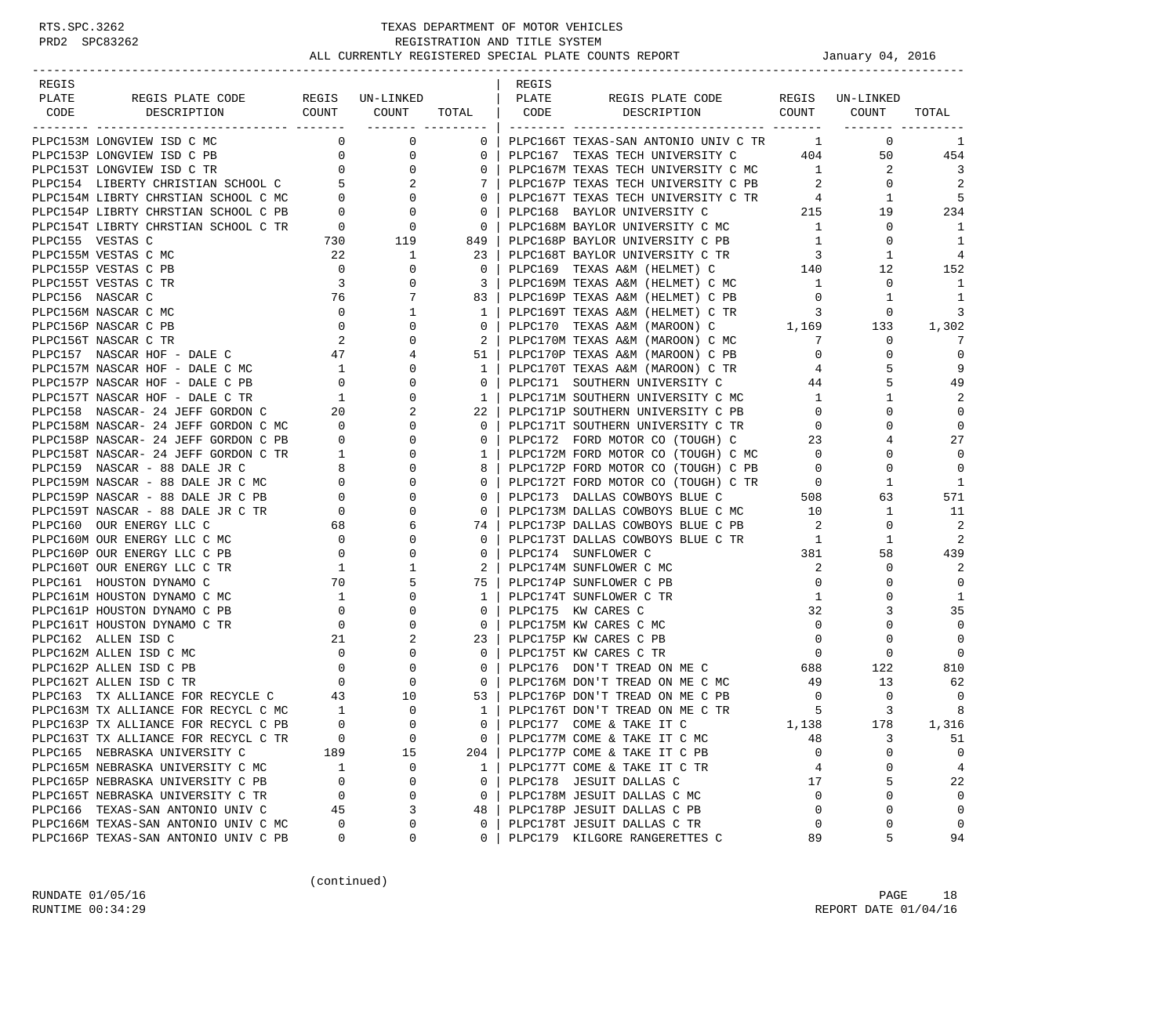| REGIS                   |                                                                                                                                                                                                  |                                             |                                                                                               |                                          | REGIS |                                      |                         |                 |                |
|-------------------------|--------------------------------------------------------------------------------------------------------------------------------------------------------------------------------------------------|---------------------------------------------|-----------------------------------------------------------------------------------------------|------------------------------------------|-------|--------------------------------------|-------------------------|-----------------|----------------|
| PLATE                   | REGIS PLATE CODE                                                                                                                                                                                 |                                             | REGIS UN-LINKED                                                                               |                                          | PLATE | REGIS PLATE CODE                     |                         | REGIS UN-LINKED |                |
| CODE                    | DESCRIPTION                                                                                                                                                                                      |                                             | COUNT COUNT TOTAL                                                                             |                                          | CODE  | DESCRIPTION COUNT COUNT              |                         |                 | TOTAL          |
|                         | PLPC179M KILGORE RANGERETTES C MC                                                                                                                                                                | $\sim$ 0                                    | ------- ---------<br>$\mathbf 0$                                                              | 0 <sup>1</sup>                           |       | PLPC193T TEXAS NURSE C TR            | $\mathbf{0}$            | $\Omega$        | $\mathbf 0$    |
|                         | PLPC179P KILGORE RANGERETTES C PB                                                                                                                                                                | $\overline{0}$                              | $\mathsf{O}$                                                                                  | $\begin{array}{ccc} & & 0 & \end{array}$ |       | PLPC194 ARIZONA UNIVERSITY C         | 33                      | $\mathbf{1}$    | 34             |
|                         | PLPC179T KILGORE RANGERETTES C TR                                                                                                                                                                |                                             |                                                                                               |                                          |       | 0   PLPC194M ARIZONA UNIVERSITY C MC | $\overline{0}$          | $\Omega$        | $\Omega$       |
|                         | PLPC180 PEACE OFFICER MEM C                                                                                                                                                                      |                                             | $\begin{array}{ccc} \text{TR} & \qquad & 0 & \qquad & 0 \\ & & 114 & \qquad & 23 \end{array}$ | 137                                      |       | PLPC194P ARIZONA UNIVERSITY C PB     | $\mathbf{0}$            | $\Omega$        | $\Omega$       |
|                         |                                                                                                                                                                                                  |                                             |                                                                                               | 10                                       |       | PLPC194T ARIZONA UNIVERSITY C TR     | $\mathbf{0}$            | $\Omega$        | $\mathbf 0$    |
|                         | PLPC180M PEACE OFFICER MEM C MC<br>PLPC180P PEACE OFFICER MEM C PB 0 0 0                                                                                                                         |                                             |                                                                                               | $\overline{0}$                           |       | PLPC195 BOISE STATE UNIV C           | 7                       |                 | 11             |
|                         | PLPC180T PEACE OFFICER MEM C TR                                                                                                                                                                  |                                             | $\mathbf{1}$                                                                                  | $\overline{1}$                           |       | PLPC195M BOISE STATE UNIV C MC       | $\mathbf{0}$            | 0               | $\mathbf 0$    |
|                         | PLPC181 SIGMA GAMMA RHO C                                                                                                                                                                        | $\begin{array}{c}0\\42\end{array}$          | 3                                                                                             |                                          |       | 45 PLPC195P BOISE STATE UNIV C PB    | $\mathbf{0}$            | 0               | $\Omega$       |
|                         | PLPC181M SIGMA GAMMA RHO C MC                                                                                                                                                                    | $\overline{1}$                              | $\mathbf{0}$                                                                                  | $\frac{1}{1}$                            |       | PLPC195T BOISE STATE UNIV C TR       | $\mathbf{0}$            | <sup>0</sup>    | $\Omega$       |
|                         | PLPC181P SIGMA GAMMA RHO C PB                                                                                                                                                                    | $\overline{0}$                              | 0                                                                                             | $\overline{0}$                           |       | PLPC196 BRIGHAM YOUNG UNIV C         | 51                      | 4               | 55             |
|                         | PLPC181T SIGMA GAMMA RHO C TR                                                                                                                                                                    | $\overline{0}$                              | $\Omega$                                                                                      | 0 <sup>1</sup>                           |       | PLPC196M BRIGHAM YOUNG UNIV C MC     | $\circ$                 | $\Omega$        | $\Omega$       |
| PLPC183 DR PEPPER C     |                                                                                                                                                                                                  | 78                                          | 7                                                                                             | 85                                       |       | PLPC196P BRIGHAM YOUNG UNIV C PB     | $\mathbf{0}$            | $\Omega$        | $\mathbf 0$    |
| PLPC183M DR PEPPER C MC |                                                                                                                                                                                                  |                                             | $\mathbf{0}$                                                                                  | 2 <sup>1</sup>                           |       | PLPC196T BRIGHAM YOUNG UNIV C TR     | $\mathbf 0$             | 0               | $\Omega$       |
| PLPC183P DR PEPPER C PB |                                                                                                                                                                                                  |                                             | $\begin{array}{c} 2 \\ 0 \end{array}$<br>$\mathbf{0}$                                         | $\Omega$                                 |       | PLPC197 ILLINOIS UNIVERSITY C        | 19                      |                 | 21             |
|                         |                                                                                                                                                                                                  |                                             |                                                                                               | $\mathbf{0}$                             |       | PLPC197M ILLINOIS UNIVERSITY C MC    | $\mathbf{0}$            | $\Omega$        | $\Omega$       |
|                         |                                                                                                                                                                                                  |                                             |                                                                                               | 72 l                                     |       | PLPC197P ILLINOIS UNIVERSITY C PB    | $\mathbf{0}$            | $\Omega$        | $\Omega$       |
|                         |                                                                                                                                                                                                  |                                             | $\mathbf{0}$                                                                                  | $\mathbf{1}$                             |       | PLPC197T ILLINOIS UNIVERSITY C TR    | $\mathbf{0}$            | $\mathbf 0$     | $\Omega$       |
|                         | PLPC184M IGNITE-STREAM ENERGY C MC 1<br>PLPC184P IGNITE-STREAM ENERGY C PB 0                                                                                                                     |                                             | 0                                                                                             | 0 <sup>1</sup>                           |       | PLPC198 PURDUE UNIVERSITY C          | 55                      | 12              | 67             |
|                         | PLPC184T IGNITE-STREAM ENERGY C TR                                                                                                                                                               | $\begin{array}{c} 0 \\ 0 \end{array}$       | $\Omega$                                                                                      | $\overline{0}$ $\overline{1}$            |       | PLPC198M PURDUE UNIVERSITY C MC      | $\overline{0}$          | 0               | $\Omega$       |
| PLPC186 TEXAS 811 C     |                                                                                                                                                                                                  | 16                                          | 1                                                                                             | 17 <sup>1</sup>                          |       | PLPC198P PURDUE UNIVERSITY C PB      | $\overline{0}$          | 0               | $\mathbf 0$    |
| PLPC186M TEXAS 811 C MC |                                                                                                                                                                                                  | $\overline{0}$                              | $\mathbf 0$                                                                                   | 0 <sup>1</sup>                           |       | PLPC198T PURDUE UNIVERSITY C TR      | $\overline{\mathbf{0}}$ | $\Omega$        | $\overline{0}$ |
| PLPC186P TEXAS 811 C PB |                                                                                                                                                                                                  |                                             | $\mathbf 0$                                                                                   | $\overline{0}$                           |       | PLPC199 USA PRIDE C                  |                         | 65              | 427            |
| PLPC186T TEXAS 811 C TR |                                                                                                                                                                                                  |                                             | $\mathbf{0}$                                                                                  |                                          |       | 1   PLPC199M USA PRIDE C MC          | 362<br>13               | 2               | 15             |
|                         | PLPC187 DALLAS MAVERICKS BLUE C                                                                                                                                                                  | $\begin{bmatrix} 0 \\ 1 \\ 9 \end{bmatrix}$ | 2                                                                                             | 11 <sup>1</sup>                          |       | PLPC199P USA PRIDE C PB              | $\overline{0}$          | 0               | $\Omega$       |
|                         | PLPC187 DALLAS MAVERICKS BLUE C MC<br>PLPC187M DALLAS MAVERICKS BLUE C MC<br>------- "AVERICKS BLUE C PB                                                                                         |                                             | $\mathbf{0}$                                                                                  | 0 <sup>1</sup>                           |       | PLPC199T USA PRIDE C TR              | $\overline{1}$          | 0               | -1             |
|                         |                                                                                                                                                                                                  |                                             | $\begin{matrix}0\\0\end{matrix}$<br>$\Omega$                                                  | $\circ$ 1                                |       | PLPC201 TEXAS 4 EVER C               | 454                     | 75              | 529            |
|                         | PLPC187T DALLAS MAVERICKS BLUE C TR                                                                                                                                                              |                                             | $\mathbf 0$                                                                                   | $\overline{0}$                           |       | PLPC201M TEXAS 4 EVER C MC           | 13                      | 6               | 19             |
|                         |                                                                                                                                                                                                  | $\overline{0}$                              | 2                                                                                             | $22 \perp$                               |       | PLPC201P TEXAS 4 EVER C PB           | $\overline{1}$          | $\Omega$        | -1             |
|                         | PLPC188 TEXAS-ARLINGTON UNIV C<br>PLPC188M TEXAS-ARLINGTON UNIV C MC<br>PLPC188P TEXAS-ARLINGTON UNIV C PB<br>PLPC188T TEXAS-ARLINGTON UNIV C TR<br>0<br>PLPC188T TEXAS-ARLINGTON UNIV C TR<br>0 |                                             | $\mathbf{0}$                                                                                  | $\Omega$                                 |       | PLPC201T TEXAS 4 EVER C TRAILER 3    |                         | $\Omega$        | $\overline{3}$ |
|                         |                                                                                                                                                                                                  |                                             | 0                                                                                             | $\circ$                                  |       | PLPC203 DEEP IN THE HEART C          | 223                     | 32              | 255            |
|                         |                                                                                                                                                                                                  |                                             | $\overline{0}$                                                                                | $\overline{0}$                           |       | PLPC203M DEEP IN THE HEART C MC      | $\overline{1}$          | 2               | 3              |
|                         |                                                                                                                                                                                                  |                                             | 23                                                                                            | 174                                      |       | PLPC203P DEEP IN THE HEART C PB      | $\overline{0}$          | 0               | $\mathbf 0$    |
|                         | PLPC189 RATHER BE GOLFING C MC 0<br>PLPC189M RATHER BE GOLFING C MC 0<br>PLPC189P RATHER BE GOLFING C PB 0                                                                                       |                                             | $\mathbf{0}$                                                                                  | $\overline{0}$                           |       | PLPC203T DEEP IN THE HEART C TR      | 2                       | 0               | 2              |
|                         |                                                                                                                                                                                                  |                                             | $\mathbf{0}$                                                                                  | $\Omega$                                 |       | PLPC204 FREEBIRDS C                  | 28                      | 9               | 37             |
|                         | PLPC189T RATHER BE GOLFING C TR                                                                                                                                                                  |                                             | $\mathbf{0}$                                                                                  | 0 <sup>1</sup>                           |       | PLPC204M FREEBIRDS C MC              | $\overline{0}$          | 1               | 1              |
|                         | PLPC190 TX MOTOR SPEEDWAY C                                                                                                                                                                      | $\begin{array}{c}0\\38\end{array}$          | 8                                                                                             |                                          |       | 46   PLPC204P FREEBIRDS C PB         | 1                       | $\Omega$        | 1              |
|                         | PLPC190M TX MOTOR SPEEDWAY C MC                                                                                                                                                                  |                                             | $\mathbf{0}$                                                                                  | $\overline{0}$                           |       | PLPC204T FREEBIRDS C TR              | 2                       | $\Omega$        | 2              |
|                         | PLPC190P TX MOTOR SPEEDWAY C PB                                                                                                                                                                  | $\begin{array}{c} 0 \\ 0 \end{array}$       | 0                                                                                             | $\overline{0}$                           |       | PLPC205 TEXAS STARS HOCKEY C         | 25                      |                 | 29             |
|                         | PLPC190T TX MOTOR SPEEDWAY C TR                                                                                                                                                                  | $\overline{1}$                              | $\overline{0}$                                                                                | $\frac{1}{2}$                            |       | PLPC205M TEXAS STARS HOCKEY C MC     | $\mathbf{0}$            | 0               | $\Omega$       |
|                         | PLPC191 HOUSTON ROCKETS C                                                                                                                                                                        | 82                                          | 11                                                                                            | 93                                       |       | PLPC205P TEXAS STARS HOCKEY C PB     | $\mathbf 0$             | $\mathbf 0$     | 0              |
|                         | PLPC191M HOUSTON ROCKETS C MC                                                                                                                                                                    | $\overline{3}$                              | $\mathbf 0$                                                                                   | 3 I                                      |       | PLPC205T TEXAS STARS HOCKEY C TR     | $\mathbf 0$             | $\Omega$        | $\mathbf 0$    |
|                         | PLPC191P HOUSTON ROCKETS C PB                                                                                                                                                                    | $\Omega$                                    | $\Omega$                                                                                      | $\Omega$                                 |       | PLPC206 FW CATS BASEBALL C           | $\mathbf{1}$            | $\overline{1}$  | $\overline{2}$ |
|                         | PLPC191T HOUSTON ROCKETS C TR                                                                                                                                                                    | 0                                           | 0                                                                                             | 0                                        |       | PLPC206M FW CATS BASEBALL C MC       | $\mathbf 0$             | 0               | 0              |
|                         | PLPC192 COPPELL COWBOYS C                                                                                                                                                                        |                                             | 0                                                                                             | 7                                        |       | PLPC206P FW CATS BASEBALL C PB       | $\Omega$                | 0               | 0              |
|                         | PLPC192M COPPELL COWBOYS C MC                                                                                                                                                                    | 0                                           | 0                                                                                             | $\mathbf{0}$                             |       | PLPC206T FW CATS BASEBALL C TR       | 0                       | 0               | $\mathbf 0$    |
|                         | PLPC192P COPPELL COWBOYS C PB                                                                                                                                                                    | $\Omega$                                    | $\mathbf 0$                                                                                   | $\mathbf{0}$                             |       | PLPC207 LARGE STAR PINK C            | 1,586                   | 268             | 1,854          |
|                         | PLPC192T COPPELL COWBOYS C TR                                                                                                                                                                    | $\mathbf 0$                                 | 0                                                                                             | $\mathbf{0}$                             |       | PLPC207M LARGE STAR PINK C MC        | 7                       | 1               | 8              |
| PLPC193 TEXAS NURSE C   |                                                                                                                                                                                                  | 26                                          | 7                                                                                             | 33                                       |       | PLPC207P LARGE STAR PINK C PB        | $\mathbf 0$             | 0               | $\mathbf 0$    |
|                         | PLPC193M TEXAS NURSE C MC                                                                                                                                                                        | 0                                           | 0                                                                                             | $\Omega$                                 |       | PLPC207T LARGE STAR PINK C TR        | 1                       | 1               | 2              |
|                         | PLPC193P TEXAS NURSE C PB                                                                                                                                                                        | 0                                           | 0                                                                                             | $\mathbf{0}$                             |       | PLPC208 LAKE DALLAS ISD C            | 1                       | 0               | $\mathbf{1}$   |

(continued)

RUNDATE 01/05/16 PAGE 19 RUNTIME  $00:34:29$  REPORT DATE  $01/04/16$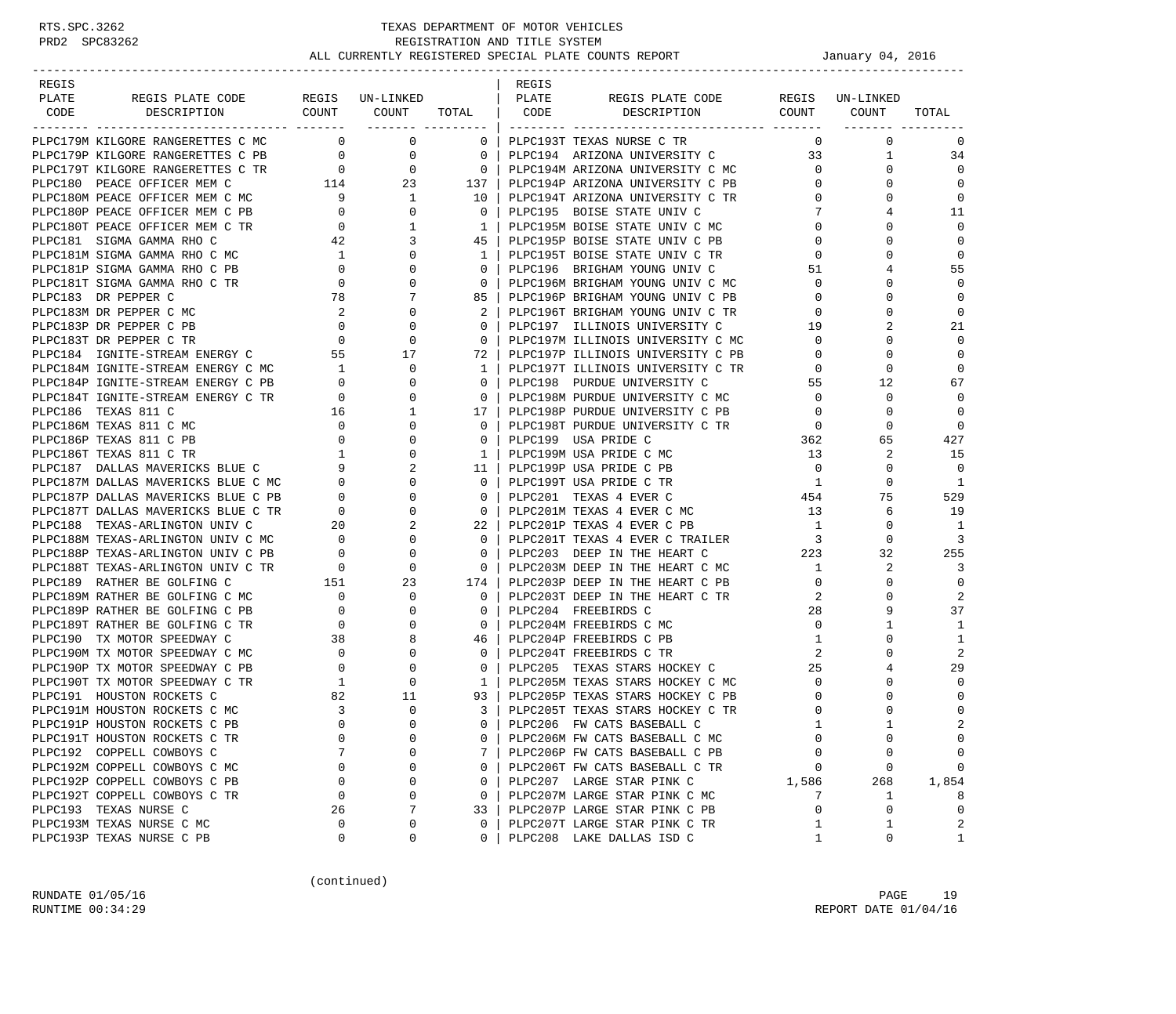| REGIS |                                   |                                                                    |                                                    |                                      | REGIS |                                                                                                             |                                                               |                 |                |
|-------|-----------------------------------|--------------------------------------------------------------------|----------------------------------------------------|--------------------------------------|-------|-------------------------------------------------------------------------------------------------------------|---------------------------------------------------------------|-----------------|----------------|
| PLATE | REGIS PLATE CODE                  |                                                                    | REGIS UN-LINKED                                    |                                      | PLATE | REGIS PLATE CODE                                                                                            |                                                               | REGIS UN-LINKED |                |
| CODE  | DESCRIPTION                       |                                                                    | COUNT COUNT                                        | TOTAL   CODE                         |       | DESCRIPTION COUNT COUNT                                                                                     |                                                               |                 | TOTAL          |
|       | PLPC208M LAKE DALLAS ISD C MC     |                                                                    | ------- ---------<br>$\overline{0}$<br>$\mathbf 0$ | 0 <sup>1</sup>                       |       | PLPC225T ARIZONA STATE UNIV C TR                                                                            | $\mathbf{0}$                                                  | $\mathbf 0$     | $\mathbf 0$    |
|       | PLPC208P LAKE DALLAS ISD C PB     | $\overline{0}$                                                     | $\overline{0}$                                     | $\circ$                              |       | PLPC226 GEORGIA TECH UNIV C                                                                                 | 61                                                            | 3               | 64             |
|       | PLPC208T LAKE DALLAS ISD C TR     | $\overline{0}$                                                     | $\mathbf{0}$                                       | $\overline{0}$                       |       | PLPC226M GEORGIA TECH UNIV C MC                                                                             | 1                                                             | 0               | 1              |
|       | PLPC209 MISSISSIPPI UNIV C        |                                                                    | TR 0 0<br>121 14                                   | $\begin{array}{c c} 135 \end{array}$ |       | PLPC226P GEORGIA TECH UNIV C PB                                                                             | $\overline{0}$                                                | $\Omega$        | $\Omega$       |
|       | PLPC209M MISSISSIPPI UNIV C MC    | $\overline{0}$                                                     | $\mathbf{0}$                                       | $\overline{0}$                       |       | PLPC226T GEORGIA TECH UNIV C TR                                                                             | $\mathbf 0$                                                   | $\Omega$        | $\mathbf 0$    |
|       | PLPC209P MISSISSIPPI UNIV C PB    | $\overline{0}$                                                     | $\mathbf{0}$                                       | $\circ$                              |       | PLPC227 BP LYNCH HIGH SCH C                                                                                 | 3                                                             |                 | 5              |
|       | PLPC209T MISSISSIPPI UNIV C TR    | $\overline{0}$                                                     | $\mathbf{0}$                                       | $\overline{0}$                       |       | PLPC227M BP LYNCH HIGH SCH C MC                                                                             | $\mathbf{0}$                                                  | 0               | $\mathbf 0$    |
|       | PLPC210 KENTUCKY UNIVERSITY C     | 32                                                                 | 7                                                  | 39 I                                 |       | PLPC227P BP LYNCH HIGH SCH C PB                                                                             | $\mathbf 0$                                                   | U               | $\Omega$       |
|       | PLPC210M KENTUCKY UNIVERSITY C MC | $\overline{0}$                                                     | $\mathbf{1}$                                       | $\mathbf{1}$                         |       | PLPC227T BP LYNCH HIGH SCH C TR                                                                             | $\overline{0}$                                                | $\Omega$        | $\Omega$       |
|       | PLPC210P KENTUCKY UNIVERSITY C PB |                                                                    | $\mathbf 0$                                        | $\overline{0}$                       |       | PLPC229 DELTA SIGMA THETA C                                                                                 | 163                                                           | 12              | 175            |
|       | PLPC210T KENTUCKY UNIVERSITY C TR | $\begin{array}{c}\n0 \\ 1\n\end{array}$<br>$\overline{\mathbf{0}}$ | $\mathbf{0}$                                       | $\overline{\mathbf{0}}$              |       | PLPC229M DELTA SIGMA THETA C MC                                                                             | $\overline{0}$                                                | 0               | $\Omega$       |
|       | PLPC211 DALLAS MAVERICKS C        |                                                                    | 92 12                                              | 104                                  |       | PLPC229P DELTA SIGMA THETA C PB                                                                             | $\mathbf{0}$                                                  | 0               | $\Omega$       |
|       | PLPC211M DALLAS MAVERICKS C MC    | $\overline{0}$                                                     | $\mathbf{1}$                                       | $\mathbf{1}$                         |       | PLPC229T DELTA SIGMA THETA C TR                                                                             | $\overline{0}$                                                | 0               | $\Omega$       |
|       | PLPC211P DALLAS MAVERICKS C PB    | $\overline{0}$                                                     | $\mathbf{0}$                                       | $\Omega$                             |       | PLPC230 NOTRE DAME UNIVERSITY C                                                                             | 126                                                           | 11              | 137            |
|       | PLPC211T DALLAS MAVERICKS C TR    |                                                                    | $\mathbf{0}$                                       | $\overline{0}$                       |       | PLPC230M NOTRE DAME UNIVERSITY C MC                                                                         | $\overline{1}$                                                | 0               | 1              |
|       | PLPC212 SAN ANTONIO SPURS C       | $\begin{array}{c}0\\279\end{array}$                                | 40                                                 | 319                                  |       | PLPC230P NOTRE DAME UNIVERSITY C PB                                                                         | $\overline{0}$                                                | $\Omega$        | $\overline{0}$ |
|       | PLPC212M SAN ANTONIO SPURS C MC   |                                                                    | 2                                                  | 3                                    |       | PLPC230T NOTRE DAME UNIVERSITY C TR                                                                         | $\overline{0}$                                                | $\Omega$        | 0              |
|       | PLPC212P SAN ANTONIO SPURS C PB   | $\overline{1}$<br>$\overline{0}$                                   | 0                                                  | $\mathbf{0}$                         |       | PLPC231 NTL WILD TURKEY FED C                                                                               | 12                                                            | 0               | 12             |
|       | PLPC212T SAN ANTONIO SPURS C TR   | $\overline{0}$                                                     | $\Omega$                                           | $\Omega$                             |       |                                                                                                             | $\overline{0}$                                                | 0               | $\Omega$       |
|       | PLPC213 TRINITY UNIVERSITY C      |                                                                    | 4                                                  | 21                                   |       | PLPC231M NTL WILD TURKEY FED C MC<br>PLPC231M NTL WILD TURKEY FED C MC<br>PLPC231P NTL WILD TURKEY FED C PB | $\mathbf{0}$                                                  | 0               | 0              |
|       | PLPC213M TRINITY UNIVERSITY C MC  | 17<br>$\overline{\phantom{0}}$                                     | $\Omega$                                           | $\Omega$                             |       | PLPC231T NTL WILD TURKEY FED C TR                                                                           | $\mathbf{0}$                                                  |                 | 0              |
|       | PLPC213P TRINITY UNIVERSITY C PB  | $\overline{0}$                                                     | 0                                                  | $\overline{0}$                       |       | PLPC232 MISSISSIPPI ST UNIV C                                                                               | 69                                                            | 6               | 75             |
|       | PLPC213T TRINITY UNIVERSITY C TR  | $\overline{0}$                                                     | 0                                                  | $\mathbf{0}$                         |       | PLPC232M MISSISSIPPI ST UNIV C MC                                                                           | $\overline{0}$                                                | 0               | $\Omega$       |
|       | PLPC214 GRAMBLING UNIV C          | 57                                                                 | 3                                                  | 60 I                                 |       | PLPC232P MISSISSIPPI ST UNIV C PB                                                                           | $\overline{0}$                                                | 0               | $\Omega$       |
|       | PLPC214M GRAMBLING UNIV C MC      | $\overline{\mathbf{1}}$                                            | $\mathbf{0}$                                       | 1                                    |       | PLPC232T MISSISSIPPI ST UNIV C TR                                                                           |                                                               | 0               | 1              |
|       | PLPC214P GRAMBLING UNIV C PB      | $\overline{0}$                                                     | $\Omega$                                           | $\Omega$                             |       | PLPC233 LONE STAR GREEN C                                                                                   | $\begin{array}{ccc}\n\text{TR} & & 1 \\ & & 356\n\end{array}$ | 58              | 414            |
|       | PLPC214T GRAMBLING UNIV C TR      |                                                                    | 0                                                  | $\overline{0}$                       |       | PLPC233M LONE STAR GREEN C MC                                                                               | 26                                                            | 3               | 29             |
|       | PLPC215 KANSAS UNIVERSITY C       | $\begin{array}{c}0\\154\end{array}$                                | 9                                                  | 163                                  |       | PLPC233P LONE STAR GREEN C PB                                                                               | $\overline{0}$                                                | $\Omega$        | $\Omega$       |
|       | PLPC215M KANSAS UNIVERSITY C MC   | $\overline{0}$                                                     | 0                                                  | $\Omega$                             |       | PLPC233T LONE STAR GREEN C TR                                                                               | $\overline{\phantom{a}}^2$                                    | $\Omega$        | 2              |
|       | PLPC215P KANSAS UNIVERSITY C PB   | $\overline{0}$                                                     | $\mathbf{0}$                                       | $\mathbf{0}$                         |       | PLPC234 LONE STAR PURPLE C                                                                                  | 478                                                           | 62              | 540            |
|       | PLPC215T KANSAS UNIVERSITY C TR   | $\overline{\mathbf{0}}$                                            | $\Omega$                                           | $\overline{0}$                       |       | PLPC234M LONE STAR PURPLE C MC                                                                              | 20                                                            | 1               | 21             |
|       | PLPC216 MISSOURI UNIVERSITY C     | 89                                                                 | 5                                                  | 94                                   |       | PLPC234P LONE STAR PURPLE C PB                                                                              | $\overline{0}$                                                | 0               | $\Omega$       |
|       | PLPC216M MISSOURI UNIVERSITY C MC |                                                                    | 0                                                  | $\mathbf{0}$                         |       | PLPC234T LONE STAR PURPLE C TR                                                                              | $\overline{\mathbf{3}}$                                       | 1               | 4              |
|       | PLPC216P MISSOURI UNIVERSITY C PB | $\begin{array}{c} 0 \\ 0 \end{array}$                              | $\Omega$                                           | $\Omega$                             |       | PLPC235 LONE STAR BLK/SILV C 1,440                                                                          |                                                               | 257             | 1,697          |
|       | PLPC216T MISSOURI UNIVERSITY C TR |                                                                    | 0                                                  | $\overline{0}$                       |       |                                                                                                             |                                                               | 21              | 122            |
|       | PLPC218 GUADALUPE RVR TROUT C     | $\begin{array}{c} 0 \\ 11 \end{array}$                             | 4                                                  | 15                                   |       | PLPC235M LONE STAR BLK/SILV C MC 101<br>PLPC235P LONE STAR BLK/SILV C PB 1                                  |                                                               | $\overline{0}$  | $\overline{1}$ |
|       | PLPC218M GUADALUPE RVR TROUT C MC | $\overline{0}$                                                     | 0                                                  | $\overline{0}$                       |       | PLPC235T LONE STAR BLK/SILV C TR                                                                            | 10                                                            | $\mathbf{0}$    | 10             |
|       | PLPC218P GUADALUPE RVR TROUT C PB | $\overline{0}$                                                     | 0                                                  | $\mathbf{0}$                         |       | PLPC236 CALVARY HILL C                                                                                      | 657                                                           | 84              | 741            |
|       | PLPC218T GUADALUPE RVR TROUT C TR | $\overline{0}$                                                     | $\Omega$                                           | $\Omega$                             |       | PLPC236M CALVARY HILL C MC                                                                                  | 11                                                            | $\mathbf{1}$    | 12             |
|       | PLPC219 TEXAS ROADHOUSE C         | 2                                                                  | 1                                                  | 3                                    |       | PLPC236P CALVARY HILL C PB                                                                                  | $\overline{0}$                                                | 0               | $\mathbf 0$    |
|       | PLPC219M TEXAS ROADHOUSE C MC     | $\mathbf{0}$                                                       | $\Omega$                                           | $\Omega$                             |       | PLPC236T CALVARY HILL C TR                                                                                  | 2                                                             | $\Omega$        | 2              |
|       | PLPC219P TEXAS ROADHOUSE C PB     | $\Omega$                                                           | $\Omega$                                           | $\Omega$                             |       | PLPC237 KELLER HIGH SCHOOL C                                                                                |                                                               | $\mathbf{1}$    | $\overline{4}$ |
|       | PLPC219T TEXAS ROADHOUSE C TR     | 0                                                                  | 0                                                  | 0                                    |       | PLPC237M KELLER HIGH SCHOOL C MC                                                                            | $\mathbf 0$                                                   | 0               | 0              |
|       | PLPC220 PROSPER ISD C             | 23                                                                 | 2                                                  | 25                                   |       | PLPC237P KELLER HIGH SCHOOL C PB                                                                            | $\mathbf 0$                                                   | 0               | 0              |
|       | PLPC220M PROSPER ISD C MC         | 0                                                                  | 0                                                  | $\mathbf{0}$                         |       | PLPC237T KELLER HIGH SCHOOL C TR                                                                            | 0                                                             | 0               | 0              |
|       | PLPC220P PROSPER ISD C PB         | $\mathbf 0$                                                        | $\mathbf 0$                                        | $\mathbf{0}$                         |       | PLPC238 MICHIGAN STATE UNIV C                                                                               | 109                                                           | 12              | 121            |
|       | PLPC220T PROSPER ISD C TR         | $\mathbf 0$                                                        | 0                                                  | $\mathbf{0}$                         |       | PLPC238M MICHIGAN STATE UNIV C MC                                                                           | $\mathbf 0$                                                   | $\mathbf 0$     | $\mathbf 0$    |
|       | PLPC225 ARIZONA STATE UNIV C      | 76                                                                 | 2                                                  | 78                                   |       | PLPC238P MICHIGAN STATE UNIV C PB                                                                           | $\mathbf 0$                                                   | 0               | $\mathbf 0$    |
|       | PLPC225M ARIZONA STATE UNIV C MC  | 0                                                                  | 1                                                  | $\mathbf{1}$                         |       | PLPC238T MICHIGAN STATE UNIV C TR                                                                           | 0                                                             | 0               | $\Omega$       |
|       | PLPC225P ARIZONA STATE UNIV C PB  | 0                                                                  | 0                                                  | $\Omega$                             |       | PLPC239 TEXAS BLACK 1845 C                                                                                  | 5,545                                                         | 866             | 6,411          |

(continued)

RUNDATE 01/05/16 PAGE 20 RUNTIME  $00:34:29$  REPORT DATE  $01/04/16$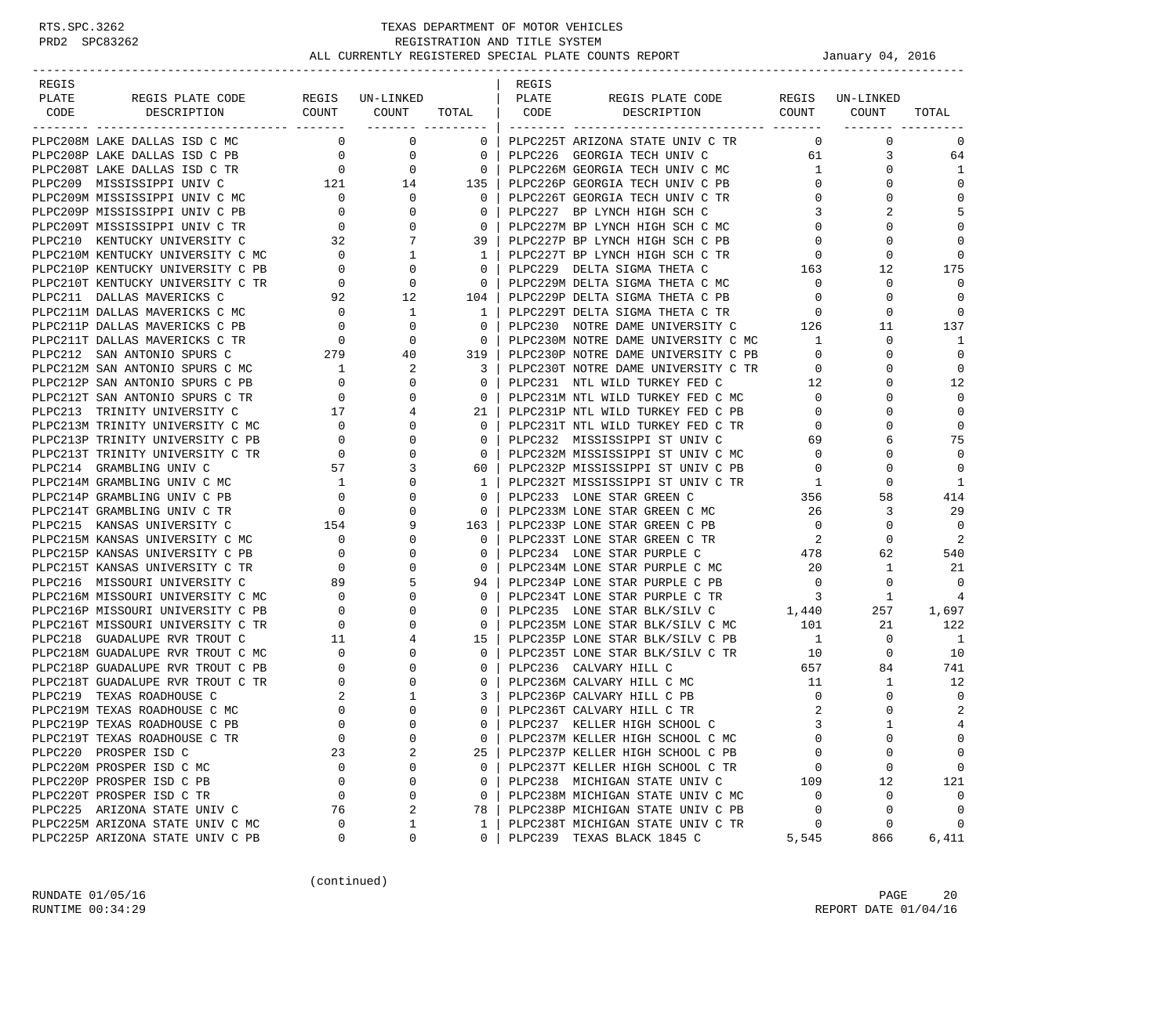| REGIS |                                                                                                                                                                                                                                                |                                            |                                                                                                |                                                     | REGIS                  |                                                                                                                                                                                                                                                           |                   |                                          |                |
|-------|------------------------------------------------------------------------------------------------------------------------------------------------------------------------------------------------------------------------------------------------|--------------------------------------------|------------------------------------------------------------------------------------------------|-----------------------------------------------------|------------------------|-----------------------------------------------------------------------------------------------------------------------------------------------------------------------------------------------------------------------------------------------------------|-------------------|------------------------------------------|----------------|
| PLATE | REGIS PLATE CODE                                                                                                                                                                                                                               |                                            | REGIS UN-LINKED   PLATE                                                                        |                                                     |                        | REGIS PLATE CODE REGIS UN-LINKED<br>DESCRIPTION COUNT COUNT TOTAL CODE DESCRIPTION COUNT COUNT                                                                                                                                                            |                   |                                          |                |
| CODE  |                                                                                                                                                                                                                                                |                                            |                                                                                                |                                                     |                        |                                                                                                                                                                                                                                                           |                   |                                          | TOTAL          |
|       | PLPC239M TEXAS BLACK 1845 C MC 322 59                                                                                                                                                                                                          |                                            |                                                                                                |                                                     |                        | 381   PLPC254T SOUTH CAROLINA UNIV C TR                                                                                                                                                                                                                   |                   | $\overline{0}$<br>$\mathbf{0}$           | $\mathbf 0$    |
|       |                                                                                                                                                                                                                                                |                                            |                                                                                                |                                                     |                        | PLPC239P TEXAS BLACK 1845 C PB<br>PLPC239T TEXAS BLACK 1845 C TR<br>PLPC240 TEXAS BLACK 1845 C TR<br>PLPC240 TEXAS VINTAGE PINK C 782<br>22 PLPC255P LOUISIANA UNIVERSITY C MC<br>32 PLPC255P LOUISIANA UNIVERSITY C PB<br>PLPC255 LOUISIANA UNIVERSITY C |                   | 52 and $\overline{52}$<br>$\overline{4}$ | 56             |
|       |                                                                                                                                                                                                                                                |                                            |                                                                                                |                                                     |                        |                                                                                                                                                                                                                                                           | 1                 | $\mathbf{0}$                             | 1              |
|       |                                                                                                                                                                                                                                                |                                            |                                                                                                |                                                     |                        |                                                                                                                                                                                                                                                           | $\mathbf{0}$      | 0                                        | $\Omega$       |
|       | PLPC240 TEXAS VINTAGE PINK C 782 90<br>PLPC240M TEXAS VINTAGE PINK C MC 10 1<br>PLPC240P TEXAS VINTAGE PINK C PB 0 0<br>PLPC240T TEXAS VINTAGE PINK C TR 3 0<br>PLPC241 TEXAS VINTAGE BLUE C 256 26<br>PLPC241M TEXAS VINTAGE BLUE C MC        |                                            |                                                                                                |                                                     |                        | 11   PLPC255T LOUISIANA UNIVERSITY C TR<br>0   DLPC255T LOUISIANA UNIVERSITY C TR                                                                                                                                                                         | $0 \qquad \qquad$ | 0                                        | $\mathbf 0$    |
|       |                                                                                                                                                                                                                                                |                                            |                                                                                                |                                                     |                        |                                                                                                                                                                                                                                                           | 27                | 12                                       | 39             |
|       |                                                                                                                                                                                                                                                |                                            |                                                                                                | $\begin{array}{c c} \hline \end{array}$ 3           |                        | PLPC257M HIGHLAND PARK ISD C MC                                                                                                                                                                                                                           | $\overline{0}$    | 0                                        | $\Omega$       |
|       |                                                                                                                                                                                                                                                |                                            |                                                                                                |                                                     |                        | 282   PLPC257P HIGHLAND PARK ISD C PB                                                                                                                                                                                                                     | $\mathbf{0}$      | $\Omega$                                 | $\Omega$       |
|       |                                                                                                                                                                                                                                                |                                            |                                                                                                | 9 <sup>1</sup>                                      |                        | PLPC257T HIGHLAND PARK ISD C TR                                                                                                                                                                                                                           | $\mathbf{0}$      | $\Omega$                                 | $\Omega$       |
|       |                                                                                                                                                                                                                                                |                                            |                                                                                                | $\mathbf{0}$                                        |                        | PLPC259 TYLER JC APACHE BELLES C                                                                                                                                                                                                                          | 49                |                                          | 51             |
|       |                                                                                                                                                                                                                                                |                                            |                                                                                                | $\overline{\phantom{a}3}$                           |                        | PLPC259M TYLER JC APACHE BELLES C MC                                                                                                                                                                                                                      | $\Omega$          | $\Omega$                                 | $\mathbf 0$    |
|       |                                                                                                                                                                                                                                                |                                            |                                                                                                | $1\quad$                                            |                        | PLPC259P TYLER JC APACHE BELLES C PB                                                                                                                                                                                                                      | $\overline{0}$    | $\Omega$                                 | $\mathbf 0$    |
|       |                                                                                                                                                                                                                                                |                                            |                                                                                                |                                                     |                        | 0   PLPC259T TYLER JC APACHE BELLES C TR                                                                                                                                                                                                                  | $\overline{0}$    | $\Omega$                                 | $\Omega$       |
|       |                                                                                                                                                                                                                                                |                                            |                                                                                                | $\overline{\phantom{0}}$ 0 $\overline{\phantom{0}}$ |                        | PLPC260 VIRGINIA TECH ALUMNI C                                                                                                                                                                                                                            | 46                | 3                                        | 49             |
|       |                                                                                                                                                                                                                                                |                                            |                                                                                                | $\overline{0}$                                      |                        |                                                                                                                                                                                                                                                           | $\overline{0}$    | $\Omega$                                 | $\Omega$       |
|       |                                                                                                                                                                                                                                                |                                            |                                                                                                | 105                                                 |                        | PLPC260M VIRGINIA TECH ALUMNI C MC<br>PLPC260P VIRGINIA TECH ALUMNI C PB                                                                                                                                                                                  | $\mathbf{0}$      | $\Omega$                                 | $\mathbf 0$    |
|       | PLPC243M FLORIDA STATE UNIV C MC                                                                                                                                                                                                               |                                            | $\overline{1}$                                                                                 | 2                                                   |                        | PLPC260T VIRGINIA TECH ALUMNI C TR                                                                                                                                                                                                                        | $\mathbf{0}$      | $\Omega$                                 | $\mathbf 0$    |
|       | PLPC243P FLORIDA STATE UNIV C PB                                                                                                                                                                                                               | $\begin{array}{c} 1 \\ 0 \end{array}$      | 0                                                                                              | $\overline{0}$                                      |                        | PLPC261 MIDLAND HIGH SCHOOL C                                                                                                                                                                                                                             | 9                 |                                          | 11             |
|       | PLPC243T FLORIDA STATE UNIV C TR                                                                                                                                                                                                               |                                            | 0                                                                                              | $\overline{0}$                                      |                        | PLPC261M MIDLAND HIGH SCHOOL C MC                                                                                                                                                                                                                         | $\Omega$          | $\Omega$                                 | $\Omega$       |
|       | PLPC245 WESTERN YOKE BLACK C                                                                                                                                                                                                                   |                                            | 38                                                                                             | 258                                                 |                        | PLPC261P MIDLAND HIGH SCHOOL C PB                                                                                                                                                                                                                         | 0                 | 0                                        | $\mathbf 0$    |
|       | PLPC245M WESTERN YOKE BLACK C MC                                                                                                                                                                                                               | $\begin{array}{c}0\\0\\220\\15\end{array}$ | $\overline{1}$                                                                                 | 16 l                                                |                        | PLPC261T MIDLAND HIGH SCHOOL C TR                                                                                                                                                                                                                         | 0                 | $\Omega$                                 | $\mathbf 0$    |
|       | PLPC245P WESTERN YOKE BLACK C PB                                                                                                                                                                                                               | $\begin{array}{c} 0 \\ 0 \end{array}$      | $\mathbf{0}$                                                                                   | $\overline{0}$                                      | PLPC262 SMUC           |                                                                                                                                                                                                                                                           | 48                | 7                                        | 55             |
|       | PLPC245T WESTERN YOKE BLACK C TR                                                                                                                                                                                                               |                                            | 0                                                                                              | $\overline{\mathbf{0}}$                             | PLPC262M SMU C MC      |                                                                                                                                                                                                                                                           | $\mathbf 0$       | $\Omega$                                 | $\Omega$       |
|       | PLPC246 PRAIRIE VIEW A&M UNIV C                                                                                                                                                                                                                |                                            | $51$ 10                                                                                        |                                                     | 61   PLPC262P SMU C PB |                                                                                                                                                                                                                                                           | $\mathbf 0$       | $\Omega$                                 | $\Omega$       |
|       | PIPC246M PRAIRIE VIEW A&M UNIV C MC<br>PIPC246P PRAIRIE VIEW A&M UNIV C PB<br>0<br>PIPC246T PRAIRIE VIEW A&M UNIV C TR<br>0<br>PIPC247 LOUISIANA TECH UNIV C MC<br>PIPC247M LOUISIANA TECH UNIV C PB<br>0<br>PIPC247T LOUISIANA TECH UNIV C TR |                                            | $\overline{0}$                                                                                 |                                                     | 0   PLPC262T SMU C TR  |                                                                                                                                                                                                                                                           | $\mathbf 0$       | 1                                        | 1              |
|       |                                                                                                                                                                                                                                                |                                            | $\mathbf{0}$                                                                                   | $\overline{0}$                                      |                        | PLPC263 PINK CAMO C                                                                                                                                                                                                                                       | 39                | 4                                        | 43             |
|       |                                                                                                                                                                                                                                                |                                            | $\mathbf{0}$                                                                                   | $\overline{0}$                                      |                        | PLPC263M PINK CAMO C MC                                                                                                                                                                                                                                   | $\overline{0}$    | $\Omega$                                 | $\mathbf 0$    |
|       |                                                                                                                                                                                                                                                |                                            | $\mathbf{3}$                                                                                   |                                                     |                        | 39   PLPC263P PINK CAMO C PB                                                                                                                                                                                                                              | $\mathbf 0$       | $\Omega$                                 | $\Omega$       |
|       |                                                                                                                                                                                                                                                |                                            | $\mathbf{0}$                                                                                   | $\overline{0}$                                      |                        | PLPC263T PINK CAMO C TR                                                                                                                                                                                                                                   | $\Omega$          | $\Omega$                                 | $\Omega$       |
|       |                                                                                                                                                                                                                                                |                                            | $\mathbf 0$                                                                                    | $\mathbf{0}$                                        |                        | PLPC264 YELLOW ROSE OF TEXAS C<br>296                                                                                                                                                                                                                     |                   | 41                                       | 437            |
|       |                                                                                                                                                                                                                                                |                                            | $\mathbf{0}$                                                                                   | $1 \quad$                                           |                        | PLPC264M YELLOW ROSE OF TEXAS C MC                                                                                                                                                                                                                        | 7                 | 0                                        | -7             |
|       |                                                                                                                                                                                                                                                |                                            | 5                                                                                              | 43                                                  |                        | PLPC264P YELLOW ROSE OF TEXAS C PB                                                                                                                                                                                                                        | $\Omega$          | $\Omega$                                 | $\Omega$       |
|       |                                                                                                                                                                                                                                                |                                            | $\mathbf{0}$                                                                                   | 0 <sup>1</sup>                                      |                        | PLPC264T YELLOW ROSE OF TEXAS C TR                                                                                                                                                                                                                        | 4                 | $\Omega$                                 | $\overline{4}$ |
|       |                                                                                                                                                                                                                                                |                                            | 0                                                                                              | $\overline{0}$                                      |                        | PLPC265 INDIANA UNIVERSITY C                                                                                                                                                                                                                              | 32                | $\Omega$                                 | 32             |
|       |                                                                                                                                                                                                                                                |                                            | $\mathbf{0}$                                                                                   | $\overline{0}$                                      |                        | PLPC265M INDIANA UNIVERSITY C MC                                                                                                                                                                                                                          | $\mathbf 0$       | 0                                        | $\Omega$       |
|       | PLPC248M PHI BETA SIGMA C MC<br>PLPC248P PHI BETA SIGMA C PB<br>PLPC248T PHI BETA SIGMA C TR<br>PLPC249 BARBED WIRE BLACK C 673                                                                                                                |                                            | 100                                                                                            | 773                                                 |                        | PLPC265P INDIANA UNIVERSITY C PB                                                                                                                                                                                                                          | $\mathbf{0}$      | $\Omega$                                 | $\mathbf 0$    |
|       | PLPC249M BARBED WIRE BLACK C MC                                                                                                                                                                                                                | 79                                         | 13                                                                                             | $92 \mid$                                           |                        | PLPC265T INDIANA UNIVERSITY C TR                                                                                                                                                                                                                          | $\Omega$          | $\Omega$                                 | $\Omega$       |
|       | PLPC249P BARBED WIRE BLACK C PB                                                                                                                                                                                                                | $\frac{1}{6}$                              | $\begin{array}{c} 0 \\ 2 \end{array}$                                                          | $1 \quad$                                           |                        | PLPC266 ODESSA HIGH SCHOOL C                                                                                                                                                                                                                              | 2                 | $\Omega$                                 | 2              |
|       | PLPC249T BARBED WIRE BLACK C TR                                                                                                                                                                                                                |                                            |                                                                                                |                                                     |                        | 8   PLPC266M ODESSA HIGH SCHOOL C MC                                                                                                                                                                                                                      | $\Omega$          |                                          | $\Omega$       |
|       | PLPC250 BARBED WIRE WHITE C                                                                                                                                                                                                                    |                                            | $\begin{array}{cc} 170 & \hspace{1.5cm} 16 \\ \hspace{1.5cm} 2 & \hspace{1.5cm} 2 \end{array}$ |                                                     |                        | 186   PLPC266P ODESSA HIGH SCHOOL C PB                                                                                                                                                                                                                    | 0                 | 0                                        | $\mathbf 0$    |
|       | PLPC250M BARBED WIRE WHITE C MC                                                                                                                                                                                                                |                                            |                                                                                                | $4 \vert$                                           |                        | PLPC266T ODESSA HIGH SCHOOL C TR                                                                                                                                                                                                                          | $\Omega$          |                                          | $\mathbf 0$    |
|       | PLPC250P BARBED WIRE WHITE C PB                                                                                                                                                                                                                | $\Omega$                                   | $\Omega$                                                                                       | $\Omega$                                            |                        | PLPC267 PERMIAN HIGH SCHOOL C                                                                                                                                                                                                                             |                   | $\mathbf{1}$                             | 10             |
|       | PLPC250T BARBED WIRE WHITE C TR                                                                                                                                                                                                                | $\mathbf{1}$                               | 0                                                                                              | 1                                                   |                        | PLPC267M PERMIAN HIGH SCHOOL C MC                                                                                                                                                                                                                         |                   | $\Omega$                                 | 0              |
|       | PLPC252 DALLAS STARS HOCKEY C                                                                                                                                                                                                                  | 70                                         | 9                                                                                              | 79                                                  |                        | PLPC267P PERMIAN HIGH SCHOOL C PB                                                                                                                                                                                                                         | U                 | $\Omega$                                 | 0              |
|       | PLPC252M DALLAS STARS HOCKEY C MC                                                                                                                                                                                                              | 0                                          | 1                                                                                              | $\mathbf{1}$                                        |                        | PLPC267T PERMIAN HIGH SCHOOL C TR                                                                                                                                                                                                                         | 0                 | $\Omega$                                 | 0              |
|       | PLPC252P DALLAS STARS HOCKEY C PB                                                                                                                                                                                                              | 0                                          | $\mathbf 0$                                                                                    | $\mathbf{0}$                                        |                        | PLPC268 LEE HS MIDLAND C                                                                                                                                                                                                                                  | $\Omega$          | $\overline{2}$                           | 2              |
|       | PLPC252T DALLAS STARS HOCKEY C TR                                                                                                                                                                                                              | 0                                          | 0                                                                                              | $\mathbf{0}$                                        |                        | PLPC268M LEE HS MIDLAND C MC                                                                                                                                                                                                                              | $\Omega$          | $\Omega$                                 | $\mathbf 0$    |
|       | PLPC254 SOUTH CAROLINA UNIV C                                                                                                                                                                                                                  | 29                                         | 2                                                                                              | 31                                                  |                        | PLPC268P LEE HS MIDLAND C PB                                                                                                                                                                                                                              | $\mathbf 0$       | $\Omega$                                 | $\mathbf{0}$   |
|       | PLPC254M SOUTH CAROLINA UNIV C MC                                                                                                                                                                                                              | 1                                          | 0                                                                                              | $\mathbf{1}$                                        |                        | PLPC268T LEE HS MIDLAND C TR                                                                                                                                                                                                                              | 0                 | 0                                        | $\mathbf 0$    |
|       | PLPC254P SOUTH CAROLINA UNIV C PB                                                                                                                                                                                                              | 0                                          | 0                                                                                              | 0                                                   |                        | PLPC269 OLYMPIC TEAM USA C                                                                                                                                                                                                                                | 21                | 1                                        | 22             |

(continued)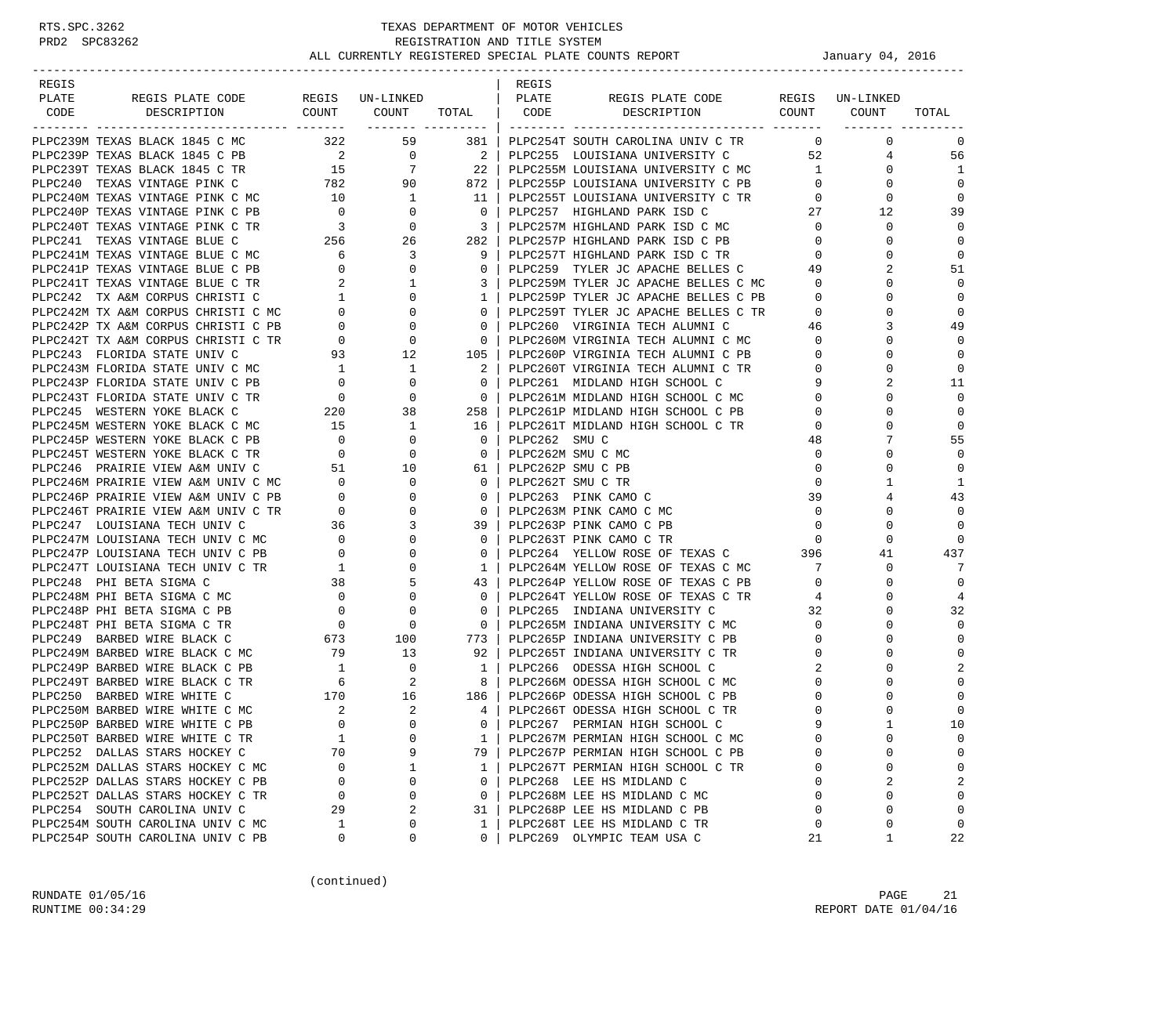| REGIS                                                                                                                                                                                                                                      |                                        |                                                                                       |                          | REGIS  |                                                                                                                  |                |              |              |
|--------------------------------------------------------------------------------------------------------------------------------------------------------------------------------------------------------------------------------------------|----------------------------------------|---------------------------------------------------------------------------------------|--------------------------|--------|------------------------------------------------------------------------------------------------------------------|----------------|--------------|--------------|
| REGIS PLATE CODE REGIS UN-LINKED   PLATE<br>PLATE                                                                                                                                                                                          |                                        |                                                                                       |                          |        | REGIS PLATE CODE REGIS UN-LINKED                                                                                 |                |              |              |
| DESCRIPTION COUNT COUNT<br>CODE                                                                                                                                                                                                            |                                        |                                                                                       |                          |        | TOTAL CODE DESCRIPTION COUNT COUNT                                                                               |                |              | TOTAL        |
|                                                                                                                                                                                                                                            |                                        |                                                                                       |                          |        |                                                                                                                  |                |              |              |
| PLPC269M OLYMPIC TEAM USA C MC                                                                                                                                                                                                             |                                        | $\overline{0}$<br>$\overline{0}$                                                      | $\overline{0}$           |        | PLPDESTR PER DESERT STORM TR PLT                                                                                 | $\mathbf{1}$   | $\mathbf 0$  | 1            |
| PLPC269P OLYMPIC TEAM USA C PB<br>PLPC269T OLYMPIC TEAM USA C TR<br>PLPC271 IOWA STATE UNIVERSITY C 105<br>PLPC271 IOWA STATE UNIVERSITY C 105                                                                                             |                                        | $\overline{0}$                                                                        | $\overline{\phantom{0}}$ |        | PLPDHMCF PER DIS SER MDL DHS MC(FEE)                                                                             | $\overline{0}$ | 0            | $\mathbf 0$  |
|                                                                                                                                                                                                                                            |                                        | $\overline{0}$                                                                        | $\overline{0}$           |        |                                                                                                                  |                | 0            | 26           |
|                                                                                                                                                                                                                                            |                                        |                                                                                       | $4\overline{ }$<br>109   | PLPDLR | PER DEALER PLT                                                                                                   |                | $0 \t 2,444$ | 2,444        |
|                                                                                                                                                                                                                                            |                                        |                                                                                       | $\mathbf{1}$             |        | PLPDLRMC PER DEALER MOTORCYCLE PLT                                                                               | 0              | 9            | 9            |
|                                                                                                                                                                                                                                            |                                        |                                                                                       | $\overline{0}$           |        | PLPDMSF PER MERITORIOUS SVC MDL FEE                                                                              | $\mathbf{0}$   | $\Omega$     | 0            |
|                                                                                                                                                                                                                                            |                                        |                                                                                       | $\overline{\phantom{0}}$ |        | PLPDMSMC PER DEFENSE MERIT SVC MC                                                                                | $\overline{0}$ | $\Omega$     | $\mathbf 0$  |
| PIPC271 IOWA STATE UNIVERSITY C MC<br>PIPC271 IOWA STATE UNIVERSITY C MC<br>PIPC271 IOWA STATE UNIVERSITY C PB<br>PIPC271 IOWA STATE UNIVERSITY C TR<br>PIPC282 TEXAS OIL AND GAS C MC<br>PIPC282P TEXAS OIL AND GAS C MC<br>PIPC282P TEXA |                                        |                                                                                       | 238                      |        | PLPDMSMF PER DEFENSE MERIT SVC MC F                                                                              | $\overline{0}$ |              | $\Omega$     |
|                                                                                                                                                                                                                                            |                                        |                                                                                       | -5                       |        | PLPDMSV PER DEFENSE MERIT SVC MDL                                                                                | $\mathbf{0}$   | $\Omega$     | $\Omega$     |
|                                                                                                                                                                                                                                            |                                        |                                                                                       | $\overline{0}$           |        | PLPDMSVC PER MERITORIOUS SVC MDL PLT                                                                             | $\mathbf{0}$   | 0            | $\Omega$     |
|                                                                                                                                                                                                                                            |                                        |                                                                                       | 2                        |        | PLPDMSVF PER DEFENSE MERIT SVC MDL F                                                                             | $\mathbf{0}$   | $\Omega$     | $\mathbf 0$  |
|                                                                                                                                                                                                                                            |                                        |                                                                                       | 262                      |        | PLPDMVMC PER MERITORIOUS SVC MDL MC                                                                              | $\mathbf{0}$   | $\Omega$     | $\Omega$     |
| PLPC283M LONE STAR 1836 C MC 2<br>PLPC283P LONE STAR 1836 C PB 0                                                                                                                                                                           |                                        | $\mathbf{1}$                                                                          | 3                        |        | PLPDMVMF PER MERITORIOUS SVC MD MC F                                                                             | $\mathbf{0}$   | $\Omega$     | $\Omega$     |
|                                                                                                                                                                                                                                            |                                        | $\mathbf 0$                                                                           | $\bigcirc$               |        | PLPDPPBP PER DP PRIVATE BUS PLT                                                                                  | $\mathbf{1}$   | $\Omega$     | 1            |
| PLPC283T LONE STAR 1836 C TR                                                                                                                                                                                                               | $\begin{array}{c}0\\543\end{array}$    | $\mathbf{0}$                                                                          | $\overline{\phantom{0}}$ |        | PLPDSAMF PER DIST SERV ARMY MC (FEE)                                                                             | $\mathbf{0}$   | $\Omega$     | $\Omega$     |
| PLPC300 TEXAS TOUGH C                                                                                                                                                                                                                      |                                        | 101                                                                                   | 644                      |        | PLPDSCMF PER DIS SER CST GRD MC(FEE)                                                                             | $\mathbf 0$    |              | $\mathbf 0$  |
| PLPC300M TEXAS TOUGH C MC<br>$\frac{83}{2}$                                                                                                                                                                                                |                                        | 16                                                                                    | 99                       |        | PLPDSDDF PER DIST SER MDL DOD (FEE)                                                                              | $\mathbf{0}$   | $\Omega$     | $\Omega$     |
| PLPC300P TEXAS TOUGH C PB                                                                                                                                                                                                                  | $\overline{0}$                         | $\mathbf 0$                                                                           | $\overline{\phantom{0}}$ |        | PLPDSDMC PER DIST SER MDL DOD MC PLT                                                                             | $\mathbf 0$    |              | $\Omega$     |
| PLPC300T TEXAS TOUGH C TRAILER 10                                                                                                                                                                                                          |                                        | $\overline{1}$                                                                        | 11                       |        | PLPDSDTF PER DIST SER MDL DOT (FEE)                                                                              | $\mathbf{0}$   | $\Omega$     | $\Omega$     |
| PLPC301 TEXAS VINTAGE C WHITE                                                                                                                                                                                                              |                                        | $AC$ $714$ $147$<br>$11$ 5                                                            | 861                      |        | PLPDSFMF PER DIS SER AIRFRC MC (FEE)                                                                             | $\mathbf{0}$   | 0            | $\Omega$     |
| PLPC301M TEXAS VINTAGE C WHITE MC                                                                                                                                                                                                          |                                        |                                                                                       | 16                       |        | PLPDSHSC PER DIST SER MDL DHS MC PLT                                                                             | $\mathbf 0$    |              | $\mathbf 0$  |
| PLPC301P TEXAS VINTAGE C WHITE PB                                                                                                                                                                                                          | $\overline{0}$                         | $\mathbf{0}$                                                                          | $\overline{\phantom{0}}$ |        | PLPDSHSF PER DIST SER MDL DHS (FEE)                                                                              | $\mathbf{0}$   | $\Omega$     | $\Omega$     |
| PLPC301T TEXAS VINTAGE C WHITE TR                                                                                                                                                                                                          | $4\overline{4}$                        | $\overline{\phantom{a}}$ 3<br>TR $\begin{array}{cc} 4 & 3 \\ 2,053 & 342 \end{array}$ | $\overline{7}$           |        | PLPDSMA PER DISTING SERV AIR FORCE                                                                               | 3              |              | 4            |
| PLPC302 TEXAS VINTAGE C BLACK                                                                                                                                                                                                              |                                        |                                                                                       | 2,395                    |        | PLPDSMAF PER DISTING SERV ARMY (FEE)                                                                             | $\mathbf 0$    | $\Omega$     | 0            |
| PLPC302M TEXAS VINTAGE C BLACK MC                                                                                                                                                                                                          | $\begin{array}{c} 62 \\ 0 \end{array}$ | 18                                                                                    | 80                       |        | PLPDSMAM PER DISTING SERV ARMY MC                                                                                | $\mathbf{0}$   | 0            | $\Omega$     |
| PLPC302P TEXAS VINTAGE C BLACK PB                                                                                                                                                                                                          |                                        | $\overline{\phantom{0}}$                                                              | $\overline{0}$           |        | PLPDSMAR PER DISTINGUISHED SERV ARMY                                                                             | 3              |              | 4            |
| PLPC302T TEXAS VINTAGE C BLACK TR                                                                                                                                                                                                          |                                        |                                                                                       | 12                       |        | PLPDSMCF PER DIS SER CST GUARD (FEE)<br>PLPDSMCF FER DIST SERV COAST GUARD<br>PLPDSMCG PER DIST SERV COAST GUARD | $\mathbf{0}$   | 0            | 0            |
| PLPC303 LONE STAR BADGE C                                                                                                                                                                                                                  |                                        |                                                                                       | 913                      |        |                                                                                                                  | $\mathbf{1}$   | $\Omega$     | 1            |
| PLPC303M LONE STAR BADGE C MC                                                                                                                                                                                                              |                                        |                                                                                       | 19                       |        |                                                                                                                  | $\mathbf 0$    | $\Omega$     | $\mathbf 0$  |
| PLPC303P LONE STAR BADGE C PB                                                                                                                                                                                                              |                                        |                                                                                       | 0                        |        | PLPDSMDD PER DIST SER MDL DOD                                                                                    | $\mathbf 0$    | 0            | $\Omega$     |
| PLPC303T LONE STAR BADGE C TRLR                                                                                                                                                                                                            |                                        |                                                                                       | - 5                      |        | PLPDSMDT PER DIST SER MDL DOT                                                                                    | $\mathbf 0$    | $\Omega$     | $\mathbf 0$  |
| PLPC400 TIERRA DE VAQUEROS C                                                                                                                                                                                                               |                                        |                                                                                       | $\overline{\phantom{0}}$ |        | PLPDSMFF PER DIS SER AIR FORCE (FEE)                                                                             | 1              | $\Omega$     | 1            |
| PLPC401 UNIVERSITY OF MICHIGAN C                                                                                                                                                                                                           |                                        |                                                                                       | 127                      |        | PLPDSMFM PER DIST SERV AIR FORCE MC                                                                              | $\mathbf{0}$   |              | $\Omega$     |
| PLPC401M UNIVERSITY OF MICHIGAN C MC 2                                                                                                                                                                                                     |                                        | $\mathbf{0}$                                                                          | 2                        |        | PLPDSMHS PER DIST SER MDL DOHS                                                                                   | $\mathbf{0}$   | ∩            | $\Omega$     |
| PLPC401P UNIVERSITY OF MICHIGAN C PB                                                                                                                                                                                                       | $\begin{matrix} 0 \\ 0 \end{matrix}$   | 0                                                                                     | $\mathbf{0}$             |        | PLPDSMNF PER DISTING SERV NAVY (FEE)                                                                             | $\mathbf 0$    | 0            | $\Omega$     |
| PLPC401T UNIVERSITY OF MICHIGAN C TR                                                                                                                                                                                                       |                                        | 0                                                                                     | $\overline{\mathbf{0}}$  |        | PLPDSMNM PER DISTING SERV NAVY MC                                                                                | $\mathbf{0}$   |              | $\mathbf 0$  |
| PER DAUGHTERS AMER REV PLT<br>PLPDAR                                                                                                                                                                                                       | 49                                     | 2                                                                                     | 51                       |        | PLPDSMNV PER DISTINGUISHED SERV NAVY                                                                             | $\mathbf{1}$   | $\Omega$     | 1            |
| PLPDARMC PER DAUGHTERS AMER REV MC                                                                                                                                                                                                         | $\begin{array}{c} 0 \\ 0 \end{array}$  | $\mathbf{0}$                                                                          | $\mathbf 0$              |        | PLPDSNMF PER DIST SERV NAVY MC (FEE)                                                                             | $\mathbf{0}$   |              | $\Omega$     |
| PLPDARPB PER DAUGHTERS AMER REV PB                                                                                                                                                                                                         |                                        | 0                                                                                     | $\mathbf{0}$             |        | PLPDSSCF PER DEF SPR SRV MDL MC(FEE)                                                                             | $\mathbf 0$    |              |              |
| PLPDARTR PER DAUGHTERS AMER REV TR                                                                                                                                                                                                         | $\begin{matrix} 0 \\ 0 \end{matrix}$   | 0                                                                                     | $\mathbf{0}$             |        | PLPDSSM PER DEF SUPERIOR SERV MEDAL                                                                              | 5              | 0            | 5            |
| PLPDDDMC PER DV DSM DOD MC PLT                                                                                                                                                                                                             | $\overline{0}$                         | $\Omega$                                                                              | $\Omega$                 |        | PLPDSSMC PER DEF SUPER SERV MDL MC                                                                               | $\Omega$       |              | $\mathbf 0$  |
| PLPDDDMF PER DV DSM DOD MC PLT (FEE)                                                                                                                                                                                                       | $\Omega$                               | $\Omega$                                                                              | $\Omega$                 |        | PLPDSSMF PER DEF SUPER SERV MDL(FEE)                                                                             | $\Omega$       |              | $\mathbf{1}$ |
| PLPDDHMC PER DV DSM DOHS MC PLT                                                                                                                                                                                                            | 0                                      | 0                                                                                     | 0                        |        | PLPDSTMC PER DIS SER MDL DOT MC PLT                                                                              | $\mathbf 0$    | $\Omega$     | 0            |
| PLPDDHMF PER DV DSM DOHS MC PLT(FEE)                                                                                                                                                                                                       | 0                                      | O                                                                                     | 0                        |        | PLPDTMCF PER DIS SER MDL DOT MC(FEE)                                                                             | 0              | O            | 0            |
| PLPDDMCF PER DIS SER MDL DOD MC(FEE)                                                                                                                                                                                                       | 0                                      | 0                                                                                     | 0                        |        | PLPDUBLU PER DU BLUE HERON PLT                                                                                   | 161            | 6            | 167          |
| PLPDDTMC PER DV DSM DOT MC PLT                                                                                                                                                                                                             | 0                                      | 0                                                                                     | 0                        |        | PLPDUBMC PER DU BLUE HERON MC PLT                                                                                | 1              | $\Omega$     | 1            |
| PLPDDTMF PER DV DSM DOT MC PLT (FEE)                                                                                                                                                                                                       | 0                                      | 0                                                                                     | 0                        |        | PLPDUBPB PER DU BLUE HERON PB PLT                                                                                | $\mathbf 0$    | $\Omega$     | $\mathbf 0$  |
| PLPDES<br>PER DESERT STORM PLT                                                                                                                                                                                                             | 206                                    | 7                                                                                     | 213                      |        | PLPDUBTR PER DU BLUE HERON TRL                                                                                   | 0              | $\Omega$     | 0            |
| PLPDESMC PER DESERT STORM MC PLT                                                                                                                                                                                                           | 11                                     | 1                                                                                     | 12                       |        | PLPDVAC PER DV ARMY DST CROSS PLT                                                                                | 0              | $\Omega$     | 0            |
| PLPDESPB PER DESERT STORM PB PLT                                                                                                                                                                                                           | 0                                      | 0                                                                                     | 0                        |        | PLPDVACF PER DV ARMY DST CROSS (FEE)                                                                             | 0              | 0            | 0            |

(continued)

RUNDATE 01/05/16 PAGE 22 RUNTIME  $00:34:29$  REPORT DATE  $01/04/16$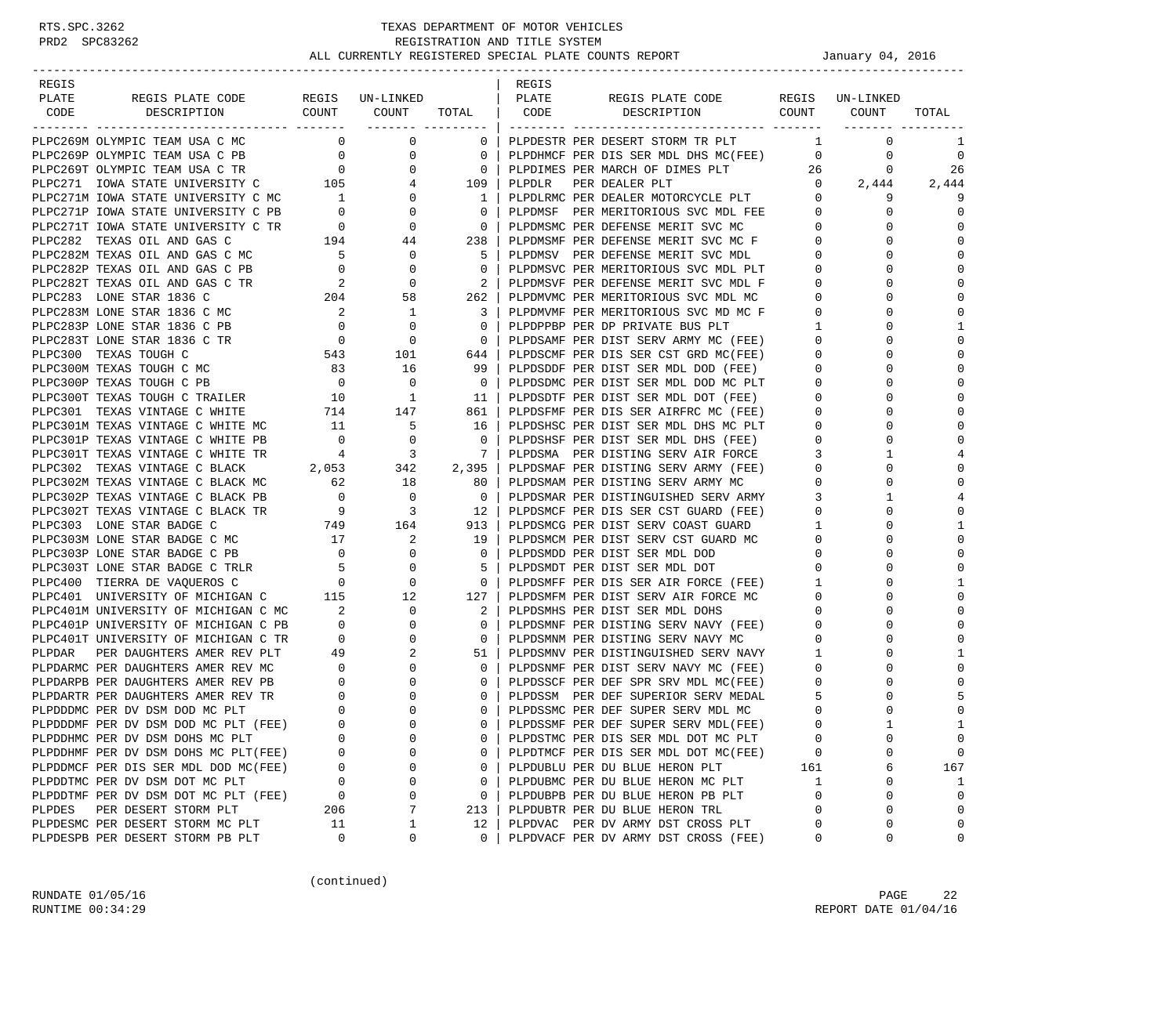-----------------------------------------------------------------------------------------------------------------------------------

| REGIS |                                                                                                                                                                                                   |                                                    |                                  |                              | REGIS |                                                                              |                                |                             |                      |
|-------|---------------------------------------------------------------------------------------------------------------------------------------------------------------------------------------------------|----------------------------------------------------|----------------------------------|------------------------------|-------|------------------------------------------------------------------------------|--------------------------------|-----------------------------|----------------------|
| PLATE | REGIS PLATE CODE REGIS UN-LINKED                                                                                                                                                                  |                                                    |                                  |                              | PLATE | REGIS PLATE CODE                                                             |                                | REGIS UN-LINKED             |                      |
| CODE  | DESCRIPTION COUNT COUNT TOTAL   CODE                                                                                                                                                              |                                                    |                                  |                              |       | DESCRIPTION COUNT COUNT                                                      |                                |                             | TOTAL                |
|       |                                                                                                                                                                                                   |                                                    |                                  |                              |       |                                                                              |                                | _____________________       |                      |
|       | PLPDVACM PER DV ARMY DST CROSS MC $0$ 0 0 0 0 0 DLPDVAF PER DV U.S. AIR FORCE PLT 162 3                                                                                                           |                                                    |                                  |                              |       | 0 DELPDVDMS PER DV DEFENSE MERIT SVC MD                                      |                                | $\mathbf{0}$                | $\mathbf 0$          |
|       |                                                                                                                                                                                                   |                                                    |                                  | 165 l                        |       | PLPDVDSD PER DV DSM DOD PLT                                                  | $\mathbf{1}$                   | $\mathbf{0}$                | $\mathbf{1}$         |
|       | PLPDVAFF PER DV U.S. AIR FORCE (FEE)                                                                                                                                                              | 66                                                 | $\overline{0}$                   | 66                           |       | PLPDVDSF PER DV DEF SPR SVC MDL(FEE)                                         | $\overline{0}$                 | $\Omega$                    | $\Omega$             |
|       | PLPDVAFM PER DV U.S. AIR FORCE MC                                                                                                                                                                 | $\overline{0}$                                     |                                  | $\overline{0}$               |       | PLPDVDSH PER DV DSM DOHS PLT                                                 | $\mathbf{0}$                   | $\mathbf 0$                 | $\mathbf{0}$         |
|       | PLPDVAM PER DV AIR MEDAL PLT                                                                                                                                                                      | 24                                                 | $\begin{matrix}0\\0\end{matrix}$ | 24 l                         |       | PLPDVDSM PER DV DEF SUPER SVC MDL MC                                         | $\overline{0}$                 | $\mathbf 0$                 |                      |
|       | PLPDVAMC PER DV AIR MEDAL MC (FEE) 0                                                                                                                                                              |                                                    | 0                                | $\mathbf{0}$                 |       | PLPDVDSS PER DV DEF SUPERIOR SVC MDL                                         | 3                              | 0                           | 3                    |
|       | PLPDVAMF PER DV ARMY DST CRS MC(FEE)                                                                                                                                                              | $\sim$ 0                                           | $\mathbf 0$                      | $\mathbf{0}$                 |       | PLPDVDST PER DV DSM DOT PLT                                                  | $\overline{0}$                 | $\mathbf 0$                 | $\Omega$             |
|       |                                                                                                                                                                                                   |                                                    | $\mathbf 0$                      | $\mathbf{1}$                 |       | PLPDVDTF PER DV DSM DOT PLT (FEE)                                            | $\overline{0}$                 | $\Omega$                    | $\Omega$             |
|       | PLPDVAMM PER DV AIR MEDAL MC PLT 1<br>PLPDVAMS PER DV AIRMANS MDL PLT 0<br>PLPDVAR PER DV U.S. ARMY PLT 388<br>PLPDVARF PER DV U.S. ARMY PLT (FEE) 138<br>PLPDVARF PER DV U.S. ARMY PLT (FEE) 138 |                                                    | 0                                | $\overline{0}$               |       |                                                                              | $\overline{0}$                 | $\mathbf 0$                 | $\mathbf 0$          |
|       |                                                                                                                                                                                                   |                                                    | 5                                | 393 l                        |       | PLPDVDVF PER DV DEFENSE MERIT SVC F<br>PLPDVEMC PER DV OP ENDURING FM MC     | $\overline{0}$                 | $\mathbf 0$                 | $\Omega$             |
|       |                                                                                                                                                                                                   |                                                    | 5                                | 143                          |       |                                                                              | $\overline{0}$                 | $\mathbf 0$                 | $\Omega$             |
|       | PLPDVARM PER DV U.S. ARMY MC PLT                                                                                                                                                                  | $\frac{1}{2}$                                      | $\overline{0}$                   | $\overline{1}$               |       | PLPDVEMF PER DV OP ENDURING FM MC F<br>PLPDVFC PER DV AIR FORCE CROSS PLT    | $\Omega$                       | $\Omega$                    | $\Omega$             |
|       | PLPDVAV PER DV AIR MEDAL VALOR PLT                                                                                                                                                                | $\overline{\mathbf{3}}$                            | $\mathbf 0$                      | 3 I                          |       | PLPDVFCF PER DV AIR FORCE CROSS(FEE)<br>PLPDVFCM PER DV AIR FORCE CROSS MC   | $\mathbf 0$                    | $\mathbf{0}$                | $\Omega$             |
|       | PLPDVAVF PER DV AIR MEDAL VLR (FEE)                                                                                                                                                               | $\overline{\mathbf{2}}$                            | $\overline{0}$                   | $\overline{2}$               |       | PLPDVFCM PER DV AIR FORCE CROSS MC                                           | $\overline{0}$                 | $\mathbf 0$                 | $\Omega$             |
|       | PLPDVAVM PER DV AIR MEDAL VALOR MC                                                                                                                                                                | $\mathbf{1}$                                       | $\mathbf 0$                      | $1 \mid$                     |       | PLPDVFL PER DV DISTING FLYING CROSS                                          | 12                             | 1                           | 13                   |
|       | PLPDVA1F PER DV AIR MEDAL PLT (FEE)                                                                                                                                                               |                                                    |                                  | $7\phantom{.0}$              |       | PLPDVFLF PER DV DIST FLY CROSS (FEE)                                         | 4                              | $\Omega$                    |                      |
|       | PLPDVBMF PER DV BRONZE STAR MC (FEE)                                                                                                                                                              | $\begin{matrix} 6 \\ 2 \end{matrix}$               |                                  | $\frac{2}{2}$                |       | PLPDVFLM PER DV DISTING FLY CROSS MC                                         | $\overline{0}$                 | $\mathbf 0$                 | $\Omega$             |
|       | PLPDVBR PER DV BRONZE STAR MEDAL                                                                                                                                                                  | 133                                                |                                  | 136                          |       | PLPDVFMF PER DV AIR FORCE CR MC(FEE)                                         | $\overline{0}$                 | $\mathbf{0}$                | $\Omega$             |
|       | PLPDVBRF PER DV BRONZE STAR (FEE)                                                                                                                                                                 | 79                                                 |                                  | 80                           |       | PLPDVHA PER DV CMOH ARMY PLT                                                 | $\mathbf{0}$                   | $\mathbf 0$                 | $\Omega$             |
|       | PLPDVBRM PER DV BRONZE STAR MEDAL MC                                                                                                                                                              | $\overline{1}$                                     | $\mathbf{1}$                     | $\overline{2}$               |       | PLPDVHAF PER DV CMOH ARMY PLT (FEE)                                          | $\overline{0}$                 | $\mathbf 0$                 | $\Omega$             |
|       | PLPDVBV PER DV BRONZE STAR VALOR                                                                                                                                                                  | 17                                                 | $\overline{0}$                   | 17                           |       | PLPDVHAM PER DV CMOH ARMY MC PLT                                             | $\Omega$                       | $\Omega$                    | $\Omega$             |
|       | PLPDVBVF PER DV BRNZ STAR VALOR(FEE) 10                                                                                                                                                           |                                                    | $\mathbf 0$                      | 10                           |       | PLPDVHF PER DV CMOH AIR FORCE PLT                                            | $\mathbf{0}$                   | $\mathbf 0$                 | $\mathbf{0}$         |
|       | PLPDVBVM PER DV BRONZE STAR VALOR MC                                                                                                                                                              | $\overline{0}$                                     | $\mathbf 0$                      | $\mathbf{0}$                 |       | PLPDVHFF PER DV CMOH AIR FORCE (FEE)                                         | $\overline{0}$                 | $\mathbf 0$                 | $\Omega$             |
|       | PLPDVCAB PER DV COMBAT ACTION BDGE                                                                                                                                                                | $\overline{0}$                                     | $\mathbf 0$                      | $\mathbf{0}$                 |       | PLPDVHFM PER DV CMOH AIR FORCE MC                                            | $\mathbf 0$                    | $\mathbf 0$                 | $\Omega$             |
|       | PLPDVCAF PER DV COMBAT ACTION BDGE F                                                                                                                                                              | $\overline{0}$                                     | $\mathbf 0$                      | $\Omega$                     |       | PLPDVHMF PER DV CMOH ARMY MC (FEE)                                           | $\overline{0}$                 | $\Omega$                    | $\Omega$             |
|       | PLPDVCAM PER DV COMBAT ACTION BDG MC                                                                                                                                                              | $\mathbf{0}$                                       | $\Omega$                         | $\Omega$                     |       | PLPDVHN PER DV CMOH NAVY PLT                                                 | $\mathbf 0$                    | $\Omega$                    | $\Omega$             |
|       | PLPDVCBM PER DV COMBAT ACTION MDL F                                                                                                                                                               | $\overline{0}$                                     | $\mathbf 0$                      | $\mathbf{0}$                 |       | PLPDVHNF PER DV CMOH NAVY PLT (FEE)                                          | $\overline{0}$                 | $\mathbf 0$                 | $\Omega$             |
|       | PLPDVCCF PER DV COMBAT ACTRB CG MC F                                                                                                                                                              | $\overline{0}$                                     | $\mathbf 0$                      | $\Omega$                     |       | PLPDVHNM PER DV CMOH NAVY MC PLT                                             | $\overline{0}$                 | $\mathbf 0$                 | $\Omega$             |
|       | PLPDVCCM PER DV COMBAT ACT RBN CG MC                                                                                                                                                              | $\mathbf{0}$                                       | 0                                | 0                            |       | PLPDVIMC PER DV COMBAT INFANTR BD MC                                         | $\mathbf 0$                    | $\mathbf 0$                 | $\Omega$             |
|       | PLPDVCFM PER DV COMBAT ACTN BDG MC F                                                                                                                                                              | $\mathbf{0}$                                       | $\mathbf 0$                      | $\mathbf{0}$                 |       | PLPDVIMF PER DV COMBAT INFTR BD MC F                                         | $\mathbf 0$                    | $\mathbf 0$                 | $\Omega$             |
|       | PLPDVCG PER DV U.S. COAST GUARD PLT                                                                                                                                                               | $7\phantom{.0}$                                    | $\mathbf 0$                      | 7                            |       | PLPDVKDF PER DV KOREAN DEF SVC MDL F                                         | $\overline{0}$                 | $\mathbf{0}$                | $\Omega$             |
|       | PLPDVCGF PER DV US COAST GUARD (FEE)                                                                                                                                                              | 5                                                  | $\circ$                          | 5                            |       | PLPDVKDS PER DV KOREAN DEF SVC MDL                                           | $\mathbf 0$                    | $\mathbf 0$                 | $\Omega$             |
|       | PLPDVCGM PER DV U.S. COAST GUARD MC                                                                                                                                                               | $\mathbf{0}$                                       | $\mathbf 0$                      | $\Omega$                     |       | PLPDVKFC PER DV NT DF SV MD KOR MC F                                         | $\overline{0}$                 | $\mathbf 0$                 | $\Omega$             |
|       | PLPDVCIF PER DV COMBAT INFANTRY BD F                                                                                                                                                              | $\Omega$                                           | $\Omega$                         | $\Omega$                     |       | PLPDVKFM PER DV KOREAN DEF SVC MC F                                          | $\Omega$                       | $\Omega$                    |                      |
|       | PLPDVCIN PER DV COMBAT INFANTRY BDGE                                                                                                                                                              | $\overline{0}$                                     | $\mathbf 0$                      | $\mathbf{0}$                 |       | PLPDVKMC PER DV NAT DEF SV MD KOR MC                                         | $\mathbf 0$                    | 0                           | $\mathbf{0}$         |
|       | PLPDVCMB PER DV COMBAT ACTION MDL                                                                                                                                                                 | $\mathbf{0}$                                       | $\mathbf 0$                      | $\mathbf{0}$                 |       | PLPDVKMF PER DV KOREAN SVC MDL MC F                                          | $\overline{0}$                 | $\mathbf{0}$                | $\Omega$             |
|       | PLPDVCMC PER DV COMBAT ACTN MDL MC F                                                                                                                                                              | $\overline{0}$                                     | $\mathbf 0$                      | 0                            |       | PLPDVKRM PER DV KOREAN SVC MDL MC                                            | $\overline{0}$                 | $\mathbf 0$                 |                      |
|       | PLPDVCMF PER DV DIST FLY CR MC (FEE)                                                                                                                                                              | $\mathbf{0}$                                       | $\mathbf 0$                      | $\Omega$                     |       | PLPDVKSF PER DV KOREAN SERVICE MDL F                                         | $\overline{0}$                 | $\mathbf 0$                 | $\Omega$             |
|       | PLPDVCMM PER DV COMBAT ACTION MDL MC                                                                                                                                                              | $\Omega$                                           | $\Omega$                         | $\Omega$                     |       | PLPDVKSM PER DV KOREAN DEF SVC MC                                            | $\Omega$                       | $\Omega$                    | $\Omega$             |
|       | PLPDVCOA PER DV COAST GUARD MDL PLT                                                                                                                                                               | $\mathbf{1}$                                       | 0                                | $\mathbf{1}$                 |       | PLPDVKSV PER DV KOREAN SERVICE MDL                                           | $\overline{0}$                 | $\mathbf 0$                 | $\mathbf 0$          |
|       | PLPDVCOF PER DV COAST GUARD MDL(FEE)                                                                                                                                                              | $\overline{1}$                                     | $\mathbf 0$                      | $\mathbf{1}$                 |       | PLPDVKWF PER DV NATL DEF SV MD KOR F                                         | $\Omega$                       | $\Omega$                    | $\Omega$             |
|       | PLPDVCOM PER DV COAST GUARD MDL MC                                                                                                                                                                | $\overline{0}$                                     | $\mathbf 0$                      | 0                            |       | PLPDVKWR PER DV NATL DEF SV MD KOREA                                         | $\mathbf 0$                    | 0                           | $\Omega$             |
|       | PLPDVCOS PER DV COAST GUARD MDL MC F                                                                                                                                                              | $\overline{0}$                                     | $\mathbf 0$                      | $\Omega$                     |       | PLPDVLM PER DV LEGION OF MERIT PLT                                           | 60                             | $\Omega$                    | 60                   |
|       | PLPDVCRF PER DV COMBAT ACTN RBN CG F                                                                                                                                                              | $\begin{array}{c} 0 \\ 0 \end{array}$              | $\mathbf 0$                      | $\Omega$                     |       | PLPDVLMF PER DV LEGION OF MERIT(FEE)                                         | 21                             | $\mathbf{1}$                | 22                   |
|       | PLPDVCRG PER DV COMBAT ACTION RBN CG                                                                                                                                                              |                                                    | 0                                | $\mathbf{0}$                 |       | PLPDVLMM PER DV LEGION OF MERIT MC                                           | $\overline{0}$                 | 0                           | $\mathbf 0$          |
|       | PLPDVDDF PER DV DSM DOD PLT (FEE)                                                                                                                                                                 |                                                    | $\mathbf 0$                      | 0                            |       | PLPDVMAF PER DV DSM AIR FRC MC (FEE)                                         | $\overline{0}$                 | $\mathbf{0}$                | $\Omega$<br>$\Omega$ |
|       | PLPDVDFM PER DV DEFENSE MRT MDL MC F<br>PLPDVDHF PER DV DSM DOHS PLT (FEE)                                                                                                                        | $\begin{matrix}0\\0\end{matrix}$<br>$\overline{0}$ | 0<br>$\mathbf 0$                 | $\mathbf{0}$<br>$\mathbf{0}$ |       | PLPDVMBF PER DV BRNZ STR VLR MC(FEE)<br>PLPDVMCF PER DV DSM CST GRD MC (FEE) | $\mathbf{0}$<br>$\overline{0}$ | $\mathbf{0}$<br>$\mathbf 0$ | $\Omega$             |
|       | PLPDVDMF PER DV DF SPR SV MDL MC-FEE                                                                                                                                                              | $\overline{0}$                                     | $\mathbf 0$                      | $\Omega$                     |       | PLPDVMCP PER DISABLED VETERAN MC PLT                                         | 8                              | $\Omega$                    | 8                    |
|       | PLPDVDMM PER DV DEFENSE MERIT MDL MC                                                                                                                                                              | $\Omega$                                           | $\Omega$                         | $\Omega$                     |       | PLPDVMDF PER DV SOLDIERS MDL MC FEE                                          | $\Omega$                       | $\Omega$                    | $\Omega$             |
|       |                                                                                                                                                                                                   |                                                    |                                  |                              |       |                                                                              |                                |                             |                      |

(continued)

RUNDATE 01/05/16 PAGE 23 RUNTIME  $00:34:29$  REPORT DATE  $01/04/16$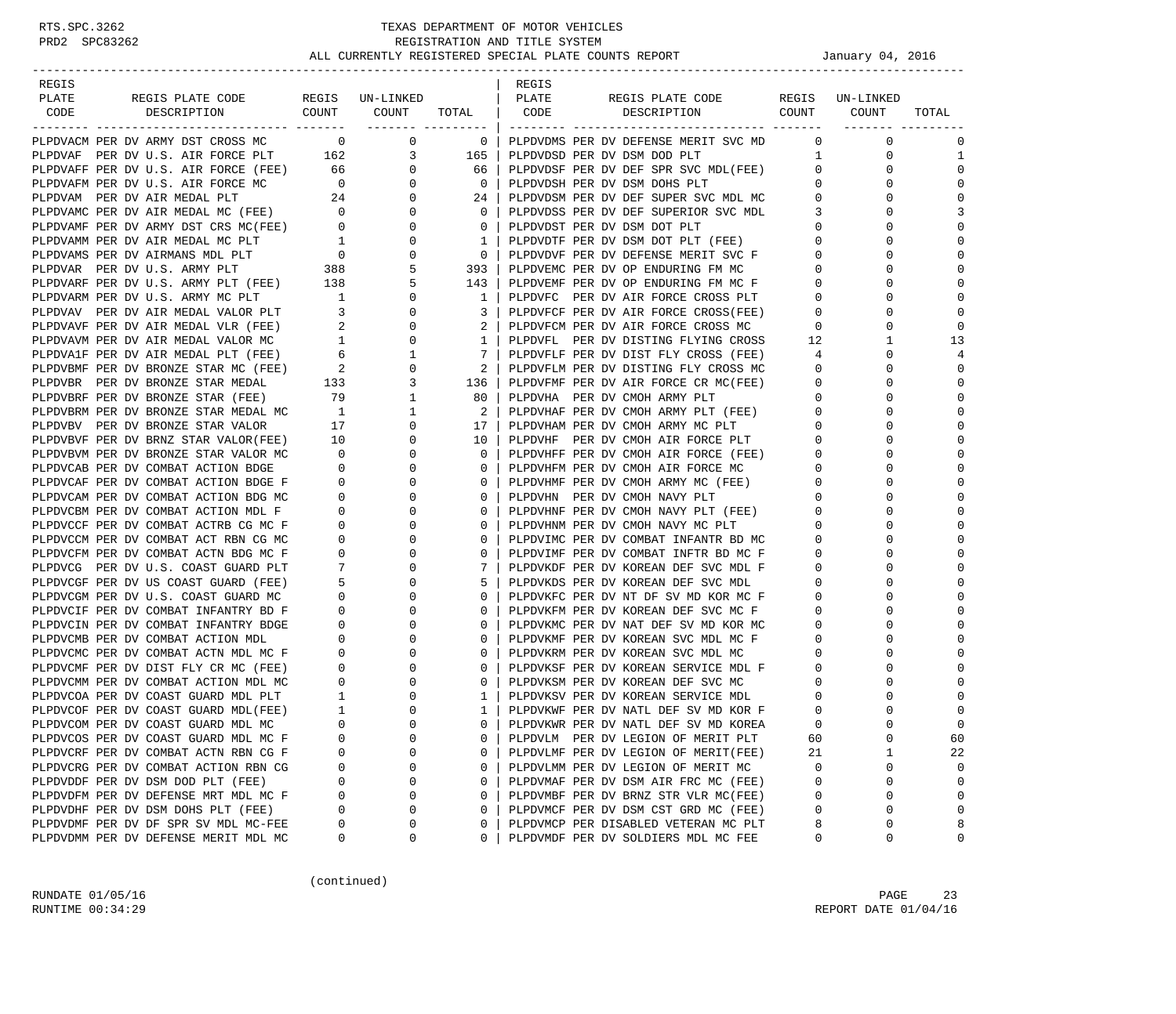| PLATE<br>REGIS PLATE CODE<br>REGIS UN-LINKED<br>PLATE<br>REGIS PLATE CODE<br>REGIS UN-LINKED<br>COUNT<br>COUNT<br>COUNT<br>CODE<br>DESCRIPTION<br>TOTAL<br>CODE<br>DESCRIPTION<br>COUNT<br>TOTAL<br>________ ______<br>$\overline{0}$<br>$\overline{0}$<br>$\mathbf 0$<br>PLPDVMEF PER DV MERITORIOUS SVC MD F<br>$\mathbf{0}$<br>PLPDVPOW PER DV PRISONER OF WAR MDL<br>$\mathbf{0}$<br>0<br>$\overline{0}$<br>0<br>$\mathbf 0$<br>PLPDVMEM PER DV MERITORIOUS SM MC<br>0<br>PLPDVRFM PER DV NAVY MARINE MDL MC F<br>$\mathbf{0}$<br>0<br>$\sim$ 0<br>$\mathbf{0}$<br>$\mathbf 0$<br>PLPDVMER PER DV MERITORIOUS SVC MDL<br>$\mathbf{0}$<br>PLPDVRMC PER DV NAVY MARINE MDL MC<br>$\mathbf{0}$<br>0<br>PLPDVRMF PER DV CMOH AIR FRC MC(FEE)<br>PLPDVMF PER DISABLED VET MC (FEE) 43<br>$\Omega$<br>4<br>47<br>$\mathbf{0}$<br>$\Omega$<br>PLPDVMFA PER DV U.S. ARMY MC (FEE) 7<br>PLPDVMFC PER DV US COAST GRD MC(FEE) 0<br>$\Omega$<br>0<br>7<br>PLPDVRMM PER DV AIRMANS MDL (FEE)<br>$\mathbf{0}$<br>0<br>7<br>$\mathbf{0}$<br>0<br>PLPDVSA PER DV DSM ARMY PLT<br>6<br>$\overline{0}$<br>5<br>5<br>PLPDVMFF PER DV US AIR FORCE MC(FEE)<br>0<br>0<br>PLPDVSAF PER DV DSM ARMY PLT (FEE)<br>0<br>$\begin{array}{c} 8 \\ 2 \end{array}$<br>$\mathbf{0}$<br>8<br>$\mathbf 0$<br>$\Omega$<br>PLPDVSAM PER DV DSM ARMY MC PLT<br>$\Omega$<br>PLPDVMFM PER DV U.S.M.C. MC (FEE)<br>PLPDVSC PER DV DSM COAST GUARD PLT<br>$\Omega$<br>PLPDVMFN PER DV U.S. NAVY MC (FEE)<br>$\mathbf{0}$<br>2<br>$\mathbf 0$<br>$\Omega$<br>$\Omega$<br>$\overline{0}$<br>0<br>0<br>PLPDVSCF PER DV DSM COAST GUARD(FEE)<br>0<br>PLPDVMMC PER DV AIRMANS MDL MC PLT<br>$\begin{matrix} & & & 0 \\ & & & 0 \\ & & & 0 \end{matrix}$<br>$\mathbf{0}$<br>$\mathbf 0$<br>PLPDVMMF PER DV LGN OF MERIT MC(FEE)<br>0<br>0<br>PLPDVSCM PER DV DSM COAST GUARD MC<br>0<br>$\Omega$<br>$\overline{\phantom{0}}$<br>PLPDVSF PER DV DSM AIR FORCE PLT<br>PLPDVMMS PER DV AIRMANS MDL MC (FEE)<br>0<br>$\Omega$<br>1<br>$\Omega$<br>1<br>$\overline{0}$<br>$\mathbf{0}$<br>$\mathbf{1}$<br>1<br>PLPDVMNF PER DV DSM NAVY MC (FEE)<br>0<br>PLPDVSFF PER DV DSM AIR FORCE (FEE)<br>$\Omega$<br>206<br>$\Omega$<br>PLPDVMR PER DV U.S. MARINE CORPS<br>4<br>210<br>PLPDVSFM PER DV DSM AIR FORCE MC PLT<br>$\mathbf{0}$<br>$\Omega$<br>$\Omega$<br>60<br>0<br>PLPDVSLD PER DV SOLDIERS MDL PLT<br>0<br>0<br>PLPDVMRF PER DV US MARINE CORPS(FEE)<br>60<br>$\mathbf 0$<br>$\mathbf 0$<br>PLPDVMRM PER DV U.S. MARINE CORPS MC<br>0<br>1<br>PLPDVSLF PER DV SOLDIERS MDL PLT FEE<br>$\Omega$<br>$\mathbf{1}$<br>$\Omega$<br>PLPDVMSF PER DV DSM ARMY MC (FEE)<br>$\overline{0}$<br>0<br>$\mathbf 0$<br>PLPDVSMC PER DV SOLDIERS MDL MC PLT<br>$\mathbf{0}$<br>0<br>$\overline{0}$<br>0<br>$\Omega$<br>PLPDVMVF PER DV MERITORIOUS SM MC F<br>0<br>0<br>PLPDVSMF PER DV SILVER STAR MC (FEE)<br>$\Omega$<br>$\overline{0}$<br>PLPDVNBF PER DV COMB AC RB NAVY MC F<br>0<br>$\Omega$<br>PLPDVSN PER DV DSM NAVY PLT<br>$\Omega$<br>1<br>1<br>$\Omega$<br>PLPDVNC PER DV NAVY CROSS PLT<br>$\mathbf{1}$<br>0<br>PLPDVSNF PER DV DSM NAVY PLT (FEE)<br>0<br>1<br>0<br>$\overline{\phantom{0}}$<br>$\mathbf 0$<br>$\mathbf 0$<br>PLPDVNCF PER DV NAVY CROSS PLT (FEE)<br>0<br>$\mathbf 0$<br>PLPDVSNM PER DV DSM NAVY MC PLT<br>$\Omega$<br>7<br>7<br>PLPDVNCM PER DV NAVY CROSS MC PLT<br>$\overline{0}$<br>0<br>0<br>PLPDVSS PER DV SILVER STAR MEDAL<br>$\Omega$<br>$\mathbf{0}$<br>0<br>6<br>6<br>PLPDVNDD PER DV NAT DEF SV MD DSTORM<br>0<br>PLPDVSSF PER DV SILVER STAR (FEE)<br>$\Omega$<br>$\Omega$<br>PLPDVNDF PER DV NAT DF SVMD DSTORM F<br>0<br>$\mathbf{0}$<br>$\Omega$<br>PLPDVSSM PER DV SILVER STAR MEDAL MC<br>$\mathbf{0}$<br>$\Omega$<br>$\Omega$<br>PLPDVNDM PER DV NAT D SVMD DSTORM MC<br>0<br>0<br>0<br>PLPDVSWA PER DV SW ASIA SVC MDL ODS<br>0<br>0<br>$\mathbf 0$<br>$\mathbf 0$<br>PLPDVNFM PER DV NAT D SM DSTORM MC F<br>$\mathbf 0$<br>$\mathbf{0}$<br>0<br>PLPDVSWF PER DV SW ASIA SVC MDL FEE<br>$\Omega$<br>$\Omega$<br>PLPDVNMC PER DV COMB ACT RB NAVY MC<br>0<br>0<br>0<br>PLPDVVFM PER DV NAT DEF SV MD V MC F<br>$\mathbf{0}$<br>0<br>$\mathbf{0}$<br>$\mathbf 0$<br>$\Omega$<br>PLPDVNMF PER DV NAVY CROSS MC (FEE)<br>0<br>0<br>PLPDVVIF PER DV VIETNAM SVC MDL MC F<br>$\Omega$<br>$\Omega$<br>PLPDVNMM PER DV NAVY MARINE MDL PLT<br>$\circ$<br>0<br>$\Omega$<br>PLPDVVIM PER DV VIETNAM SVC MDL MC<br>0<br>$\Omega$<br>$\Omega$<br>PLPDVNMR PER DV COMBAT ACT RB NAVY<br>$\mathbf{0}$<br>0<br>$\mathbf 0$<br>PLPDVVMC PER DV NAT DEF SV MD V MC<br>0<br>0<br>$\mathbf 0$<br>$\mathbf 0$<br>PLPDVNRF PER DV COMBAT ACT RB NAVY F<br>$\overline{0}$<br>0<br>$\mathbf 0$<br>PLPDVVMF PER DV CMOH NAVY MC (FEE)<br>$\Omega$<br>$\frac{1}{26}$<br>$\mathbf{1}$<br>$\Omega$<br>PLPDVNV PER DV U.S. NAVY PLT<br>127<br>PLPDVVNF PER DV VIETNAM SVC MDL FEE<br>0<br>$\Omega$<br>57<br>$\Omega$<br>PLPDVNVF PER DV U.S. NAVY PLT (FEE)<br>1<br>58<br>PLPDVVNM PER DV VIETNAM SVC MDL PLT<br>0<br>$\Omega$<br>$\mathbf{0}$<br>$\Omega$<br>PLPDVNVM PER DV U.S. NAVY MC PLT<br>$\overline{\mathbf{0}}$<br>$\Omega$<br>PLPDVVWF PER DV NAT DEF SV MD VIET F<br>0<br>$\Omega$<br>$\Omega$<br>PLPDVNYF PER DV NAVY MARINE MD PLT F<br>0<br>$\mathbf 0$<br>PLPDVVWR PER DV NAT DEF SV MD VIETER<br>0<br>$\circ$<br>$\mathbf{0}$<br>$\mathbf{0}$<br>1<br>PLPDVOEF PER DV OP ENDURING FR MDL F<br>$\overline{0}$<br>0<br>PLPDVV1F PER DV AIR MDL VLR MC (FEE)<br>0<br>1<br>PLPDVOEN PER DV OP ENDURING FR MDL<br>0<br>PLPDVWMC PER DV SW ASIA SVC MDL MC<br>$\Omega$<br>$\mathbf{0}$<br>0<br>$\mathbf{0}$<br>0<br>$\begin{array}{c} 0 \\ 0 \end{array}$<br>$\mathbf 0$<br>$\Omega$<br>PLPDVOMF PER DV OP IRAQ FR MDL MC F<br>$\mathbf{0}$<br>0<br>PLPDVWMF PER DV SW ASIA SVC MDL MC F<br>$\Omega$<br>PLPDVOPF PER DV OP IRAO FR MDL (FEE)<br>$\mathbf{0}$<br>$\mathbf 0$<br>PLPDVWOF PER DV WOMAN VETERAN PLT F<br>$\mathbf{0}$<br>$\Omega$<br>$\Omega$<br>PLPDVOPI PER DV OP IRAQ FR MDL PLT<br>$\begin{array}{c} 0 \\ 0 \end{array}$<br>$\overline{0}$<br>0<br>PLPDVWOM PER DV WOMAN VETERAN PLT<br>0<br>0<br>$\overline{0}$<br>$\mathbf{0}$<br>$\mathbf 0$<br>$\mathbf 0$<br>PLPDVOPM PER DV OP IRAQ FR MDL MC<br>$\Omega$<br>PLPDVWVF PER DV WOMAN VETERAN MC FEE<br>PLPDVP<br>PER DISABLED VETERAN PLT<br>943<br>17<br>$960 \mid$<br>PLPDVWVM PER DV WOMAN VETERAN MC PLT<br>$\Omega$<br>$\cap$<br>$\Omega$<br>417<br>8<br>PLPD001 LARGE STAR WHITE/BLACK D<br>17,108<br>PLPDVPF PER DISABLED VETERAN (FEE)<br>425<br>15,043<br>2,065<br>PLPDVPFM PER DV PRISONER WAR MD MC F<br>0<br>PLPD001M LARGE STAR WHITE/BLACK D MC<br>12<br>0<br>$\mathbf 0$<br>61<br>73<br>PLPD001P LARGE STAR WHITE/BLACK D PB<br>$\mathbf 0$<br>PLPDVPH PER DV PURPLE HEART PLT<br>61<br>0<br>61<br>0<br>0<br>8<br>2<br>2<br>PLPD001T LARGE STAR WHITE/BLACK D TR<br>PLPDVPHF PER DV PURPLE HEART (FEE)<br>16<br>18<br>10<br>PLPD002 LONE STAR BLUE D<br>PLPDVPHM PER DV PURPLE HEART MC PLT<br>2<br>2<br>10<br>46<br>0<br>36<br>PLPD002M LONE STAR BLUE D MC<br>3<br>PLPDVPMC PER DV PRISONER WAR MDL MC<br>0<br>0<br>0<br>1<br>4<br>PLPDVPMF PER DV PURPLE HEART MC(FEE)<br>PLPD002P LONE STAR BLUE D PB<br>0<br>0<br>2<br>0<br>2<br>0<br>PLPDVPOF PER DV PRISONER OF WAR MD F<br>0<br>0<br>PLPD002T LONE STAR BLUE D TR<br>0<br>0<br>0<br>0 |       |  |  |       |  |  |
|-------------------------------------------------------------------------------------------------------------------------------------------------------------------------------------------------------------------------------------------------------------------------------------------------------------------------------------------------------------------------------------------------------------------------------------------------------------------------------------------------------------------------------------------------------------------------------------------------------------------------------------------------------------------------------------------------------------------------------------------------------------------------------------------------------------------------------------------------------------------------------------------------------------------------------------------------------------------------------------------------------------------------------------------------------------------------------------------------------------------------------------------------------------------------------------------------------------------------------------------------------------------------------------------------------------------------------------------------------------------------------------------------------------------------------------------------------------------------------------------------------------------------------------------------------------------------------------------------------------------------------------------------------------------------------------------------------------------------------------------------------------------------------------------------------------------------------------------------------------------------------------------------------------------------------------------------------------------------------------------------------------------------------------------------------------------------------------------------------------------------------------------------------------------------------------------------------------------------------------------------------------------------------------------------------------------------------------------------------------------------------------------------------------------------------------------------------------------------------------------------------------------------------------------------------------------------------------------------------------------------------------------------------------------------------------------------------------------------------------------------------------------------------------------------------------------------------------------------------------------------------------------------------------------------------------------------------------------------------------------------------------------------------------------------------------------------------------------------------------------------------------------------------------------------------------------------------------------------------------------------------------------------------------------------------------------------------------------------------------------------------------------------------------------------------------------------------------------------------------------------------------------------------------------------------------------------------------------------------------------------------------------------------------------------------------------------------------------------------------------------------------------------------------------------------------------------------------------------------------------------------------------------------------------------------------------------------------------------------------------------------------------------------------------------------------------------------------------------------------------------------------------------------------------------------------------------------------------------------------------------------------------------------------------------------------------------------------------------------------------------------------------------------------------------------------------------------------------------------------------------------------------------------------------------------------------------------------------------------------------------------------------------------------------------------------------------------------------------------------------------------------------------------------------------------------------------------------------------------------------------------------------------------------------------------------------------------------------------------------------------------------------------------------------------------------------------------------------------------------------------------------------------------------------------------------------------------------------------------------------------------------------------------------------------------------------------------------------------------------------------------------------------------------------------------------------------------------------------------------------------------------------------------------------------------------------------------------------------------------------------------------------------------------------------------------------------------------------------------------------------------------------------------------------------------------------------------------------------------------------------------------------------------------------------------------------------------------------------------------------------------------------------------------------------------------------------------------------------------------------------------------------------------------------------------------------------------------------------------------------------------------------------------------------------------------------------------------------------------------------------------------------------------------------------------------------------------------------------------------------------------------------------------------------------------------------------------------------------------------------------------------------------------------------------------------------------------------------------------------------------------------------------------------------------------------------------------------------------------------------------------------------------------------------------------------------------------------------------------------------------------------------------------------------------------------------------------------------------------------------------------------------------------------------------------------------------------------------------------------------------------------------------------------------------------------------|-------|--|--|-------|--|--|
|                                                                                                                                                                                                                                                                                                                                                                                                                                                                                                                                                                                                                                                                                                                                                                                                                                                                                                                                                                                                                                                                                                                                                                                                                                                                                                                                                                                                                                                                                                                                                                                                                                                                                                                                                                                                                                                                                                                                                                                                                                                                                                                                                                                                                                                                                                                                                                                                                                                                                                                                                                                                                                                                                                                                                                                                                                                                                                                                                                                                                                                                                                                                                                                                                                                                                                                                                                                                                                                                                                                                                                                                                                                                                                                                                                                                                                                                                                                                                                                                                                                                                                                                                                                                                                                                                                                                                                                                                                                                                                                                                                                                                                                                                                                                                                                                                                                                                                                                                                                                                                                                                                                                                                                                                                                                                                                                                                                                                                                                                                                                                                                                                                                                                                                                                                                                                                                                                                                                                                                                                                                                                                                                                                                                                                                                                                                                                                                                                                                                                                                                                                                                                                                                                                                                                                                                                                                                                                                                                                                                                                                                                                                                                                                                                                                                                                                   | REGIS |  |  | REGIS |  |  |
|                                                                                                                                                                                                                                                                                                                                                                                                                                                                                                                                                                                                                                                                                                                                                                                                                                                                                                                                                                                                                                                                                                                                                                                                                                                                                                                                                                                                                                                                                                                                                                                                                                                                                                                                                                                                                                                                                                                                                                                                                                                                                                                                                                                                                                                                                                                                                                                                                                                                                                                                                                                                                                                                                                                                                                                                                                                                                                                                                                                                                                                                                                                                                                                                                                                                                                                                                                                                                                                                                                                                                                                                                                                                                                                                                                                                                                                                                                                                                                                                                                                                                                                                                                                                                                                                                                                                                                                                                                                                                                                                                                                                                                                                                                                                                                                                                                                                                                                                                                                                                                                                                                                                                                                                                                                                                                                                                                                                                                                                                                                                                                                                                                                                                                                                                                                                                                                                                                                                                                                                                                                                                                                                                                                                                                                                                                                                                                                                                                                                                                                                                                                                                                                                                                                                                                                                                                                                                                                                                                                                                                                                                                                                                                                                                                                                                                                   |       |  |  |       |  |  |
|                                                                                                                                                                                                                                                                                                                                                                                                                                                                                                                                                                                                                                                                                                                                                                                                                                                                                                                                                                                                                                                                                                                                                                                                                                                                                                                                                                                                                                                                                                                                                                                                                                                                                                                                                                                                                                                                                                                                                                                                                                                                                                                                                                                                                                                                                                                                                                                                                                                                                                                                                                                                                                                                                                                                                                                                                                                                                                                                                                                                                                                                                                                                                                                                                                                                                                                                                                                                                                                                                                                                                                                                                                                                                                                                                                                                                                                                                                                                                                                                                                                                                                                                                                                                                                                                                                                                                                                                                                                                                                                                                                                                                                                                                                                                                                                                                                                                                                                                                                                                                                                                                                                                                                                                                                                                                                                                                                                                                                                                                                                                                                                                                                                                                                                                                                                                                                                                                                                                                                                                                                                                                                                                                                                                                                                                                                                                                                                                                                                                                                                                                                                                                                                                                                                                                                                                                                                                                                                                                                                                                                                                                                                                                                                                                                                                                                                   |       |  |  |       |  |  |
|                                                                                                                                                                                                                                                                                                                                                                                                                                                                                                                                                                                                                                                                                                                                                                                                                                                                                                                                                                                                                                                                                                                                                                                                                                                                                                                                                                                                                                                                                                                                                                                                                                                                                                                                                                                                                                                                                                                                                                                                                                                                                                                                                                                                                                                                                                                                                                                                                                                                                                                                                                                                                                                                                                                                                                                                                                                                                                                                                                                                                                                                                                                                                                                                                                                                                                                                                                                                                                                                                                                                                                                                                                                                                                                                                                                                                                                                                                                                                                                                                                                                                                                                                                                                                                                                                                                                                                                                                                                                                                                                                                                                                                                                                                                                                                                                                                                                                                                                                                                                                                                                                                                                                                                                                                                                                                                                                                                                                                                                                                                                                                                                                                                                                                                                                                                                                                                                                                                                                                                                                                                                                                                                                                                                                                                                                                                                                                                                                                                                                                                                                                                                                                                                                                                                                                                                                                                                                                                                                                                                                                                                                                                                                                                                                                                                                                                   |       |  |  |       |  |  |
|                                                                                                                                                                                                                                                                                                                                                                                                                                                                                                                                                                                                                                                                                                                                                                                                                                                                                                                                                                                                                                                                                                                                                                                                                                                                                                                                                                                                                                                                                                                                                                                                                                                                                                                                                                                                                                                                                                                                                                                                                                                                                                                                                                                                                                                                                                                                                                                                                                                                                                                                                                                                                                                                                                                                                                                                                                                                                                                                                                                                                                                                                                                                                                                                                                                                                                                                                                                                                                                                                                                                                                                                                                                                                                                                                                                                                                                                                                                                                                                                                                                                                                                                                                                                                                                                                                                                                                                                                                                                                                                                                                                                                                                                                                                                                                                                                                                                                                                                                                                                                                                                                                                                                                                                                                                                                                                                                                                                                                                                                                                                                                                                                                                                                                                                                                                                                                                                                                                                                                                                                                                                                                                                                                                                                                                                                                                                                                                                                                                                                                                                                                                                                                                                                                                                                                                                                                                                                                                                                                                                                                                                                                                                                                                                                                                                                                                   |       |  |  |       |  |  |
|                                                                                                                                                                                                                                                                                                                                                                                                                                                                                                                                                                                                                                                                                                                                                                                                                                                                                                                                                                                                                                                                                                                                                                                                                                                                                                                                                                                                                                                                                                                                                                                                                                                                                                                                                                                                                                                                                                                                                                                                                                                                                                                                                                                                                                                                                                                                                                                                                                                                                                                                                                                                                                                                                                                                                                                                                                                                                                                                                                                                                                                                                                                                                                                                                                                                                                                                                                                                                                                                                                                                                                                                                                                                                                                                                                                                                                                                                                                                                                                                                                                                                                                                                                                                                                                                                                                                                                                                                                                                                                                                                                                                                                                                                                                                                                                                                                                                                                                                                                                                                                                                                                                                                                                                                                                                                                                                                                                                                                                                                                                                                                                                                                                                                                                                                                                                                                                                                                                                                                                                                                                                                                                                                                                                                                                                                                                                                                                                                                                                                                                                                                                                                                                                                                                                                                                                                                                                                                                                                                                                                                                                                                                                                                                                                                                                                                                   |       |  |  |       |  |  |
|                                                                                                                                                                                                                                                                                                                                                                                                                                                                                                                                                                                                                                                                                                                                                                                                                                                                                                                                                                                                                                                                                                                                                                                                                                                                                                                                                                                                                                                                                                                                                                                                                                                                                                                                                                                                                                                                                                                                                                                                                                                                                                                                                                                                                                                                                                                                                                                                                                                                                                                                                                                                                                                                                                                                                                                                                                                                                                                                                                                                                                                                                                                                                                                                                                                                                                                                                                                                                                                                                                                                                                                                                                                                                                                                                                                                                                                                                                                                                                                                                                                                                                                                                                                                                                                                                                                                                                                                                                                                                                                                                                                                                                                                                                                                                                                                                                                                                                                                                                                                                                                                                                                                                                                                                                                                                                                                                                                                                                                                                                                                                                                                                                                                                                                                                                                                                                                                                                                                                                                                                                                                                                                                                                                                                                                                                                                                                                                                                                                                                                                                                                                                                                                                                                                                                                                                                                                                                                                                                                                                                                                                                                                                                                                                                                                                                                                   |       |  |  |       |  |  |
|                                                                                                                                                                                                                                                                                                                                                                                                                                                                                                                                                                                                                                                                                                                                                                                                                                                                                                                                                                                                                                                                                                                                                                                                                                                                                                                                                                                                                                                                                                                                                                                                                                                                                                                                                                                                                                                                                                                                                                                                                                                                                                                                                                                                                                                                                                                                                                                                                                                                                                                                                                                                                                                                                                                                                                                                                                                                                                                                                                                                                                                                                                                                                                                                                                                                                                                                                                                                                                                                                                                                                                                                                                                                                                                                                                                                                                                                                                                                                                                                                                                                                                                                                                                                                                                                                                                                                                                                                                                                                                                                                                                                                                                                                                                                                                                                                                                                                                                                                                                                                                                                                                                                                                                                                                                                                                                                                                                                                                                                                                                                                                                                                                                                                                                                                                                                                                                                                                                                                                                                                                                                                                                                                                                                                                                                                                                                                                                                                                                                                                                                                                                                                                                                                                                                                                                                                                                                                                                                                                                                                                                                                                                                                                                                                                                                                                                   |       |  |  |       |  |  |
|                                                                                                                                                                                                                                                                                                                                                                                                                                                                                                                                                                                                                                                                                                                                                                                                                                                                                                                                                                                                                                                                                                                                                                                                                                                                                                                                                                                                                                                                                                                                                                                                                                                                                                                                                                                                                                                                                                                                                                                                                                                                                                                                                                                                                                                                                                                                                                                                                                                                                                                                                                                                                                                                                                                                                                                                                                                                                                                                                                                                                                                                                                                                                                                                                                                                                                                                                                                                                                                                                                                                                                                                                                                                                                                                                                                                                                                                                                                                                                                                                                                                                                                                                                                                                                                                                                                                                                                                                                                                                                                                                                                                                                                                                                                                                                                                                                                                                                                                                                                                                                                                                                                                                                                                                                                                                                                                                                                                                                                                                                                                                                                                                                                                                                                                                                                                                                                                                                                                                                                                                                                                                                                                                                                                                                                                                                                                                                                                                                                                                                                                                                                                                                                                                                                                                                                                                                                                                                                                                                                                                                                                                                                                                                                                                                                                                                                   |       |  |  |       |  |  |
|                                                                                                                                                                                                                                                                                                                                                                                                                                                                                                                                                                                                                                                                                                                                                                                                                                                                                                                                                                                                                                                                                                                                                                                                                                                                                                                                                                                                                                                                                                                                                                                                                                                                                                                                                                                                                                                                                                                                                                                                                                                                                                                                                                                                                                                                                                                                                                                                                                                                                                                                                                                                                                                                                                                                                                                                                                                                                                                                                                                                                                                                                                                                                                                                                                                                                                                                                                                                                                                                                                                                                                                                                                                                                                                                                                                                                                                                                                                                                                                                                                                                                                                                                                                                                                                                                                                                                                                                                                                                                                                                                                                                                                                                                                                                                                                                                                                                                                                                                                                                                                                                                                                                                                                                                                                                                                                                                                                                                                                                                                                                                                                                                                                                                                                                                                                                                                                                                                                                                                                                                                                                                                                                                                                                                                                                                                                                                                                                                                                                                                                                                                                                                                                                                                                                                                                                                                                                                                                                                                                                                                                                                                                                                                                                                                                                                                                   |       |  |  |       |  |  |
|                                                                                                                                                                                                                                                                                                                                                                                                                                                                                                                                                                                                                                                                                                                                                                                                                                                                                                                                                                                                                                                                                                                                                                                                                                                                                                                                                                                                                                                                                                                                                                                                                                                                                                                                                                                                                                                                                                                                                                                                                                                                                                                                                                                                                                                                                                                                                                                                                                                                                                                                                                                                                                                                                                                                                                                                                                                                                                                                                                                                                                                                                                                                                                                                                                                                                                                                                                                                                                                                                                                                                                                                                                                                                                                                                                                                                                                                                                                                                                                                                                                                                                                                                                                                                                                                                                                                                                                                                                                                                                                                                                                                                                                                                                                                                                                                                                                                                                                                                                                                                                                                                                                                                                                                                                                                                                                                                                                                                                                                                                                                                                                                                                                                                                                                                                                                                                                                                                                                                                                                                                                                                                                                                                                                                                                                                                                                                                                                                                                                                                                                                                                                                                                                                                                                                                                                                                                                                                                                                                                                                                                                                                                                                                                                                                                                                                                   |       |  |  |       |  |  |
|                                                                                                                                                                                                                                                                                                                                                                                                                                                                                                                                                                                                                                                                                                                                                                                                                                                                                                                                                                                                                                                                                                                                                                                                                                                                                                                                                                                                                                                                                                                                                                                                                                                                                                                                                                                                                                                                                                                                                                                                                                                                                                                                                                                                                                                                                                                                                                                                                                                                                                                                                                                                                                                                                                                                                                                                                                                                                                                                                                                                                                                                                                                                                                                                                                                                                                                                                                                                                                                                                                                                                                                                                                                                                                                                                                                                                                                                                                                                                                                                                                                                                                                                                                                                                                                                                                                                                                                                                                                                                                                                                                                                                                                                                                                                                                                                                                                                                                                                                                                                                                                                                                                                                                                                                                                                                                                                                                                                                                                                                                                                                                                                                                                                                                                                                                                                                                                                                                                                                                                                                                                                                                                                                                                                                                                                                                                                                                                                                                                                                                                                                                                                                                                                                                                                                                                                                                                                                                                                                                                                                                                                                                                                                                                                                                                                                                                   |       |  |  |       |  |  |
|                                                                                                                                                                                                                                                                                                                                                                                                                                                                                                                                                                                                                                                                                                                                                                                                                                                                                                                                                                                                                                                                                                                                                                                                                                                                                                                                                                                                                                                                                                                                                                                                                                                                                                                                                                                                                                                                                                                                                                                                                                                                                                                                                                                                                                                                                                                                                                                                                                                                                                                                                                                                                                                                                                                                                                                                                                                                                                                                                                                                                                                                                                                                                                                                                                                                                                                                                                                                                                                                                                                                                                                                                                                                                                                                                                                                                                                                                                                                                                                                                                                                                                                                                                                                                                                                                                                                                                                                                                                                                                                                                                                                                                                                                                                                                                                                                                                                                                                                                                                                                                                                                                                                                                                                                                                                                                                                                                                                                                                                                                                                                                                                                                                                                                                                                                                                                                                                                                                                                                                                                                                                                                                                                                                                                                                                                                                                                                                                                                                                                                                                                                                                                                                                                                                                                                                                                                                                                                                                                                                                                                                                                                                                                                                                                                                                                                                   |       |  |  |       |  |  |
|                                                                                                                                                                                                                                                                                                                                                                                                                                                                                                                                                                                                                                                                                                                                                                                                                                                                                                                                                                                                                                                                                                                                                                                                                                                                                                                                                                                                                                                                                                                                                                                                                                                                                                                                                                                                                                                                                                                                                                                                                                                                                                                                                                                                                                                                                                                                                                                                                                                                                                                                                                                                                                                                                                                                                                                                                                                                                                                                                                                                                                                                                                                                                                                                                                                                                                                                                                                                                                                                                                                                                                                                                                                                                                                                                                                                                                                                                                                                                                                                                                                                                                                                                                                                                                                                                                                                                                                                                                                                                                                                                                                                                                                                                                                                                                                                                                                                                                                                                                                                                                                                                                                                                                                                                                                                                                                                                                                                                                                                                                                                                                                                                                                                                                                                                                                                                                                                                                                                                                                                                                                                                                                                                                                                                                                                                                                                                                                                                                                                                                                                                                                                                                                                                                                                                                                                                                                                                                                                                                                                                                                                                                                                                                                                                                                                                                                   |       |  |  |       |  |  |
|                                                                                                                                                                                                                                                                                                                                                                                                                                                                                                                                                                                                                                                                                                                                                                                                                                                                                                                                                                                                                                                                                                                                                                                                                                                                                                                                                                                                                                                                                                                                                                                                                                                                                                                                                                                                                                                                                                                                                                                                                                                                                                                                                                                                                                                                                                                                                                                                                                                                                                                                                                                                                                                                                                                                                                                                                                                                                                                                                                                                                                                                                                                                                                                                                                                                                                                                                                                                                                                                                                                                                                                                                                                                                                                                                                                                                                                                                                                                                                                                                                                                                                                                                                                                                                                                                                                                                                                                                                                                                                                                                                                                                                                                                                                                                                                                                                                                                                                                                                                                                                                                                                                                                                                                                                                                                                                                                                                                                                                                                                                                                                                                                                                                                                                                                                                                                                                                                                                                                                                                                                                                                                                                                                                                                                                                                                                                                                                                                                                                                                                                                                                                                                                                                                                                                                                                                                                                                                                                                                                                                                                                                                                                                                                                                                                                                                                   |       |  |  |       |  |  |
|                                                                                                                                                                                                                                                                                                                                                                                                                                                                                                                                                                                                                                                                                                                                                                                                                                                                                                                                                                                                                                                                                                                                                                                                                                                                                                                                                                                                                                                                                                                                                                                                                                                                                                                                                                                                                                                                                                                                                                                                                                                                                                                                                                                                                                                                                                                                                                                                                                                                                                                                                                                                                                                                                                                                                                                                                                                                                                                                                                                                                                                                                                                                                                                                                                                                                                                                                                                                                                                                                                                                                                                                                                                                                                                                                                                                                                                                                                                                                                                                                                                                                                                                                                                                                                                                                                                                                                                                                                                                                                                                                                                                                                                                                                                                                                                                                                                                                                                                                                                                                                                                                                                                                                                                                                                                                                                                                                                                                                                                                                                                                                                                                                                                                                                                                                                                                                                                                                                                                                                                                                                                                                                                                                                                                                                                                                                                                                                                                                                                                                                                                                                                                                                                                                                                                                                                                                                                                                                                                                                                                                                                                                                                                                                                                                                                                                                   |       |  |  |       |  |  |
|                                                                                                                                                                                                                                                                                                                                                                                                                                                                                                                                                                                                                                                                                                                                                                                                                                                                                                                                                                                                                                                                                                                                                                                                                                                                                                                                                                                                                                                                                                                                                                                                                                                                                                                                                                                                                                                                                                                                                                                                                                                                                                                                                                                                                                                                                                                                                                                                                                                                                                                                                                                                                                                                                                                                                                                                                                                                                                                                                                                                                                                                                                                                                                                                                                                                                                                                                                                                                                                                                                                                                                                                                                                                                                                                                                                                                                                                                                                                                                                                                                                                                                                                                                                                                                                                                                                                                                                                                                                                                                                                                                                                                                                                                                                                                                                                                                                                                                                                                                                                                                                                                                                                                                                                                                                                                                                                                                                                                                                                                                                                                                                                                                                                                                                                                                                                                                                                                                                                                                                                                                                                                                                                                                                                                                                                                                                                                                                                                                                                                                                                                                                                                                                                                                                                                                                                                                                                                                                                                                                                                                                                                                                                                                                                                                                                                                                   |       |  |  |       |  |  |
|                                                                                                                                                                                                                                                                                                                                                                                                                                                                                                                                                                                                                                                                                                                                                                                                                                                                                                                                                                                                                                                                                                                                                                                                                                                                                                                                                                                                                                                                                                                                                                                                                                                                                                                                                                                                                                                                                                                                                                                                                                                                                                                                                                                                                                                                                                                                                                                                                                                                                                                                                                                                                                                                                                                                                                                                                                                                                                                                                                                                                                                                                                                                                                                                                                                                                                                                                                                                                                                                                                                                                                                                                                                                                                                                                                                                                                                                                                                                                                                                                                                                                                                                                                                                                                                                                                                                                                                                                                                                                                                                                                                                                                                                                                                                                                                                                                                                                                                                                                                                                                                                                                                                                                                                                                                                                                                                                                                                                                                                                                                                                                                                                                                                                                                                                                                                                                                                                                                                                                                                                                                                                                                                                                                                                                                                                                                                                                                                                                                                                                                                                                                                                                                                                                                                                                                                                                                                                                                                                                                                                                                                                                                                                                                                                                                                                                                   |       |  |  |       |  |  |
|                                                                                                                                                                                                                                                                                                                                                                                                                                                                                                                                                                                                                                                                                                                                                                                                                                                                                                                                                                                                                                                                                                                                                                                                                                                                                                                                                                                                                                                                                                                                                                                                                                                                                                                                                                                                                                                                                                                                                                                                                                                                                                                                                                                                                                                                                                                                                                                                                                                                                                                                                                                                                                                                                                                                                                                                                                                                                                                                                                                                                                                                                                                                                                                                                                                                                                                                                                                                                                                                                                                                                                                                                                                                                                                                                                                                                                                                                                                                                                                                                                                                                                                                                                                                                                                                                                                                                                                                                                                                                                                                                                                                                                                                                                                                                                                                                                                                                                                                                                                                                                                                                                                                                                                                                                                                                                                                                                                                                                                                                                                                                                                                                                                                                                                                                                                                                                                                                                                                                                                                                                                                                                                                                                                                                                                                                                                                                                                                                                                                                                                                                                                                                                                                                                                                                                                                                                                                                                                                                                                                                                                                                                                                                                                                                                                                                                                   |       |  |  |       |  |  |
|                                                                                                                                                                                                                                                                                                                                                                                                                                                                                                                                                                                                                                                                                                                                                                                                                                                                                                                                                                                                                                                                                                                                                                                                                                                                                                                                                                                                                                                                                                                                                                                                                                                                                                                                                                                                                                                                                                                                                                                                                                                                                                                                                                                                                                                                                                                                                                                                                                                                                                                                                                                                                                                                                                                                                                                                                                                                                                                                                                                                                                                                                                                                                                                                                                                                                                                                                                                                                                                                                                                                                                                                                                                                                                                                                                                                                                                                                                                                                                                                                                                                                                                                                                                                                                                                                                                                                                                                                                                                                                                                                                                                                                                                                                                                                                                                                                                                                                                                                                                                                                                                                                                                                                                                                                                                                                                                                                                                                                                                                                                                                                                                                                                                                                                                                                                                                                                                                                                                                                                                                                                                                                                                                                                                                                                                                                                                                                                                                                                                                                                                                                                                                                                                                                                                                                                                                                                                                                                                                                                                                                                                                                                                                                                                                                                                                                                   |       |  |  |       |  |  |
|                                                                                                                                                                                                                                                                                                                                                                                                                                                                                                                                                                                                                                                                                                                                                                                                                                                                                                                                                                                                                                                                                                                                                                                                                                                                                                                                                                                                                                                                                                                                                                                                                                                                                                                                                                                                                                                                                                                                                                                                                                                                                                                                                                                                                                                                                                                                                                                                                                                                                                                                                                                                                                                                                                                                                                                                                                                                                                                                                                                                                                                                                                                                                                                                                                                                                                                                                                                                                                                                                                                                                                                                                                                                                                                                                                                                                                                                                                                                                                                                                                                                                                                                                                                                                                                                                                                                                                                                                                                                                                                                                                                                                                                                                                                                                                                                                                                                                                                                                                                                                                                                                                                                                                                                                                                                                                                                                                                                                                                                                                                                                                                                                                                                                                                                                                                                                                                                                                                                                                                                                                                                                                                                                                                                                                                                                                                                                                                                                                                                                                                                                                                                                                                                                                                                                                                                                                                                                                                                                                                                                                                                                                                                                                                                                                                                                                                   |       |  |  |       |  |  |
|                                                                                                                                                                                                                                                                                                                                                                                                                                                                                                                                                                                                                                                                                                                                                                                                                                                                                                                                                                                                                                                                                                                                                                                                                                                                                                                                                                                                                                                                                                                                                                                                                                                                                                                                                                                                                                                                                                                                                                                                                                                                                                                                                                                                                                                                                                                                                                                                                                                                                                                                                                                                                                                                                                                                                                                                                                                                                                                                                                                                                                                                                                                                                                                                                                                                                                                                                                                                                                                                                                                                                                                                                                                                                                                                                                                                                                                                                                                                                                                                                                                                                                                                                                                                                                                                                                                                                                                                                                                                                                                                                                                                                                                                                                                                                                                                                                                                                                                                                                                                                                                                                                                                                                                                                                                                                                                                                                                                                                                                                                                                                                                                                                                                                                                                                                                                                                                                                                                                                                                                                                                                                                                                                                                                                                                                                                                                                                                                                                                                                                                                                                                                                                                                                                                                                                                                                                                                                                                                                                                                                                                                                                                                                                                                                                                                                                                   |       |  |  |       |  |  |
|                                                                                                                                                                                                                                                                                                                                                                                                                                                                                                                                                                                                                                                                                                                                                                                                                                                                                                                                                                                                                                                                                                                                                                                                                                                                                                                                                                                                                                                                                                                                                                                                                                                                                                                                                                                                                                                                                                                                                                                                                                                                                                                                                                                                                                                                                                                                                                                                                                                                                                                                                                                                                                                                                                                                                                                                                                                                                                                                                                                                                                                                                                                                                                                                                                                                                                                                                                                                                                                                                                                                                                                                                                                                                                                                                                                                                                                                                                                                                                                                                                                                                                                                                                                                                                                                                                                                                                                                                                                                                                                                                                                                                                                                                                                                                                                                                                                                                                                                                                                                                                                                                                                                                                                                                                                                                                                                                                                                                                                                                                                                                                                                                                                                                                                                                                                                                                                                                                                                                                                                                                                                                                                                                                                                                                                                                                                                                                                                                                                                                                                                                                                                                                                                                                                                                                                                                                                                                                                                                                                                                                                                                                                                                                                                                                                                                                                   |       |  |  |       |  |  |
|                                                                                                                                                                                                                                                                                                                                                                                                                                                                                                                                                                                                                                                                                                                                                                                                                                                                                                                                                                                                                                                                                                                                                                                                                                                                                                                                                                                                                                                                                                                                                                                                                                                                                                                                                                                                                                                                                                                                                                                                                                                                                                                                                                                                                                                                                                                                                                                                                                                                                                                                                                                                                                                                                                                                                                                                                                                                                                                                                                                                                                                                                                                                                                                                                                                                                                                                                                                                                                                                                                                                                                                                                                                                                                                                                                                                                                                                                                                                                                                                                                                                                                                                                                                                                                                                                                                                                                                                                                                                                                                                                                                                                                                                                                                                                                                                                                                                                                                                                                                                                                                                                                                                                                                                                                                                                                                                                                                                                                                                                                                                                                                                                                                                                                                                                                                                                                                                                                                                                                                                                                                                                                                                                                                                                                                                                                                                                                                                                                                                                                                                                                                                                                                                                                                                                                                                                                                                                                                                                                                                                                                                                                                                                                                                                                                                                                                   |       |  |  |       |  |  |
|                                                                                                                                                                                                                                                                                                                                                                                                                                                                                                                                                                                                                                                                                                                                                                                                                                                                                                                                                                                                                                                                                                                                                                                                                                                                                                                                                                                                                                                                                                                                                                                                                                                                                                                                                                                                                                                                                                                                                                                                                                                                                                                                                                                                                                                                                                                                                                                                                                                                                                                                                                                                                                                                                                                                                                                                                                                                                                                                                                                                                                                                                                                                                                                                                                                                                                                                                                                                                                                                                                                                                                                                                                                                                                                                                                                                                                                                                                                                                                                                                                                                                                                                                                                                                                                                                                                                                                                                                                                                                                                                                                                                                                                                                                                                                                                                                                                                                                                                                                                                                                                                                                                                                                                                                                                                                                                                                                                                                                                                                                                                                                                                                                                                                                                                                                                                                                                                                                                                                                                                                                                                                                                                                                                                                                                                                                                                                                                                                                                                                                                                                                                                                                                                                                                                                                                                                                                                                                                                                                                                                                                                                                                                                                                                                                                                                                                   |       |  |  |       |  |  |
|                                                                                                                                                                                                                                                                                                                                                                                                                                                                                                                                                                                                                                                                                                                                                                                                                                                                                                                                                                                                                                                                                                                                                                                                                                                                                                                                                                                                                                                                                                                                                                                                                                                                                                                                                                                                                                                                                                                                                                                                                                                                                                                                                                                                                                                                                                                                                                                                                                                                                                                                                                                                                                                                                                                                                                                                                                                                                                                                                                                                                                                                                                                                                                                                                                                                                                                                                                                                                                                                                                                                                                                                                                                                                                                                                                                                                                                                                                                                                                                                                                                                                                                                                                                                                                                                                                                                                                                                                                                                                                                                                                                                                                                                                                                                                                                                                                                                                                                                                                                                                                                                                                                                                                                                                                                                                                                                                                                                                                                                                                                                                                                                                                                                                                                                                                                                                                                                                                                                                                                                                                                                                                                                                                                                                                                                                                                                                                                                                                                                                                                                                                                                                                                                                                                                                                                                                                                                                                                                                                                                                                                                                                                                                                                                                                                                                                                   |       |  |  |       |  |  |
|                                                                                                                                                                                                                                                                                                                                                                                                                                                                                                                                                                                                                                                                                                                                                                                                                                                                                                                                                                                                                                                                                                                                                                                                                                                                                                                                                                                                                                                                                                                                                                                                                                                                                                                                                                                                                                                                                                                                                                                                                                                                                                                                                                                                                                                                                                                                                                                                                                                                                                                                                                                                                                                                                                                                                                                                                                                                                                                                                                                                                                                                                                                                                                                                                                                                                                                                                                                                                                                                                                                                                                                                                                                                                                                                                                                                                                                                                                                                                                                                                                                                                                                                                                                                                                                                                                                                                                                                                                                                                                                                                                                                                                                                                                                                                                                                                                                                                                                                                                                                                                                                                                                                                                                                                                                                                                                                                                                                                                                                                                                                                                                                                                                                                                                                                                                                                                                                                                                                                                                                                                                                                                                                                                                                                                                                                                                                                                                                                                                                                                                                                                                                                                                                                                                                                                                                                                                                                                                                                                                                                                                                                                                                                                                                                                                                                                                   |       |  |  |       |  |  |
|                                                                                                                                                                                                                                                                                                                                                                                                                                                                                                                                                                                                                                                                                                                                                                                                                                                                                                                                                                                                                                                                                                                                                                                                                                                                                                                                                                                                                                                                                                                                                                                                                                                                                                                                                                                                                                                                                                                                                                                                                                                                                                                                                                                                                                                                                                                                                                                                                                                                                                                                                                                                                                                                                                                                                                                                                                                                                                                                                                                                                                                                                                                                                                                                                                                                                                                                                                                                                                                                                                                                                                                                                                                                                                                                                                                                                                                                                                                                                                                                                                                                                                                                                                                                                                                                                                                                                                                                                                                                                                                                                                                                                                                                                                                                                                                                                                                                                                                                                                                                                                                                                                                                                                                                                                                                                                                                                                                                                                                                                                                                                                                                                                                                                                                                                                                                                                                                                                                                                                                                                                                                                                                                                                                                                                                                                                                                                                                                                                                                                                                                                                                                                                                                                                                                                                                                                                                                                                                                                                                                                                                                                                                                                                                                                                                                                                                   |       |  |  |       |  |  |
|                                                                                                                                                                                                                                                                                                                                                                                                                                                                                                                                                                                                                                                                                                                                                                                                                                                                                                                                                                                                                                                                                                                                                                                                                                                                                                                                                                                                                                                                                                                                                                                                                                                                                                                                                                                                                                                                                                                                                                                                                                                                                                                                                                                                                                                                                                                                                                                                                                                                                                                                                                                                                                                                                                                                                                                                                                                                                                                                                                                                                                                                                                                                                                                                                                                                                                                                                                                                                                                                                                                                                                                                                                                                                                                                                                                                                                                                                                                                                                                                                                                                                                                                                                                                                                                                                                                                                                                                                                                                                                                                                                                                                                                                                                                                                                                                                                                                                                                                                                                                                                                                                                                                                                                                                                                                                                                                                                                                                                                                                                                                                                                                                                                                                                                                                                                                                                                                                                                                                                                                                                                                                                                                                                                                                                                                                                                                                                                                                                                                                                                                                                                                                                                                                                                                                                                                                                                                                                                                                                                                                                                                                                                                                                                                                                                                                                                   |       |  |  |       |  |  |
|                                                                                                                                                                                                                                                                                                                                                                                                                                                                                                                                                                                                                                                                                                                                                                                                                                                                                                                                                                                                                                                                                                                                                                                                                                                                                                                                                                                                                                                                                                                                                                                                                                                                                                                                                                                                                                                                                                                                                                                                                                                                                                                                                                                                                                                                                                                                                                                                                                                                                                                                                                                                                                                                                                                                                                                                                                                                                                                                                                                                                                                                                                                                                                                                                                                                                                                                                                                                                                                                                                                                                                                                                                                                                                                                                                                                                                                                                                                                                                                                                                                                                                                                                                                                                                                                                                                                                                                                                                                                                                                                                                                                                                                                                                                                                                                                                                                                                                                                                                                                                                                                                                                                                                                                                                                                                                                                                                                                                                                                                                                                                                                                                                                                                                                                                                                                                                                                                                                                                                                                                                                                                                                                                                                                                                                                                                                                                                                                                                                                                                                                                                                                                                                                                                                                                                                                                                                                                                                                                                                                                                                                                                                                                                                                                                                                                                                   |       |  |  |       |  |  |
|                                                                                                                                                                                                                                                                                                                                                                                                                                                                                                                                                                                                                                                                                                                                                                                                                                                                                                                                                                                                                                                                                                                                                                                                                                                                                                                                                                                                                                                                                                                                                                                                                                                                                                                                                                                                                                                                                                                                                                                                                                                                                                                                                                                                                                                                                                                                                                                                                                                                                                                                                                                                                                                                                                                                                                                                                                                                                                                                                                                                                                                                                                                                                                                                                                                                                                                                                                                                                                                                                                                                                                                                                                                                                                                                                                                                                                                                                                                                                                                                                                                                                                                                                                                                                                                                                                                                                                                                                                                                                                                                                                                                                                                                                                                                                                                                                                                                                                                                                                                                                                                                                                                                                                                                                                                                                                                                                                                                                                                                                                                                                                                                                                                                                                                                                                                                                                                                                                                                                                                                                                                                                                                                                                                                                                                                                                                                                                                                                                                                                                                                                                                                                                                                                                                                                                                                                                                                                                                                                                                                                                                                                                                                                                                                                                                                                                                   |       |  |  |       |  |  |
|                                                                                                                                                                                                                                                                                                                                                                                                                                                                                                                                                                                                                                                                                                                                                                                                                                                                                                                                                                                                                                                                                                                                                                                                                                                                                                                                                                                                                                                                                                                                                                                                                                                                                                                                                                                                                                                                                                                                                                                                                                                                                                                                                                                                                                                                                                                                                                                                                                                                                                                                                                                                                                                                                                                                                                                                                                                                                                                                                                                                                                                                                                                                                                                                                                                                                                                                                                                                                                                                                                                                                                                                                                                                                                                                                                                                                                                                                                                                                                                                                                                                                                                                                                                                                                                                                                                                                                                                                                                                                                                                                                                                                                                                                                                                                                                                                                                                                                                                                                                                                                                                                                                                                                                                                                                                                                                                                                                                                                                                                                                                                                                                                                                                                                                                                                                                                                                                                                                                                                                                                                                                                                                                                                                                                                                                                                                                                                                                                                                                                                                                                                                                                                                                                                                                                                                                                                                                                                                                                                                                                                                                                                                                                                                                                                                                                                                   |       |  |  |       |  |  |
|                                                                                                                                                                                                                                                                                                                                                                                                                                                                                                                                                                                                                                                                                                                                                                                                                                                                                                                                                                                                                                                                                                                                                                                                                                                                                                                                                                                                                                                                                                                                                                                                                                                                                                                                                                                                                                                                                                                                                                                                                                                                                                                                                                                                                                                                                                                                                                                                                                                                                                                                                                                                                                                                                                                                                                                                                                                                                                                                                                                                                                                                                                                                                                                                                                                                                                                                                                                                                                                                                                                                                                                                                                                                                                                                                                                                                                                                                                                                                                                                                                                                                                                                                                                                                                                                                                                                                                                                                                                                                                                                                                                                                                                                                                                                                                                                                                                                                                                                                                                                                                                                                                                                                                                                                                                                                                                                                                                                                                                                                                                                                                                                                                                                                                                                                                                                                                                                                                                                                                                                                                                                                                                                                                                                                                                                                                                                                                                                                                                                                                                                                                                                                                                                                                                                                                                                                                                                                                                                                                                                                                                                                                                                                                                                                                                                                                                   |       |  |  |       |  |  |
|                                                                                                                                                                                                                                                                                                                                                                                                                                                                                                                                                                                                                                                                                                                                                                                                                                                                                                                                                                                                                                                                                                                                                                                                                                                                                                                                                                                                                                                                                                                                                                                                                                                                                                                                                                                                                                                                                                                                                                                                                                                                                                                                                                                                                                                                                                                                                                                                                                                                                                                                                                                                                                                                                                                                                                                                                                                                                                                                                                                                                                                                                                                                                                                                                                                                                                                                                                                                                                                                                                                                                                                                                                                                                                                                                                                                                                                                                                                                                                                                                                                                                                                                                                                                                                                                                                                                                                                                                                                                                                                                                                                                                                                                                                                                                                                                                                                                                                                                                                                                                                                                                                                                                                                                                                                                                                                                                                                                                                                                                                                                                                                                                                                                                                                                                                                                                                                                                                                                                                                                                                                                                                                                                                                                                                                                                                                                                                                                                                                                                                                                                                                                                                                                                                                                                                                                                                                                                                                                                                                                                                                                                                                                                                                                                                                                                                                   |       |  |  |       |  |  |
|                                                                                                                                                                                                                                                                                                                                                                                                                                                                                                                                                                                                                                                                                                                                                                                                                                                                                                                                                                                                                                                                                                                                                                                                                                                                                                                                                                                                                                                                                                                                                                                                                                                                                                                                                                                                                                                                                                                                                                                                                                                                                                                                                                                                                                                                                                                                                                                                                                                                                                                                                                                                                                                                                                                                                                                                                                                                                                                                                                                                                                                                                                                                                                                                                                                                                                                                                                                                                                                                                                                                                                                                                                                                                                                                                                                                                                                                                                                                                                                                                                                                                                                                                                                                                                                                                                                                                                                                                                                                                                                                                                                                                                                                                                                                                                                                                                                                                                                                                                                                                                                                                                                                                                                                                                                                                                                                                                                                                                                                                                                                                                                                                                                                                                                                                                                                                                                                                                                                                                                                                                                                                                                                                                                                                                                                                                                                                                                                                                                                                                                                                                                                                                                                                                                                                                                                                                                                                                                                                                                                                                                                                                                                                                                                                                                                                                                   |       |  |  |       |  |  |
|                                                                                                                                                                                                                                                                                                                                                                                                                                                                                                                                                                                                                                                                                                                                                                                                                                                                                                                                                                                                                                                                                                                                                                                                                                                                                                                                                                                                                                                                                                                                                                                                                                                                                                                                                                                                                                                                                                                                                                                                                                                                                                                                                                                                                                                                                                                                                                                                                                                                                                                                                                                                                                                                                                                                                                                                                                                                                                                                                                                                                                                                                                                                                                                                                                                                                                                                                                                                                                                                                                                                                                                                                                                                                                                                                                                                                                                                                                                                                                                                                                                                                                                                                                                                                                                                                                                                                                                                                                                                                                                                                                                                                                                                                                                                                                                                                                                                                                                                                                                                                                                                                                                                                                                                                                                                                                                                                                                                                                                                                                                                                                                                                                                                                                                                                                                                                                                                                                                                                                                                                                                                                                                                                                                                                                                                                                                                                                                                                                                                                                                                                                                                                                                                                                                                                                                                                                                                                                                                                                                                                                                                                                                                                                                                                                                                                                                   |       |  |  |       |  |  |
|                                                                                                                                                                                                                                                                                                                                                                                                                                                                                                                                                                                                                                                                                                                                                                                                                                                                                                                                                                                                                                                                                                                                                                                                                                                                                                                                                                                                                                                                                                                                                                                                                                                                                                                                                                                                                                                                                                                                                                                                                                                                                                                                                                                                                                                                                                                                                                                                                                                                                                                                                                                                                                                                                                                                                                                                                                                                                                                                                                                                                                                                                                                                                                                                                                                                                                                                                                                                                                                                                                                                                                                                                                                                                                                                                                                                                                                                                                                                                                                                                                                                                                                                                                                                                                                                                                                                                                                                                                                                                                                                                                                                                                                                                                                                                                                                                                                                                                                                                                                                                                                                                                                                                                                                                                                                                                                                                                                                                                                                                                                                                                                                                                                                                                                                                                                                                                                                                                                                                                                                                                                                                                                                                                                                                                                                                                                                                                                                                                                                                                                                                                                                                                                                                                                                                                                                                                                                                                                                                                                                                                                                                                                                                                                                                                                                                                                   |       |  |  |       |  |  |
|                                                                                                                                                                                                                                                                                                                                                                                                                                                                                                                                                                                                                                                                                                                                                                                                                                                                                                                                                                                                                                                                                                                                                                                                                                                                                                                                                                                                                                                                                                                                                                                                                                                                                                                                                                                                                                                                                                                                                                                                                                                                                                                                                                                                                                                                                                                                                                                                                                                                                                                                                                                                                                                                                                                                                                                                                                                                                                                                                                                                                                                                                                                                                                                                                                                                                                                                                                                                                                                                                                                                                                                                                                                                                                                                                                                                                                                                                                                                                                                                                                                                                                                                                                                                                                                                                                                                                                                                                                                                                                                                                                                                                                                                                                                                                                                                                                                                                                                                                                                                                                                                                                                                                                                                                                                                                                                                                                                                                                                                                                                                                                                                                                                                                                                                                                                                                                                                                                                                                                                                                                                                                                                                                                                                                                                                                                                                                                                                                                                                                                                                                                                                                                                                                                                                                                                                                                                                                                                                                                                                                                                                                                                                                                                                                                                                                                                   |       |  |  |       |  |  |
|                                                                                                                                                                                                                                                                                                                                                                                                                                                                                                                                                                                                                                                                                                                                                                                                                                                                                                                                                                                                                                                                                                                                                                                                                                                                                                                                                                                                                                                                                                                                                                                                                                                                                                                                                                                                                                                                                                                                                                                                                                                                                                                                                                                                                                                                                                                                                                                                                                                                                                                                                                                                                                                                                                                                                                                                                                                                                                                                                                                                                                                                                                                                                                                                                                                                                                                                                                                                                                                                                                                                                                                                                                                                                                                                                                                                                                                                                                                                                                                                                                                                                                                                                                                                                                                                                                                                                                                                                                                                                                                                                                                                                                                                                                                                                                                                                                                                                                                                                                                                                                                                                                                                                                                                                                                                                                                                                                                                                                                                                                                                                                                                                                                                                                                                                                                                                                                                                                                                                                                                                                                                                                                                                                                                                                                                                                                                                                                                                                                                                                                                                                                                                                                                                                                                                                                                                                                                                                                                                                                                                                                                                                                                                                                                                                                                                                                   |       |  |  |       |  |  |
|                                                                                                                                                                                                                                                                                                                                                                                                                                                                                                                                                                                                                                                                                                                                                                                                                                                                                                                                                                                                                                                                                                                                                                                                                                                                                                                                                                                                                                                                                                                                                                                                                                                                                                                                                                                                                                                                                                                                                                                                                                                                                                                                                                                                                                                                                                                                                                                                                                                                                                                                                                                                                                                                                                                                                                                                                                                                                                                                                                                                                                                                                                                                                                                                                                                                                                                                                                                                                                                                                                                                                                                                                                                                                                                                                                                                                                                                                                                                                                                                                                                                                                                                                                                                                                                                                                                                                                                                                                                                                                                                                                                                                                                                                                                                                                                                                                                                                                                                                                                                                                                                                                                                                                                                                                                                                                                                                                                                                                                                                                                                                                                                                                                                                                                                                                                                                                                                                                                                                                                                                                                                                                                                                                                                                                                                                                                                                                                                                                                                                                                                                                                                                                                                                                                                                                                                                                                                                                                                                                                                                                                                                                                                                                                                                                                                                                                   |       |  |  |       |  |  |
|                                                                                                                                                                                                                                                                                                                                                                                                                                                                                                                                                                                                                                                                                                                                                                                                                                                                                                                                                                                                                                                                                                                                                                                                                                                                                                                                                                                                                                                                                                                                                                                                                                                                                                                                                                                                                                                                                                                                                                                                                                                                                                                                                                                                                                                                                                                                                                                                                                                                                                                                                                                                                                                                                                                                                                                                                                                                                                                                                                                                                                                                                                                                                                                                                                                                                                                                                                                                                                                                                                                                                                                                                                                                                                                                                                                                                                                                                                                                                                                                                                                                                                                                                                                                                                                                                                                                                                                                                                                                                                                                                                                                                                                                                                                                                                                                                                                                                                                                                                                                                                                                                                                                                                                                                                                                                                                                                                                                                                                                                                                                                                                                                                                                                                                                                                                                                                                                                                                                                                                                                                                                                                                                                                                                                                                                                                                                                                                                                                                                                                                                                                                                                                                                                                                                                                                                                                                                                                                                                                                                                                                                                                                                                                                                                                                                                                                   |       |  |  |       |  |  |
|                                                                                                                                                                                                                                                                                                                                                                                                                                                                                                                                                                                                                                                                                                                                                                                                                                                                                                                                                                                                                                                                                                                                                                                                                                                                                                                                                                                                                                                                                                                                                                                                                                                                                                                                                                                                                                                                                                                                                                                                                                                                                                                                                                                                                                                                                                                                                                                                                                                                                                                                                                                                                                                                                                                                                                                                                                                                                                                                                                                                                                                                                                                                                                                                                                                                                                                                                                                                                                                                                                                                                                                                                                                                                                                                                                                                                                                                                                                                                                                                                                                                                                                                                                                                                                                                                                                                                                                                                                                                                                                                                                                                                                                                                                                                                                                                                                                                                                                                                                                                                                                                                                                                                                                                                                                                                                                                                                                                                                                                                                                                                                                                                                                                                                                                                                                                                                                                                                                                                                                                                                                                                                                                                                                                                                                                                                                                                                                                                                                                                                                                                                                                                                                                                                                                                                                                                                                                                                                                                                                                                                                                                                                                                                                                                                                                                                                   |       |  |  |       |  |  |
|                                                                                                                                                                                                                                                                                                                                                                                                                                                                                                                                                                                                                                                                                                                                                                                                                                                                                                                                                                                                                                                                                                                                                                                                                                                                                                                                                                                                                                                                                                                                                                                                                                                                                                                                                                                                                                                                                                                                                                                                                                                                                                                                                                                                                                                                                                                                                                                                                                                                                                                                                                                                                                                                                                                                                                                                                                                                                                                                                                                                                                                                                                                                                                                                                                                                                                                                                                                                                                                                                                                                                                                                                                                                                                                                                                                                                                                                                                                                                                                                                                                                                                                                                                                                                                                                                                                                                                                                                                                                                                                                                                                                                                                                                                                                                                                                                                                                                                                                                                                                                                                                                                                                                                                                                                                                                                                                                                                                                                                                                                                                                                                                                                                                                                                                                                                                                                                                                                                                                                                                                                                                                                                                                                                                                                                                                                                                                                                                                                                                                                                                                                                                                                                                                                                                                                                                                                                                                                                                                                                                                                                                                                                                                                                                                                                                                                                   |       |  |  |       |  |  |
|                                                                                                                                                                                                                                                                                                                                                                                                                                                                                                                                                                                                                                                                                                                                                                                                                                                                                                                                                                                                                                                                                                                                                                                                                                                                                                                                                                                                                                                                                                                                                                                                                                                                                                                                                                                                                                                                                                                                                                                                                                                                                                                                                                                                                                                                                                                                                                                                                                                                                                                                                                                                                                                                                                                                                                                                                                                                                                                                                                                                                                                                                                                                                                                                                                                                                                                                                                                                                                                                                                                                                                                                                                                                                                                                                                                                                                                                                                                                                                                                                                                                                                                                                                                                                                                                                                                                                                                                                                                                                                                                                                                                                                                                                                                                                                                                                                                                                                                                                                                                                                                                                                                                                                                                                                                                                                                                                                                                                                                                                                                                                                                                                                                                                                                                                                                                                                                                                                                                                                                                                                                                                                                                                                                                                                                                                                                                                                                                                                                                                                                                                                                                                                                                                                                                                                                                                                                                                                                                                                                                                                                                                                                                                                                                                                                                                                                   |       |  |  |       |  |  |
|                                                                                                                                                                                                                                                                                                                                                                                                                                                                                                                                                                                                                                                                                                                                                                                                                                                                                                                                                                                                                                                                                                                                                                                                                                                                                                                                                                                                                                                                                                                                                                                                                                                                                                                                                                                                                                                                                                                                                                                                                                                                                                                                                                                                                                                                                                                                                                                                                                                                                                                                                                                                                                                                                                                                                                                                                                                                                                                                                                                                                                                                                                                                                                                                                                                                                                                                                                                                                                                                                                                                                                                                                                                                                                                                                                                                                                                                                                                                                                                                                                                                                                                                                                                                                                                                                                                                                                                                                                                                                                                                                                                                                                                                                                                                                                                                                                                                                                                                                                                                                                                                                                                                                                                                                                                                                                                                                                                                                                                                                                                                                                                                                                                                                                                                                                                                                                                                                                                                                                                                                                                                                                                                                                                                                                                                                                                                                                                                                                                                                                                                                                                                                                                                                                                                                                                                                                                                                                                                                                                                                                                                                                                                                                                                                                                                                                                   |       |  |  |       |  |  |
|                                                                                                                                                                                                                                                                                                                                                                                                                                                                                                                                                                                                                                                                                                                                                                                                                                                                                                                                                                                                                                                                                                                                                                                                                                                                                                                                                                                                                                                                                                                                                                                                                                                                                                                                                                                                                                                                                                                                                                                                                                                                                                                                                                                                                                                                                                                                                                                                                                                                                                                                                                                                                                                                                                                                                                                                                                                                                                                                                                                                                                                                                                                                                                                                                                                                                                                                                                                                                                                                                                                                                                                                                                                                                                                                                                                                                                                                                                                                                                                                                                                                                                                                                                                                                                                                                                                                                                                                                                                                                                                                                                                                                                                                                                                                                                                                                                                                                                                                                                                                                                                                                                                                                                                                                                                                                                                                                                                                                                                                                                                                                                                                                                                                                                                                                                                                                                                                                                                                                                                                                                                                                                                                                                                                                                                                                                                                                                                                                                                                                                                                                                                                                                                                                                                                                                                                                                                                                                                                                                                                                                                                                                                                                                                                                                                                                                                   |       |  |  |       |  |  |
|                                                                                                                                                                                                                                                                                                                                                                                                                                                                                                                                                                                                                                                                                                                                                                                                                                                                                                                                                                                                                                                                                                                                                                                                                                                                                                                                                                                                                                                                                                                                                                                                                                                                                                                                                                                                                                                                                                                                                                                                                                                                                                                                                                                                                                                                                                                                                                                                                                                                                                                                                                                                                                                                                                                                                                                                                                                                                                                                                                                                                                                                                                                                                                                                                                                                                                                                                                                                                                                                                                                                                                                                                                                                                                                                                                                                                                                                                                                                                                                                                                                                                                                                                                                                                                                                                                                                                                                                                                                                                                                                                                                                                                                                                                                                                                                                                                                                                                                                                                                                                                                                                                                                                                                                                                                                                                                                                                                                                                                                                                                                                                                                                                                                                                                                                                                                                                                                                                                                                                                                                                                                                                                                                                                                                                                                                                                                                                                                                                                                                                                                                                                                                                                                                                                                                                                                                                                                                                                                                                                                                                                                                                                                                                                                                                                                                                                   |       |  |  |       |  |  |
|                                                                                                                                                                                                                                                                                                                                                                                                                                                                                                                                                                                                                                                                                                                                                                                                                                                                                                                                                                                                                                                                                                                                                                                                                                                                                                                                                                                                                                                                                                                                                                                                                                                                                                                                                                                                                                                                                                                                                                                                                                                                                                                                                                                                                                                                                                                                                                                                                                                                                                                                                                                                                                                                                                                                                                                                                                                                                                                                                                                                                                                                                                                                                                                                                                                                                                                                                                                                                                                                                                                                                                                                                                                                                                                                                                                                                                                                                                                                                                                                                                                                                                                                                                                                                                                                                                                                                                                                                                                                                                                                                                                                                                                                                                                                                                                                                                                                                                                                                                                                                                                                                                                                                                                                                                                                                                                                                                                                                                                                                                                                                                                                                                                                                                                                                                                                                                                                                                                                                                                                                                                                                                                                                                                                                                                                                                                                                                                                                                                                                                                                                                                                                                                                                                                                                                                                                                                                                                                                                                                                                                                                                                                                                                                                                                                                                                                   |       |  |  |       |  |  |
|                                                                                                                                                                                                                                                                                                                                                                                                                                                                                                                                                                                                                                                                                                                                                                                                                                                                                                                                                                                                                                                                                                                                                                                                                                                                                                                                                                                                                                                                                                                                                                                                                                                                                                                                                                                                                                                                                                                                                                                                                                                                                                                                                                                                                                                                                                                                                                                                                                                                                                                                                                                                                                                                                                                                                                                                                                                                                                                                                                                                                                                                                                                                                                                                                                                                                                                                                                                                                                                                                                                                                                                                                                                                                                                                                                                                                                                                                                                                                                                                                                                                                                                                                                                                                                                                                                                                                                                                                                                                                                                                                                                                                                                                                                                                                                                                                                                                                                                                                                                                                                                                                                                                                                                                                                                                                                                                                                                                                                                                                                                                                                                                                                                                                                                                                                                                                                                                                                                                                                                                                                                                                                                                                                                                                                                                                                                                                                                                                                                                                                                                                                                                                                                                                                                                                                                                                                                                                                                                                                                                                                                                                                                                                                                                                                                                                                                   |       |  |  |       |  |  |
|                                                                                                                                                                                                                                                                                                                                                                                                                                                                                                                                                                                                                                                                                                                                                                                                                                                                                                                                                                                                                                                                                                                                                                                                                                                                                                                                                                                                                                                                                                                                                                                                                                                                                                                                                                                                                                                                                                                                                                                                                                                                                                                                                                                                                                                                                                                                                                                                                                                                                                                                                                                                                                                                                                                                                                                                                                                                                                                                                                                                                                                                                                                                                                                                                                                                                                                                                                                                                                                                                                                                                                                                                                                                                                                                                                                                                                                                                                                                                                                                                                                                                                                                                                                                                                                                                                                                                                                                                                                                                                                                                                                                                                                                                                                                                                                                                                                                                                                                                                                                                                                                                                                                                                                                                                                                                                                                                                                                                                                                                                                                                                                                                                                                                                                                                                                                                                                                                                                                                                                                                                                                                                                                                                                                                                                                                                                                                                                                                                                                                                                                                                                                                                                                                                                                                                                                                                                                                                                                                                                                                                                                                                                                                                                                                                                                                                                   |       |  |  |       |  |  |
|                                                                                                                                                                                                                                                                                                                                                                                                                                                                                                                                                                                                                                                                                                                                                                                                                                                                                                                                                                                                                                                                                                                                                                                                                                                                                                                                                                                                                                                                                                                                                                                                                                                                                                                                                                                                                                                                                                                                                                                                                                                                                                                                                                                                                                                                                                                                                                                                                                                                                                                                                                                                                                                                                                                                                                                                                                                                                                                                                                                                                                                                                                                                                                                                                                                                                                                                                                                                                                                                                                                                                                                                                                                                                                                                                                                                                                                                                                                                                                                                                                                                                                                                                                                                                                                                                                                                                                                                                                                                                                                                                                                                                                                                                                                                                                                                                                                                                                                                                                                                                                                                                                                                                                                                                                                                                                                                                                                                                                                                                                                                                                                                                                                                                                                                                                                                                                                                                                                                                                                                                                                                                                                                                                                                                                                                                                                                                                                                                                                                                                                                                                                                                                                                                                                                                                                                                                                                                                                                                                                                                                                                                                                                                                                                                                                                                                                   |       |  |  |       |  |  |
|                                                                                                                                                                                                                                                                                                                                                                                                                                                                                                                                                                                                                                                                                                                                                                                                                                                                                                                                                                                                                                                                                                                                                                                                                                                                                                                                                                                                                                                                                                                                                                                                                                                                                                                                                                                                                                                                                                                                                                                                                                                                                                                                                                                                                                                                                                                                                                                                                                                                                                                                                                                                                                                                                                                                                                                                                                                                                                                                                                                                                                                                                                                                                                                                                                                                                                                                                                                                                                                                                                                                                                                                                                                                                                                                                                                                                                                                                                                                                                                                                                                                                                                                                                                                                                                                                                                                                                                                                                                                                                                                                                                                                                                                                                                                                                                                                                                                                                                                                                                                                                                                                                                                                                                                                                                                                                                                                                                                                                                                                                                                                                                                                                                                                                                                                                                                                                                                                                                                                                                                                                                                                                                                                                                                                                                                                                                                                                                                                                                                                                                                                                                                                                                                                                                                                                                                                                                                                                                                                                                                                                                                                                                                                                                                                                                                                                                   |       |  |  |       |  |  |

(continued)

RUNDATE 01/05/16 PAGE 24 RUNTIME  $00:34:29$  REPORT DATE  $01/04/16$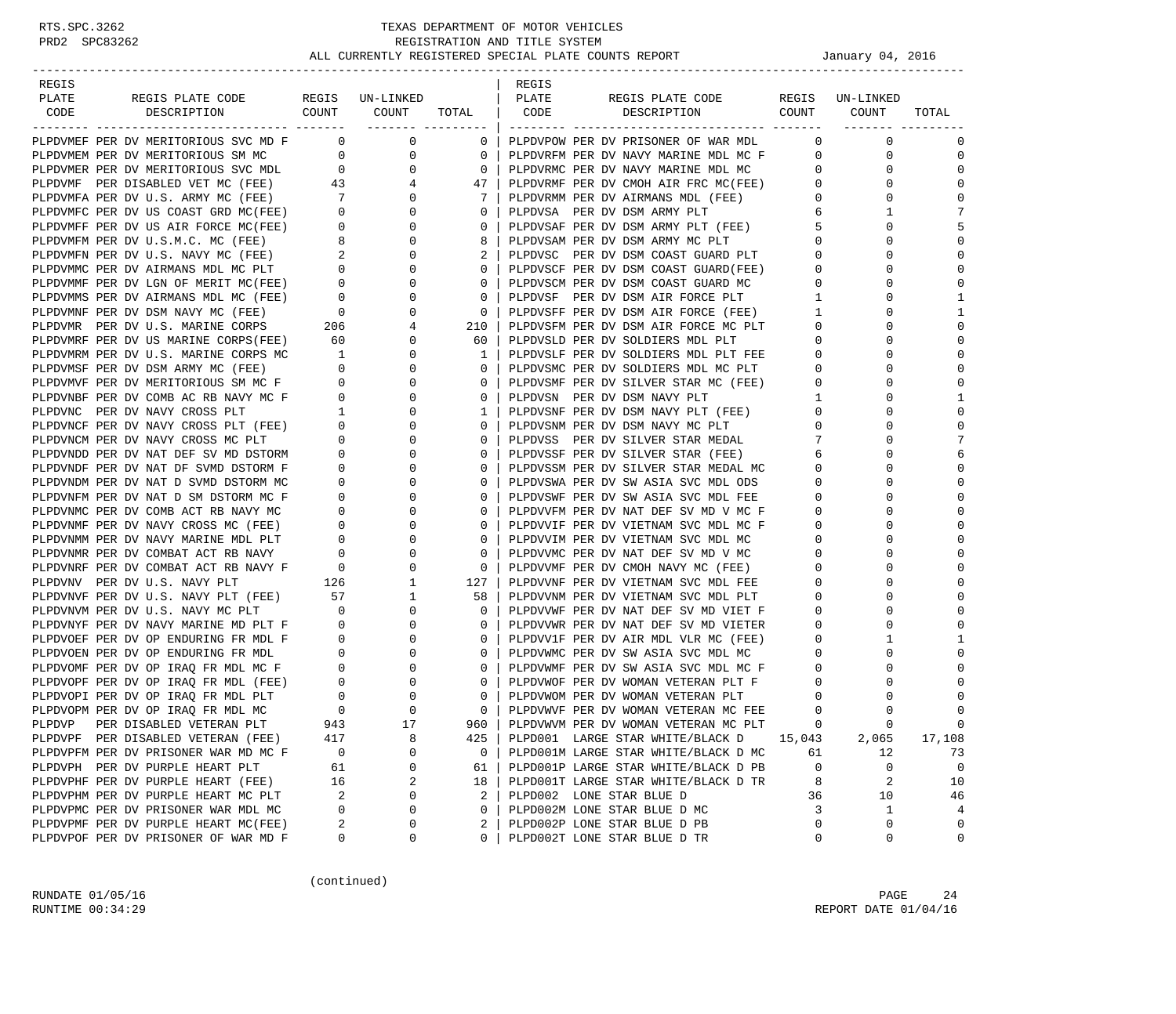-----------------------------------------------------------------------------------------------------------------------------------

| REGIS<br>PLATE |                                                                                                                                                                                                                                                                                                                                        |               |                | REGIS | REGIS PLATE CODE REGIS UN-LINKED                                                                                                                                                                                          |                                                         |                                                                                                                         |                 |
|----------------|----------------------------------------------------------------------------------------------------------------------------------------------------------------------------------------------------------------------------------------------------------------------------------------------------------------------------------------|---------------|----------------|-------|---------------------------------------------------------------------------------------------------------------------------------------------------------------------------------------------------------------------------|---------------------------------------------------------|-------------------------------------------------------------------------------------------------------------------------|-----------------|
| CODE           |                                                                                                                                                                                                                                                                                                                                        |               |                |       | DESCRIPTION COUNT COUNT                                                                                                                                                                                                   |                                                         |                                                                                                                         | TOTAL           |
|                |                                                                                                                                                                                                                                                                                                                                        |               |                |       | 46 11 57   PLPD117P LONGHORN D PRIVATE BUS                                                                                                                                                                                |                                                         |                                                                                                                         | $\Omega$        |
|                |                                                                                                                                                                                                                                                                                                                                        |               |                |       |                                                                                                                                                                                                                           |                                                         | $\begin{matrix}0&&&0\\0&&&&0\end{matrix}$                                                                               | $\overline{0}$  |
|                |                                                                                                                                                                                                                                                                                                                                        |               |                |       |                                                                                                                                                                                                                           |                                                         | $295$ 53 348                                                                                                            |                 |
|                |                                                                                                                                                                                                                                                                                                                                        |               |                |       |                                                                                                                                                                                                                           | $\overline{2}$                                          | <sup>1</sup>                                                                                                            | 3               |
|                |                                                                                                                                                                                                                                                                                                                                        |               |                |       |                                                                                                                                                                                                                           | $\overline{0}$                                          | $\Omega$                                                                                                                |                 |
|                |                                                                                                                                                                                                                                                                                                                                        |               |                |       |                                                                                                                                                                                                                           | $\overline{0}$                                          | $\mathbf 0$                                                                                                             | $\Omega$        |
|                |                                                                                                                                                                                                                                                                                                                                        |               |                |       |                                                                                                                                                                                                                           |                                                         | 25                                                                                                                      | 231             |
|                |                                                                                                                                                                                                                                                                                                                                        |               |                |       |                                                                                                                                                                                                                           | $\begin{array}{c} 206 \\ 1 \end{array}$<br>$\mathbf{1}$ | $\mathbf{1}$                                                                                                            | 2               |
|                | PLPD005 LONE STAR MAROON D<br>$\begin{tabular}{l c c c c c c c c} \hline & $1000\, \rm{M} & $1000\, \rm{M} & $1000\, \rm{M} & $1000\, \rm{M} & $1000\, \rm{M} & $1000\, \rm{M} & $1000\, \rm{M} & $1000\, \rm{M} & $1000\, \rm{M} & $1000\, \rm{M} & $1000\, \rm{M} & $1000\, \rm{M} & $1000\, \rm{M} & $1000\, \rm{M} & $1000\, \rm{$ |               |                |       | 1 1 2 PLPD118P GRIDIRON HEROES D MC<br>0 0 0 PLPD119 BREAST CANCER D<br>0 0 0 PLPD119 BREAST CANCER D<br>52 13 65 PLPD119P BREAST CANCER D PB<br>1 1 2 PLPD119T BREAST CANCER D PB<br>0 0 1 2 PLPD119T BREAST CANCER D PB |                                                         | $\begin{array}{c} 0 \\ 0 \end{array}$<br>$\Omega$                                                                       | $\Omega$        |
|                |                                                                                                                                                                                                                                                                                                                                        |               |                |       |                                                                                                                                                                                                                           |                                                         | $\mathbf 0$                                                                                                             | $\overline{0}$  |
|                |                                                                                                                                                                                                                                                                                                                                        |               |                |       |                                                                                                                                                                                                                           |                                                         | $441$<br>52                                                                                                             | 493             |
|                |                                                                                                                                                                                                                                                                                                                                        |               |                |       |                                                                                                                                                                                                                           | 1                                                       | $\mathbf 0$                                                                                                             | 1               |
|                |                                                                                                                                                                                                                                                                                                                                        |               |                |       |                                                                                                                                                                                                                           | $\overline{0}$                                          | $\Omega$                                                                                                                | $\mathbf 0$     |
|                |                                                                                                                                                                                                                                                                                                                                        |               |                |       |                                                                                                                                                                                                                           | $\mathbf{1}$                                            | 0                                                                                                                       | $\mathbf{1}$    |
|                |                                                                                                                                                                                                                                                                                                                                        |               |                |       |                                                                                                                                                                                                                           | 64                                                      | 5                                                                                                                       | 69              |
|                |                                                                                                                                                                                                                                                                                                                                        |               |                |       |                                                                                                                                                                                                                           | 4                                                       | $\Omega$                                                                                                                | 4               |
|                |                                                                                                                                                                                                                                                                                                                                        |               |                |       |                                                                                                                                                                                                                           |                                                         | $0 \qquad \qquad$<br>$\Omega$                                                                                           | $\Omega$        |
|                |                                                                                                                                                                                                                                                                                                                                        |               |                |       |                                                                                                                                                                                                                           | $\overline{0}$                                          | $\mathbf 0$                                                                                                             | $\Omega$        |
|                |                                                                                                                                                                                                                                                                                                                                        |               |                |       |                                                                                                                                                                                                                           | 206                                                     | 39                                                                                                                      | 245             |
|                |                                                                                                                                                                                                                                                                                                                                        |               |                |       |                                                                                                                                                                                                                           | $\overline{3}$                                          | $\mathbf{1}$                                                                                                            | 4               |
|                | PLPD009 LARGE STAR BLK/SILV D<br>PLPD009M LARGE STAR BLK/SILV D MC 11<br>COOR LARGE STAR BLK/SILV D PB 0                                                                                                                                                                                                                               |               |                |       |                                                                                                                                                                                                                           | $\overline{0}$                                          | $\Omega$                                                                                                                | $\Omega$        |
|                |                                                                                                                                                                                                                                                                                                                                        |               |                |       | 16   PLPD122T TEXAS NAVY D TR                                                                                                                                                                                             | 1                                                       | $\Omega$                                                                                                                | $\mathbf{1}$    |
|                |                                                                                                                                                                                                                                                                                                                                        | $\frac{5}{0}$ | $\overline{0}$ |       |                                                                                                                                                                                                                           |                                                         | 2                                                                                                                       | 13              |
|                | PLPD009P LARGE STAR BLK/SILV D PB<br>PLPD009P LARGE STAR BLK/SILV D PB<br>PLPD009P LARGE STAR BLK/SILV D PB<br>PLPD103 WESTERN YOKE D<br>PLPD103 WESTERN YOKE D MC<br>PLPD1031 WESTERN YOKE D MC<br>PLPD1037 WESTERN YOKE D PB<br>PLPD1037 W                                                                                           |               |                |       | 0   PLPD123M TEXAS NAVY ADMIRAL D MC                                                                                                                                                                                      |                                                         | $\overline{0}$<br>$\Omega$                                                                                              | $\Omega$        |
|                |                                                                                                                                                                                                                                                                                                                                        |               |                |       | 60   PLPD123P TEXAS NAVY ADMIRAL D PB                                                                                                                                                                                     |                                                         | $\overline{0}$<br>$\Omega$                                                                                              | $\Omega$        |
|                |                                                                                                                                                                                                                                                                                                                                        |               |                |       | 1   PLPD123T TEXAS NAVY ADMIRAL D TR<br>0 1 PLPD124 AUBURN UNIVERSITY D<br>0 202 DLPD124M AUBURN UNIVERSITY D MC<br>164 PLPD124P AUBURN UNIVERSITY D MC                                                                   |                                                         | $\Omega$                                                                                                                | $\Omega$        |
|                |                                                                                                                                                                                                                                                                                                                                        |               |                |       |                                                                                                                                                                                                                           |                                                         | 17                                                                                                                      | 219             |
|                |                                                                                                                                                                                                                                                                                                                                        |               |                |       |                                                                                                                                                                                                                           |                                                         | $\Omega$                                                                                                                | $\Omega$        |
|                |                                                                                                                                                                                                                                                                                                                                        |               |                |       | 164   PLPD124P AUBURN UNIVERSITY D PB                                                                                                                                                                                     |                                                         | $\Omega$                                                                                                                | $\Omega$        |
|                |                                                                                                                                                                                                                                                                                                                                        |               |                |       | 0   PLPD124T AUBURN UNIVERSITY D TR<br>0   PLPD124T AUBURN UNIVERSITY D TR<br>0   PLPD125 OKLAHOMA STATE UNIV D 340                                                                                                       |                                                         | $\mathbf 0$                                                                                                             | $\blacksquare$  |
|                |                                                                                                                                                                                                                                                                                                                                        |               |                |       |                                                                                                                                                                                                                           |                                                         | 21                                                                                                                      | 361             |
|                |                                                                                                                                                                                                                                                                                                                                        |               |                |       | 2   PLPD125M OKLAHOMA STATE UNIV D MC                                                                                                                                                                                     | $\overline{\mathbf{2}}$                                 | $\Omega$                                                                                                                | 2               |
|                |                                                                                                                                                                                                                                                                                                                                        |               |                |       | 184   PLPD125P OKLAHOMA STATE UNIV D PB                                                                                                                                                                                   | $\overline{0}$                                          | $\Omega$                                                                                                                |                 |
|                |                                                                                                                                                                                                                                                                                                                                        |               |                |       | 0   PLPD125T OKLAHOMA STATE UNIV D TR                                                                                                                                                                                     | $\mathbf{1}$                                            | $\mathbf{0}$                                                                                                            | -1              |
|                |                                                                                                                                                                                                                                                                                                                                        |               | $\overline{0}$ |       | PLPD126 OKLAHOMA UNIVERSITY D                                                                                                                                                                                             | $\begin{array}{ccc}\n 1 & 1 \\  228 & 0\n \end{array}$  | 25                                                                                                                      | 253             |
|                |                                                                                                                                                                                                                                                                                                                                        |               |                |       | 0   PLPD126M OKLAHOMA UNIVERSITY D MC                                                                                                                                                                                     | $\overline{0}$                                          | $\Omega$                                                                                                                | $\Omega$        |
|                |                                                                                                                                                                                                                                                                                                                                        |               |                |       | 47   PLPD126P OKLAHOMA UNIVERSITY D PB                                                                                                                                                                                    | $\bigcirc$                                              | $\Omega$                                                                                                                |                 |
|                |                                                                                                                                                                                                                                                                                                                                        |               |                |       | $0$   PLPD126T OKLAHOMA UNIVERSITY D TR                                                                                                                                                                                   | $\overline{0}$                                          | $\mathbf 0$                                                                                                             | $\bigcirc$      |
|                |                                                                                                                                                                                                                                                                                                                                        |               |                |       | 0   PLPD127 LONE STAR BLACK D                                                                                                                                                                                             |                                                         | $\begin{matrix}0&0\\550&122\end{matrix}$                                                                                | 672             |
|                |                                                                                                                                                                                                                                                                                                                                        |               |                |       | 0   PLPD127M LONE STAR BLACK D MC                                                                                                                                                                                         | 10                                                      | 5                                                                                                                       | 15              |
|                |                                                                                                                                                                                                                                                                                                                                        |               |                |       | 11 PLPD127P LONE STAR BLACK D PB                                                                                                                                                                                          | $\overline{0}$                                          | $\Omega$                                                                                                                | $\Omega$        |
|                |                                                                                                                                                                                                                                                                                                                                        |               |                |       | 0   PLPD127T LONE STAR BLACK D TR                                                                                                                                                                                         | $\overline{0}$                                          | $\mathbf{1}$                                                                                                            | $\mathbf{1}$    |
|                |                                                                                                                                                                                                                                                                                                                                        |               |                |       |                                                                                                                                                                                                                           |                                                         | 29                                                                                                                      | 287             |
|                |                                                                                                                                                                                                                                                                                                                                        |               |                |       |                                                                                                                                                                                                                           |                                                         | $\mathbf 0$                                                                                                             | $\overline{1}$  |
|                |                                                                                                                                                                                                                                                                                                                                        |               |                |       | 254   PLPD128P ALABAMA UNIVERSITY D PB                                                                                                                                                                                    |                                                         |                                                                                                                         |                 |
|                | PLPDI15 REMAX D<br>PLPD115M REMAX D MOTORCYCLE<br>PLPD115P REMAX D PRIVATE BUS<br>PLPD115T REMAX D TRAILER<br>PLPD116 TEXAS EXES D<br>PLPD116 TEXAS EXES D MC<br>PLPD116P TEXAS EXES D PB<br>PLPD116P TEXAS EXES D PB<br>PLPD116T TEXAS EXES D                                                                                         |               |                |       | 0   PLPD128T ALABAMA UNIVERSITY D TR                                                                                                                                                                                      |                                                         | $\begin{array}{ccc} & 0 & & 0 \ & 0 & & 0 \ & 0 & & 0 \ 195 & & 26 & \ & 0 & & 0 \ & 0 & & 0 \ & 0 & & & 0 \end{array}$ | $\Omega$        |
|                |                                                                                                                                                                                                                                                                                                                                        |               |                |       | 0   PLPD129 ALPHA KAPPA ALPHA D                                                                                                                                                                                           |                                                         |                                                                                                                         | 221<br>$\Omega$ |
|                |                                                                                                                                                                                                                                                                                                                                        |               |                |       | 0   PLPD129M ALPHA KAPPA ALPHA D MC<br>307   PLPD129P ALPHA KAPPA ALPHA D PB                                                                                                                                              |                                                         |                                                                                                                         | $\Omega$        |
|                |                                                                                                                                                                                                                                                                                                                                        |               |                |       | 2   PLPD129T ALPHA KAPPA ALPHA D TR                                                                                                                                                                                       | $\overline{a}$                                          |                                                                                                                         | $\mathbf 0$     |
|                |                                                                                                                                                                                                                                                                                                                                        |               |                |       |                                                                                                                                                                                                                           |                                                         |                                                                                                                         |                 |

(continued)

RUNDATE 01/05/16 PAGE 25 RUNTIME  $00:34:29$  REPORT DATE  $01/04/16$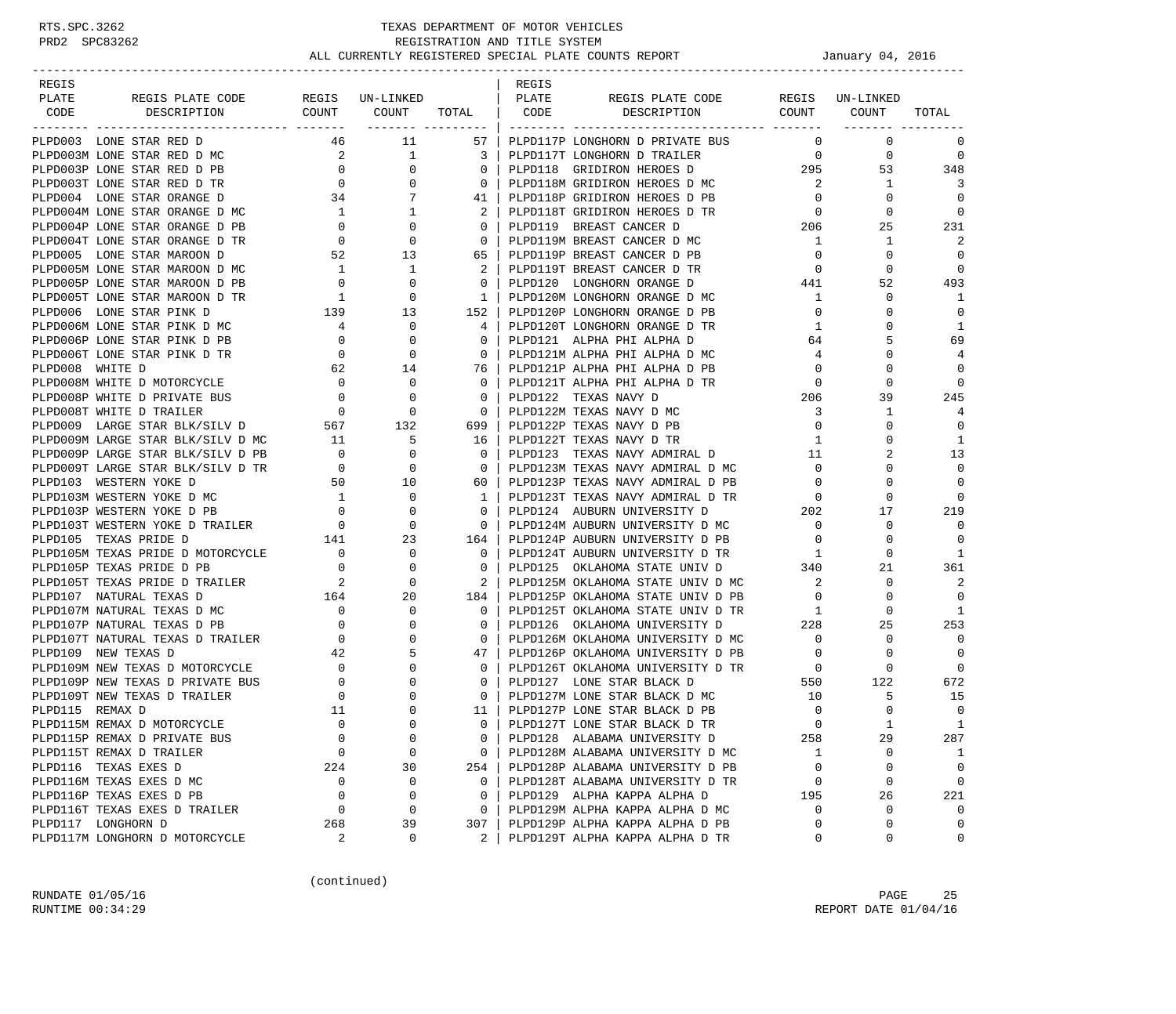| REGIS |                                                                                                                                                                                                                                               |          |                                                                                                                         |                                                     | REGIS |                                                                                                             |                |                               |                |
|-------|-----------------------------------------------------------------------------------------------------------------------------------------------------------------------------------------------------------------------------------------------|----------|-------------------------------------------------------------------------------------------------------------------------|-----------------------------------------------------|-------|-------------------------------------------------------------------------------------------------------------|----------------|-------------------------------|----------------|
| PLATE | REGIS PLATE CODE REGIS UN-LINKED   PLATE                                                                                                                                                                                                      |          |                                                                                                                         |                                                     |       | REGIS PLATE CODE REGIS UN-LINKED                                                                            |                |                               |                |
| CODE  |                                                                                                                                                                                                                                               |          |                                                                                                                         |                                                     |       | DESCRIPTION COUNT COUNT TOTAL CODE DESCRIPTION COUNT COUNT                                                  |                | -------------                 | TOTAL          |
|       | PLPD130 DALLAS COWBOYS STAR D 29 4                                                                                                                                                                                                            |          |                                                                                                                         |                                                     |       | 33   PLPD142P NORTH TEXAS UNIV D PB                                                                         |                | $\overline{0}$<br>$\mathbf 0$ | 0              |
|       |                                                                                                                                                                                                                                               |          |                                                                                                                         |                                                     |       | PLPD142T NORTH TEXAS UNIV D TR                                                                              | $\overline{0}$ | 0                             | 0              |
|       |                                                                                                                                                                                                                                               |          |                                                                                                                         |                                                     |       | 0   PLPD143 TENNESSEE UNIVERSITY D               47                                                         |                | 7                             | 54             |
|       |                                                                                                                                                                                                                                               |          |                                                                                                                         |                                                     |       | PLPD143M TENNESSEE UNIVERSITY D MC 2                                                                        |                | $\Omega$                      | 2              |
|       |                                                                                                                                                                                                                                               |          |                                                                                                                         |                                                     |       |                                                                                                             |                | $\mathbf 0$                   | 0              |
|       |                                                                                                                                                                                                                                               |          |                                                                                                                         |                                                     |       |                                                                                                             |                | 0                             | $\mathbf 0$    |
|       |                                                                                                                                                                                                                                               |          |                                                                                                                         |                                                     |       | PLPD143P TENNESSEE UNIVERSITY D PB<br>PLPD143T TENNESSEE UNIVERSITY D TR<br>PLPD145 TEXAS A&M UNIV D 503    |                | 46                            | 549            |
|       |                                                                                                                                                                                                                                               |          |                                                                                                                         |                                                     |       | PLPD145M TEXAS A&M UNIV D MC                                                                                | $\overline{1}$ | 1                             | 2              |
|       |                                                                                                                                                                                                                                               |          |                                                                                                                         |                                                     |       | PLPD145P TEXAS A&M UNIV D PB                                                                                | $\overline{0}$ | $\mathbf 0$                   | 0              |
|       |                                                                                                                                                                                                                                               |          |                                                                                                                         | $\overline{0}$                                      |       |                                                                                                             | $\overline{0}$ | 0                             | 0              |
|       |                                                                                                                                                                                                                                               |          |                                                                                                                         | $\overline{0}$                                      |       | PLPD145T TEXAS A&M UNIV D TR<br>PLPD146 KANSAS STATE UNIV D 162                                             |                | 11                            | 173            |
|       |                                                                                                                                                                                                                                               |          |                                                                                                                         |                                                     |       |                                                                                                             |                | 1                             | 1              |
|       |                                                                                                                                                                                                                                               |          |                                                                                                                         |                                                     |       | PLPD146M KANSAS STATE UNIV D MC 0<br>PLPD146P KANSAS STATE UNIV D PB 0                                      |                | $\mathbf 0$                   | $\Omega$       |
|       |                                                                                                                                                                                                                                               |          |                                                                                                                         |                                                     |       | PLPD146T KANSAS STATE UNIV D TR                                                                             | $\overline{0}$ | 1                             | 1              |
|       |                                                                                                                                                                                                                                               |          |                                                                                                                         |                                                     |       |                                                                                                             |                | 36                            | 370            |
|       |                                                                                                                                                                                                                                               |          |                                                                                                                         |                                                     |       |                                                                                                             |                | 0                             | 2              |
|       |                                                                                                                                                                                                                                               |          |                                                                                                                         |                                                     |       | PLPD147P LOUISIANA STATE UNIV D PB 0                                                                        |                | 0                             | 0              |
|       | PLPD132 TX TROPHY HUNTERS D<br>PLPD132M TX TROPHY HUNTERS D MC<br>PLPD132P TX TROPHY HUNTERS D MC<br>PLPD132P TX TROPHY HUNTERS D PB<br>0 0 0<br>PLPD133 SAM HOUSTON STATE UNIV D<br>22 4<br>PLPD133M SAM HOUSTON STATE UNIV D MC<br>PLPD133P |          | $\begin{array}{ccc} 0 & & & \\ 4 & & & \\ 0 & & & \\ 0 & & & \\ 0 & & & 0 \\ 0 & & & 4 & \\ 0 & & & 0 & \\ \end{array}$ |                                                     |       | 4   PLPD147P LOUISIANA STATE UNIV D TR<br>0   PLPD147T LOUISIANA STATE UNIV D TR                            | $\overline{0}$ | 0                             | 0              |
|       |                                                                                                                                                                                                                                               |          |                                                                                                                         |                                                     |       |                                                                                                             | 24             | 3                             | 27             |
|       |                                                                                                                                                                                                                                               |          |                                                                                                                         | $\begin{array}{c c} 0 \end{array}$                  |       | PLPD148M CARROLL ISD D MC                                                                                   | $\overline{0}$ | 0                             | $\mathbf 0$    |
|       |                                                                                                                                                                                                                                               |          |                                                                                                                         | 62                                                  |       | PLPD148P CARROLL ISD D PB                                                                                   |                | $\overline{0}$<br>$\Omega$    | $\mathbf 0$    |
|       |                                                                                                                                                                                                                                               |          |                                                                                                                         | $\overline{1}$                                      |       |                                                                                                             |                | $\overline{0}$<br>0           | $\Omega$       |
|       |                                                                                                                                                                                                                                               |          |                                                                                                                         | $\overline{\phantom{0}}$ 0 $\overline{\phantom{0}}$ |       |                                                                                                             |                | 1                             | $\overline{2}$ |
|       | PLPD135M STEPHEN F AUSTIN UNIV D MC<br>PLPD135P STEPHEN F AUSTIN UNIV D PB 0 0 0<br>PLPD135T STEPHEN F AUSTIN UNIV D TR 0 0 0                                                                                                                 |          |                                                                                                                         | $\overline{\phantom{0}}$ 0 $\overline{\phantom{0}}$ |       |                                                                                                             |                | $\Omega$                      | $\mathbf 0$    |
|       |                                                                                                                                                                                                                                               |          |                                                                                                                         |                                                     |       |                                                                                                             |                | 0                             | 0              |
|       |                                                                                                                                                                                                                                               |          |                                                                                                                         | $\begin{array}{c c} 191 &   \\ 0 &   \end{array}$   |       | PLPD149P FORD MOTOR CO (OVAL) D PB 0<br>PLPD149T FORD MOTOR CO (OVAL) D TR 0                                |                | $\Omega$                      | $\mathbf 0$    |
|       |                                                                                                                                                                                                                                               |          |                                                                                                                         | $\overline{0}$                                      |       | PLPD150 MIGHTY FINE BURGERS D                                                                               | 37             | 7                             | 44             |
|       |                                                                                                                                                                                                                                               |          |                                                                                                                         | $1 \vert$                                           |       |                                                                                                             | $\overline{0}$ | 0                             | $\Omega$       |
|       |                                                                                                                                                                                                                                               |          |                                                                                                                         | 63                                                  |       | PLPD150M MIGHTY FINE BURGERS D MC<br>PLPD150P MIGHTY FINE BURGERS D PB                                      | $\overline{0}$ | 0                             | $\mathbf 0$    |
|       |                                                                                                                                                                                                                                               |          |                                                                                                                         | $\circ$                                             |       |                                                                                                             |                | 0                             | 2              |
|       |                                                                                                                                                                                                                                               |          |                                                                                                                         | $\overline{0}$                                      |       | PLPD150P MIGHII FINE BURGERS D TR<br>PLPD150T MIGHTY FINE BURGERS D TR<br>114                               |                | 19                            | 133            |
|       |                                                                                                                                                                                                                                               |          |                                                                                                                         | 1                                                   |       |                                                                                                             |                | $\mathbf{1}$                  | 2              |
|       |                                                                                                                                                                                                                                               |          |                                                                                                                         | 6                                                   |       | PLPD151M WORLD WILDLIFE FUND D MC<br>PLPD151P WORLD WILDLIFE FUND D PB<br>PLPD151T WORLD WILDLIFE FUND D TR |                | $\mathbf 0$                   | 0              |
|       |                                                                                                                                                                                                                                               |          |                                                                                                                         | $\overline{0}$                                      |       |                                                                                                             |                | $\Omega$                      | 0              |
|       |                                                                                                                                                                                                                                               |          |                                                                                                                         | $\circ$                                             |       | PLPD152 KAPPA ALPHA PSI D                                                                                   | 60             | 3                             | 63             |
|       | PLPD135T STEPHEN F AUSTIN UNIV D TR<br>PLPD136 TEXAS CHRISTIAN UNIV D 173 18<br>PLPD136M TEXAS CHRISTIAN UNIV D MC 0 0 0<br>PLPD136P TEXAS CHRISTIAN UNIV D PB 0 0 0<br>PLPD136T TEXAS CHRISTIAN UNIV D TR 0 1<br>PLPD137 TEXAS STATE U       |          |                                                                                                                         | $\overline{0}$                                      |       | PLPD152M KAPPA ALPHA PSI D MC                                                                               | $\overline{0}$ | $\Omega$                      | $\mathbf 0$    |
|       | PLPD139 ARKANSAS UNIVERSITY D<br>PLPD139 ARKANSAS UNIVERSITY D MC<br>PLPD139P ARKANSAS UNIVERSITY D PB<br>PLPD139T ARKANSAS UNIVERSITY D PB<br>PLPD139T ARKANSAS UNIVERSITY D TR<br>PLPD140 GEORGIA UNIVERSITY D MC<br>PLPD140M GEORGIA UN    |          |                                                                                                                         |                                                     |       | PLPD152P KAPPA ALPHA PSI D PB                                                                               | $\overline{0}$ | $\Omega$                      | $\bigcap$      |
|       |                                                                                                                                                                                                                                               |          |                                                                                                                         |                                                     |       | PLPD152T KAPPA ALPHA PSI D TR                                                                               | $\mathbf 0$    | 0                             | $\bigcap$      |
|       |                                                                                                                                                                                                                                               |          |                                                                                                                         |                                                     |       | PLPD153 LONGVIEW ISD D                                                                                      | 3              | -1.                           |                |
|       |                                                                                                                                                                                                                                               |          |                                                                                                                         |                                                     |       | PLPD153M LONGVIEW ISD D MC                                                                                  | 0              | 0                             | $\cap$         |
|       |                                                                                                                                                                                                                                               |          |                                                                                                                         | 82                                                  |       | PLPD153P LONGVIEW ISD D PB                                                                                  | $\mathbf 0$    | $\Omega$                      | $\mathbf 0$    |
|       |                                                                                                                                                                                                                                               |          |                                                                                                                         | $\Omega$                                            |       | PLPD153T LONGVIEW ISD D TR                                                                                  | $\cap$         | $\cap$                        | $\Omega$       |
|       | PLPD140P GEORGIA UNIVERSITY D PB                                                                                                                                                                                                              | 0        | $\mathbf 0$                                                                                                             | 0                                                   |       | PLPD154 LIBERTY CHRISTIAN SCHOOL D                                                                          |                | 1                             | 6              |
|       | PLPD140T GEORGIA UNIVERSITY D TR                                                                                                                                                                                                              | $\Omega$ | 0                                                                                                                       | $\mathbf{0}$                                        |       | PLPD154M LIBRTY CHRSTIAN SCHOOL D MC                                                                        | ∩              | 0                             | 0              |
|       | PLPD141 UNIVERSITY OF HOUSTON D                                                                                                                                                                                                               | 91       | 17                                                                                                                      | 108                                                 |       | PLPD154P LIBRTY CHRSTIAN SCHOOL D PB                                                                        | 0              | 0                             | 0              |
|       | PLPD141M UNIVERSITY OF HOUSTON D MC                                                                                                                                                                                                           | $\Omega$ | 0                                                                                                                       | $\mathbf{0}$                                        |       | PLPD154T LIBRTY CHRSTIAN SCHOOL D TR                                                                        | $\mathbf 0$    | 0                             | 0              |
|       | PLPD141P UNIVERSITY OF HOUSTON D PB                                                                                                                                                                                                           | 0        | 0                                                                                                                       | 0                                                   |       | PLPD155 VESTAS D                                                                                            | 262            | 56                            | 318            |
|       | PLPD141T UNIVERSITY OF HOUSTON D TR                                                                                                                                                                                                           | 0        | 0                                                                                                                       | $\mathbf{0}$                                        |       | PLPD155M VESTAS D MC                                                                                        | 2              | 1                             | 3              |
|       | PLPD142 NORTH TEXAS UNIV D                                                                                                                                                                                                                    | 45       | 4                                                                                                                       | 49                                                  |       | PLPD155P VESTAS D PB                                                                                        | $\Omega$       | 0                             | $\mathbf 0$    |
|       | PLPD142M NORTH TEXAS UNIV D MC                                                                                                                                                                                                                | 0        | 0                                                                                                                       | $\Omega$                                            |       | PLPD155T VESTAS D TR                                                                                        | $\mathbf 0$    | 0                             | 0              |

(continued)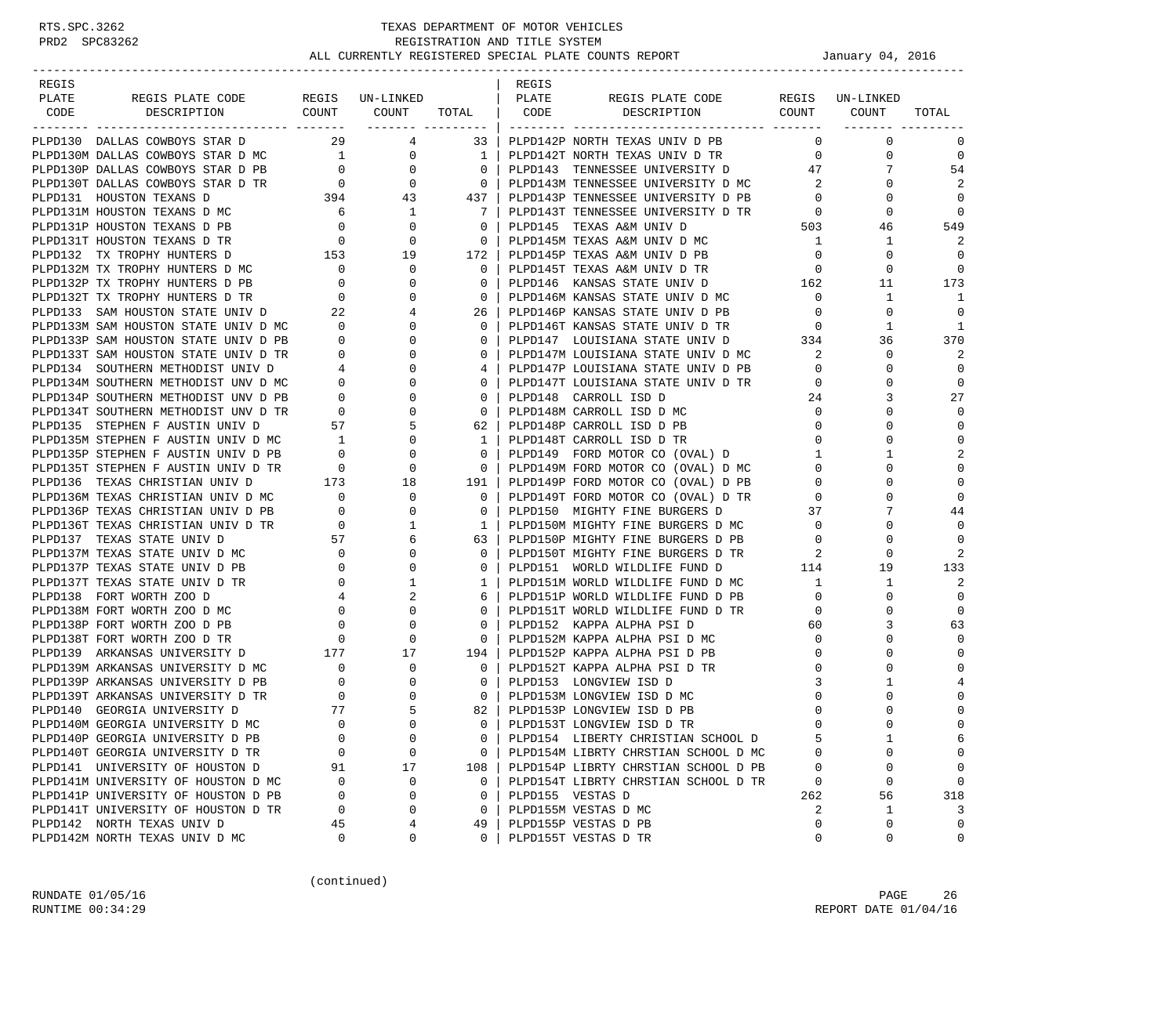| REGIS                                                                                                                                                                                                             |                                                             |                                                                                                                                                                                                        |                          | REGIS |                                                                                                                                                                                               |                                                                       |                 |                |
|-------------------------------------------------------------------------------------------------------------------------------------------------------------------------------------------------------------------|-------------------------------------------------------------|--------------------------------------------------------------------------------------------------------------------------------------------------------------------------------------------------------|--------------------------|-------|-----------------------------------------------------------------------------------------------------------------------------------------------------------------------------------------------|-----------------------------------------------------------------------|-----------------|----------------|
| PLATE<br>REGIS PLATE CODE REGIS UN-LINKED                                                                                                                                                                         |                                                             |                                                                                                                                                                                                        |                          | PLATE | REGIS PLATE CODE                                                                                                                                                                              |                                                                       | REGIS UN-LINKED |                |
| CODE<br>DESCRIPTION                                                                                                                                                                                               |                                                             | -<br>COUNT COUNT                                                                                                                                                                                       | TOTAL                    | CODE  | DESCRIPTION                                                                                                                                                                                   |                                                                       | COUNT COUNT     | TOTAL          |
|                                                                                                                                                                                                                   |                                                             | ___________________                                                                                                                                                                                    |                          |       |                                                                                                                                                                                               |                                                                       | -------- ----   |                |
| PLPD156 NASCAR D                                                                                                                                                                                                  | 16                                                          | 0                                                                                                                                                                                                      | 16                       |       | PLPD169P TEXAS A&M (HELMET) D PB                                                                                                                                                              | $\overline{0}$                                                        | $\mathbf 0$     | 0              |
| PLPD156M NASCAR D MC                                                                                                                                                                                              |                                                             | $\overline{\phantom{a}}$<br>0                                                                                                                                                                          | $\mathbf{0}$             |       | PLPD169T TEXAS A&M (HELMET) D TR                                                                                                                                                              | $\overline{0}$                                                        | 0               | $\mathbf 0$    |
| PLPD156P NASCAR D PB                                                                                                                                                                                              |                                                             | $\begin{array}{c} 0 \\ 0 \end{array}$<br>$\mathbf{0}$                                                                                                                                                  | $\mathbf 0$              |       |                                                                                                                                                                                               |                                                                       | 59              | 662            |
| PLPD156T NASCAR D TR                                                                                                                                                                                              |                                                             | $\overline{0}$                                                                                                                                                                                         | $\mathbf 0$              |       |                                                                                                                                                                                               |                                                                       | $\circ$         | 2              |
| PLPD157 NASCAR HOF - DALE D $12$ 1 $1$ PLPD157M NASCAR HOF - DALE D MC $0$ 0 0                                                                                                                                    |                                                             |                                                                                                                                                                                                        | 13                       |       | PLPD170P TEXAS A&M (MAROON) D PB<br>PLPD170T TEXAS A&M (MAROON) D TR                                                                                                                          | $\circ$                                                               | $\circ$         | $\Omega$       |
|                                                                                                                                                                                                                   |                                                             |                                                                                                                                                                                                        | $\mathbf{0}$             |       | PLPD170T TEXAS A&M (MAROON) D TR                                                                                                                                                              | $\circ$                                                               | 0               | $\mathbf 0$    |
|                                                                                                                                                                                                                   |                                                             | $\mathbf 0$                                                                                                                                                                                            | $\circ$                  |       | PLPD171 SOUTHERN UNIVERSITY D                                                                                                                                                                 | 92                                                                    | 16              | 108            |
| PLPD157P NASCAR HOF - DALE D PB 0<br>PLPD157T NASCAR HOF - DALE D TR 0<br>PLPD158 NASCAR- 24 JEFF GORDON D 7<br>PLPD158M NASCAR- 24 JEFF GORDON D MC 0<br>PLPD158P NASCAR- 24 JEFF GORDON D PB 0                  |                                                             | $\mathbf 0$                                                                                                                                                                                            | $\circ$                  |       | PLPD171M SOUTHERN UNIVERSITY D MC<br>PLPD171P SOUTHERN UNIVERSITY D PB                                                                                                                        | 2                                                                     | $\mathbf 0$     | 2              |
|                                                                                                                                                                                                                   |                                                             | $\mathbf{1}$                                                                                                                                                                                           | 8                        |       |                                                                                                                                                                                               | $\overline{0}$                                                        | 0               | $\Omega$       |
|                                                                                                                                                                                                                   |                                                             | 0                                                                                                                                                                                                      | 0                        |       | PLPD171T SOUTHERN UNIVERSITY D TR<br>PLPD171T SOUTHERN UNIVERSITY D TR                                                                                                                        | $\mathbf{0}$                                                          | 0               | $\Omega$       |
|                                                                                                                                                                                                                   |                                                             | $\mathsf{O}$                                                                                                                                                                                           | $\circ$                  |       | PLPD172 FORD MOTOR CO (TOUGH) D                                                                                                                                                               | 3                                                                     | 5               | 8              |
| PLPD158T NASCAR- 24 JEFF GORDON D TR                                                                                                                                                                              |                                                             | $\overline{0}$                                                                                                                                                                                         | $\mathbf{0}$             |       |                                                                                                                                                                                               |                                                                       | $\mathbf 0$     | $\Omega$       |
| PLPD159 NASCAR - 88 DALE JR D                                                                                                                                                                                     |                                                             | $\mathbf{0}$                                                                                                                                                                                           | 7                        |       |                                                                                                                                                                                               |                                                                       | $\mathbf 0$     | $\Omega$       |
| PLPD159M NASCAR - 88 DALE JR D MC                                                                                                                                                                                 |                                                             | 0                                                                                                                                                                                                      | $\circ$                  |       | PLPD172M FORD MOTOR CO (TOUGH) D MC<br>PLPD172P FORD MOTOR CO (TOUGH) D PB<br>PLPD172T FORD MOTOR CO (TOUGH) D TR<br>PLPD173 DALLAS COWBOYS BLUE D 246<br>PLPD173M DALLAS COWBOYS BLUE D MC 2 |                                                                       | 0               | $\Omega$       |
| PLPD159P NASCAR - 88 DALE JR D PB                                                                                                                                                                                 |                                                             | 0                                                                                                                                                                                                      | $\circ$                  |       |                                                                                                                                                                                               |                                                                       | 30              | 276            |
| PLPD159T NASCAR - 88 DALE JR D TR                                                                                                                                                                                 |                                                             | $\begin{array}{ccc} \mathbf{TR} & & \mathbf{0} \\ & & \mathbf{0} \\ & & \mathbf{7} \\ & & \mathbf{0} \\ & & \mathbf{0} \\ & & & \mathbf{0} \\ & & & \mathbf{0} \\ & & & & \mathbf{0} \end{array}$<br>0 | $\mathbf 0$              |       | PLPD173M DALLAS COWBOYS BLUE D MC                                                                                                                                                             | $\overline{\phantom{a}}$ 2                                            | 0               | 2              |
| PLPD160 OUR ENERGY LLC D                                                                                                                                                                                          | 51                                                          | 8                                                                                                                                                                                                      | 59                       |       | PLPD173P DALLAS COWBOYS BLUE D PB                                                                                                                                                             | $\overline{0}$                                                        | $\mathbf 0$     | $\Omega$       |
| PLPD160M OUR ENERGY LLC D MC                                                                                                                                                                                      | $\overline{\mathbf{c}}$                                     | $\mathbf 0$                                                                                                                                                                                            | 2                        |       | PLPD173T DALLAS COWBOYS BLUE D TR                                                                                                                                                             | $\overline{0}$                                                        | $\mathbf 0$     | $\Omega$       |
| PLPD160P OUR ENERGY LLC D PB                                                                                                                                                                                      | $\overline{0}$                                              | $\mathbf 0$                                                                                                                                                                                            | $\circ$                  |       | PLPD174 SUNFLOWER D                                                                                                                                                                           | 115                                                                   | 14              | 129            |
| PLPD160T OUR ENERGY LLC D TR                                                                                                                                                                                      | $\overline{0}$                                              | $\begin{array}{c}\n10\n\end{array}$                                                                                                                                                                    | $\mathbf{0}$             |       | PLPD174M SUNFLOWER D MC                                                                                                                                                                       | $\overline{0}$                                                        | 0               | $\Omega$       |
| PLPD161 HOUSTON DYNAMO D                                                                                                                                                                                          | 60                                                          |                                                                                                                                                                                                        | 70                       |       | PLPD174P SUNFLOWER D PB                                                                                                                                                                       | $\mathbf 0$                                                           | $\mathbf 0$     | $\mathbf 0$    |
| PLPD161M HOUSTON DYNAMO D MC                                                                                                                                                                                      | $\overline{1}$                                              |                                                                                                                                                                                                        | 1                        |       | PLPD174T SUNFLOWER D TR                                                                                                                                                                       | 0                                                                     | 0               | $\Omega$       |
| PLPD161P HOUSTON DYNAMO D PB                                                                                                                                                                                      | $\overline{0}$                                              | 0                                                                                                                                                                                                      | $\circ$                  |       | PLPD175 KW CARES D                                                                                                                                                                            | 2                                                                     | 1               | 3              |
| PLPD161T HOUSTON DYNAMO D TR                                                                                                                                                                                      | $\overline{0}$                                              | 0                                                                                                                                                                                                      | $\circ$                  |       | PLPD175M KW CARES D MC                                                                                                                                                                        | $\mathbf 0$                                                           | $\Omega$        | $\mathbf 0$    |
| PLPD162 ALLEN ISD D                                                                                                                                                                                               |                                                             | 1                                                                                                                                                                                                      | 9                        |       | PLPD175P KW CARES D PB                                                                                                                                                                        | $\overline{0}$                                                        | 0               | $\mathbf 0$    |
| PLPD162M ALLEN ISD D MC                                                                                                                                                                                           |                                                             | $\begin{array}{c} 8 \\ 0 \end{array}$<br>$\mathbf{0}$                                                                                                                                                  | $\circ$                  |       | PLPD175T KW CARES D TR                                                                                                                                                                        | $\overline{0}$                                                        | 0               | $\mathbf 0$    |
| PLPD162P ALLEN ISD D PB                                                                                                                                                                                           |                                                             |                                                                                                                                                                                                        | $\circ$                  |       | PLPD176 DON'T TREAD ON ME D                                                                                                                                                                   | 559                                                                   | 89              | 648            |
| PLPD162T ALLEN ISD D TR                                                                                                                                                                                           | $\overline{0}$                                              |                                                                                                                                                                                                        | $\mathbf 0$              |       | PLPD176M DON'T TREAD ON ME D MC                                                                                                                                                               | 25                                                                    | 7               | 32             |
| PLPD163 TX ALLIANCE FOR RECYCLE D 18                                                                                                                                                                              |                                                             | $\begin{array}{ccc} 0 & & 0 \\ 0 & & 0 \\ 0 & & 1 \end{array}$                                                                                                                                         | 19                       |       | PLPD176P DON'T TREAD ON ME D PB                                                                                                                                                               | $\overline{0}$                                                        | 0               | 0              |
|                                                                                                                                                                                                                   |                                                             | $\overline{0}$                                                                                                                                                                                         | $\mathbf{0}$             |       | PLPD176T DON'T TREAD ON ME D TR                                                                                                                                                               |                                                                       | 0               | 2              |
| PLPD163M TX ALLIANCE FOR RECYCL D MC 0<br>PLPD163P TX ALLIANCE FOR RECYCL D PB 0<br>PLPD163P TX ALLIANCE FOR RECYCL D PB                                                                                          |                                                             | $\mathbf{0}$                                                                                                                                                                                           | $\mathbf 0$              |       | PLPD177 COME & TAKE IT D                                                                                                                                                                      | $\begin{array}{ccc}\n\text{TR} & \text{2} \\ \text{979}\n\end{array}$ | 117             | 1,096          |
|                                                                                                                                                                                                                   |                                                             |                                                                                                                                                                                                        | $\overline{\phantom{0}}$ |       | PLPD177M COME & TAKE IT D MC                                                                                                                                                                  | 25                                                                    | 4               | 29             |
|                                                                                                                                                                                                                   |                                                             |                                                                                                                                                                                                        | 162                      |       | PLPD177P COME & TAKE IT D PB                                                                                                                                                                  | $\overline{0}$                                                        | 0               | $\Omega$       |
|                                                                                                                                                                                                                   |                                                             |                                                                                                                                                                                                        | $\mathbf{0}$             |       | PLPD177T COME & TAKE IT D TR                                                                                                                                                                  | 1                                                                     | 1               | 2              |
|                                                                                                                                                                                                                   |                                                             |                                                                                                                                                                                                        | $\mathbf{0}$             |       | PLPD178 JESUIT DALLAS D                                                                                                                                                                       | 20                                                                    | 1               | 21             |
| PLPD163T TX ALLIANCE FOR RECYCL D TR 0 0 0<br>PLPD165 NEBRASKA UNIVERSITY D 149 13<br>PLPD165M NEBRASKA UNIVERSITY D MC 0 0<br>PLPD165P NEBRASKA UNIVERSITY D PB 0 0 0<br>PLPD165T NEBRASKA UNIVERSITY D TR 0 0 0 |                                                             |                                                                                                                                                                                                        | $\overline{0}$           |       | PLPD178M JESUIT DALLAS D MC                                                                                                                                                                   | $\mathbf{0}$                                                          | $\mathbf 0$     | $\mathbf 0$    |
| PLPD166 TEXAS-SAN ANTONIO UNIV D                                                                                                                                                                                  | 32                                                          | $\overline{2}$                                                                                                                                                                                         | 34                       |       | PLPD178P JESUIT DALLAS D PB                                                                                                                                                                   | $\overline{0}$                                                        | $\mathbf 0$     | $\mathbf 0$    |
|                                                                                                                                                                                                                   |                                                             | $\mathbf{0}$                                                                                                                                                                                           | $\mathbf{0}$             |       | PLPD178T JESUIT DALLAS D TR                                                                                                                                                                   | $\mathbf{0}$                                                          | 0               | $\Omega$       |
| PLPD166M TEXAS-SAN ANTONIO UNIV D MC 0<br>PLPD166P TEXAS-SAN ANTONIO UNIV D PB 0                                                                                                                                  |                                                             | $\overline{0}$                                                                                                                                                                                         | $\overline{\phantom{0}}$ |       | PLPD179 KILGORE RANGERETTES D                                                                                                                                                                 | 26                                                                    | 2               | 28             |
| PLPD166T TEXAS-SAN ANTONIO UNIV D TR                                                                                                                                                                              |                                                             | $\overline{0}$                                                                                                                                                                                         | $\overline{0}$           |       | PLPD179M KILGORE RANGERETTES D MC<br>PLPD179M KILGORE RANGERETTES D MC                                                                                                                        | $\circ$                                                               | 0               | $\Omega$       |
| PLPD167 TEXAS TECH UNIVERSITY D                                                                                                                                                                                   | $\begin{array}{ccc}\n\text{TR} & & 0 \\ & 349\n\end{array}$ | 21                                                                                                                                                                                                     | 370 l                    |       | PLPD179P KILGORE RANGERETTES D PB                                                                                                                                                             | $\overline{0}$                                                        | $\Omega$        | $\mathbf 0$    |
| PLPD167M TEXAS TECH UNIVERSITY D MC                                                                                                                                                                               | 2                                                           | $\overline{2}$                                                                                                                                                                                         | $4 \mid$                 |       | PLPD179T KILGORE RANGERETTES D TR                                                                                                                                                             | $\Omega$                                                              | $\Omega$        | $\Omega$       |
| PLPD167P TEXAS TECH UNIVERSITY D PB                                                                                                                                                                               | $\mathbf 0$                                                 | $\Omega$                                                                                                                                                                                               | 0                        |       | PLPD180 PEACE OFFICER MEM D                                                                                                                                                                   | 64                                                                    | 6               | 70             |
| PLPD167T TEXAS TECH UNIVERSITY D TR                                                                                                                                                                               | 0                                                           | $\Omega$                                                                                                                                                                                               | 0                        |       | PLPD180M PEACE OFFICER MEM D MC                                                                                                                                                               | 2                                                                     | 0               | $\overline{c}$ |
| PLPD168 BAYLOR UNIVERSITY D                                                                                                                                                                                       | 136                                                         | 9                                                                                                                                                                                                      | 145                      |       | PLPD180P PEACE OFFICER MEM D PB                                                                                                                                                               | 0                                                                     | 0               | $\mathbf 0$    |
| PLPD168M BAYLOR UNIVERSITY D MC                                                                                                                                                                                   | 0                                                           | 0                                                                                                                                                                                                      | $\circ$                  |       | PLPD180T PEACE OFFICER MEM D TR                                                                                                                                                               | $\mathbf 0$                                                           | 0               | $\mathbf 0$    |
| PLPD168P BAYLOR UNIVERSITY D PB                                                                                                                                                                                   | 0                                                           | $\Omega$                                                                                                                                                                                               | 0                        |       | PLPD181 SIGMA GAMMA RHO D                                                                                                                                                                     | 21                                                                    | 7               | 28             |
| PLPD168T BAYLOR UNIVERSITY D TR                                                                                                                                                                                   | $\mathbf 0$                                                 | $\Omega$                                                                                                                                                                                               | $\circ$                  |       | PLPD181M SIGMA GAMMA RHO D MC                                                                                                                                                                 | $\mathbf 0$                                                           | 0               | $\mathbf 0$    |
| PLPD169 TEXAS A&M (HELMET) D                                                                                                                                                                                      | 62                                                          | 8                                                                                                                                                                                                      | 70                       |       | PLPD181P SIGMA GAMMA RHO D PB                                                                                                                                                                 | 0                                                                     | 0               | $\mathbf 0$    |
| PLPD169M TEXAS A&M (HELMET) D MC                                                                                                                                                                                  | 2                                                           | 1                                                                                                                                                                                                      | 3                        |       | PLPD181T SIGMA GAMMA RHO D TR                                                                                                                                                                 | 0                                                                     | 0               | 0              |
|                                                                                                                                                                                                                   |                                                             |                                                                                                                                                                                                        |                          |       |                                                                                                                                                                                               |                                                                       |                 |                |

(continued)

RUNDATE 01/05/16 PAGE 27 RUNTIME  $00:34:29$  REPORT DATE  $01/04/16$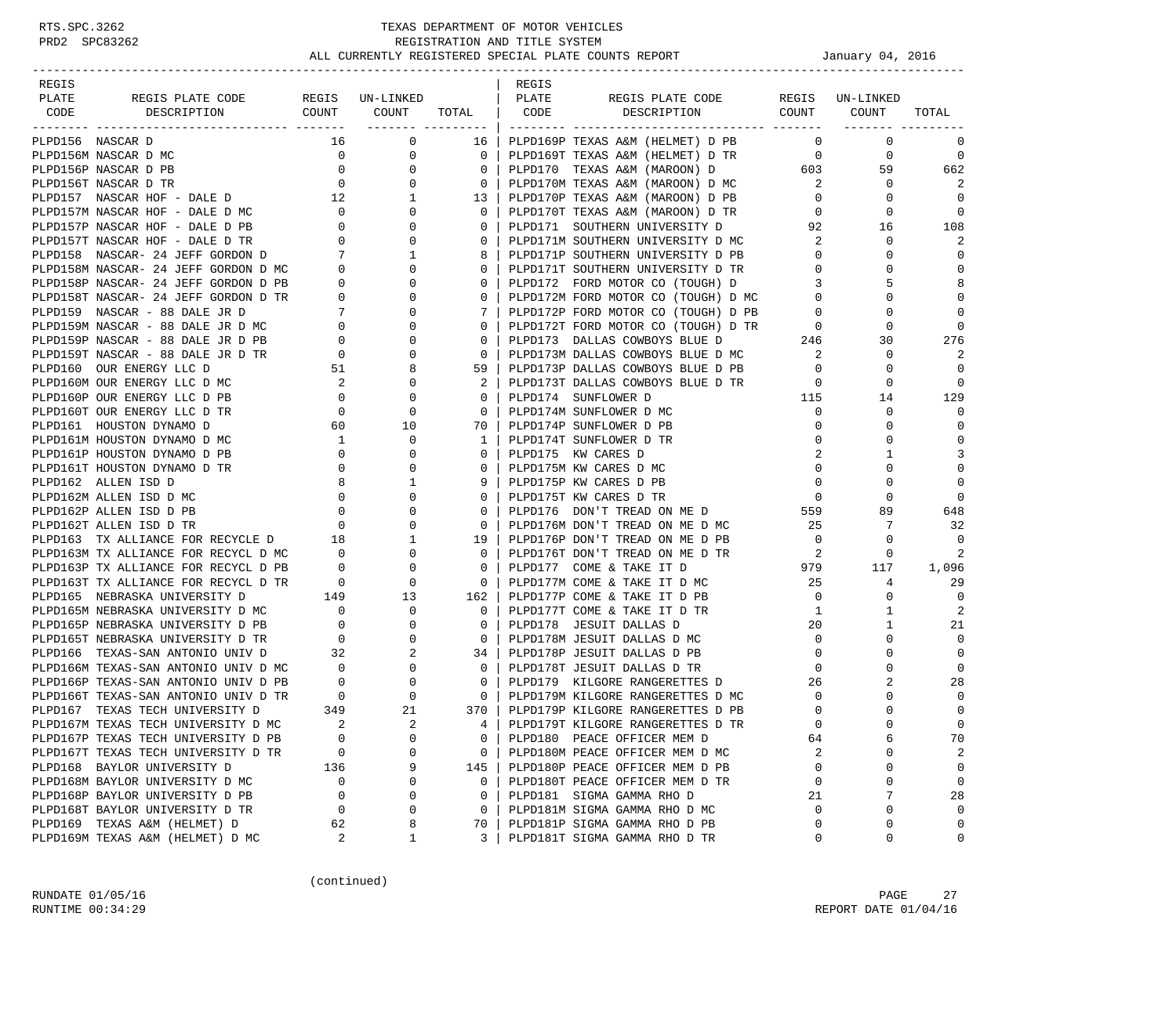| REGIS |                                                                                                                                                                                                                  |                                                                                           |                                |                | REGIS        |                                                                        |                |                     |                |
|-------|------------------------------------------------------------------------------------------------------------------------------------------------------------------------------------------------------------------|-------------------------------------------------------------------------------------------|--------------------------------|----------------|--------------|------------------------------------------------------------------------|----------------|---------------------|----------------|
| PLATE | REGIS PLATE CODE                                                                                                                                                                                                 |                                                                                           | REGIS UN-LINKED                |                | <b>PLATE</b> | REGIS PLATE CODE                                                       |                | REGIS UN-LINKED     |                |
| CODE  | DESCRIPTION                                                                                                                                                                                                      |                                                                                           | COUNT COUNT TOTAL   CODE       |                |              | DESCRIPTION                                                            | COUNT COUNT    |                     | TOTAL          |
|       | PLPD183 DR PEPPER D                                                                                                                                                                                              | 35                                                                                        | 5                              | 40 l           |              | PLPD196P BRIGHAM YOUNG UNIV D PB                                       | $\mathbf{0}$   | $\mathbf 0$         | $\mathbf 0$    |
|       | PLPD183M DR PEPPER D MC                                                                                                                                                                                          |                                                                                           | $\mathbf{1}$<br>$\overline{0}$ | 1 <sup>1</sup> |              | PLPD196T BRIGHAM YOUNG UNIV D TR                                       |                | 0<br>$\overline{0}$ | $\mathbf 0$    |
|       |                                                                                                                                                                                                                  |                                                                                           | $\mathbf{0}$                   | $\mathbf{0}$   |              | PLPD197 ILLINOIS UNIVERSITY D                                          | 13             | 1                   | 14             |
|       |                                                                                                                                                                                                                  |                                                                                           | $\mathbf{0}$                   | $\Omega$       |              | PLPD197M ILLINOIS UNIVERSITY D MC                                      | $\overline{0}$ |                     | $\Omega$       |
|       |                                                                                                                                                                                                                  |                                                                                           | 4                              | 8              |              |                                                                        |                | $\overline{0}$<br>0 | $\mathbf 0$    |
|       | PLPD183P DR PEPPER D PB<br>PLPD183T DR PEPPER D TR 0<br>PLPD184 IGNITE-STREAM ENERGY D 4<br>PLPD184M IGNITE-STREAM ENERGY D MC 0<br>PLPD184M IGNITE-STREAM ENERGY D MC 0<br>PLPD184D IGNITE STREAM ENERGY D MC 0 |                                                                                           | $\Omega$                       | $\mathbf{0}$   |              | PLPD197P ILLINOIS UNIVERSITY D PB<br>PLPD197T ILLINOIS UNIVERSITY D TR | $\circ$        | $\Omega$            | $\mathbf 0$    |
|       | PLPD184P IGNITE-STREAM ENERGY D PB                                                                                                                                                                               |                                                                                           | 0                              | $\mathbf{0}$   |              | PLPD198 PURDUE UNIVERSITY D                                            | 81             | 4                   | 85             |
|       | PLPD184T IGNITE-STREAM ENERGY D TR                                                                                                                                                                               |                                                                                           | 0                              | $\overline{0}$ |              | PLPD198M PURDUE UNIVERSITY D MC                                        | $\mathbf{1}$   |                     | 1              |
|       | PLPD186 TEXAS 811 D                                                                                                                                                                                              | $\begin{array}{c}0\\0\\47\end{array}$<br>$\begin{array}{c} 0 \\ 47 \\ 0 \\ 0 \end{array}$ | 3                              | 50             |              | PLPD198P PURDUE UNIVERSITY D PB                                        | $\overline{0}$ | $\Omega$            | $\mathbf 0$    |
|       | PLPD186M TEXAS 811 D MC                                                                                                                                                                                          |                                                                                           | 0                              | $\mathbf{0}$   |              | PLPD198T PURDUE UNIVERSITY D TR                                        | 2              | 0                   | 2              |
|       | PLPD186P TEXAS 811 D PB                                                                                                                                                                                          |                                                                                           | $\mathbf 0$                    | $\mathbf{0}$   |              | PLPD199 USA PRIDE D                                                    | 96             | 10                  | 106            |
|       |                                                                                                                                                                                                                  |                                                                                           | $1$ , $\sim$<br>$\mathbf 0$    | $\mathbf{1}$   |              | PLPD199M USA PRIDE D MC                                                | 2              | 0                   | 2              |
|       | PLPD186T TEXAS 811 D TR<br>PLPD187 DALLAS MAVERICKS BLUE D 6<br>PLPD187M DALLAS MAVERICKS BLUE D MC 0                                                                                                            |                                                                                           | 2                              | 8              |              | PLPD199P USA PRIDE D PB                                                | $\overline{0}$ | 0                   | $\Omega$       |
|       |                                                                                                                                                                                                                  |                                                                                           | $\Omega$                       | $\Omega$       |              | PLPD199T USA PRIDE D TR                                                | $\Omega$       | 0                   | $\Omega$       |
|       |                                                                                                                                                                                                                  |                                                                                           | $\mathbf{0}$                   | $\mathbf{0}$   |              | PLPD201 TEXAS 4 EVER D                                                 | 124            | 16                  | 140            |
|       |                                                                                                                                                                                                                  |                                                                                           | 0                              | $\mathbf 0$    |              | PLPD201M TEXAS 4 EVER D MC                                             | $\overline{0}$ | 0                   | $\mathbf 0$    |
|       | PLPD187P DALLAS MAVERICKS BLUE D PB<br>PLPD187T DALLAS MAVERICKS BLUE D TR 0<br>PLPD188 TEXAS-ARLINGTON UNIV D 17<br>PLPD188M TEXAS-ARLINGTON UNIV D MC 0<br>PLPD188P TEXAS-ARLINGTON UNIV D PB 0                |                                                                                           | $\mathbf{1}$                   | 18             |              | PLPD201P TEXAS 4 EVER D PB                                             | $\overline{0}$ | 0                   | $\mathbf 0$    |
|       |                                                                                                                                                                                                                  |                                                                                           | 0                              | 0              |              | PLPD201T TEXAS 4 EVER D TRAILER                                        | $\mathbf{1}$   |                     | $\mathbf{1}$   |
|       |                                                                                                                                                                                                                  |                                                                                           | 0                              | $\Omega$       |              | PLPD203 DEEP IN THE HEART D                                            | 54             | 5                   | 59             |
|       | PLPD188T TEXAS-ARLINGTON UNIV D TR                                                                                                                                                                               | $\begin{array}{ccc} \n \text{R} & & 0 \\ \n 26 & & \n \end{array}$                        | 0                              | $\mathbf{0}$   |              | PLPD203M DEEP IN THE HEART D MC                                        | $\mathbf{1}$   | 0                   | 1              |
|       | PLPD189 RATHER BE GOLFING D                                                                                                                                                                                      |                                                                                           | 5                              | 31 I           |              | PLPD203P DEEP IN THE HEART D PB                                        | $\overline{0}$ | $\Omega$            | $\mathbf 0$    |
|       | PLPD189M RATHER BE GOLFING D MC                                                                                                                                                                                  |                                                                                           | $\mathbf{0}$                   | $\mathbf{0}$   |              | PLPD203T DEEP IN THE HEART D TR                                        | $\overline{0}$ | 2                   | $\overline{2}$ |
|       | PLPD189P RATHER BE GOLFING D PB                                                                                                                                                                                  |                                                                                           | 0                              | 0              |              | PLPD204 FREEBIRDS D                                                    | $\mathbf{0}$   |                     | $\mathbf 0$    |
|       | PLPD189T RATHER BE GOLFING D TR                                                                                                                                                                                  | $\begin{array}{c} 0 \\ 0 \\ 0 \end{array}$                                                | $\Omega$                       | $\Omega$       |              | PLPD204M FREEBIRDS D MC                                                | $\mathbf 0$    |                     | $\mathbf 0$    |
|       | PLPD190 TX MOTOR SPEEDWAY D                                                                                                                                                                                      | 7                                                                                         | 1                              | 8              |              | PLPD204P FREEBIRDS D PB                                                | $\overline{0}$ | 0                   | $\mathbf 0$    |
|       | PLPD190M TX MOTOR SPEEDWAY D MC                                                                                                                                                                                  | $\begin{array}{c} \n \stackrel{\prime}{\phantom{0}} \\ \n 0 \n \end{array}$               | $\Omega$                       | $\Omega$       |              | PLPD204T FREEBIRDS D TR                                                | $\mathbf 0$    | $\Omega$            | $\mathbf 0$    |
|       | PLPD190P TX MOTOR SPEEDWAY D PB                                                                                                                                                                                  | $\overline{0}$                                                                            | 0                              | $\mathbf 0$    |              | PLPD205 TEXAS STARS HOCKEY D                                           | 14             | 1                   | 15             |
|       | PLPD190T TX MOTOR SPEEDWAY D TR                                                                                                                                                                                  | $\overline{0}$                                                                            | $\mathbf 0$                    | 0              |              | PLPD205M TEXAS STARS HOCKEY D MC                                       | $\overline{0}$ |                     | $\mathbf 0$    |
|       | PLPD191 HOUSTON ROCKETS D                                                                                                                                                                                        | 67                                                                                        | 11                             | 78             |              | PLPD205P TEXAS STARS HOCKEY D PB                                       | $\mathbf 0$    | $\Omega$            | $\mathbf 0$    |
|       | PLPD191M HOUSTON ROCKETS D MC                                                                                                                                                                                    | $\overline{0}$<br>$\overline{a}$                                                          | 0                              | $\mathbf{0}$   |              | PLPD205T TEXAS STARS HOCKEY D TR                                       | $\mathbf{0}$   | 0                   | $\mathbf 0$    |
|       | PLPD191P HOUSTON ROCKETS D PB                                                                                                                                                                                    |                                                                                           | 0                              | $\mathbf{0}$   |              | PLPD206 FW CATS BASEBALL D                                             | 1              | $\Omega$            | $\mathbf{1}$   |
|       | PLPD191T HOUSTON ROCKETS D TR                                                                                                                                                                                    | $\mathbf{0}$                                                                              | 0                              | 0              |              | PLPD206M FW CATS BASEBALL D MC                                         | $\mathbf{0}$   | 0                   | $\mathbf 0$    |
|       | PLPD192 COPPELL COWBOYS D                                                                                                                                                                                        | 2                                                                                         | 0                              | 2              |              | PLPD206P FW CATS BASEBALL D PB                                         | $\mathbf 0$    |                     | $\Omega$       |
|       | PLPD192M COPPELL COWBOYS D MC                                                                                                                                                                                    | $\overline{0}$                                                                            | $\Omega$                       | $\Omega$       |              | PLPD206T FW CATS BASEBALL D TR                                         | $\mathbf 0$    | $\Omega$            | $\Omega$       |
|       | PLPD192P COPPELL COWBOYS D PB                                                                                                                                                                                    | $\overline{0}$<br>$\overline{0}$                                                          | 0                              | 0              |              | PLPD207 LARGE STAR PINK D                                              | $772$          | 114                 | 886            |
|       | PLPD192T COPPELL COWBOYS D TR                                                                                                                                                                                    |                                                                                           | $\mathbf 0$                    | $\mathbf{0}$   |              | PLPD207M LARGE STAR PINK D MC                                          | 2              | 0                   | 2              |
|       | PLPD193 TEXAS NURSE D                                                                                                                                                                                            | 10                                                                                        | 3                              | 13             |              | PLPD207P LARGE STAR PINK D PB                                          | $\mathbf{0}$   | 0                   | $\Omega$       |
|       | $\overline{0}$<br>PLPD193M TEXAS NURSE D MC                                                                                                                                                                      |                                                                                           | 0                              | $\mathbf{0}$   |              | PLPD207T LARGE STAR PINK D TR                                          | $\mathbf 0$    |                     | $\Omega$       |
|       | PLPD193P TEXAS NURSE D PB                                                                                                                                                                                        |                                                                                           | $\Omega$                       | $\mathbf{0}$   |              | PLPD208 LAKE DALLAS ISD D                                              | $\Omega$       |                     |                |
|       | PLPD193T TEXAS NURSE D TR                                                                                                                                                                                        |                                                                                           | $\mathbf{0}$                   | $\mathbf{0}$   |              | PLPD208M LAKE DALLAS ISD D MC                                          | 0              |                     | $\Omega$       |
|       | PLPD194 ARIZONA UNIVERSITY D                                                                                                                                                                                     | 30                                                                                        | $\overline{4}$                 | 34 I           |              | PLPD208P LAKE DALLAS ISD D PB                                          | $\mathbf 0$    |                     | $\mathbf 0$    |
|       | PLPD194M ARIZONA UNIVERSITY D MC                                                                                                                                                                                 | $\Omega$                                                                                  | $\Omega$                       | $\Omega$       |              | PLPD208T LAKE DALLAS ISD D TR                                          | $\Omega$       |                     | $\Omega$       |
|       | PLPD194P ARIZONA UNIVERSITY D PB                                                                                                                                                                                 | $\Omega$                                                                                  | 0                              | 0              |              | PLPD209 MISSISSIPPI UNIV D                                             | 276            | 33                  | 309            |
|       | PLPD194T ARIZONA UNIVERSITY D TR                                                                                                                                                                                 | O                                                                                         | 0                              | 0              |              | PLPD209M MISSISSIPPI UNIV D MC                                         | $\Omega$       | $\mathbf 0$         | $\mathbf 0$    |
|       | PLPD195 BOISE STATE UNIV D                                                                                                                                                                                       | 8                                                                                         | 3                              | 11             |              | PLPD209P MISSISSIPPI UNIV D PB                                         | 0              | 0                   | $\mathbf 0$    |
|       | PLPD195M BOISE STATE UNIV D MC                                                                                                                                                                                   | 0                                                                                         | 0                              | 0              |              | PLPD209T MISSISSIPPI UNIV D TR                                         | $\mathbf 0$    | $\mathbf 0$         | 0              |
|       | PLPD195P BOISE STATE UNIV D PB                                                                                                                                                                                   | 0                                                                                         | 0                              | 0              |              | PLPD210 KENTUCKY UNIVERSITY D                                          | 53             | 1                   | 54             |
|       | PLPD195T BOISE STATE UNIV D TR                                                                                                                                                                                   | 0                                                                                         | 0                              | 0              |              | PLPD210M KENTUCKY UNIVERSITY D MC                                      | $\mathbf 0$    | $\mathbf 0$         | $\mathbf 0$    |
|       | PLPD196 BRIGHAM YOUNG UNIV D                                                                                                                                                                                     | 62                                                                                        | 14                             | 76             |              | PLPD210P KENTUCKY UNIVERSITY D PB                                      | $\Omega$       | 0                   | 0              |
|       | PLPD196M BRIGHAM YOUNG UNIV D MC                                                                                                                                                                                 | 0                                                                                         | 0                              | 0              |              | PLPD210T KENTUCKY UNIVERSITY D TR                                      | 0              | 0                   | 0              |

(continued)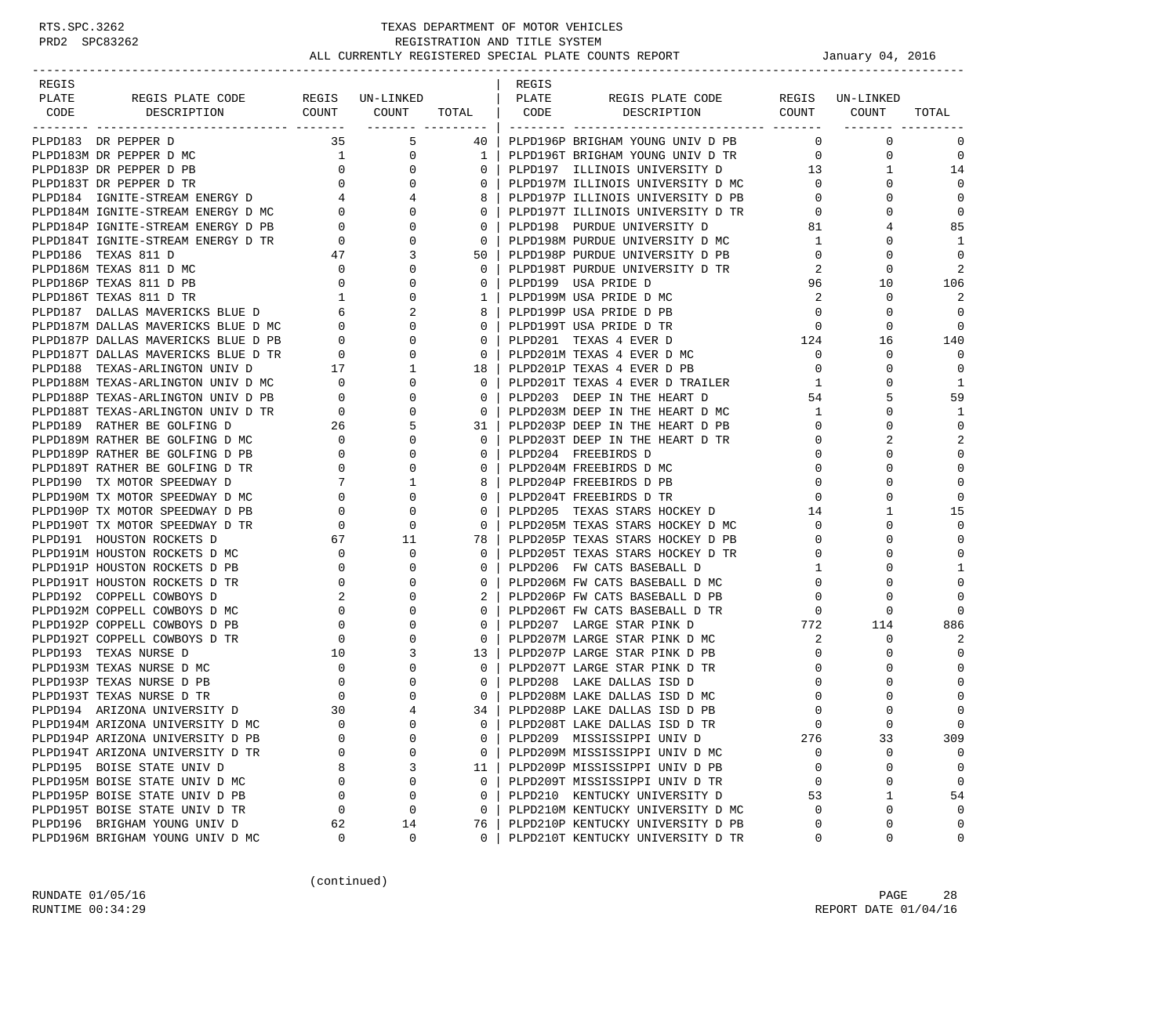| REGIS |                                                                        |                                                  |                 |                          | REGIS |                                                                        |                                                                   |                 |                   |
|-------|------------------------------------------------------------------------|--------------------------------------------------|-----------------|--------------------------|-------|------------------------------------------------------------------------|-------------------------------------------------------------------|-----------------|-------------------|
| PLATE | REGIS PLATE CODE REGIS UN-LINKED                                       |                                                  |                 |                          | PLATE | REGIS PLATE CODE                                                       |                                                                   | REGIS UN-LINKED |                   |
| CODE  | DESCRIPTION                                                            |                                                  |                 |                          |       | COUNT COUNT TOTAL CODE DESCRIPTION COUNT COUNT                         |                                                                   |                 | TOTAL             |
|       |                                                                        |                                                  |                 |                          |       |                                                                        |                                                                   |                 |                   |
|       | PLPD211 DALLAS MAVERICKS D                                             |                                                  | 71 7            | 78 I                     |       | PLPD229P DELTA SIGMA THETA D PB                                        | $\Omega$                                                          | 0               | 0                 |
|       | PLPD211M DALLAS MAVERICKS D MC                                         | $\overline{0}$                                   | $\overline{0}$  | $\overline{0}$           |       | PLPD229T DELTA SIGMA THETA D TR 0                                      |                                                                   | 0               | $\overline{0}$    |
|       | PLPD211P DALLAS MAVERICKS D PB                                         | $\overline{0}$                                   | $\mathbf{0}$    | $\overline{0}$           |       | PLPD230 NOTRE DAME UNIVERSITY D 149                                    |                                                                   | 8               | 157               |
|       | PLPD211T DALLAS MAVERICKS D TR                                         | $\overline{0}$                                   | $\mathbf{0}$    | $\overline{\phantom{0}}$ |       | PLPD230M NOTRE DAME UNIVERSITY D MC 2                                  |                                                                   | $\Omega$        | 2                 |
|       | PLPD212 SAN ANTONIO SPURS D                                            |                                                  | 24              | 225                      |       | PLPD230P NOTRE DAME UNIVERSITY D PB                                    | $\mathbf{0}$                                                      | 0               | $\mathbf 0$       |
|       | PLPD212M SAN ANTONIO SPURS D MC                                        | 201                                              | $\mathbf{0}$    | $\overline{2}$           |       | PLPD230T NOTRE DAME UNIVERSITY D TR                                    | $\mathbf{0}$                                                      | $\Omega$        | $\mathbf 0$       |
|       | PLPD212P SAN ANTONIO SPURS D PB                                        | $\begin{array}{c} 2 \\ 0 \\ 0 \end{array}$       | 0               | $\overline{0}$           |       | PLPD231 NTL WILD TURKEY FED D                                          | 6                                                                 | $\Omega$        | 6                 |
|       | PLPD212T SAN ANTONIO SPURS D TR                                        |                                                  | $\mathbf 0$     | $\overline{0}$           |       | PLPD231M NTL WILD TURKEY FED D MC                                      | $\overline{0}$                                                    | $\Omega$        | $\Omega$          |
|       | PLPD213 TRINITY UNIVERSITY D                                           | $\frac{1}{21}$                                   | 1               | 22                       |       | PLPD231P NTL WILD TURKEY FED D PB                                      | $\mathbf 0$                                                       | $\Omega$        | $\Omega$          |
|       | PLPD213M TRINITY UNIVERSITY D MC                                       |                                                  | 0               | $\Omega$                 |       | PLPD231T NTL WILD TURKEY FED D TR                                      | $\mathbf{0}$                                                      | 0               | $\Omega$          |
|       | PLPD213P TRINITY UNIVERSITY D PB                                       | $\begin{array}{c} 0 \\ 0 \end{array}$            | $\Omega$        | $\mathbf{0}$             |       | PLPD232 MISSISSIPPI ST UNIV D                                          | $\begin{matrix} \text{TR} & \hspace{1.5cm} 0 \\ 164 \end{matrix}$ | 19              | 183               |
|       | PLPD213T TRINITY UNIVERSITY D TR                                       | $\overline{0}$                                   | 0               | $\overline{\mathbf{0}}$  |       | PLPD232M MISSISSIPPI ST UNIV D MC                                      | $\mathbf{0}$                                                      | 0               | $\mathbf 0$       |
|       |                                                                        |                                                  |                 | 78                       |       | PLPD232P MISSISSIPPI ST UNIV D PB                                      | $\mathbf{0}$                                                      | $\Omega$        | $\mathbf 0$       |
|       | PLPD214 GRAMBLING UNIV D<br>PLPD214M GRAMBLING UNIV D MC 0             |                                                  | 0               | $\Omega$                 |       | PLPD232T MISSISSIPPI ST UNIV D TR                                      | $\mathbf 0$                                                       | $\Omega$        | $\mathbf 0$       |
|       | PLPD214P GRAMBLING UNIV D PB                                           | $\overline{0}$                                   | 0               | $\mathbf{0}$             |       | PLPD233 LONE STAR GREEN D                                              | 25                                                                | 2               | 27                |
|       | PLPD214T GRAMBLING UNIV D TR                                           | $\overline{0}$                                   | $\mathbf 0$     | $\overline{0}$           |       | PLPD233M LONE STAR GREEN D MC                                          | 3                                                                 | 1               | 4                 |
|       |                                                                        |                                                  | 15              | 156                      |       | PLPD233P LONE STAR GREEN D PB                                          | $\mathbf{0}$                                                      | 0               | $\mathbf 0$       |
|       | PLPD215 KANSAS UNIVERSITY D<br>141<br>PLPD215M KANSAS UNIVERSITY D MC  | $\overline{0}$                                   | 1               | 1                        |       | PLPD233T LONE STAR GREEN D TR                                          | $\mathbf{0}$                                                      | $\Omega$        | $\mathbf 0$       |
|       | PLPD215P KANSAS UNIVERSITY D PB 0<br>PLPD215P KANSAS UNIVERSITY D PB 0 |                                                  | 0               | $\Omega$                 |       | PLPD234 LONE STAR PURPLE D                                             | 48                                                                | 5               | 53                |
|       | PLPD215T KANSAS UNIVERSITY D TR                                        |                                                  | 0               | $\mathbf{0}$             |       | PLPD234M LONE STAR PURPLE D MC                                         | $\mathbf{0}$                                                      | 0               | $\mathbf 0$       |
|       | PLPD216 MISSOURI UNIVERSITY D                                          | $\begin{array}{c}0\\68\end{array}$               | 8               | 76                       |       | PLPD234P LONE STAR PURPLE D PB                                         | $\overline{0}$                                                    | $\Omega$        | $\mathbf 0$       |
|       | PLPD216M MISSOURI UNIVERSITY D MC                                      |                                                  | 0               | $\Omega$                 |       | PLPD234T LONE STAR PURPLE D TR                                         |                                                                   | 0               | $\Omega$          |
|       | PLPD216P MISSOURI UNIVERSITY D PB                                      |                                                  | $\Omega$        | 0                        |       | PLPD235 LONE STAR BLK/SILV D                                           | $\begin{array}{c}0\\207\end{array}$                               | 49              | 256               |
|       | PLPD216T MISSOURI UNIVERSITY D TR                                      | $\begin{bmatrix} 0 \\ 0 \\ 0 \\ 0 \end{bmatrix}$ | $\Omega$        | $\Omega$                 |       | PLPD235M LONE STAR BLK/SILV D MC                                       | 4                                                                 | 0               | 4                 |
|       | PLPD218 GUADALUPE RVR TROUT D                                          |                                                  | $\mathbf 0$     | 7                        |       | PLPD235P LONE STAR BLK/SILV D PB                                       | $\overline{0}$                                                    | 0               | $\Omega$          |
|       | PLPD218M GUADALUPE RVR TROUT D MC                                      | $\begin{bmatrix} 7 \\ 0 \\ 0 \end{bmatrix}$      | $\Omega$        | $\mathbf{0}$             |       | PLPD235T LONE STAR BLK/SILV D TR                                       | $\overline{0}$                                                    | 0               | $\overline{0}$    |
|       | PLPD218P GUADALUPE RVR TROUT D PB                                      |                                                  | 0               | $\mathbf{0}$             |       | PLPD236 CALVARY HILL D                                                 |                                                                   | 34              | 203               |
|       | PLPD218T GUADALUPE RVR TROUT D TR                                      | $\overline{0}$                                   | 0               | $\Omega$                 |       | PLPD236M CALVARY HILL D MC                                             | $\frac{169}{7}$<br>$7\phantom{0}$                                 | $\mathbf 0$     | 7                 |
|       | PLPD219 TEXAS ROADHOUSE D                                              | $\sim$ 0                                         | $\Omega$        | $\Omega$                 |       | PLPD236P CALVARY HILL D PB                                             | $\overline{0}$                                                    | $\Omega$        | $\mathbf 0$       |
|       | PLPD219M TEXAS ROADHOUSE D MC                                          |                                                  | 0               | $\mathbf{0}$             |       | PLPD236T CALVARY HILL D TR                                             | 1                                                                 | 0               | 1                 |
|       | PLPD219P TEXAS ROADHOUSE D PB                                          | $\begin{array}{c} 0 \\ 0 \end{array}$            | $\Omega$        | $\Omega$                 |       | PLPD237 KELLER HIGH SCHOOL D                                           | 12                                                                | $\Omega$        | 12                |
|       | PLPD219T TEXAS ROADHOUSE D TR                                          | $\overline{0}$                                   | $\mathbf 0$     | $\Omega$                 |       | PLPD237M KELLER HIGH SCHOOL D MC                                       | $\overline{0}$                                                    | $\Omega$        | $\Omega$          |
|       | PLPD220 PROSPER ISD D                                                  |                                                  | 1               | 15                       |       | PLPD237P KELLER HIGH SCHOOL D PB                                       | $\mathbf{0}$                                                      | $\Omega$        | $\Omega$          |
|       | PLPD220M PROSPER ISD D MC                                              | 14<br>$\overline{0}$                             | 0               | $\Omega$                 |       | PLPD237T KELLER HIGH SCHOOL D TR                                       | $\mathbf{0}$                                                      | $\Omega$        | $\Omega$          |
|       | PLPD220P PROSPER ISD D PB                                              | $\overline{0}$                                   | 0               | 0                        |       | PLPD238 MICHIGAN STATE UNIV D                                          | 96                                                                | 11              | 107               |
|       | PLPD220T PROSPER ISD D TR                                              | $\overline{0}$                                   | $\Omega$        | $\mathbf{0}$             |       |                                                                        | $\Omega$                                                          | $\mathbf 0$     | 0                 |
|       | PLPD225 ARIZONA STATE UNIV D 84                                        |                                                  | $7\phantom{.0}$ | 91                       |       | PLPD238M MICHIGAN STATE UNIV D MC<br>PLPD238P MICHIGAN STATE UNIV D PB | $\overline{0}$                                                    |                 | $\mathbf 0$       |
|       | PLPD225M ARIZONA STATE UNIV D MC                                       |                                                  | $\mathbf{0}$    | $\mathbf{0}$             |       | PLPD238T MICHIGAN STATE UNIV D TR                                      | $\mathbf 0$                                                       | 0<br>0          | $\mathbf 0$       |
|       |                                                                        | $\begin{array}{c} 0 \\ 0 \end{array}$            | $\mathbf 0$     |                          |       |                                                                        | 3,287                                                             |                 |                   |
|       | PLPD225P ARIZONA STATE UNIV D PB                                       |                                                  | 0               | 0                        |       | PLPD239 TEXAS BLACK 1845 D<br>PLPD239M TEXAS BLACK 1845 D MC           |                                                                   | 412             | 3,699             |
|       | PLPD225T ARIZONA STATE UNIV D TR                                       | $\overline{0}$                                   |                 | $\overline{0}$           |       |                                                                        | 84                                                                | 8<br>$\Omega$   | 92<br>$\mathbf 0$ |
|       | PLPD226 GEORGIA TECH UNIV D                                            | 60<br>$\Omega$                                   | 20<br>$\Omega$  | 80<br>$\Omega$           |       | PLPD239P TEXAS BLACK 1845 D PB                                         | $\mathbf{0}$                                                      | $\Omega$        | $\overline{2}$    |
|       | PLPD226M GEORGIA TECH UNIV D MC                                        |                                                  | 0               |                          |       | PLPD239T TEXAS BLACK 1845 D TR                                         |                                                                   |                 |                   |
|       | PLPD226P GEORGIA TECH UNIV D PB                                        | 0                                                |                 | 0                        |       | PLPD240 TEXAS VINTAGE PINK D                                           | 171                                                               | 29              | 200               |
|       | PLPD226T GEORGIA TECH UNIV D TR                                        | $\Omega$                                         | 1               | 1                        |       | PLPD240M TEXAS VINTAGE PINK D MC                                       | $\mathbf 0$                                                       | 0               | 0                 |
|       | PLPD227 BP LYNCH HIGH SCH D                                            | 0                                                | 0               | 0                        |       | PLPD240P TEXAS VINTAGE PINK D PB                                       | 0                                                                 | 0               | 0                 |
|       | PLPD227M BP LYNCH HIGH SCH D MC                                        | $\Omega$                                         | 0               | 0                        |       | PLPD240T TEXAS VINTAGE PINK D TR                                       | $\mathbf 0$                                                       | $\Omega$        | 0                 |
|       | PLPD227P BP LYNCH HIGH SCH D PB                                        | 0                                                | 0               | $\Omega$                 |       | PLPD241 TEXAS VINTAGE BLUE D                                           | 34                                                                | 3               | 37                |
|       | PLPD227T BP LYNCH HIGH SCH D TR                                        | 0                                                | 0               | $\mathbf 0$              |       | PLPD241M TEXAS VINTAGE BLUE D MC                                       | 1                                                                 | $\Omega$        | 1                 |
|       | PLPD229 DELTA SIGMA THETA D                                            | 75                                               | 5               | 80                       |       | PLPD241P TEXAS VINTAGE BLUE D PB                                       | 0                                                                 | 0               | 0                 |
|       | PLPD229M DELTA SIGMA THETA D MC                                        | 0                                                | 0               | 0                        |       | PLPD241T TEXAS VINTAGE BLUE D TR                                       | 0                                                                 | 0               | 0                 |

(continued)

RUNDATE 01/05/16 PAGE 29 RUNTIME  $00:34:29$  REPORT DATE  $01/04/16$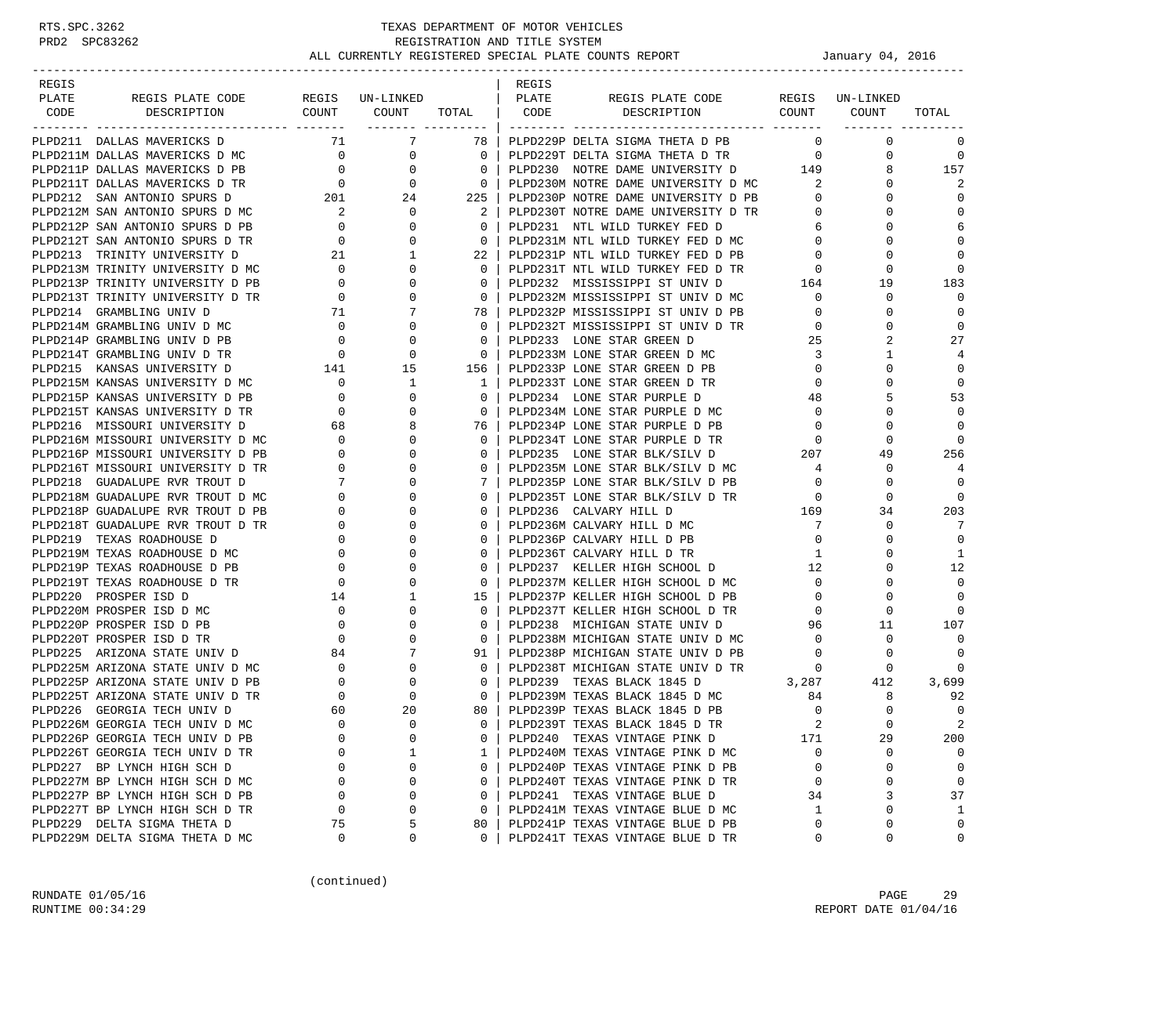| REGIS |                                                                                                                                                                                                                                                                                                                                                                                                                                                                            |    |                         |    | REGIS |                                                                      |                |                                |                         |
|-------|----------------------------------------------------------------------------------------------------------------------------------------------------------------------------------------------------------------------------------------------------------------------------------------------------------------------------------------------------------------------------------------------------------------------------------------------------------------------------|----|-------------------------|----|-------|----------------------------------------------------------------------|----------------|--------------------------------|-------------------------|
| PLATE | REGIS PLATE CODE                                                                                                                                                                                                                                                                                                                                                                                                                                                           |    | REGIS UN-LINKED   PLATE |    |       | REGIS PLATE CODE                                                     |                | REGIS UN-LINKED                |                         |
|       | CODE DESCRIPTION COUNT COUNT TOTAL CODE DESCRIPTION COUNT COUNT                                                                                                                                                                                                                                                                                                                                                                                                            |    |                         |    |       |                                                                      |                |                                | TOTAL                   |
|       |                                                                                                                                                                                                                                                                                                                                                                                                                                                                            |    |                         |    |       |                                                                      |                |                                |                         |
|       | PLPD242 TX A&M CORPUS CHRISTI D 11 0<br>$\begin{tabular}{cccc} \texttt{PLDDA42} & \texttt{TX AMO} \texttt{CNPUS CRIRST1} & \texttt{1} & \texttt{0} & \texttt{1} & \texttt{1} & \texttt{0} & \texttt{1} & \texttt{1} & \texttt{1} & \texttt{1} & \texttt{1} & \texttt{1} & \texttt{1} & \texttt{1} & \texttt{1} & \texttt{1} & \texttt{1} & \texttt{1} & \texttt{1} & \texttt{1} & \texttt{1} & \texttt{1} & \texttt{1} & \texttt{1} & \texttt{1} & \texttt{1} & \texttt{1$ |    |                         |    |       | 11   PLPD259P TYLER JC APACHE BELLES D PB                            |                | $\overline{0}$<br>$\mathbf{0}$ | $\mathbf 0$             |
|       |                                                                                                                                                                                                                                                                                                                                                                                                                                                                            |    |                         |    |       | $0$   PLPD259T TYLER JC APACHE BELLES D TR $0$                       |                | $\mathbf 0$                    | $\mathbf 0$             |
|       |                                                                                                                                                                                                                                                                                                                                                                                                                                                                            |    |                         |    |       |                                                                      |                | 3                              | 58                      |
|       |                                                                                                                                                                                                                                                                                                                                                                                                                                                                            |    |                         |    |       |                                                                      |                | $\Omega$                       | 1                       |
|       |                                                                                                                                                                                                                                                                                                                                                                                                                                                                            |    |                         |    |       |                                                                      |                | $\mathbf{0}$                   | $\Omega$                |
|       |                                                                                                                                                                                                                                                                                                                                                                                                                                                                            |    |                         |    |       |                                                                      |                | $\overline{0}$<br>$\mathbf 0$  | $\mathbf{0}$            |
|       |                                                                                                                                                                                                                                                                                                                                                                                                                                                                            |    |                         |    |       | PLPD261 MIDLAND HIGH SCHOOL D                                        | $\overline{5}$ | $\mathbf{1}$                   | 6                       |
|       |                                                                                                                                                                                                                                                                                                                                                                                                                                                                            |    |                         |    |       |                                                                      |                | $\mathbf 0$                    | $\Omega$                |
|       |                                                                                                                                                                                                                                                                                                                                                                                                                                                                            |    |                         |    |       |                                                                      |                | $\Omega$                       | $\Omega$                |
|       |                                                                                                                                                                                                                                                                                                                                                                                                                                                                            |    |                         |    |       | PLPD261T MIDLAND HIGH SCHOOL D TR                                    | $\mathbf 0$    | 0                              | $\mathbf 0$             |
|       |                                                                                                                                                                                                                                                                                                                                                                                                                                                                            |    |                         |    |       |                                                                      | 33             | 6                              | 39                      |
|       |                                                                                                                                                                                                                                                                                                                                                                                                                                                                            |    |                         |    |       |                                                                      | $\overline{0}$ | 0                              | $\mathbf 0$             |
|       |                                                                                                                                                                                                                                                                                                                                                                                                                                                                            |    |                         |    |       |                                                                      | $\mathbf{0}$   | 0                              | $\Omega$                |
|       |                                                                                                                                                                                                                                                                                                                                                                                                                                                                            |    |                         |    |       |                                                                      | $\mathbf 0$    | $\Omega$                       | $\Omega$                |
|       |                                                                                                                                                                                                                                                                                                                                                                                                                                                                            |    |                         |    |       | PLPD263 PINK CAMO D                                                  | 18             | 3                              | 21                      |
|       |                                                                                                                                                                                                                                                                                                                                                                                                                                                                            |    |                         |    |       | 0   PLPD263M PINK CAMO D MC                                          | $\overline{0}$ | $\Omega$                       | $\mathbf{0}$            |
|       |                                                                                                                                                                                                                                                                                                                                                                                                                                                                            |    |                         |    |       | PLPD263P PINK CAMO D PB                                              | $\overline{0}$ | $\mathbf 0$                    | $\Omega$                |
|       |                                                                                                                                                                                                                                                                                                                                                                                                                                                                            |    |                         |    |       | PLPD263T PINK CAMO D TR                                              | $\overline{0}$ | $\mathbf 0$                    | $\Omega$                |
|       |                                                                                                                                                                                                                                                                                                                                                                                                                                                                            |    |                         |    |       | PLPD264 YELLOW ROSE OF TEXAS D 169                                   |                | 26                             | 195                     |
|       |                                                                                                                                                                                                                                                                                                                                                                                                                                                                            |    |                         |    |       |                                                                      |                | $\mathbf{0}$                   | 1                       |
|       |                                                                                                                                                                                                                                                                                                                                                                                                                                                                            |    |                         |    |       |                                                                      | $\overline{0}$ | $\mathbf 0$                    | $\mathbf 0$             |
|       |                                                                                                                                                                                                                                                                                                                                                                                                                                                                            |    |                         |    |       |                                                                      |                | $\mathbf 0$                    | $\mathbf 0$             |
|       |                                                                                                                                                                                                                                                                                                                                                                                                                                                                            |    |                         |    |       | PLPD264T YELLOW ROSE OF TEXAS D TR 0                                 |                | 5                              | 67                      |
|       |                                                                                                                                                                                                                                                                                                                                                                                                                                                                            |    |                         |    |       | PLPD265 INDIANA UNIVERSITY D<br>PLPD265M INDIANA UNIVERSITY D MC 0   |                | $\Omega$                       | $\Omega$                |
|       |                                                                                                                                                                                                                                                                                                                                                                                                                                                                            |    |                         |    |       | PLPD265P INDIANA UNIVERSITY D PB<br>PLPD265P INDIANA UNIVERSITY D PB |                | 0                              | $\Omega$                |
|       |                                                                                                                                                                                                                                                                                                                                                                                                                                                                            |    |                         |    |       |                                                                      | $\overline{O}$ |                                |                         |
|       |                                                                                                                                                                                                                                                                                                                                                                                                                                                                            |    |                         |    |       | PLPD265T INDIANA UNIVERSITY D TR                                     | $\overline{0}$ | $\Omega$                       | $\mathbf{0}$            |
|       |                                                                                                                                                                                                                                                                                                                                                                                                                                                                            |    |                         |    |       | PLPD266 ODESSA HIGH SCHOOL D                                         | $\overline{0}$ | $\Omega$                       | $\mathbf 0$<br>$\Omega$ |
|       |                                                                                                                                                                                                                                                                                                                                                                                                                                                                            |    |                         |    |       | PLPD266M ODESSA HIGH SCHOOL D MC                                     | $\overline{0}$ | $\Omega$                       |                         |
|       |                                                                                                                                                                                                                                                                                                                                                                                                                                                                            |    |                         |    |       | PLPD266P ODESSA HIGH SCHOOL D PB                                     | $\circ$        | $\Omega$                       | $\Omega$                |
|       |                                                                                                                                                                                                                                                                                                                                                                                                                                                                            |    |                         |    |       | PLPD266T ODESSA HIGH SCHOOL D TR                                     | $\overline{0}$ | 0                              | $\Omega$                |
|       |                                                                                                                                                                                                                                                                                                                                                                                                                                                                            |    |                         |    |       | PLPD267 PERMIAN HIGH SCHOOL D                                        | 4              | 1                              | 5                       |
|       |                                                                                                                                                                                                                                                                                                                                                                                                                                                                            |    |                         |    |       | PLPD267M PERMIAN HIGH SCHOOL D MC                                    | $\mathbf 0$    | $\mathbf 0$                    | $\Omega$                |
|       |                                                                                                                                                                                                                                                                                                                                                                                                                                                                            |    |                         |    |       | PLPD267P PERMIAN HIGH SCHOOL D PB                                    | $\overline{0}$ | 0                              | $\Omega$                |
|       |                                                                                                                                                                                                                                                                                                                                                                                                                                                                            |    |                         |    |       | PLPD267T PERMIAN HIGH SCHOOL D TR                                    | 0              | $\Omega$                       | $\Omega$                |
|       |                                                                                                                                                                                                                                                                                                                                                                                                                                                                            |    |                         |    |       | PLPD268 LEE HS MIDLAND D                                             | $\mathbf{1}$   | 0                              | -1                      |
|       |                                                                                                                                                                                                                                                                                                                                                                                                                                                                            |    |                         |    |       | PLPD268M LEE HS MIDLAND D MC                                         | $\mathbf{0}$   | $\Omega$                       | $\Omega$                |
|       |                                                                                                                                                                                                                                                                                                                                                                                                                                                                            |    |                         |    |       | PLPD268P LEE HS MIDLAND D PB                                         | $\mathbf{0}$   | 0                              | $\Omega$                |
|       |                                                                                                                                                                                                                                                                                                                                                                                                                                                                            |    |                         |    |       | PLPD268T LEE HS MIDLAND D TR                                         | $\mathbf{0}$   | $\Omega$                       | $\Omega$                |
|       |                                                                                                                                                                                                                                                                                                                                                                                                                                                                            |    |                         |    |       | PLPD269 OLYMPIC TEAM USA D                                           | 2              | $\Omega$                       |                         |
|       |                                                                                                                                                                                                                                                                                                                                                                                                                                                                            |    |                         |    |       | PLPD269M OLYMPIC TEAM USA D MC                                       | 0              | 0                              | $\mathbf 0$             |
|       |                                                                                                                                                                                                                                                                                                                                                                                                                                                                            |    |                         |    |       | PLPD269P OLYMPIC TEAM USA D PB                                       | $\mathbf 0$    | $\Omega$                       | $\mathbf{0}$            |
|       |                                                                                                                                                                                                                                                                                                                                                                                                                                                                            |    |                         |    |       | PLPD269T OLYMPIC TEAM USA D TR                                       | $\Omega$       |                                | $\Omega$                |
|       | PLPD255P LOUISIANA UNIVERSITY D PB                                                                                                                                                                                                                                                                                                                                                                                                                                         |    |                         |    |       | PLPD271 IOWA STATE UNIVERSITY D                                      | 124            | 12                             | 136                     |
|       | PLPD255T LOUISIANA UNIVERSITY D TR                                                                                                                                                                                                                                                                                                                                                                                                                                         | 0  | 0                       | 0  |       | PLPD271M IOWA STATE UNIVERSITY D MC                                  | 1              | 0                              | 1                       |
|       | PLPD257 HIGHLAND PARK ISD D                                                                                                                                                                                                                                                                                                                                                                                                                                                | 13 | 8                       | 21 |       | PLPD271P IOWA STATE UNIVERSITY D PB                                  | 0              | 0                              | $\mathbf 0$             |
|       | PLPD257M HIGHLAND PARK ISD D MC                                                                                                                                                                                                                                                                                                                                                                                                                                            | 0  | 0                       | 0  |       | PLPD271T IOWA STATE UNIVERSITY D TR                                  | 0              | 0                              | $\mathsf 0$             |
|       | PLPD257P HIGHLAND PARK ISD D PB                                                                                                                                                                                                                                                                                                                                                                                                                                            | 0  | 0                       | 0  |       | PLPD282 TEXAS OIL AND GAS D                                          | 91             | 23                             | 114                     |
|       | PLPD257T HIGHLAND PARK ISD D TR                                                                                                                                                                                                                                                                                                                                                                                                                                            | 0  | 0                       | 0  |       | PLPD282M TEXAS OIL AND GAS D MC                                      | 1              | 0                              | 1                       |
|       | PLPD259 TYLER JC APACHE BELLES D                                                                                                                                                                                                                                                                                                                                                                                                                                           | 17 | 2                       | 19 |       | PLPD282P TEXAS OIL AND GAS D PB                                      | 0              | 0                              | $\mathbf 0$             |
|       | PLPD259M TYLER JC APACHE BELLES D MC                                                                                                                                                                                                                                                                                                                                                                                                                                       | 0  | 0                       | 0  |       | PLPD282T TEXAS OIL AND GAS D TR                                      | 0              | $\mathbf 0$                    | 0                       |

(continued)

RUNDATE 01/05/16 PAGE 30 RUNTIME  $00:34:29$  REPORT DATE  $01/04/16$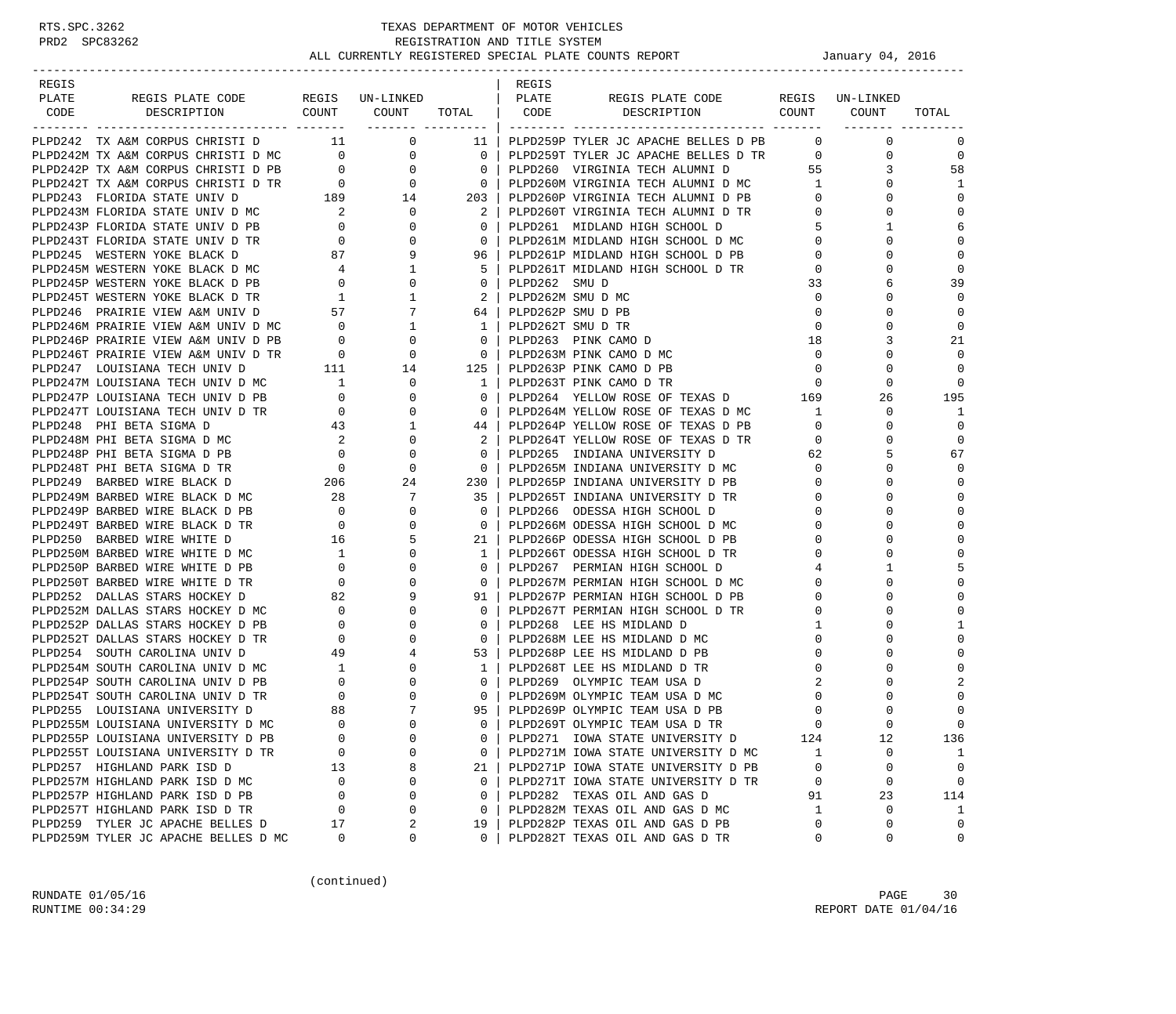| REGIS |                                                                                                                                                   |                                                                             |                                                       |                                                     | REGIS |                                                                |                                   |                 |                       |
|-------|---------------------------------------------------------------------------------------------------------------------------------------------------|-----------------------------------------------------------------------------|-------------------------------------------------------|-----------------------------------------------------|-------|----------------------------------------------------------------|-----------------------------------|-----------------|-----------------------|
| PLATE | REGIS PLATE CODE                                                                                                                                  |                                                                             | REGIS UN-LINKED                                       |                                                     | PLATE | REGIS PLATE CODE                                               |                                   | REGIS UN-LINKED |                       |
| CODE  | DESCRIPTION                                                                                                                                       |                                                                             | COUNT COUNT                                           |                                                     |       | COUNT<br>TOTAL   CODE DESCRIPTION                              |                                   | COUNT           | TOTAL                 |
|       |                                                                                                                                                   |                                                                             |                                                       |                                                     |       |                                                                |                                   |                 |                       |
|       | PLPD283 LONE STAR 1836 D                                                                                                                          |                                                                             | 111<br>24                                             | 135                                                 |       | PLPF003T LONE STAR RED F TR                                    | 4                                 | 4               | 8                     |
|       | PLPD283M LONE STAR 1836 D MC                                                                                                                      |                                                                             | $\overline{0}$                                        | $2-1$                                               |       | PLPF004 LONE STAR ORANGE F 166                                 |                                   | 29              | 195                   |
|       | $\frac{2}{0}$<br>PLPD283P LONE STAR 1836 D PB                                                                                                     |                                                                             | $\overline{0}$                                        | $0-1$                                               |       | PLPF004P LONE STAR ORANGE F PB                                 | $\overline{0}$                    | 0               | $\Omega$              |
|       | PLPD283T LONE STAR 1836 D TR $\qquad \qquad 0$                                                                                                    |                                                                             |                                                       | $\Omega$                                            |       | PLPF004T LONE STAR ORANGE F TR                                 | $\overline{1}$                    | 1               | 2                     |
|       | PLPD300 TEXAS TOUGH D                                                                                                                             |                                                                             | $\begin{array}{ccc} 73 & & 13 \\ 2 & & 0 \end{array}$ | 86                                                  |       | PLPF005 LONE STAR MAROON F                                     | 199                               | 35              | 234                   |
|       | PLPD300M TEXAS TOUGH D MOTORCYCLE                                                                                                                 |                                                                             |                                                       | 2 <sup>1</sup>                                      |       | PLPF005P LONE STAR MAROON F PB                                 | $\overline{0}$                    | $\mathbf 0$     | $\overline{0}$        |
|       | PLPD300P TEXAS TOUGH D PB                                                                                                                         |                                                                             |                                                       | $\mathbf{0}$                                        |       | PLPF005T LONE STAR MAROON F TR 1                               |                                   | 0               | 1                     |
|       | PLPD300T TEXAS TOUGH D TRAILER                                                                                                                    |                                                                             |                                                       | 1 <sup>1</sup>                                      |       | PLPF006 LONE STAR PINK F                                       | 473                               | 123             | 596                   |
|       | PLPD301 TEXAS VINTAGE D WHITE                                                                                                                     |                                                                             |                                                       | 111 l                                               |       | PLPF006P LONE STAR PINK F PB                                   |                                   | 0               | $\Omega$              |
|       |                                                                                                                                                   |                                                                             | $\overline{1}$                                        | 2 <sup>1</sup>                                      |       |                                                                |                                   | 1               | 2                     |
|       | PLPD301M TEXAS VINTAGE D WHITE MC 1<br>PLPD301P TEXAS VINTAGE D WHITE PB 0                                                                        |                                                                             | $\mathbf{0}$                                          | $\overline{0}$                                      |       | PLPF006P LONE SIAR FINK F TR<br>PLPF006T LONE STAR PINK F TR 1 |                                   | 105             | 563                   |
|       | PLPD301T TEXAS VINTAGE D WHITE TR                                                                                                                 |                                                                             | $\overline{0}$                                        | $\overline{\phantom{0}}$ 0 $\overline{\phantom{0}}$ |       | PLPF008P WHITE F PRIVATE BUS                                   | $\overline{0}$                    | 1               | 1                     |
|       | PLPD302 TEXAS VINTAGE D BLACK                                                                                                                     | $\begin{array}{ccc} & 0 & \\ 482 & \qquad \qquad \epsilon \end{array}$      | 61                                                    |                                                     |       | 543   PLPF008T WHITE F TRAILER                                 | $\overline{\phantom{a}}^2$        | $\mathbf{1}$    | 3                     |
|       | PLPD302M TEXAS VINTAGE D BLACK MC                                                                                                                 | 18                                                                          | 7                                                     | 25 <sub>1</sub>                                     |       | PLPF103 WESTERN YOKE F 172                                     |                                   | 44              | 216                   |
|       | PLPD302P TEXAS VINTAGE D BLACK PB                                                                                                                 | $\overline{0}$                                                              | $\mathbf{0}$                                          | $\bigcirc$                                          |       | PLPF103P WESTERN YOKE F PB                                     | $\overline{0}$                    | 0               | $\mathbf 0$           |
|       | PLPD302T TEXAS VINTAGE D BLACK TR                                                                                                                 | 1                                                                           | $\overline{0}$                                        | $1 \quad$                                           |       | PLPF103T WESTERN YOKE F TRAILER                                | $\overline{1}$                    | $\Omega$        | -1                    |
|       | PLPD303 LONE STAR BADGE D                                                                                                                         | $\begin{array}{c}\n1 \\ 300\n\end{array}$                                   | 62                                                    | 362                                                 |       | 363<br>PLPF107 NATURAL TEXAS F                                 |                                   | 49              | 412                   |
|       |                                                                                                                                                   |                                                                             | $\mathbf 0$                                           | $0-1$                                               |       | PLPF107P NATURAL TEXAS F PB                                    | $\overline{0}$                    | 0               | $\mathbf 0$           |
|       | PLPD303M LONE STAR BADGE D MC 0<br>PLPD303P LONE STAR BADGE D PB 0<br>PLPD303T LONE STAR BADGE D TRLR 0<br>PLPD401 UNIVERSITY OF MICHIGAN D 153 2 |                                                                             | $\mathbf{0}$                                          | $\Omega$                                            |       | PLPF107T NATURAL TEXAS F TRAILER 3                             |                                   | 2               | 5                     |
|       |                                                                                                                                                   |                                                                             | $\mathbf{0}$                                          | $\mathbf{0}$                                        |       | PLPF109 NEW TEXAS F                                            | 380                               | 86              | 466                   |
|       |                                                                                                                                                   |                                                                             | 22                                                    |                                                     |       | PLPF109P NEW TEXAS F PRIVATE BUS                               | $\overline{0}$                    | $\mathbf 0$     | $\overline{0}$        |
|       | PLPD401M UNIVERSITY OF MICHIGAN D MC 0                                                                                                            |                                                                             | $\overline{0}$                                        | 175                                                 |       |                                                                |                                   | 2               |                       |
|       | PLPD401P UNIVERSITY OF MICHIGAN D PB                                                                                                              |                                                                             | $\mathbf{0}$                                          | $\mathbf{0}$<br>$\mathbf{0}$                        |       | PLPF109T NEW TEXAS F TRAILER                                   | $\overline{\phantom{a}}$ 2<br>129 | 19              | $\overline{4}$<br>148 |
|       |                                                                                                                                                   | $\begin{array}{c} 0 \\ 0 \end{array}$                                       | $\mathbf{0}$                                          | $\Omega$                                            |       | PLPF117 LONGHORN F<br>PLPF117P LONGHORN F PRIVATE BUS          |                                   |                 | $\Omega$              |
|       | PLPD401T UNIVERSITY OF MICHIGAN D TR                                                                                                              |                                                                             |                                                       | 152                                                 |       |                                                                | $\overline{0}$                    | 0<br>0          | - 1                   |
|       | PLPEMS PER EMERGENCY MED SERVICES                                                                                                                 |                                                                             | $140 \qquad \qquad 12$                                |                                                     |       | PLPF117T LONGHORN F TRAILER                                    | $\overline{1}$                    |                 |                       |
|       | PLPEMSMC PER EMERGENCY MED SVCS MC                                                                                                                | $\overline{1}$                                                              | $\mathbf{0}$                                          | 1 <sup>1</sup>                                      |       | PLPF120 LONGHORN ORANGE F                                      | 84                                | 18              | 102                   |
|       | PLPEMSPB PER EMERGENCY MED SVCS PB                                                                                                                | $\overline{0}$                                                              | $\mathbf{0}$                                          | $\Omega$                                            |       | PLPF120P LONGHORN ORANGE F PB                                  | 1                                 | 0               | 1                     |
|       | PLPEMSTR PER EMERGENCY MED SVCS TR                                                                                                                | $\begin{array}{ccc} \text{TR} & \hspace{1.5cm} & 0 \\ & & 0 \\ \end{array}$ | $\begin{array}{c} 0 \\ 0 \end{array}$<br>$\mathbf 0$  | $\mathbf{0}$                                        |       | PLPF120T LONGHORN ORANGE F TR                                  | $\overline{2}$                    | 1               | 3                     |
|       | PLPESCOT PER EAGLE SCOUT PLT                                                                                                                      |                                                                             | $\mathbf{0}$                                          | $\Omega$                                            |       | PLPF127 LONE STAR BLACK F 2,902                                |                                   | 725             | 3,627                 |
|       | PLPFCMCF PER FLY CRS MDL RCP MC(FEE) 1<br>PLPFGTMC PER FGHT TERRORISM MC PLT 38                                                                   |                                                                             | $\mathbf{0}$                                          | 1                                                   |       | PLPF127P LONE STAR BLACK F PB                                  | $-5$<br>14                        | 0               | 5                     |
|       |                                                                                                                                                   |                                                                             | 2                                                     | 40                                                  |       | PLPF127T LONE STAR BLACK F TR                                  |                                   | 5               | 19                    |
|       | PLPFLWMC PER WILDFLOWERS PLT MC                                                                                                                   | $\begin{array}{c} 0 \\ 0 \end{array}$                                       | $\mathbf{0}$                                          | $\Omega$                                            |       | PLPF130 DALLAS COWBOYS STAR F 140                              |                                   | 23              | 163                   |
|       | PLPFLWPB PER WILDFLOWERS PLT PB                                                                                                                   |                                                                             | $\mathbf 0$                                           | $\mathbf{0}$                                        |       | PLPF130P DALLAS COWBOYS STAR F PB                              | $\overline{0}$                    | $\mathbf 0$     | $\Omega$              |
|       | PLPFLWPL PER WILDFLOWERS PLT                                                                                                                      | $\frac{1}{22}$                                                              | 6                                                     | 28                                                  |       | PLPF130T DALLAS COWBOYS STAR F TR                              | $\overline{1}$                    | $\Omega$        | -1                    |
|       | PLPFLWTR PER WILDFLOWERS PLT TR 0<br>PLPFLYCF PER FLY CRS MDL RCPNT (FEE) 28                                                                      |                                                                             | 0                                                     | $\mathbf{0}$                                        |       | $\frac{120}{0}$<br>PLPF132 TX TROPHY HUNTERS F                 |                                   | 26              | 146                   |
|       |                                                                                                                                                   |                                                                             | $\mathbf{0}$                                          | 28                                                  |       | PLPF132P TX TROPHY HUNTERS F PB                                |                                   | $\Omega$        | $\overline{0}$        |
|       | PLPFLYCS PER FLY CROSS MEDAL RCPNTS 149                                                                                                           |                                                                             | 6                                                     | 155                                                 |       | PLPF132T TX TROPHY HUNTERS F TR 0                              |                                   | 0               | $\mathbf 0$           |
|       | PLPFLYMC PER FLY CRS MDL RCPNT MC 2<br>PLPFPPMC PER FIRE PROTECTION MC 3                                                                          |                                                                             | $\mathbf{0}$                                          | 2 <sup>1</sup>                                      |       | PLPF134 SOUTHERN METHODIST UNIV F 19                           |                                   |                 | 23                    |
|       |                                                                                                                                                   |                                                                             | $\mathbf{0}$                                          | 3                                                   |       | PLPF134P SOUTHERN METHODIST UNV F PB 0                         |                                   | $\Omega$        | $\mathbf 0$           |
|       | PLPFPPP PER FIRE PROTECTION PLT 23<br>PLPFPPPB PER FIRE PROTECTION PB 0                                                                           |                                                                             | 0                                                     | 23 I                                                |       | PLPF134T SOUTHERN METHODIST UNV F TR                           | $\overline{0}$                    | 0               | $\mathbf 0$           |
|       |                                                                                                                                                   |                                                                             | $\mathbf 0$                                           | $\Omega$                                            |       | PLPF148 CARROLL ISD F                                          | 37                                | 3               | 40                    |
|       | PLPFPPTR PER FIRE PROTECTION TRLR                                                                                                                 | $\Omega$                                                                    | $\Omega$                                              | $\cap$                                              |       | PLPF148P CARROLL ISD F PB                                      | $\Omega$                          | $\Omega$        | $\Omega$              |
|       | PLPFRDMC PER ENDURING FRDM MC PLT                                                                                                                 | $\overline{4}$                                                              | $\mathbf 0$                                           | 4                                                   |       | PLPF148T CARROLL ISD F TR                                      | $\mathbf 0$                       | 0               | 0                     |
|       | PLPFREDM PER ENDURING FRDM VETERANS                                                                                                               | 54                                                                          | 1                                                     | 55                                                  |       | PLPF153 LONGVIEW ISD F                                         | $\Omega$                          | $\Omega$        | 0                     |
|       | PLPFTRSM PER FIGHT TERRORISM PLT                                                                                                                  | 249                                                                         | 13                                                    | 262                                                 |       | PLPF153P LONGVIEW ISD F PB                                     | 0                                 | 0               | 0                     |
|       | PLPF002 LONE STAR BLUE F                                                                                                                          | 558                                                                         | 133                                                   | 691                                                 |       | PLPF153T LONGVIEW ISD F TR                                     | $\mathbf 0$                       | 0               | 0                     |
|       | PLPF002P LONE STAR BLUE F PB                                                                                                                      | 0                                                                           | 0                                                     | 0                                                   |       | PLPF170 TEXAS A&M (MAROON) F                                   | 396                               | 54              | 450                   |
|       | PLPF002T LONE STAR BLUE F TR                                                                                                                      | 4                                                                           | $\mathbf 0$                                           | 4                                                   |       | PLPF170P TEXAS A&M (MAROON) F PB                               | 1                                 | 0               | 1                     |
|       | PLPF003 LONE STAR RED F                                                                                                                           | 583                                                                         | 136                                                   | 719                                                 |       | PLPF170T TEXAS A&M (MAROON) F TR                               | 5                                 | 0               | 5                     |
|       | PLPF003P LONE STAR RED F PB                                                                                                                       | $\mathbf 0$                                                                 | 0                                                     | 0                                                   |       | PLPF189 RATHER BE GOLFING F                                    | 42                                | 8               | 50                    |

(continued)

RUNDATE 01/05/16 PAGE 31 RUNTIME  $00:34:29$  REPORT DATE  $01/04/16$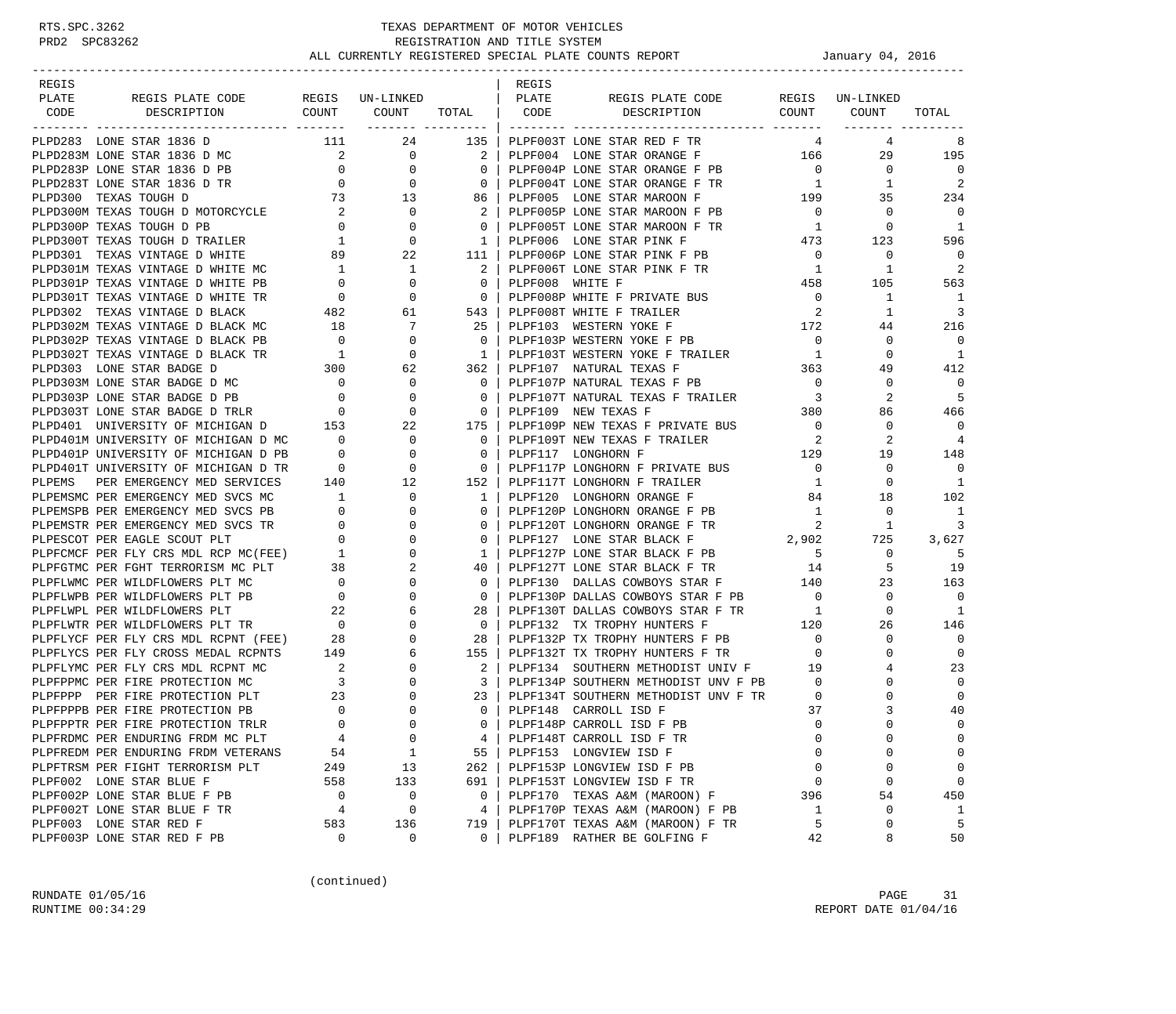| REGIS |                                                                                             |                                            |                                                                  |                                                     | REGIS |                                                                                                 |                          |                 |                |
|-------|---------------------------------------------------------------------------------------------|--------------------------------------------|------------------------------------------------------------------|-----------------------------------------------------|-------|-------------------------------------------------------------------------------------------------|--------------------------|-----------------|----------------|
| PLATE | REGIS PLATE CODE                                                                            |                                            | REGIS UN-LINKED                                                  |                                                     | PLATE | REGIS PLATE CODE                                                                                |                          | REGIS UN-LINKED |                |
| CODE  | DESCRIPTION                                                                                 |                                            |                                                                  |                                                     |       | COUNT COUNT TOTAL CODE DESCRIPTION COUNT COUNT                                                  |                          |                 | TOTAL          |
|       |                                                                                             |                                            |                                                                  |                                                     |       |                                                                                                 |                          |                 |                |
|       | PLPF189P RATHER BE GOLFING F PB                                                             |                                            | $\begin{matrix} 0 & 0 \\ 0 & 0 \end{matrix}$                     | $0-1$                                               |       | PLPF300 TEXAS TOUGH F                                                                           | 327                      | 68              | 395            |
|       | PLPF189T RATHER BE GOLFING F TR 0                                                           |                                            | $\overline{0}$                                                   | $\mathbf{0}$                                        |       | PLPF300P TEXAS TOUGH F PB                                                                       | $\overline{0}$           | 0               | $\overline{0}$ |
|       | PLPF194P ARIZONA UNIVERSITY F PB 0<br>PLPF194P ARIZONA UNIVERSITY F PB 0                    |                                            | 2                                                                | 6                                                   |       | PLPF300T TEXAS TOUGH F TRAILER                                                                  | $7\phantom{0}$           | 2               | 9              |
|       |                                                                                             |                                            | $\mathbf{0}$                                                     | $\mathbf{0}$                                        |       | PLPF301 TEXAS VINTAGE F WHITE 244                                                               |                          | 41              | 285            |
|       |                                                                                             | $\begin{array}{c} 0 \\ 110 \end{array}$    | $\mathbf{0}$                                                     | $\mathbf{0}$                                        |       | PLPF301P TEXAS VINTAGE F WHITE PB                                                               | $\overline{0}$           | 0               | $\Omega$       |
|       | PLPF203 DEEP IN THE HEART F                                                                 |                                            | 16                                                               | 126                                                 |       | PLPF301T TEXAS VINTAGE F WHITE TR                                                               | $\overline{\phantom{a}}$ | 1               | 3              |
|       | PLPF203P DEEP IN THE HEART F PB 0                                                           |                                            | $\mathbf{0}$                                                     | $\mathbf{0}$                                        |       | PLPF302 TEXAS VINTAGE F BLACK                                                                   | 628                      | 113             | 741            |
|       | PLPF203T DEEP IN THE HEART F TR                                                             | $\mathbf{1}$                               | 0                                                                | $\mathbf{1}$                                        |       | PLPF302T TEXAS VINTAGE F BLACK PB<br>PLPF302T TEXAS VINTAGE F BLACK TR<br>PLPGFAMC PER COLD CTL |                          | $\mathbf 0$     | 1              |
|       | PLPF204 FREEBIRDS F                                                                         | $\mathbf{1}$                               | $\Omega$                                                         | 1                                                   |       |                                                                                                 |                          | $\Omega$        | 1              |
|       | PLPF204P FREEBIRDS F PB                                                                     | $\mathbf{0}$                               | $\mathbf{0}$                                                     | $\mathbf{0}$                                        |       | PLPGFAMC PER GOLD STAR FATHER MC PLT                                                            |                          | 0               | $\Omega$       |
|       | PLPF204T FREEBIRDS F TR                                                                     | $\mathbf{0}$                               | $\Omega$                                                         | $\mathbf{0}$                                        |       | PLPGFATH PER GOLD STAR FATHER PLT                                                               | 7                        | 1               | 8              |
|       | PLPF227 BP LYNCH HIGH SCH F                                                                 | $\begin{array}{c} 0 \\ 0 \\ 0 \end{array}$ | $\mathbf{0}$                                                     | $\mathbf{0}$                                        |       | PLPGFMMC PER GOLD STAR FAMILY MC PLT                                                            | $\mathbf{0}$             | 0               | $\mathbf 0$    |
|       | PLPF227P BP LYNCH HIGH SCH F PB                                                             |                                            | 0                                                                | $\mathbf 0$                                         |       | PLPGLDFM PER GOLD STAR FAMILY PLT                                                               | 46                       |                 | 47             |
|       | PLPF227T BP LYNCH HIGH SCH F TR                                                             |                                            | $\mathbf{0}$                                                     | $\mathbf 0$                                         |       | PLPGLDMC PER GOLD STAR MOTHER MC PLT 0                                                          |                          | $\Omega$        | 0              |
|       | PLPF230 NOTRE DAME UNIVERSITY F 32<br>PLPF230P NOTRE DAME UNIVERSITY F PB 0                 |                                            | 4                                                                | 36                                                  |       | PLPGLDSP PER GOLD STAR SPOUSE PLT                                                               | 25                       | 0               | 25             |
|       |                                                                                             |                                            | $\mathbf{0}$                                                     | $\overline{\phantom{0}}$                            |       | PLPGOLD PER GOLD STAR MOTHER PLT                                                                | 68                       | 1               | 69             |
|       | PLPF230T NOTRE DAME UNIVERSITY F TR 0 0 0                                                   |                                            |                                                                  | $\overline{\phantom{0}}$                            |       | PLPGOTXC PER GO TEXAN 2 COMB PLT 0                                                              |                          | 0               | $\mathbf 0$    |
|       | PLPF233 LONE STAR GREEN F                                                                   | 184                                        | 37                                                               | $221$                                               |       | PLPGOTXN PER GO TEXAN PLT                                                                       | 43                       |                 | 44             |
|       | PLPF233P LONE STAR GREEN F PB 0                                                             |                                            | $\mathbf{0}$                                                     | $\overline{0}$                                      |       | PLPGOTXT PER GO TEXAN 2 FARM TRL PLT 8                                                          |                          | $\Omega$        | 8              |
|       | PLPF233T LONE STAR GREEN F TR                                                               |                                            | 2                                                                | 2                                                   |       | PLPGOTX2 PER GO TEXAN 2 PLT                                                                     | 18                       | 0               | 18             |
|       | PLPF234 LONE STAR PURPLE F                                                                  | $\begin{array}{c}0\\210\end{array}$        | 38                                                               | 248                                                 |       | PLPGRDMC PER TX MASTER GARDENER MC                                                              | $\overline{0}$           | $\Omega$        | $\mathbf 0$    |
|       | PLPF234P LONE STAR PURPLE F PB                                                              | $\overline{a}$                             | 1                                                                | $\overline{1}$                                      |       | PLPGRDNR PER TEXAS MASTER GARDENER                                                              | 74                       |                 | 76             |
|       | PLPF234T LONE STAR PURPLE F TR                                                              | $\overline{0}$                             | $\overline{\phantom{0}}$                                         | $\overline{0}$                                      |       | PLPGRDPB PER TX MASTER GARDENER PB                                                              | $\mathbf 0$              | $\Omega$        | $\Omega$       |
|       | PLPF235 LONE STAR BLK/SILV F 925 199                                                        |                                            |                                                                  | 1,124                                               |       | PLPGRDTR PER TX MASTER GARDENER TR                                                              | 1                        | $\Omega$        | 1              |
|       | PLPF235P LONE STAR BLK/SILV F PB                                                            |                                            | $\mathbf 0$                                                      | 0                                                   |       | PLPGRLSC PER GIRL SCOUT PLT                                                                     | 24                       |                 | 25             |
|       | PLPF235T LONE STAR BLK/SILV F TR                                                            | $\begin{array}{c} 0 \\ 5 \end{array}$      | 2                                                                | 7 I                                                 |       | PLPGSPMC PER GOLD STAR SPOUSE MC PLT                                                            | $\mathbf{0}$             | $\Omega$        | $\mathbf 0$    |
|       | PLPF239 TEXAS BLACK 1845 F                                                                  |                                            | 825                                                              | 4,275                                               |       | PLPGTX2 PER GO TEXAN 2 TOKEN TRLR                                                               | $\overline{0}$           | $\Omega$        | $\Omega$       |
|       | $\begin{array}{cc} 3\, ,\, 4\, 5\, 0 \\ 4 \end{array}$ PB<br>PLPF239P TEXAS BLACK 1845 F PB |                                            | $\mathbf{0}$                                                     | $4 \vert$                                           |       | PLPGTX2T PER GO TEXAN 2 TRAILER                                                                 | 2                        |                 | $\overline{a}$ |
|       | PLPF239T TEXAS BLACK 1845 F TR 13                                                           |                                            | 3                                                                | 16                                                  |       | PLPHAFMC PER HONOR U.S. AIR FORCE MC                                                            | 6                        | ∩               | 6              |
|       | PLPF240 TEXAS VINTAGE PINK F                                                                |                                            |                                                                  | 245 I                                               |       | PLPHAFPB PER HONOR U.S. AIR FORCE PB                                                            | $\mathbf{0}$             | $\Omega$        | $\Omega$       |
|       | PLPF240P TEXAS VINTAGE PINK F PB                                                            |                                            | $\begin{array}{ccc} & 214 & 31 \\ \text{PB} & 0 & 0 \end{array}$ | $\overline{\phantom{0}}$ 0 $\overline{\phantom{0}}$ |       | PLPHAFTR PER HONOR U.S. AIR FORCE TR                                                            | $\mathbf 0$              |                 | $\mathbf 0$    |
|       | PLPF240T TEXAS VINTAGE PINK F TR                                                            | $\overline{\mathbf{a}}$                    | $\overline{0}$                                                   | $\overline{2}$                                      |       | PLPHARMC PER HONOR U.S. ARMY MC PLT                                                             | 9                        | $\Omega$        | 9              |
|       | PLPF241 TEXAS VINTAGE BLUE F                                                                | 97                                         | 25                                                               | $122$                                               |       | PLPHARPB PER HONOR U.S. ARMY PB PLT                                                             | $\mathbf{0}$             |                 | $\Omega$       |
|       | PLPF241P TEXAS VINTAGE BLUE F PB                                                            | $\begin{array}{c}\n0 \\ \end{array}$       | $\overline{0}$                                                   | $\overline{\phantom{0}}$                            |       | PLPHARTR PER HONOR U.S. ARMY TR PLT                                                             | 1                        | ∩               | 1              |
|       | PLPF241T TEXAS VINTAGE BLUE F TR                                                            |                                            | $\mathbf{0}$                                                     | $\overline{0}$                                      |       | PLPHCSMC PER HONOR US COAST GUARD MC                                                            | 0                        | O               | $\Omega$       |
|       | PLPF245 WESTERN YOKE BLACK F                                                                | $\begin{array}{c}0\\192\end{array}$        | 23                                                               | 215 l                                               |       | PLPHCSPB PER HONOR US COAST GUARD PB                                                            | 0                        |                 | $\mathbf 0$    |
|       | PLPF245P WESTERN YOKE BLACK F PB                                                            | $\overline{a}$                             | 0                                                                | $\overline{0}$                                      |       | PLPHCSTR PER HONOR US COAST GUARD TR                                                            | $\mathbf 0$              | $\Omega$        |                |
|       | PLPF245T WESTERN YOKE BLACK F TR                                                            | $\overline{0}$                             | $\mathbf 0$                                                      | $\overline{\phantom{0}}$ 0 $\overline{\phantom{0}}$ |       | PLPHEBMC PER HIGHER ED COORD BRD MC                                                             | $\mathbf 0$              |                 | $\Omega$       |
|       | PLPF249 BARBED WIRE BLACK F                                                                 | 263                                        | 48                                                               | 311                                                 |       | PLPHEBRD PER HIGHER EDUC COORD BOARD                                                            | $\circ$                  |                 |                |
|       | PLPF249P BARBED WIRE BLACK F PB                                                             | $\overline{\phantom{a}}$                   | $\overline{0}$                                                   | $\overline{0}$                                      |       | PLPHMRMC PER HONOR US MARINE CORP MC                                                            | 9                        | $\Omega$        | 9              |
|       | PLPF249T BARBED WIRE BLACK F TR                                                             | $\overline{1}$                             | 1                                                                | 2 I                                                 |       | PLPHMRPB PER HONOR US MARINE CORP PB                                                            | $\mathbf 0$              |                 | $\mathbf 0$    |
|       | PLPF250 BARBED WIRE WHITE F                                                                 | 77                                         | $\overline{7}$                                                   | 84                                                  |       | PLPHMRTR PER HONOR US MARINE CORP TR                                                            | $\mathbf{1}$             |                 | $\mathbf{1}$   |
|       | PLPF250P BARBED WIRE WHITE F PB                                                             | $\mathbf 0$                                | $\mathsf 0$                                                      | 0                                                   |       | PLPHNVMC PER HONOR U.S. NAVY MC PLT                                                             | 9                        | $\Omega$        | 9              |
|       | PLPF250T BARBED WIRE WHITE F TR                                                             | 0                                          | 0                                                                | 0                                                   |       | PLPHNVPB PER HONOR U.S. NAVY PB PLT                                                             | 0                        | $\Omega$        | 0              |
|       | PLPF282 TEXAS OIL AND GAS F                                                                 | 266                                        | 62                                                               | 328                                                 |       | PLPHNVTR PER HONOR U.S. NAVY TR PLT                                                             | 1                        | 0               | 1              |
|       | PLPF282P TEXAS OIL AND GAS F PB                                                             | $\mathbf 0$                                | 0                                                                | 0                                                   |       | PLPHOUS PER HOUS LS SHOW&RODEO PLT                                                              | 128                      | 6               | 134            |
|       | PLPF282T TEXAS OIL AND GAS F TR                                                             | 1                                          | 0                                                                | 1                                                   |       | PLPHRNG PER DEAF-HARD HEARING PLT                                                               | 196                      | 13              | 209            |
|       | PLPF283 LONE STAR 1836 F                                                                    | 460                                        | 98                                                               | 558                                                 |       | PLPHSMCF PER PRL HARBOR SVR MC (FEE)                                                            | 0                        | 0               | $\overline{0}$ |
|       | PLPF283P LONE STAR 1836 F PB                                                                | 0                                          | 0                                                                | 0                                                   |       | PLPHUSAF PER HONOR U.S. AIR FORCE                                                               | 147                      | 3               | 150            |
|       | PLPF283T LONE STAR 1836 F TR                                                                | 3                                          | 1                                                                | 4                                                   |       | PLPHUSAR PER HONOR U.S. ARMY PLT                                                                | 251                      | 10              | 261            |

(continued)

RUNDATE 01/05/16 PAGE 32 RUNTIME  $00:34:29$  REPORT DATE  $01/04/16$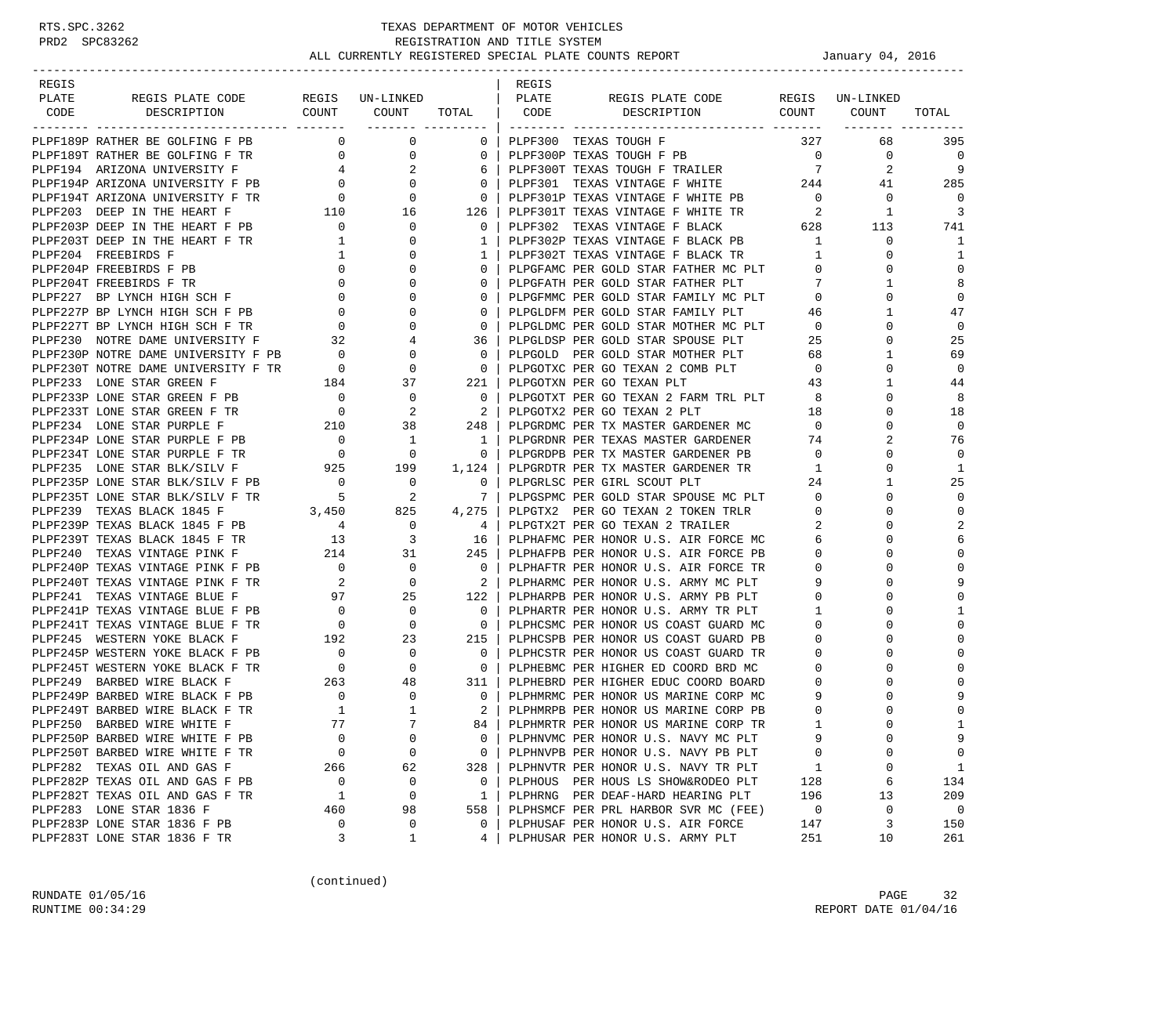| REGIS  |                                                                                                                                                                                                                                               |                                                                   |                                  |                | REGIS  |                                                        |                            |                 |             |
|--------|-----------------------------------------------------------------------------------------------------------------------------------------------------------------------------------------------------------------------------------------------|-------------------------------------------------------------------|----------------------------------|----------------|--------|--------------------------------------------------------|----------------------------|-----------------|-------------|
| PLATE  | REGIS PLATE CODE                                                                                                                                                                                                                              |                                                                   | REGIS UN-LINKED                  |                | PLATE  | REGIS PLATE CODE                                       |                            | REGIS UN-LINKED |             |
| CODE   | COUNT<br>DESCRIPTION                                                                                                                                                                                                                          |                                                                   | COUNT                            | TOTAL   CODE   |        | DESCRIPTION COUNT COUNT                                |                            |                 | TOTAL       |
|        |                                                                                                                                                                                                                                               |                                                                   |                                  |                |        |                                                        |                            |                 |             |
|        | PLPHUSCS PER HONOR U.S. COAST GUARD 15 0                                                                                                                                                                                                      |                                                                   |                                  |                |        | 15   PLPMACMC US AIR FORCE ACADEMY                     | $\mathbf{0}$               | 0               | 0           |
|        | PLPHUSMR PER HONOR U.S. MARINE CORPS                                                                                                                                                                                                          |                                                                   | 262 10                           | 272            |        | PLPMACMC US NAVAL ACADEMY                              | $1 \quad \blacksquare$     | 0               | 1           |
|        | PLPHUSNV PER HONOR U.S. NAVY PLT                                                                                                                                                                                                              | 230                                                               | $\overline{4}$                   | 234            |        | PLPMACMC US COAST GUARD ACADEMY                        | $\overline{0}$             | 0               | $\mathbf 0$ |
|        | PLPIRQFD PER OPERATION IRAQI FREEDOM 238                                                                                                                                                                                                      |                                                                   | 11                               | 249            |        | PLPMACMC US MERCHANT MARINE ACADEMY 0                  |                            | $\Omega$        | $\mathbf 0$ |
|        |                                                                                                                                                                                                                                               |                                                                   |                                  | 24             |        | PLPMACMY US MILITARY - WEST POINT 150                  |                            | 2               | 152         |
|        |                                                                                                                                                                                                                                               |                                                                   |                                  | $\overline{0}$ |        | PLPMACMY US AIR FORCE ACADEMY                          | 53                         | 1               | 54          |
|        |                                                                                                                                                                                                                                               |                                                                   |                                  | $\mathbf{0}$   |        | 108<br>PLPMACMY US NAVAL ACADEMY                       |                            | 1               | 109         |
|        |                                                                                                                                                                                                                                               |                                                                   |                                  | 0 <sup>1</sup> |        | PLPMACMY US COAST GUARD ACADEMY                        | $\overline{\phantom{a}}$ 2 | 0               | 2           |
|        | PLPIRQNC PER OPER IRAQI FRDM MC PLT 23 1<br>PLPIRQNC PER OPER IRAQI FRDM MC PLT 23 1<br>PLPIRQPB PER OPERATION IRAQI FREE PB 0 0<br>PLPIRQTR PER OPERATION IRAQI FREE TR 0 0<br>PLPJUNMC PER JUNETEENTH MC PLT 0 0 0<br>PLPJUNTH PER JUNETEEN |                                                                   |                                  | $\mathbf{0}$   |        | PLPMACMY US MERCHANT MARINE ACADEMY 12                 |                            | 2               | 14          |
|        |                                                                                                                                                                                                                                               |                                                                   |                                  | $\mathbf{0}$   |        | PLPMADD PER MTHRS AGAINST DRNK DRIV                    | $7\phantom{0}$             | 0               | 7           |
|        |                                                                                                                                                                                                                                               |                                                                   |                                  | $\mathbf{0}$   |        | PLPMASMC PER TEXAS MASONS MC PLT                       | 28                         | 1               | 29          |
|        | PLPKIDMC PER INSURE TEXAS KIDS MC                                                                                                                                                                                                             | $\overline{0}$                                                    | $\mathbf 0$                      | $\mathbf{0}$   |        | PLPMASON PER TEXAS MASONS PLT                          | 445                        | 16              | 461         |
|        | PLPKIDPB PER INSURE TEXAS KIDS PB                                                                                                                                                                                                             | $\mathbf{0}$                                                      | $\mathbf 0$                      | $\mathbf{0}$   |        | PLPMASPB PER TEXAS MASONS PB PLT                       | $\overline{0}$             | 0               | $\mathbf 0$ |
|        | PLPKIDTR PER INSURE TEXAS KIDS TRL                                                                                                                                                                                                            |                                                                   | $\overline{0}$<br>$\mathbf 0$    | $\mathbf{0}$   |        | PLPMASTR PER TEXAS MASONS TRL PLT                      | $\overline{\phantom{1}}$   | $\Omega$        | 1           |
|        | PLPKORDS PER KOREAN DEFENSE SVC MDL                                                                                                                                                                                                           | $\begin{array}{c} 0 \\ 41 \end{array}$                            | 0                                | $\circ$        | PLPMBP | PER MOTOR BUS PLT                                      | 33                         | 1               | 34          |
|        | PLPKOREA PER KOREA VETERAN PLT                                                                                                                                                                                                                |                                                                   | $\mathbf{1}$                     | 42             | PLPMC  | PER MOTORCYCLE PLT 1,241                               |                            | 33              | 1,274       |
|        | PLPKORMC PER KOREAN DEFENSE SV MD MC                                                                                                                                                                                                          | $\overline{\phantom{0}}$                                          | $\overline{0}$                   | $\mathbf{0}$   | PLPMCL | PER MARINE CORPS LEAGUE PLT                            | 39                         | $\mathbf{1}$    | 40          |
|        | PLPKORPB PER KOREAN DEFENSE SV MD PB                                                                                                                                                                                                          | $\overline{0}$                                                    | $\mathbf 0$                      | $\mathbf{0}$   |        | PLPMCPBR PER RETIRED U.S.M.C. PB PLT                   | $\overline{0}$             | 0               | $\mathbf 0$ |
|        | PLPKORSV PER KOREAN SERVICE MDL PLT                                                                                                                                                                                                           | $\overline{0}$                                                    | $\mathbf 0$                      | $\Omega$       |        | PLPMCTRR PER RETIRED U.S.M.C. TR PLT                   | $\overline{\phantom{0}}$   | 0               | $\mathbf 0$ |
|        | PLPKORTR PER KOREAN DEFENSE SV MD TR                                                                                                                                                                                                          |                                                                   | $0 \qquad \qquad$<br>0           | $\mathbf{0}$   |        | PLPMDMC PER MTHR AGAINST DRNK DR MC                    | 2                          | 0               | 2           |
|        | PLPKSMMC PER KOREAN SERVICE MDL MC                                                                                                                                                                                                            | $\overline{0}$                                                    | $\mathbf 0$                      | $\mathbf{0}$   | PLPMOP | PER MOPED PLT                                          | 2                          | $\Omega$        | 2           |
|        | PLPKSMPB PER KOREAN SERVICE MDL PB                                                                                                                                                                                                            | $\overline{0}$                                                    | $\mathbf 0$                      | $\mathbf{0}$   |        | PLPMRCLD PER MOTHER CHILD SURVIVORS                    | $\mathbf 0$                | 0               | $\mathbf 0$ |
|        | PLPKSMTR PER KOREAN SERVICE MDL TR                                                                                                                                                                                                            | $\overline{0}$                                                    | $\mathbf 0$                      | $\mathbf{0}$   |        | PLPMRCVR PER MARINE MAMMAL RECOVERY 117                |                            | 4               | 121         |
|        | PLPK9SMC PER K9S4COPS MC PLT                                                                                                                                                                                                                  |                                                                   | $0 \qquad \qquad$<br>$\mathbf 0$ | $\mathbf{0}$   |        | PLPMRMAR PER MERCHANT MARINE PLT                       | 14                         | 2               | 16          |
|        | PLPK9SPB PER K9S4COPS PB PLT                                                                                                                                                                                                                  |                                                                   | $0 \qquad \qquad$<br>0           | $\mathbf{0}$   |        | PLPMRMMC PER MERCHANT MARINE MC PLT                    | $\mathbf{1}$               | 0               | 1           |
|        | PLPK9STR PER K9S4COPS TR PLT                                                                                                                                                                                                                  | $\overline{0}$                                                    | $\mathbf 0$                      | $\mathbf{0}$   |        | PLPMRMPB PER MERCHANT MARINE PB PLT<br>plpmpmmp prp :- | $\overline{0}$             | $\Omega$        | $\mathbf 0$ |
|        |                                                                                                                                                                                                                                               |                                                                   | 8                                | 8              |        | PLPMRMTR PER MERCHANT MARINE TR PLT                    | $\overline{0}$             | 0               | $\mathbf 0$ |
|        | PLPK9S4C PER K9S4COPS PLT 0<br>PLPLAFMC PER LOV AIR FORCE CROSS MC 0<br>PLPLAFMF PER LOV AIRFRC CRS MC (FEE) 0                                                                                                                                |                                                                   | $\mathbf 0$                      | $\mathbf{0}$   |        | PLPMRNMC PER U.S. MARINE CORPS MC                      | 38                         | 1               | 39          |
|        |                                                                                                                                                                                                                                               |                                                                   | $\mathbf 0$                      | $\mathbf{0}$   |        | PLPMRNPB PER U.S. MARINE CORPS PB                      | $\overline{\phantom{0}}$   | 0               | 0           |
|        |                                                                                                                                                                                                                                               |                                                                   | 0                                | $\mathbf{0}$   |        | PLPMRNTR PER U.S. MARINE CORPS TRL                     | 3                          | 0               | 3           |
|        | PLPLARMC PER LOV ARMY DST CROSS MC 0<br>PLPLARMF PER LOV ARMY DSTCRS MC(FEE) 1                                                                                                                                                                |                                                                   | $\mathbf 0$                      | $1 \vert$      |        | PLPMVLEY PER EL PASO MISSION VLY PLT                   | -5                         | $\Omega$        | 5           |
|        | PLPLGMRT PER LEGION OF MERIT PLT                                                                                                                                                                                                              |                                                                   | 5                                | 199            |        | PLPNAVYF PER NAVY MARINE C MDL (FEE)                   | $\mathbf 0$                | $\Omega$        | 0           |
|        | PLPLIFE PER CHOOSE LIFE PLT                                                                                                                                                                                                                   |                                                                   | 8                                | $204$          |        | PLPNAVYM PER NAVY MARINE C MDL PLT                     | $\mathbf 0$                |                 | 0           |
|        | PLPLIFMC PER CHOOSE LIFE MC PLT                                                                                                                                                                                                               | $\begin{bmatrix} 194 \\ 196 \\ 0 \end{bmatrix}$<br>$\overline{0}$ | $\mathbf 0$                      | $\mathbf{0}$   |        | PLPNDKMC PER NATL DEF SVC MDL KOR MC                   | $\circ$                    |                 | $\Omega$    |
|        |                                                                                                                                                                                                                                               |                                                                   | $\mathbf{0}$                     | 1              |        | PLPNDKMD PER NATL DEF SVC MDL KOR                      | $\circ$                    | 0               | $\Omega$    |
|        | PLPLMMCF PER LEGION OF MRIT MC (FEE) 1<br>PLPLMRTF PER LEGION OF MERIT (FEE) 50                                                                                                                                                               |                                                                   | $\overline{2}$                   | 52             |        | PLPNDKPB PER NATL DEF SVC MDL KOR PB                   | $\circ$                    |                 | 0           |
|        | PLPLMTMC PER LEGION OF MERIT MC PLT 1<br>PLPLMVMC PER LOV NAVY CROSS MC PLT 0<br>PLPLMVMF PER LOV NAVY CROSS MC (FEE) 0                                                                                                                       |                                                                   | $\overline{0}$                   | $\mathbf{1}$   |        | PLPNDKTR PER NATL DEF SVC MDL KOR TR                   | $\circ$                    | $\Omega$        | $\Omega$    |
|        |                                                                                                                                                                                                                                               |                                                                   | $\mathbf 0$                      | $\circ$        |        | PLPNDSMC PER NATL DEF SVC MDL DST MC                   | $\mathbf 0$                |                 | $\Omega$    |
|        |                                                                                                                                                                                                                                               |                                                                   | $\overline{0}$                   | $\mathbf{0}$   |        | PLPNDSMD PER NATL DEF SVC MDL DST                      | 0                          |                 |             |
| PLPLSU | PER LSU ALUMNI PLT                                                                                                                                                                                                                            |                                                                   | 11                               | 399            |        | PLPNDSPB PER NATL DEF SVC MDL DST PB                   | 0                          | 0               | $\Omega$    |
|        | PLPLSUMC PER LSU ALUMNI MC PLT                                                                                                                                                                                                                | $\begin{array}{c} 388 \\ 2 \end{array}$                           | $\mathbf 0$                      | 2 <sup>1</sup> |        | PLPNDSTR PER NATL DEF SVC MDL DST TR                   | 0                          |                 | 0           |
|        | PLPLSUPB PER LSU ALUMNI PB PLT                                                                                                                                                                                                                | $\Omega$                                                          | $\Omega$                         | $\Omega$       |        | PLPNDSVI PER NATL DEF SVC MDL VIET                     | $\Omega$                   | $\cap$          | $\Omega$    |
|        | PLPLSUTR PER LSU ALUMNI TRLR PLT                                                                                                                                                                                                              | 0                                                                 | 0                                | 0              |        | PLPNDVMC PER NATL DEF SVC MDL VT MC                    | 0                          | $\Omega$        | 0           |
|        | PLPLVAFC PER LOV AIR FORCE CROSS PLT                                                                                                                                                                                                          | 2                                                                 | $\Omega$                         | 2              |        | PLPNDVPB PER NATL DEF SVC MDL VT PB                    | 0                          | ∩               | 0           |
|        | PLPLVAFF PER LOV AIR FORCE CRS (FEE)                                                                                                                                                                                                          | 0                                                                 | 0                                | 0              |        | PLPNDVTR PER NATL DEF SVC MDL VT TR                    | 0                          | 0               | 0           |
|        | PLPLVARF PER LOV ARMY DST CRS (FEE)                                                                                                                                                                                                           | 0                                                                 | $\Omega$                         | 0              |        | PLPNEWMC PER TEXAS READS MC PLT                        | 0                          | $\mathbf 0$     | 0           |
|        | PLPLVARM PER LOV ARMY DST CROSS PLT                                                                                                                                                                                                           | 2                                                                 | 0                                | 2              |        | PLPNEWML PER TEXAS READS PLT                           | 41                         | 1               | 42          |
|        | PLPLVNVC PER LOV NAVY CROSS PLT                                                                                                                                                                                                               | 0                                                                 | $\Omega$                         | $\mathbf 0$    |        | PLPNGTCO PER KNIGHTS OF COLUMBUS PLT                   | 216                        | 11              | 227         |
|        | PLPLVNVF PER LOV NAVY CRS PLT (FEE)                                                                                                                                                                                                           | 0                                                                 | 0                                | 0              | PLPNPO | PER PROF FIREFIGHTER PLT                               | 219                        | 1               | 220         |
|        | PLPMACMC US MILITARY - WEST POINT                                                                                                                                                                                                             | 4                                                                 | 0                                | 4              |        | PLPNPOMC PER PROF FIREFIGHTER MC PLT                   | 2                          | 0               | 2           |

(continued)

RUNDATE 01/05/16 PAGE 33 RUNTIME  $00:34:29$  REPORT DATE  $01/04/16$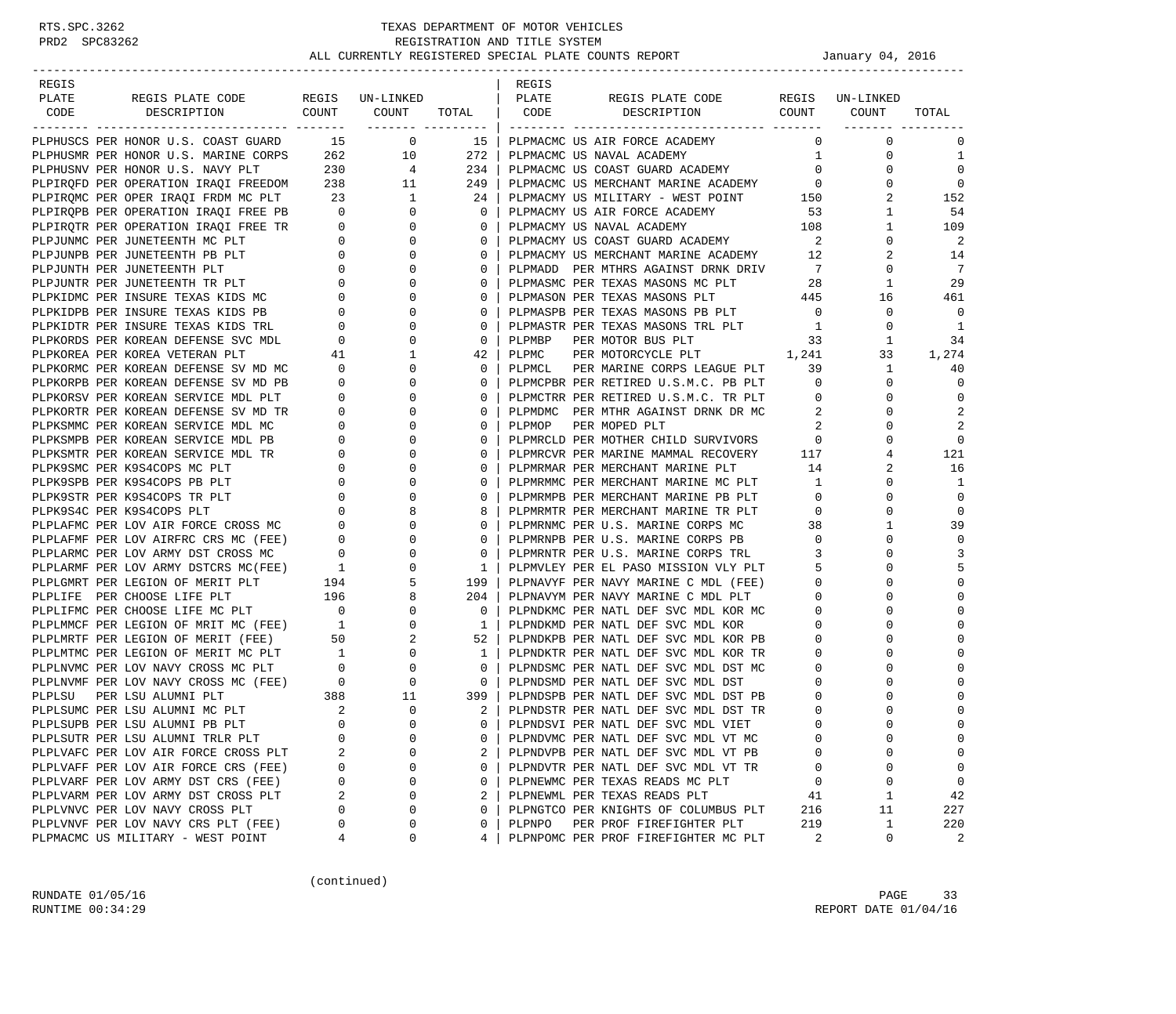| REGIS |                                                                                     |                                                 |                            |                | REGIS                 |                                       |                                     |             |                |
|-------|-------------------------------------------------------------------------------------|-------------------------------------------------|----------------------------|----------------|-----------------------|---------------------------------------|-------------------------------------|-------------|----------------|
| PLATE | REGIS PLATE CODE                                                                    |                                                 | REGIS UN-LINKED            |                | PLATE                 | REGIS PLATE CODE REGIS UN-LINKED      |                                     |             |                |
| CODE  | COUNT<br>DESCRIPTION                                                                |                                                 | COUNT<br>------- --------- | TOTAL          | CODE                  | DESCRIPTION COUNT                     |                                     | COUNT       | TOTAL          |
|       | PLPNPOPB PER PROF FIREFIGHTER PB                                                    | $\overline{0}$                                  | $\mathbf{0}$               | $\mathbf{0}$   |                       | PLPRLTMC PER TX REALTR ASSN MC PLT    | $\mathbf 0$                         | $\mathbf 0$ | 0              |
|       | PLPNPOTR PER PROF FIREFIGHTER TRL                                                   | $\overline{a}$                                  | 0                          | -2             |                       | PLPSAMSN PER SAN ANTONIO MISSIONS     | $\mathbf 0$                         | $\mathbf 0$ | $\mathbf 0$    |
|       | PLPNTXMC PER NATIVE TEXAN MC PLT                                                    | 32                                              | 2                          | 34             |                       | PLPSHLCL PER SPACE SHUTTLE COLUMBIA   | 88                                  | 1           | 89             |
|       | PLPNTXN PER NATIVE TEXAN PLT                                                        | 534                                             | 14                         | 548            |                       | PLPSHRMC PER SHARE THE ROAD MC        | -2                                  | 1           | 3              |
|       |                                                                                     |                                                 | $\mathbf{0}$               | $\mathbf 0$    |                       | PLPSHRPB PER SHARE THE ROAD PB        |                                     | 0           | $\mathbf 0$    |
|       | PLPNVMMC PER NAVY MARINE C MDL MC $\,$ 0 PLPNVMMF PER NAVY MARINE C MDL MC F $\,$ 0 |                                                 | $\Omega$                   | $\overline{0}$ |                       | PLPSHRRD PER SHARE THE ROAD PLT       | $\begin{array}{c}0\\293\end{array}$ | 12          | 305            |
|       | PLPNVYMC PER U.S. NAVY MC PLT                                                       | 16                                              | 0                          | 16             |                       | PLPSHRTR PER SHARE THE ROAD TR        | $\overline{0}$                      | $\mathbf 0$ | $\overline{0}$ |
|       | PLPNVYPB PER U.S. NAVY PB PLT                                                       |                                                 | 0                          | $\mathbf 0$    |                       | PLPSJTHD PER SAN JACINTO TX PLT       | 21                                  | 1           | 22             |
|       | PLPNVYTR PER U.S. NAVY TRL PLT                                                      | $\begin{array}{c} 0 \\ 2 \end{array}$           | $\Omega$                   | -2             |                       | PLPSJTMC PER SAN JACINTO MC PLT       | 2                                   | $\Omega$    | 2              |
|       | PLPOCELO PER SAVE TEXAS OCELOTS PLT 39                                              |                                                 | 3                          | 42             |                       | PLPSJTPB PER SAN JACINTO PB PLT       | $\mathbf{0}$                        | 0           | $\mathbf 0$    |
|       | PLPOCEMC PER SAVE TX OCELOTS MC PLT                                                 | $\overline{1}$                                  | $\Omega$                   | 1              |                       | PLPSJTTR PER SAN JACINTO TRL PLT      | $\mathbf{0}$                        | $\Omega$    | $\mathbf 0$    |
|       | PLPOCEPB PER SAVE TX OCELOTS PB PLT                                                 | $\overline{0}$                                  | 0                          | $\mathbf 0$    |                       | PLPSLMCF PER SILVR STR MEDAL MC(FEE)  | $\mathbf{1}$                        | $\Omega$    | 1              |
|       | PLPOCETR PER SAVE TX OCELOTS TR PLT                                                 |                                                 | 0                          | $\mathbf 0$    |                       | PLPSLVRF PER SILVER STAR MEDAL (FEE)  | 7                                   | 1           | 8              |
|       | PLPOLYM PER OLYMPIC COMMITTEE PLT                                                   | $\begin{array}{cc} & & 0 \\ & & 68 \end{array}$ | 3                          | 71             |                       | PLPSLVST PER SLVR STR MEDAL PLT       | 56                                  | $\Omega$    | 56             |
|       | PLPOPPF PER OMEGA PSI PHI PLT                                                       | 191                                             | 2                          | 193            |                       | PLPSMLTX PER SMILE TEXAS STYLE PLT    | 77                                  | 4           | 81             |
|       | PLPOPPMC PER OMEGA PSI PHI MC PLT                                                   | $\overline{4}$                                  | 1                          | -5             |                       | PLPSOLDF PER SOLDIERS MDL PLT (FEE)   | $\overline{0}$                      | $\Omega$    | $\mathbf 0$    |
|       | PLPOPPPB PER OMEGA PSI PHI PB PLT                                                   | $\overline{0}$                                  | 0                          | $\mathbf 0$    |                       | PLPSOLDI PER SOLDIERS MDL PLT         | $\overline{0}$                      | $\Omega$    | 0              |
|       | PLPOPPTR PER OMEGA PSI PHI TRL                                                      | $\begin{array}{c} 0 \\ 186 \end{array}$         | 0                          | $\mathbf 0$    |                       | PLPSOLMC PER SOLDIERS MDL MC PLT      | $\mathbf{0}$                        | $\Omega$    | $\mathbf 0$    |
|       | PLPORGDO PER ORGAN DONOR PLT                                                        |                                                 | 8                          | 194            |                       | PLPSOLMF PER SOLDIERS MDL MC PLT FEE  | $\overline{0}$                      | 0           | $\Omega$       |
|       |                                                                                     |                                                 | 2                          | 31             |                       | PLPSPCOM PER AEROSPACE COMM PLT       | 88                                  | 6           | 94             |
|       |                                                                                     |                                                 | $\Omega$                   | $\mathbf 0$    |                       | PLPSPDMF PER SURV SPOUSE DV MC (FEE)  | $\overline{0}$                      | $\Omega$    | $\overline{0}$ |
|       | PLPPHBSF PER PRL HARBOR SRVR (FEE) 2                                                |                                                 | 0                          | 2              |                       | PLPSPDV PER SURVIVING SPOUSE DV PLT   | 12                                  | 0           | 12             |
|       |                                                                                     |                                                 | 0                          | 13             |                       | PLPSPDVF PER SURV SPOUSE DV (FEE)     | 1                                   | $\Omega$    | 1              |
|       | PLPPHBSF PER PURPLE HRT MC PLT (FEE) 13<br>PLPPHMCF PER PURPLE HRT MC PLT (FEE) 13  |                                                 | $\Omega$                   | $\Omega$       |                       | PLPSPDVM PER SURVIVING SPOUSE DV MC 0 |                                     | $\Omega$    | $\Omega$       |
|       | PLPPHTMC PER PURPLE HEART MC PLT                                                    |                                                 | 0                          | 14             |                       | PLPSPOLY PER SPECIAL OLYMPICS PLT 33  |                                     | 0           | 33             |
|       | PLPPRHBF PER PEARL HARBOR PLT (FEE)                                                 | $\begin{array}{c} 14 \\ 0 \end{array}$          | $\Omega$                   | $\circ$        |                       | PLPSPORT HOUSTON TEXANS               | 305                                 | 8           | 313            |
|       | PLPPRIMC PER PRISONER OF WAR MDL MC                                                 | $\overline{\phantom{a}}$                        | 0                          | $\circ$        |                       | PLPSPORT DALLAS COWBOYS               | 776                                 | 25          | 801            |
|       | PLPPRIMF PER PRISONER OF WAR MD MC F                                                | $\overline{0}$                                  | 0                          | $\mathbf 0$    | PLPSPORT DALLAS STARS |                                       | 53                                  | 1           | 54             |
|       | PLPPRISF PER PRISONER OF WAR MDL FEE                                                | $\mathbf{0}$                                    | $\Omega$                   | $\mathbf 0$    |                       | PLPSPORT DALLAS MAVERICKS             | 75                                  | 2           | 77             |
|       | PLPPRISO PER PRISONER OF WAR MDL PLT                                                | $\mathbf{0}$                                    | 0                          | $\mathbf 0$    |                       | PLPSPORT TEXAS RANGERS                | 224                                 | 12          | 236            |
|       | PLPPRLHB PER PEARL HARBOR PLT                                                       | $\overline{4}$                                  | $\Omega$                   | 4              |                       | PLPSPORT HOUSTON ASTROS               | 38                                  | 2           | 40             |
|       | PLPPRLHS PER PRL HARBOR SURVIVOR PLT                                                | $\overline{1}$                                  | $\mathbf{0}$               | 1              |                       | PLPSPORT HOUSTON ROCKETS              | 32                                  | 2           | 34             |
|       | PLPPROSR PER PROTECT AND SERVE PLT 187                                              |                                                 | 4                          | 191            |                       | PLPSTCAP PER STATE CAPITOL PLT        | 83                                  | 3           | 86             |
|       | PLPPRSRM PER PROTECT & SERVE MC PLT                                                 | $\sim$ 2                                        | $\mathbf{0}$               | 2              |                       | PLPSTRDA PER STAR DAY SCHL LIBRARY    | $\overline{0}$                      | $\Omega$    | $\Omega$       |
|       | PLPPRSRP PER PROTECT & SERVE PB PLT                                                 | $\begin{array}{c} 0 \\ 0 \end{array}$           | $\mathbf{0}$               | $\circ$        |                       | PLPSTRMC PER STREET ROD MOTORCYCLE    | $\mathbf 0$                         | 0           | $\mathbf 0$    |
|       | PLPPRSRT PER PROTECT & SERVE TR PLT                                                 |                                                 | $\mathbf 0$                | $\overline{0}$ |                       | PLPSTRT PER STREET ROD PLT            | 21                                  | 1           | 22             |
|       | PLPPURHF PER PURPLE HEART PLT (FEE)                                                 | 177<br>902                                      | 6                          | 183            |                       | PLPSVSMC PER SLVR STR MEDAL MC PLT    | 4                                   | 0           | 4              |
|       | PLPPURHT PER PURPLE HEART PLT                                                       |                                                 | 20                         | 922            |                       | PLPSWAMC PER SW ASIA SVC MDL DST MC   | $\mathbf{0}$                        | 0           | $\mathbf 0$    |
|       | PLPQHRMC PER AMER QUARTER HORSE MC 0                                                |                                                 | 0                          | $\overline{0}$ |                       | PLPSWAPB PER SW ASIA SVC MDL DST PB   | $\mathbf{0}$                        | 0           | $\Omega$       |
|       | PLPQHRTL PER AMER QUARTER HORSE TLR 7<br>PLPQTHRS PER AMER QUARTER HORSE PLT 186    |                                                 | 1                          | 8              |                       | PLPSWASI PER SW ASIA SVC MDL DSTORM   | 0                                   | 0           | $\mathbf 0$    |
|       |                                                                                     |                                                 | 5                          | 191            |                       | PLPSWATR PER SW ASIA SVC MDL DST TR   | $\mathbf 0$                         | $\Omega$    | $\mathsf 0$    |
|       | PLPRDFMC PER CCA REDFISH MC PLT                                                     | $\Omega$                                        | $\Omega$                   | $\Omega$       |                       | PLPTCOT PER TAKE CARE OF TEXAS PLT    | 5                                   |             | 7              |
|       | PLPRDFPB PER CCA REDFISH PB PLT                                                     | $\mathbf 0$                                     | 0                          | 0              |                       | PLPTCTMC PER TAKE CARE OF TEXAS MC    | $\Omega$                            | 0           | $\Omega$       |
|       | PLPRDFTR PER CCA REDFISH TRL PLT                                                    | 5                                               | 0                          | 5              |                       | PLPTCTPB PER TAKE CARE OF TEXAS PB    | $\Omega$                            | U           | $\mathbf 0$    |
|       | PLPREAD PER READ TO SUCCEED PLT                                                     | 126                                             | 2                          | 128            |                       | PLPTCTTR PER TAKE CARE OF TEXAS TR    | 0                                   | 0           | 0              |
|       | PLPRFISH PER CCA REDFISH PLT                                                        | 277                                             | 13                         | 290            |                       | PLPTEJNO PER TEJANO MONUMENT PLT      | 0                                   | $\Omega$    | 0              |
| PLPRI | PER ROTARY INTL PLT                                                                 | 62                                              | 5                          | 67             |                       | PLPTOWTP PER TOW TRUCK PLT (LARGE)    | 28                                  | 0           | 28             |
|       | PLPRIMC PER ROTARY INTL MC PLT                                                      | 1                                               | $\Omega$                   | 1              |                       | PLPTRAIL PER TEXAS TRAILS PLT         | 127                                 | 4           | 131            |
|       | PLPRIPB PER ROTARY INTL PB PLT                                                      | $\mathbf 0$                                     | 0                          | 0              |                       | PLPTRAMC PER TEXAS TRAILS MC PLT      | 1                                   | 0           | 1              |
|       | PLPRITRL PER ROTARY INTL TRL PLT                                                    | 0                                               | 0                          | 0              |                       | PLPTRAPB PER TEXAS TRAILS PB PLT      | 0                                   | 0           | 0              |

(continued)

RUNDATE 01/05/16 PAGE 34 RUNTIME  $00:34:29$  REPORT DATE  $01/04/16$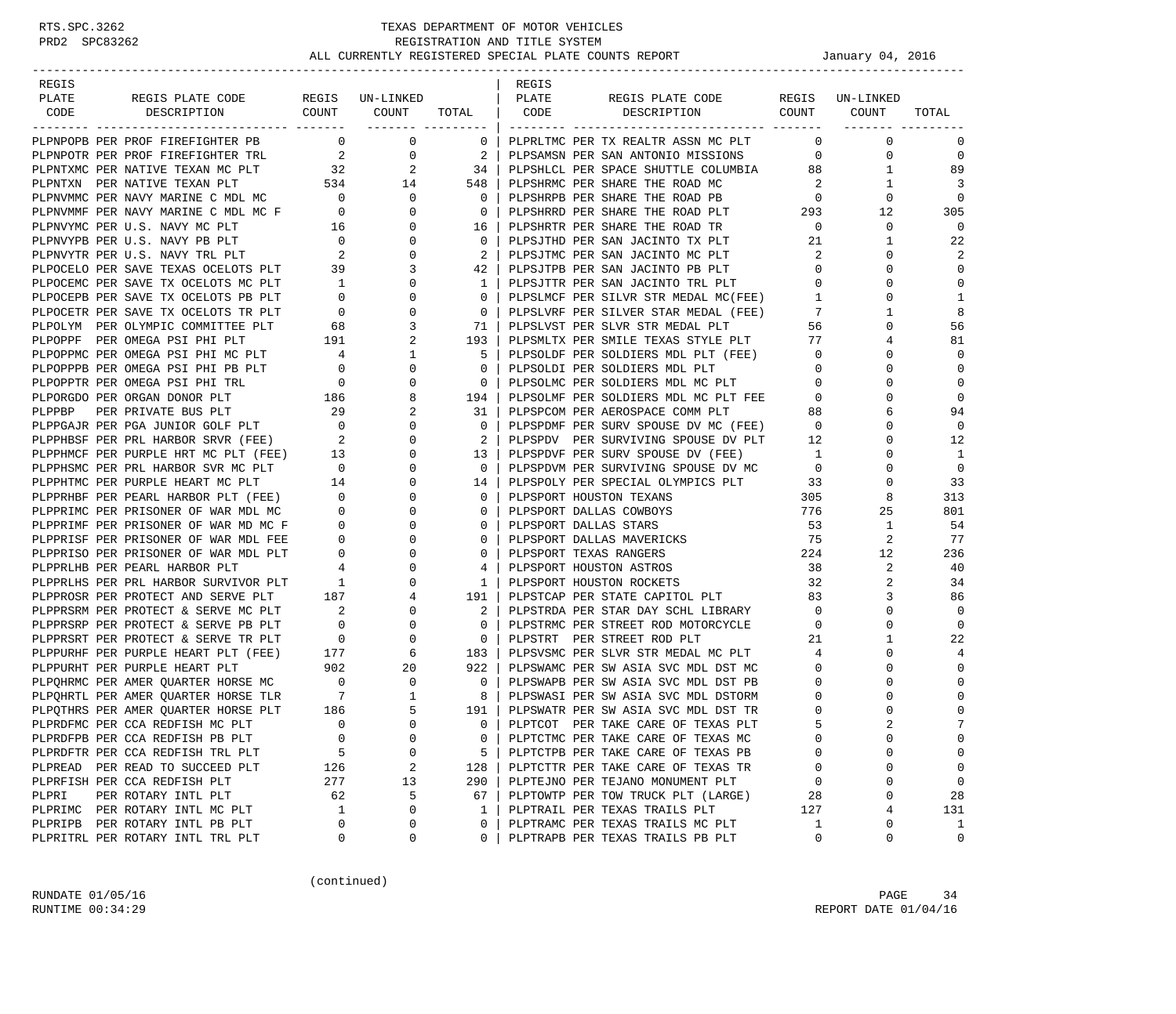| REGIS                 |                                                                               |                                                           |                                                                   |                         | REGIS |                                          |                         |                 |                |
|-----------------------|-------------------------------------------------------------------------------|-----------------------------------------------------------|-------------------------------------------------------------------|-------------------------|-------|------------------------------------------|-------------------------|-----------------|----------------|
| PLATE                 | REGIS PLATE CODE                                                              |                                                           | REGIS UN-LINKED                                                   |                         | PLATE | REGIS PLATE CODE                         |                         | REGIS UN-LINKED |                |
| CODE                  | DESCRIPTION                                                                   |                                                           | COUNT COUNT                                                       | TOTAL   CODE            |       | DESCRIPTION                              |                         | COUNT COUNT     | TOTAL          |
|                       |                                                                               |                                                           |                                                                   | ------- ---------       |       |                                          |                         |                 |                |
|                       |                                                                               |                                                           |                                                                   | $1 \mid$                |       | PLPWATPB PER CONSERVE WATER PB PLT       | $\overline{0}$          | $\mathbf 0$     | 0              |
|                       |                                                                               |                                                           |                                                                   | 153                     |       | PLPWATTR PER CONSERVE WATER TR PLT       | $\overline{1}$          | $\mathbf 0$     | 1              |
|                       |                                                                               |                                                           |                                                                   | 76                      |       | PLPWLDLF CONSERVATION-LRGMOUTHBASS       | 305                     | 14              | 319            |
|                       |                                                                               |                                                           |                                                                   | $\mathbf{0}$            |       | PLPWLDLF CONSERVATION-WHTTAIL-DEER       | 800                     | 31              | 831            |
|                       |                                                                               |                                                           |                                                                   | $\overline{\mathbf{3}}$ |       | PLPWLDLF CONSERVATION-BLUEBONNET         | 827                     | 23              | 850            |
|                       |                                                                               |                                                           |                                                                   | 32                      |       | PLPWLDLF CONSERVATION-HORNEDLIZARD 1,103 |                         | 42              | 1,145          |
|                       | PLPTXBFL PER KEEP TX BEAUTIFUL PLT 111                                        |                                                           | $4\overline{)}$                                                   | 115                     |       | PLPWLDLF CONSERVATION-HUMMINGBIRD        | 54                      | 6               | 60             |
|                       | PLPTXKID PER INSURE TEXAS KIDS PLT                                            | 17                                                        | $\mathbf{1}$                                                      | 18                      |       | PLPWLDLF CONSERVATION-RATTLESNAKE        | 54                      | 10              | 64             |
|                       | PLPTXLNS PER LIONS CAMP PLT                                                   | 58                                                        | $\mathbf{1}$                                                      | 59                      |       | PLPWLDLF CONSERVATION-CAMPING            | 124                     | 7               | 131            |
|                       | PLPTXMSC PER TEXAS MUSIC PLT                                                  | 108                                                       | $\overline{\mathbf{3}}$<br>$\begin{array}{c} 3 \\ 12 \end{array}$ | 111                     |       | PLPWLDMC CONSERVATION-LRGMOUTHBASS       | $\overline{1}$          | 0               | 1              |
|                       | PLPTXRLT PER TX REALTORS ASSN PLT                                             | 443                                                       |                                                                   | 455                     |       | PLPWLDMC CONSERVATION-WHTTAIL-DEER       | $\overline{4}$          | $\mathbf 0$     | $\overline{4}$ |
| PLPTX4H PER 4H PLT    |                                                                               | 11                                                        | $\overline{1}$                                                    | 12                      |       | PLPWLDMC CONSERVATION-BLUEBONNET         | 7                       | 0               | 7              |
|                       | PLPUFAA PER FLORIDA ALUMNI PLT 313                                            |                                                           | 9                                                                 | 322                     |       | PLPWLDMC CONSERVATION-HORNEDLIZARD       | 27                      | 2               | 29             |
|                       | PLPUFAMC PER FLORIDA ALUMNI MC                                                | 6                                                         | $\overline{0}$                                                    | 6                       |       | PLPWLDMC CONSERVATION-HUMMINGBIRD        | $\overline{0}$          | $\Omega$        | 0              |
|                       | PLPUFAPB PER FLORIDA ALUMNI PB                                                | $\overline{0}$                                            | $\overline{0}$                                                    | $\mathbf{0}$            |       | PLPWLDMC CONSERVATION-RATTLESNAKE        | 7                       | 1               | 8              |
|                       | PLPUFATR PER FLORIDA ALUMNI TRLR                                              | $\overline{0}$                                            | $\overline{0}$                                                    | $\overline{0}$          |       | PLPWLDMC CONSERVATION-CAMPING            | $\overline{0}$          | $\Omega$        | $\mathbf 0$    |
|                       | PLPURBNF PER URBAN FORESTRY PLT 56<br>PLPUSAFR PER RETIRED U.S. AIR FORCE 124 |                                                           | $\overline{\mathbf{3}}$                                           | 59                      |       | PLPWLFBD PER CHILD WELFARE BOARD PLT     | 0                       | $\Omega$        | $\Omega$       |
|                       |                                                                               |                                                           | $\mathbf{1}$                                                      | 125                     |       | PLPWLFPB CONSERVATION-LRGMOUTHBASS       | 0                       | $\Omega$        | $\bigcap$      |
|                       | PLPUSAIR PER U.S. AIR FORCE PLT                                               | 590                                                       | 17                                                                | 607                     |       | PLPWLFPB CONSERVATION-WHTTAIL-DEER       | 0                       | $\Omega$        | $\bigcap$      |
|                       | PLPUSAMR PER RETIRED U.S. ARMY MC                                             | $\begin{array}{c} 10 \\ 584 \end{array}$                  | 0                                                                 | 10                      |       | PLPWLFPB CONSERVATION-BLUEBONNET         | 0                       | 0               | $\Omega$       |
|                       | PLPUSARM PER U.S. ARMY PLT                                                    |                                                           | 23                                                                | 607                     |       | PLPWLFPB CONSERVATION-HORNEDLIZARD       | 0                       | $\Omega$        | $\mathbf 0$    |
|                       | PLPUSARR PER RETIRED U.S. ARMY PLT 99                                         |                                                           | 2                                                                 | 101                     |       | PLPWLFPB CONSERVATION-HUMMINGBIRD        | 0                       | $\Omega$        | $\mathbf 0$    |
|                       | PLPUSCGA PER U.S. COAST GUARD AUX                                             | 11                                                        | $\mathbf 0$                                                       | 11                      |       | PLPWLFPB CONSERVATION-RATTLESNAKE        | $\mathbf{0}$            | $\Omega$        | $\mathbf 0$    |
|                       | PLPUSCGR PER RETIRED US COAST GUARD 11                                        |                                                           | $\mathbf{0}$                                                      | 11                      |       | PLPWLFPB CONSERVATION-CAMPING            | 1                       | $\Omega$        | 1              |
|                       | PLPUSCMR PER RETIRED US COAST GRD MC                                          | $\overline{0}$                                            | $\mathbf 0$                                                       | $\overline{0}$          |       | PLPWLTRL CONSERVATION-LRGMOUTHBASS       | 16                      | 2               | 18             |
|                       | PLPUSCST PER U.S. COAST GUARD PLT                                             | 69                                                        | $\overline{2}$                                                    | 71 I                    |       | PLPWLTRL CONSERVATION-WHTTAIL-DEER       | 11                      | $\mathbf 0$     | 11             |
|                       | PLPUSIMR PER RETIRED US AIR FORCE MC                                          | $\overline{6}$                                            | $\mathbf{1}$                                                      | 7 <sup>1</sup>          |       | PLPWLTRL CONSERVATION-BLUEBONNET         | 11                      | $\mathbf{1}$    | 12             |
|                       | PLPUSMCR PER RETIRED U.S.M.C. PLT                                             | 64                                                        | $\overline{a}$                                                    | 66                      |       | PLPWLTRL CONSERVATION-HORNEDLIZARD       | 7                       | $\mathbf 0$     | 7              |
|                       | PLPUSMMR PER RETIRED U.S.M.C MC PLT 4                                         |                                                           | $\overline{0}$                                                    | $4 \vert$               |       | PLPWLTRL CONSERVATION-HUMMINGBIRD        | 2                       | $\Omega$        | $\overline{2}$ |
|                       | PLPUSMRN PER U.S. MARINE CORPS PLT                                            | 886                                                       | 24                                                                | 910                     |       | PLPWLTRL CONSERVATION-RATTLESNAKE        | $\overline{\mathbf{3}}$ | 1               | $\overline{4}$ |
|                       | PLPUSNMR PER RETIRED U.S. NAVY MC                                             | 9                                                         | $\overline{0}$                                                    | - 91                    |       | PLPWLTRL CONSERVATION-CAMPING            | 28                      | $\mathbf{1}$    | 29             |
|                       | PLPUSNPB PER RETIRED U.S. NAVY PB                                             | $\overline{0}$                                            | $\overline{0}$                                                    | $\overline{0}$          |       | PLPWSTMC PER UNITED WE STAND MC PLT      | $\overline{0}$          | $\mathbf 0$     | 0              |
|                       | PLPUSNR PER RETIRED U.S. NAVY PLT                                             | 92                                                        | 2                                                                 | 94                      |       | PLPWSTND PER UNITED WE STAND PLT         | 52                      | 3               | 55             |
|                       | PLPUSNTR PER RETIRED U.S. NAVY TR                                             | $\sim$ 0                                                  | $\mathbf 0$                                                       | $\overline{0}$          |       | PLPWTFMC PER WATERFOWL MC PLT            | $\overline{0}$          | 1               | 1              |
|                       | PLPUSNVY PER U.S. NAVY PLT                                                    |                                                           | 19                                                                | 567                     |       | PLPWTFPB PER WATERFOWL PB PLT            | $\overline{0}$          | 0               | 0              |
|                       | PLPUSRPB PER RETIRED U.S. ARMY PB                                             | $\begin{bmatrix} 5\frac{1}{2} & 0 \\ 0 & 0 \end{bmatrix}$ | $\mathbf 0$                                                       | 0 <sup>1</sup>          |       | PLPWTFTR PER WATERFOWL TRAILER PLT       | $\overline{5}$          | $\mathbf 0$     | 5              |
|                       | PLPUSRTR PER RETIRED U.S. ARMY TR                                             | $\overline{0}$                                            | $\overline{0}$                                                    | $\mathbf{0}$            |       | PLPWTRFL PER WATERFOWL PLT               | 284                     | 16              | 300            |
|                       | PLPVFFMC PER VOL FIREFIGHTER MC                                               | $5\overline{)}$                                           | $\mathbf 0$                                                       | $5-1$                   |       | PLPWVET PER WOMAN VETERAN PLT            | 138                     | 4               | 142            |
|                       | PLPVFFP PER VOL FIREFIGHTER PLT                                               | 122                                                       | 3                                                                 | 125                     |       | PLPWVETM PER WOMAN VETERAN MC PLT        | $\overline{0}$          | 0               | 0              |
|                       | PLPVFFPB PER VOL FIREFIGHTER PB                                               | $\mathbf{0}$                                              | $\overline{0}$                                                    | $\overline{0}$          |       | PLPWWII PER WWII VETERAN PLT             | 37                      | 2               | 39             |
|                       | PLPVFFTR PER VOL FIREFIGHTER TRLR                                             | $\overline{\mathbf{1}}$                                   | $\mathbf 0$                                                       | 1 <sup>1</sup>          |       | PLPYGLAW PER YOUNG LAWYER PLT            | 154                     | 8               | 162            |
|                       | PLPVIESM PER VIETNAM SVC MDL PLT                                              | $\Omega$                                                  | $\Omega$                                                          | $\Omega$                |       | PLPYMCA PER YMCA PLT                     | 2                       | $\Omega$        | 2              |
|                       | PLPVIETN PER VIETNAM VETERAN PLT                                              | 547                                                       | 14                                                                | 561                     |       | PLP36THI PER 36TH INFANTRY DIV PLT       |                         | 0               | $\mathbf 0$    |
| PLPVOLAD PER CASA PLT |                                                                               | 200                                                       | 3                                                                 | 203                     |       | PLP36TMC PER 36TH INFANTRY DIV MC        |                         | U               | $\mathbf 0$    |
|                       | PLPVSMMC PER VIETNAM SVC MDL MC PLT                                           | 0                                                         | 0                                                                 | 0                       |       | PLP36TPB PER 36TH INFANTRY DIV PB        | $\Omega$                | 0               | $\mathbf 0$    |
|                       | PLPVSMPB PER VIETNAM SVC MDL PB PLT                                           | $\mathbf 0$                                               | 0                                                                 | 0                       |       | PLP36TTR PER 36TH INFANTRY DIV TR        | $\Omega$                | 0               | $\mathbf 0$    |
|                       | PLPVSMTR PER VIETNAM SVC MDL TR PLT                                           | 0                                                         | 0                                                                 | 0                       |       | PRISNEMC PRISONER OF WAR MDL MC PLT      | $\Omega$                | 0               | $\cap$         |
|                       | PLPVTNMC PER VIETNAM VETERAN MC PLT                                           | 38                                                        | $\mathbf 1$                                                       | 39                      |       | PRISNEMF PRISONER OF WAR MDL MC FEE      | $\Omega$                | 0               | $\mathbf 0$    |
|                       | PLPWATER PER CONSERVE WATER PLT                                               | 22                                                        | 1                                                                 | 23                      |       | PRISONEF PRISONER OF WAR MDL PLT FEE     | 0                       | 0               | $\mathbf 0$    |
|                       | PLPWATMC PER CONSERVE WATER MC PLT                                            | 0                                                         | 0                                                                 | 0                       |       | PRISONER PRISONER OF WAR MDL PLT         | 0                       | 0               | 0              |

(continued)

RUNDATE  $01/05/16$  PAGE 35 RUNTIME  $00:34:29$  REPORT DATE  $01/04/16$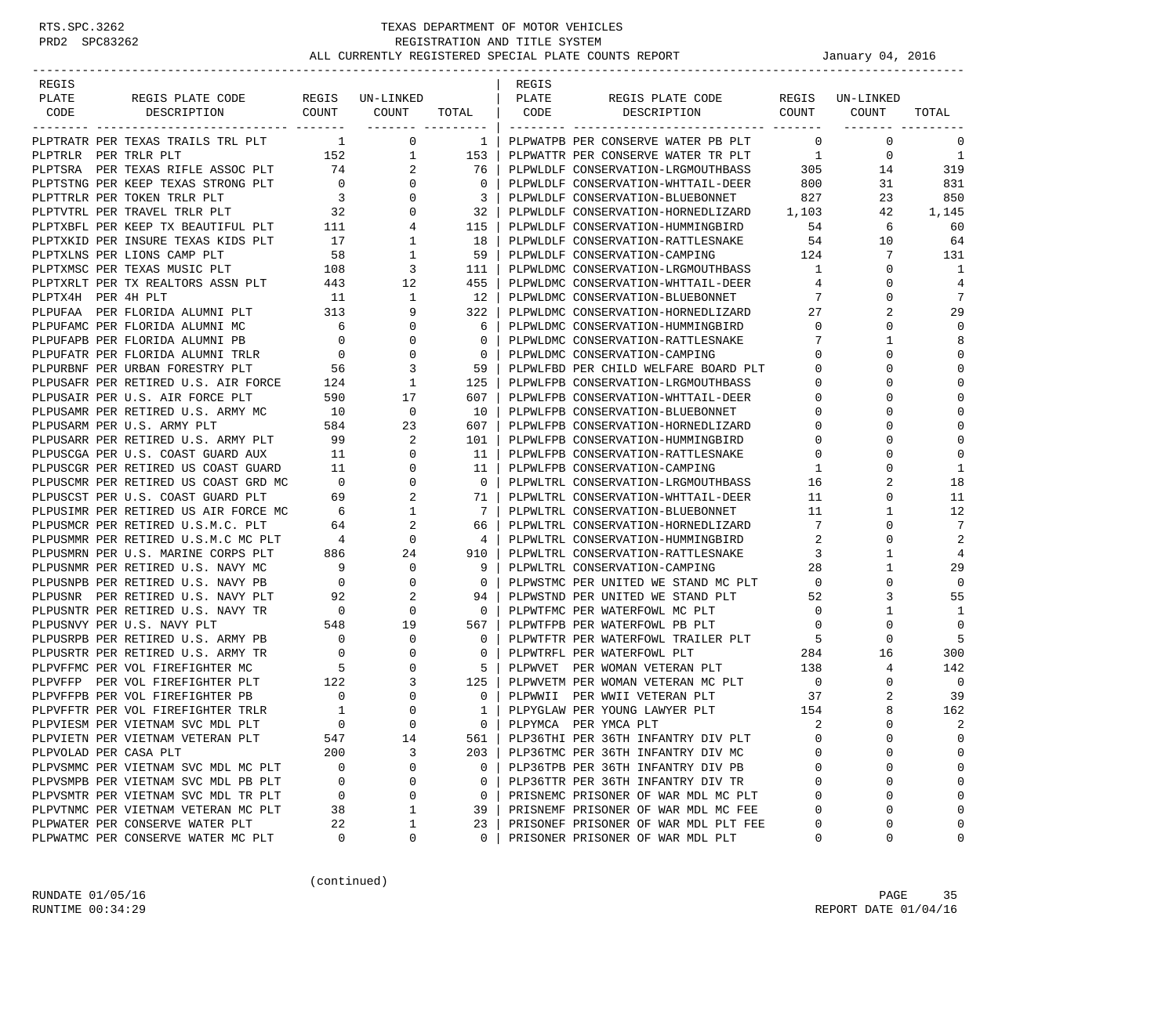| REGIS   |                                                                                                                                                                                                                                                                                                                                                                                                                                                     |                                        |                                        |                          | REGIS   |                                                                                  |                          |                 |                |
|---------|-----------------------------------------------------------------------------------------------------------------------------------------------------------------------------------------------------------------------------------------------------------------------------------------------------------------------------------------------------------------------------------------------------------------------------------------------------|----------------------------------------|----------------------------------------|--------------------------|---------|----------------------------------------------------------------------------------|--------------------------|-----------------|----------------|
| PLATE   | REGIS PLATE CODE                                                                                                                                                                                                                                                                                                                                                                                                                                    |                                        | REGIS UN-LINKED                        |                          | PLATE   | REGIS PLATE CODE                                                                 |                          | REGIS UN-LINKED |                |
| CODE    | DESCRIPTION COUNT                                                                                                                                                                                                                                                                                                                                                                                                                                   |                                        | COUNT<br>________ _________            | TOTAL                    | CODE    | DESCRIPTION COUNT                                                                |                          | COUNT           | TOTAL          |
|         | PRLHBSMC PRL HARBOR SURVIVOR MC PLT 0 0 0                                                                                                                                                                                                                                                                                                                                                                                                           |                                        |                                        | $\overline{\phantom{0}}$ |         | SOLDIEMF SOLDIERS MDL MC PLT (FEE)                                               | $\mathbf{0}$             | $\mathbf 0$     | 0              |
|         | PRIHRB PEARL HARBOR PLT 101 5<br>PRIHRBF PEARL HARBOR PLT (FEE) 0 0<br>PRIHRSRF PRI HARBOR SURVIVR (FEE) 3 1<br>PRIHRSUR PEARL HARBOR SURVIVOR PLT 36 3<br>PRIHSMCF PRI HARBOR SVR MC PLT (FEE) 0 0                                                                                                                                                                                                                                                 |                                        |                                        | 106                      |         | SOLDIERF SOLDIERS MDL PLT (FEE)                                                  | $\overline{0}$           | 0               | $\mathbf 0$    |
|         |                                                                                                                                                                                                                                                                                                                                                                                                                                                     |                                        |                                        | $\mathbf{0}$             |         | SOLDIERS SOLDIERS MDL PLT                                                        | $\overline{0}$           | 0               | $\mathbf 0$    |
|         |                                                                                                                                                                                                                                                                                                                                                                                                                                                     |                                        |                                        | $\overline{4}$           | SOP     | SOLDIERS MDL PLT 0<br>STATE OFFICIAL PLT 0                                       |                          | $\Omega$        | $\mathbf 0$    |
|         |                                                                                                                                                                                                                                                                                                                                                                                                                                                     |                                        |                                        | 39                       |         |                                                                                  | $\overline{0}$           | 0               | $\mathbf 0$    |
|         |                                                                                                                                                                                                                                                                                                                                                                                                                                                     |                                        |                                        | $\overline{0}$           |         | SOPMC STATE OFFICIAL MC PLT 0<br>SPCLOLYM SPECIAL OLYMPICS PLT 58                |                          | $\Omega$        | 58             |
|         | PROTSRV PROTECT AND SERVE PLT                                                                                                                                                                                                                                                                                                                                                                                                                       |                                        | 337 14                                 | 351                      | SPCOMM  | AEROSPACE COMMISSION PLT 147                                                     |                          | 6               | 153            |
|         | PROTSRVM PROTECT AND SERVE MC PLT                                                                                                                                                                                                                                                                                                                                                                                                                   | $\overline{\mathbf{1}}$                |                                        | $\mathbf{1}$             | SPORT   | HOUSTON TEXANS                                                                   | 848                      | 36              | 884            |
|         | PROTSRVP PROTECT AND SERVE PB PLT                                                                                                                                                                                                                                                                                                                                                                                                                   | $\begin{array}{c} 1 \\ 0 \end{array}$  | $\begin{matrix}0\\0\end{matrix}$       | $\overline{\phantom{0}}$ | SPORT   | DALLAS COWBOYS 1,887                                                             |                          | 68              | 1,955          |
|         |                                                                                                                                                                                                                                                                                                                                                                                                                                                     |                                        | $\overline{\phantom{0}}$               | $\overline{\phantom{0}}$ | SPORT   | DALLAS STARS                                                                     | 140                      | 6               | 146            |
|         | PROTSRVT PROTECT AND SERVE TR PLT 0<br>PUHRTMCF PURPLE HEART MC PLT (FEE) 245                                                                                                                                                                                                                                                                                                                                                                       |                                        | $\frac{10}{10}$                        | 255                      | SPORT   | DALLAS MAVERICKS                                                                 | 193                      | 7               | 200            |
|         |                                                                                                                                                                                                                                                                                                                                                                                                                                                     |                                        | 416                                    | 14,984                   | SPORT   | TEXAS RANGERS                                                                    | 645                      | 33              | 678            |
|         | $\begin{tabular}{lllllllllll} \multicolumn{2}{c}{\textbf{PURHRT}} & {\textbf{PUR}} & {\textbf{H}EART PLT} & {\textbf{14,568}} \\ \multicolumn{2}{c}{\textbf{PURHRTF}} & {\textbf{PURPLE HERRT PLT}} & {\textbf{FEE}} & {\textbf{2,807}} \\ \multicolumn{2}{c}{\textbf{PURHRTF}} & {\textbf{VURFLE HERRT PLT}} & {\textbf{FEE}} & {\textbf{3.807}} \\ \multicolumn{2}{c}{\textbf{PURHRTF}} & {\textbf{VURHRTF}} & {\textbf{FURHRTF}} & {\textbf{1.8$ |                                        | 105                                    | 2,912                    | SPORT   | HOUSTON ASTROS                                                                   | 149                      | 8               | 157            |
|         | PURHRTMC PURPLE HEART MC PLT 179<br>PWP PRISONER OF WAR PLT 668<br>PWPF PRISONER OF WAR (FEE) 11                                                                                                                                                                                                                                                                                                                                                    |                                        | $\overline{4}$                         | 183                      | SPORT   | HOUSTON ROCKETS                                                                  | 28                       | 4               | 32             |
|         |                                                                                                                                                                                                                                                                                                                                                                                                                                                     |                                        |                                        | 711                      |         |                                                                                  |                          | 0               | $\overline{0}$ |
|         |                                                                                                                                                                                                                                                                                                                                                                                                                                                     |                                        | $\begin{array}{c} 43 \\ 1 \end{array}$ | 12                       |         | SPOUSDMF SURVIVING SPOUSE DV MC(FEE) 0<br>SPOUSDVF SURVIVING SPOUSE DV (FEE) 105 |                          | 5               | 110            |
|         | QTRHORSE AMERICAN QUARTER HORSE PLT 306                                                                                                                                                                                                                                                                                                                                                                                                             |                                        | 19                                     | 325                      |         | SPOUSDVM SURVIVING SPOUSE DV MC PLT                                              | $\sim$ 2                 | 0               | 2              |
|         | QTRHRSMC AMERICAN QTR HORSE MC PLT 0                                                                                                                                                                                                                                                                                                                                                                                                                |                                        | $\overline{0}$                         | 0                        |         | SPOUSEDV SURVIVING SPOUSE DV PLT 1,430                                           |                          | 41              | 1,471          |
|         | OTRHRSTL AMERICAN OTR HORSE TRL PLT 8                                                                                                                                                                                                                                                                                                                                                                                                               |                                        | 0                                      | 8                        |         | STARDAY STAR DAY SCHOOL LIBRARY PLT 0                                            |                          | 0               | 0              |
|         |                                                                                                                                                                                                                                                                                                                                                                                                                                                     |                                        | 1                                      | 13                       | STCAP   | STATE CAPITOL PLT                                                                |                          | 6               | 122            |
|         |                                                                                                                                                                                                                                                                                                                                                                                                                                                     |                                        | 18                                     | 527                      | STREET  | $\frac{116}{49}$<br>STREET ROD PLT                                               |                          | 3               | 52             |
|         |                                                                                                                                                                                                                                                                                                                                                                                                                                                     |                                        | 33                                     | 721                      |         | STREETMC STREET ROD MOTORCYCLE PLT 0                                             |                          | 0               | $\mathbf 0$    |
|         |                                                                                                                                                                                                                                                                                                                                                                                                                                                     |                                        | 1                                      | 1                        |         | SVSTRMCF SILVER STAR MEDAL MC (FEE)                                              | $\overline{\phantom{a}}$ | $\mathbf{1}$    | 4              |
|         | NEXT CONTROLLER PLT 12<br>READ READ TO SUCCEED PLT 509<br>REDFISH CCA REDFISH PLT 688<br>REDFSHMC CCA REDFISH MC PLT 0<br>REDFSHPB CCA REDFISH PB PLT 0<br>RI ROTARY INTL PLT 0                                                                                                                                                                                                                                                                     |                                        | $\mathbf{0}$                           | $\Omega$                 |         | SWASIDMC SW ASIA SVC MDL DSTR MC PLT                                             | $\mathbf 0$              | $\Omega$        | $\mathbf 0$    |
|         |                                                                                                                                                                                                                                                                                                                                                                                                                                                     |                                        | 4                                      | 94                       |         | SWASIDPB SW ASIA SVC MDL DSTR PB PLT                                             | $\mathbf 0$              | 0               | $\mathbf 0$    |
| RIMC    | ROTARY INTL MC PLT                                                                                                                                                                                                                                                                                                                                                                                                                                  | $\begin{array}{c} 90 \\ 0 \end{array}$ | $\mathbf{0}$                           | 0                        |         | SWASIDST SW ASIA SVC MDL DSTORM PLT                                              | $\mathbf 0$              | $\Omega$        | 0              |
| RIPB    | ROTARY INTL PB PLT                                                                                                                                                                                                                                                                                                                                                                                                                                  |                                        | 0                                      | 0                        |         | SWASIDTR SW ASIA SVC MDL DSTR TR PLT                                             | $\mathbf{0}$             | 0               | $\mathbf 0$    |
| RITRL   | ROTARY INTL TRL PLT                                                                                                                                                                                                                                                                                                                                                                                                                                 | $\begin{array}{c} 0 \\ 0 \end{array}$  | $\mathbf 0$                            | $\mathbf 0$              | TCOTMC  | TAKE CARE OF TEXAS MC PLT                                                        | $\mathbf 0$              |                 | $\mathbf 0$    |
| ROP     | 8,645<br>RADIO OPERATOR PLT                                                                                                                                                                                                                                                                                                                                                                                                                         |                                        | 272                                    | 8,917                    | TCOTPB  | TAKE CARE OF TEXAS PB PLT                                                        | 0                        | $\Omega$        | $\mathbf 0$    |
| ROPMC   |                                                                                                                                                                                                                                                                                                                                                                                                                                                     |                                        | 9                                      | 198                      | TCOTPLT | TAKE CARE OF TEXAS PLT                                                           | 33                       | 3               | 36             |
| ROPPB   | RADIO OPERATOR MC PLT 189<br>RADIO OPERATOR PB PLT 0                                                                                                                                                                                                                                                                                                                                                                                                |                                        | $\mathbf 0$                            | $\overline{\phantom{0}}$ | TCOTTR  | TAKE CARE OF TEXAS TR PLT                                                        | $\overline{0}$           | $\Omega$        | $\mathbf 0$    |
| ROPTRL  | RADIO OPERATOR TRL PLT                                                                                                                                                                                                                                                                                                                                                                                                                              | 123                                    | $4\overline{ }$                        | 127                      | TEJANO  | TEJANO MONUMENT PLT                                                              | $\mathbf 0$              | 0               | $\mathbf 0$    |
| SAMSSNS | SAN ANTONIO MISSIONS PLT                                                                                                                                                                                                                                                                                                                                                                                                                            |                                        | $\mathbf 0$                            | $\mathbf{0}$             | TEXAS4H | 4H PLT                                                                           | 25                       | 0               | 25             |
| SHAREMC | SHARE THE ROAD MC PLT                                                                                                                                                                                                                                                                                                                                                                                                                               | $\begin{array}{c} 0 \\ 1 \end{array}$  | 1                                      | 2                        | TGP     | 1,568<br>TEXAS GUARD PLT                                                         |                          | 62              | 1,630          |
|         |                                                                                                                                                                                                                                                                                                                                                                                                                                                     |                                        | 0                                      | 0                        | TGPMC   | TEXAS GUARD MOTORCYCLE                                                           | 24                       | 2               | 26             |
|         |                                                                                                                                                                                                                                                                                                                                                                                                                                                     |                                        | 60                                     | 1,554                    | TGPPB   | TEXAS GUARD PRIVATE BUS                                                          | $\overline{0}$           | $\mathbf 0$     | $\mathbf 0$    |
|         | SHAREPB SHARE THE ROAD PB PLT 1,494 6<br>SHAREPB SHARE THE ROAD PLT 1,494 6<br>SHARETR SHARE THE ROAD TR PLT 1,494 6<br>SHARETR SHARE THE ROAD TR PLT 0<br>SHTLCLM SPACE SHUTTLE COLUMBIA PLT 211<br>SILVRSTR SILVER STAR MEDAL PLT 271<br>                                                                                                                                                                                                         |                                        | 0                                      | $\overline{\phantom{0}}$ | TGPTR   | TEXAS GUARD TRAILER PLT                                                          | $\overline{9}$           | 2               | 11             |
|         |                                                                                                                                                                                                                                                                                                                                                                                                                                                     |                                        | 8                                      | 219                      | TRAILS  | TEXAS TRAILS PLT                                                                 | 381                      | 19              | 400            |
|         |                                                                                                                                                                                                                                                                                                                                                                                                                                                     |                                        | 9                                      | 280                      |         | TRAILSMC TEXAS TRAILS MC PLT                                                     | $\overline{\mathbf{3}}$  | $\mathbf 0$     | 3              |
|         |                                                                                                                                                                                                                                                                                                                                                                                                                                                     |                                        | $\overline{0}$                         | -7                       |         | TRAILSPB TEXAS TRAILS PB PLT                                                     | $\mathbf 0$              | 0               | $\mathbf 0$    |
|         |                                                                                                                                                                                                                                                                                                                                                                                                                                                     |                                        | $\mathbf 0$                            | $\Omega$                 |         | TRAILSTR TEXAS TRAILS TRLR PLT                                                   | $\overline{3}$           | $\Omega$        | 3              |
| SJTHD   | SAN JACINTO TX HIST PLT                                                                                                                                                                                                                                                                                                                                                                                                                             | 77                                     | $\mathbf{1}$                           | 78                       | TSRA    | TEXAS STATE RIFLE ASSOC PLT                                                      | 357                      | 14              | 371            |
|         | SJTHDMC SAN JACINTO TX MC PLT                                                                                                                                                                                                                                                                                                                                                                                                                       | 0                                      | 0                                      | 0                        |         | TXBTYFL KEEP TEXAS BEAUTIFUL PLT                                                 | 239                      | 11              | 250            |
|         | SJTHDPB SAN JACINTO TX PB PLT                                                                                                                                                                                                                                                                                                                                                                                                                       | 0                                      | 0                                      | 0                        |         | TXCSTBL TEXAS CONSTABLES PLT                                                     | 152                      | 5               | 157            |
|         | SJTHDTR SAN JACINTO TX TRL PLT                                                                                                                                                                                                                                                                                                                                                                                                                      | 1                                      | 0                                      | 1                        |         | TXKIDSMC INSURE TEXAS KIDS MC PLT                                                | 0                        | 0               | 0              |
|         | SLVRSTRF SILVER STAR MEDAL PLT (FEE)                                                                                                                                                                                                                                                                                                                                                                                                                | 43                                     | 1                                      | 44                       |         | TXKIDSPB INSURE TEXAS KIDS PB PLT                                                | 0                        | 0               | $\mathbf 0$    |
|         | SMILETX SMILE TEXAS STYLE PLT                                                                                                                                                                                                                                                                                                                                                                                                                       | 95                                     | 5                                      | 100                      |         | TXKIDSTR INSURE TEXAS KIDS TRL                                                   | 0                        | 0               | $\mathbf 0$    |
| SOCAP   | STATE OFFICIAL CAPITOL PLT                                                                                                                                                                                                                                                                                                                                                                                                                          | 42                                     | 0                                      | 42                       |         | TXLIONS LIONS CAMP PLT                                                           | 326                      | 8               | 334            |
|         | SOCAPMC STATE OFFICIAL CAPITOL MC                                                                                                                                                                                                                                                                                                                                                                                                                   | 0                                      | 0                                      | 0                        |         | TXMUSIC TEXAS MUSIC PLT                                                          | 212                      | 10              | 222            |
|         | SOLDIEMC SOLDIERS MDL MC PLT                                                                                                                                                                                                                                                                                                                                                                                                                        | 0                                      | 0                                      | 0                        |         | TXREALTR TEXAS REALTORS ASSN PLT                                                 | 587                      | 13              | 600            |

(continued)

RUNDATE 01/05/16 PAGE 36 RUNTIME  $00:34:29$  REPORT DATE  $01/04/16$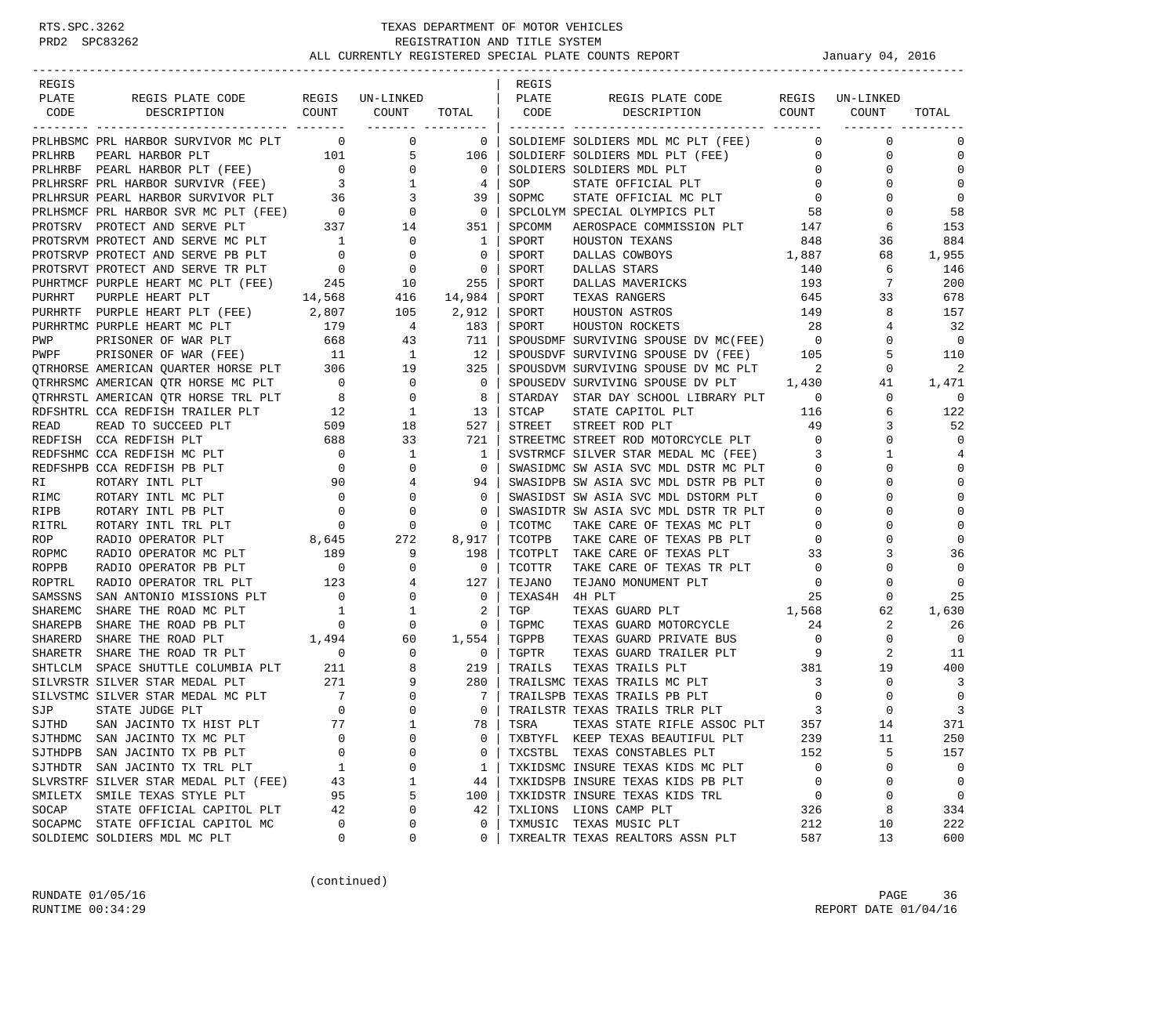| REGIS<br>PLATE     |                                                    | REGIS                      |                            |                    | REGIS<br>PLATE |                                                         | REGIS                 |                    |                |
|--------------------|----------------------------------------------------|----------------------------|----------------------------|--------------------|----------------|---------------------------------------------------------|-----------------------|--------------------|----------------|
| CODE               | REGIS PLATE CODE<br>DESCRIPTION                    | COUNT                      | UN-LINKED<br>COUNT         | TOTAL              | CODE           | REGIS PLATE CODE<br>DESCRIPTION                         | COUNT                 | UN-LINKED<br>COUNT | TOTAL          |
|                    |                                                    |                            | ------- ---------          |                    |                |                                                         |                       |                    |                |
|                    | TXRLTRMC TEXAS REALTOR ASSN MC PLT                 | $\mathbf{0}$               | $\mathbf 0$                | 0                  | USP            | U.S. SENATE PLT                                         | 0                     | 0                  | 0              |
| TXSTRNG            | KEEP TEXAS STRONG PLT                              | $\overline{0}$             | $\mathbf 0$                | $\overline{0}$     | VFFP           | VOL FIREFIGHTER PLT 2,960                               |                       | 48                 | 3,008          |
| UFAA               | FLORIDA ALUMNI PLT                                 | 387                        | 20                         | 407                | VFFPMC         | VOL FIREFIGHTER MC PLT                                  | 94                    | 4                  | 98             |
| UFAAMC             | FLORIDA ALUMNI MC PLT                              | $\overline{1}$             | $\overline{0}$             | 1                  | VFFPPB         | VOL FIREFIGHTER PB PLT                                  | $\overline{0}$        | 1                  | 1              |
| UFAAPB             | FLORIDA ALUMNI PB PLT                              | $\overline{0}$             | 0                          | $\mathbf{0}$       | VFFPTR         | VOL FIREFIGHTER TRLR PLT                                | 20                    | 0                  | 20             |
| UFAATR             | FLORIDA ALUMNI TRLR PLT                            | $\overline{\phantom{0}}$   | $\mathbf 0$                | $\mathbf{0}$       |                | VIESVCMD VIETNAM SERVICE MEDAL PLT                      | 4                     | $\Omega$           | 4              |
| UHP                | U.S. HOUSE PLT                                     | $\mathbf{0}$               | $\mathbf 0$                | $\mathbf{0}$       |                | VIESVMMC VIETNAM SERVICE MDL MC PLT                     | $\mathbf 0$           | 0                  | $\mathbf 0$    |
| UJP                | U.S. JUDGE PLT                                     | $\overline{0}$             | $\mathbf 0$                | $\mathbf{0}$       |                | VIESVMPB VIETNAM SERVICE MDL PB PLT                     | $\overline{0}$        | 0                  | $\mathbf 0$    |
|                    | URBNFRST URBAN FORESTRY PLT                        | 147                        | 7                          | 154                |                | VIESVMTR VIETNAM SERVICE MDL TR PLT                     | $\overline{0}$        | $\Omega$           | $\Omega$       |
| USAFMCR            | RETIRED U.S. AIR FORCE MC                          | 109                        | 5                          | 114                |                | VIETNAMV VIETNAM VETERAN PLT                            | 6,533                 | 231                | 6,764          |
|                    | USAFPBR RETIRED U.S. AIR FORCE PB                  | $\overline{\phantom{0}}$   | 0                          | $\mathbf 0$        |                | VIETNVMC VIETNAM VETERAN MC PLT                         | 565                   | 19                 | 584            |
| USAFR              | RETIRED U.S. AIR FORCE PLT                         | 1,744                      | 61                         | 1,805              | VOLADV         | CASA PLT                                                | 485                   | 16                 | 501            |
|                    | USAFTRR RETIRED U.S. AIR FORCE TR                  | 9                          | $\overline{0}$             | 9                  | WATER          | CONSERVE WATER PLT                                      | 49                    | 6                  | 55             |
| USAIR              | U.S. AIR FORCE PLT                                 | 5,914                      | 258                        | 6,172              |                | WATERMC CONSERVE WATER MC PLT                           | $\overline{0}$        | $\Omega$           | $\mathbf 0$    |
|                    | USAIRMC U.S. AIR FORCE MC PLT                      | 298                        | $\overline{7}$             | 305                | WATERPB        | CONSERVE WATER PB PLT                                   | $\overline{0}$        | 0                  | $\mathbf 0$    |
|                    | USAIRPB U.S. AIR FORCE PB PLT                      | $\overline{0}$             | $\overline{1}$             | $\mathbf{1}$       |                | WATERTR CONSERVE WATER TR PLT                           | $\overline{1}$        | $\mathbf 0$        | $\mathbf{1}$   |
|                    | USAIRTRL U.S. AIR FORCE TRL PLT                    | 65                         | $\overline{\phantom{0}}$   | 65                 |                | WATRFOWL WATERFOWL PLT                                  | 751                   | 44                 | 795            |
| USARM              | U.S. ARMY PLT                                      | 7,263                      | 374                        | 7,637              | WESTAND        | UNITED WE STAND PLT                                     | 74                    | 3                  | 77             |
|                    | USARMCR RETIRED U.S. ARMY MC PLT                   | 92                         | $\overline{\phantom{0}}^2$ | 94                 |                | WESTNDMC UNITED WE STAND MC PLT                         | $\overline{0}$        | $\Omega$           | $\mathbf 0$    |
| USARMMC            | U.S. ARMY MC PLT                                   | 420                        | 24                         | 444                |                | WILDLFMC CONSERVATION-LRGMOUTHBASS                      | 2                     | 0                  | 2              |
|                    | USARMPB U.S. ARMY PB PLT                           | $\overline{0}$             | $\mathbf{1}$               | $\overline{1}$     |                | WILDLFMC CONSERVATION-WHTTAIL-DEER                      | 7                     | $\Omega$           | 7              |
|                    | USARMTRL U.S. ARMY TRL PLT                         | 83                         | 4                          | 87                 |                | WILDLFMC CONSERVATION-BLUEBONNET                        | 13                    | 1                  | 14             |
| USARR              | RETIRED U.S. ARMY PLT 1,235                        |                            | 43                         | 1,278              |                | WILDLFMC CONSERVATION-HORNEDLIZARD                      | 58                    | 3                  | 61             |
|                    | USARRPB RETIRED U.S. ARMY PB PLT                   | $\mathbf{0}$               | $\overline{0}$             | 0                  |                | WILDLFMC CONSERVATION-HUMMINGBIRD                       | -1                    | $\Omega$           | 1              |
|                    | USARRTR RETIRED U.S. ARMY TR PLT                   | 6                          | $\overline{0}$             | 6                  |                | WILDLFMC CONSERVATION-RATTLESNAKE                       | 14                    | 2                  | 16             |
| USCGA              | U.S. COAST GUARD AUXILIARY                         | 75                         | $\mathbf{1}$               | 76                 |                | WILDLFMC CONSERVATION-CAMPING                           | 2                     | $\mathbf 0$        | $\overline{a}$ |
|                    | USCGMCR RETIRED U.S. COAST GUARD MC                | $\overline{\phantom{a}}$ 3 | $\mathbf 0$                | 3                  |                | WILDLIFE CONSERVATION-LRGMOUTHBASS                      | 1,301                 | 62                 | 1,363          |
|                    | USCGPBR RETIRED U.S. COAST GUARD PB                | $\overline{0}$             | $\mathbf 0$                | $\mathbf{0}$       |                | WILDLIFE CONSERVATION-WHTTAIL-DEER                      | 2,707                 | 109                | 2,816          |
| <b>USCGR</b>       | RETIRED U.S. COAST GUARD                           | 83                         | 3                          | 86                 |                | WILDLIFE CONSERVATION-BLUEBONNET                        | 4,180                 | 143                | 4,323          |
|                    | USCGTRR RETIRED U.S. COAST GUARD TR                | 5                          | $\mathbf 0$                | 5                  |                | WILDLIFE CONSERVATION-HORNEDLIZARD                      | 7,729                 | 247                | 7,976          |
| USCST              | U.S. COAST GUARD PLT                               | 553                        | 25                         | 578                |                | WILDLIFE CONSERVATION-HUMMINGBIRD                       | 354                   | 62                 | 416            |
| USCSTMC<br>USCSTPB | U.S. COAST GUARD MC PLT<br>U.S. COAST GUARD PB PLT | 29<br>$\overline{0}$       | $\mathbf 0$<br>$\mathbf 0$ | 29<br>$\mathbf{0}$ |                | WILDLIFE CONSERVATION-RATTLESNAKE                       | 246<br>623            | 66<br>48           | 312<br>671     |
|                    | USCSTTRL U.S. COAST GUARD TRL PLT                  | $-5$                       | $\mathbf 0$                | 5                  |                | WILDLIFE CONSERVATION-CAMPING                           |                       |                    | 172            |
|                    | USMCMCR RETIRED U.S.M.C. MC PLT                    | 26                         | 0                          | 26                 |                | WLDFLOWR WILDFLOWERS PLT<br>WLDFLWMC WILDFLOWERS PLT MC | 151<br>$\overline{0}$ | 21<br>0            | $\mathbf 0$    |
|                    | USMCPBR RETIRED U.S.M.C. PB PLT                    | $\overline{\phantom{0}}$   | $\mathbf 0$                | $\mathbf{0}$       |                | WLDFLWPB WILDFLOWERS PLT PB                             | $\mathbf 0$           | $\Omega$           | $\mathbf 0$    |
| <b>USMCR</b>       | RETIRED U.S.M.C. PLT                               | 466                        | 22                         | 488                |                | WLDFLWTR WILDFLOWERS PLT TR                             | $\mathbf 0$           | 0                  | 0              |
|                    | USMCTRR RETIRED U.S.M.C. TR PLT                    | $\overline{4}$             | $\mathbf 0$                | 4                  |                | WLDLFPBP CONSERVATION-LRGMOUTHBASS                      | $\mathbf 0$           |                    | $\Omega$       |
| <b>USMRN</b>       | U.S. MARINE CORPS PLT                              | 8,272                      | 341                        | 8,613              |                | WLDLFPBP CONSERVATION-WHTTAIL-DEER                      | 0                     |                    | $\Omega$       |
|                    | USMRNMC U.S. MARINE CORPS MC PLT                   | 611                        | 24                         | 635                |                | WLDLFPBP CONSERVATION-BLUEBONNET                        | 0                     |                    | $\Omega$       |
|                    | USMRNPB U.S. MARINE CORPS PB PLT                   | $\overline{0}$             | $\mathbf 0$                | $\mathbf{0}$       |                | WLDLFPBP CONSERVATION-HORNEDLIZARD                      | 0                     |                    | 0              |
|                    | USMRNTRL U.S. MARINE CORPS TRL                     | 97                         | $\mathbf{1}$               | 98 I               |                | WLDLFPBP CONSERVATION-HUMMINGBIRD                       | $\Omega$              | $\cap$             | $\Omega$       |
| USNMCR             | RETIRED U.S. NAVY MC PLT                           | 64                         | $1\,$                      | 65                 |                | WLDLFPBP CONSERVATION-RATTLESNAKE                       | 0                     | 0                  | 0              |
| USNPBR             | RETIRED U.S. NAVY PB PLT                           | $\mathbf 0$                | $\mathsf 0$                | 0                  |                | WLDLFPBP CONSERVATION-CAMPING                           | 0                     | $\Omega$           | 0              |
| USNR               | RETIRED U.S. NAVY PLT                              | 902                        | 23                         | 925                |                | WLDLFTRL CONSERVATION-LRGMOUTHBASS                      | 57                    | 0                  | 57             |
| USNTRR             | RETIRED U.S. NAVY TR PLT                           | 5                          | 0                          | 5                  |                | WLDLFTRL CONSERVATION-WHTTAIL-DEER                      | 11                    | 2                  | 13             |
| USNVY              | U.S. NAVY PLT                                      | 4,864                      | 189                        | 5,053              |                | WLDLFTRL CONSERVATION-BLUEBONNET                        | 21                    | 1                  | 22             |
| USNVYMC            | U.S. NAVY MC PLT                                   | 312                        | 17                         | 329                |                | WLDLFTRL CONSERVATION-HORNEDLIZARD                      | 24                    | 2                  | 26             |
|                    | USNVYPB U.S. NAVY PB PLT                           | 0                          | 0                          | 0                  |                | WLDLFTRL CONSERVATION-HUMMINGBIRD                       | 2                     | 0                  | 2              |
|                    | USNVYTRL U.S. NAVY TRL PLT                         | 48                         | 0                          | 48                 |                | WLDLFTRL CONSERVATION-RATTLESNAKE                       | $\mathbf{1}$          | 0                  | 1              |
|                    |                                                    |                            |                            |                    |                |                                                         |                       |                    |                |

(continued)

RUNDATE  $01/05/16$  PAGE 37 RUNTIME  $00:34:29$  REPORT DATE  $01/04/16$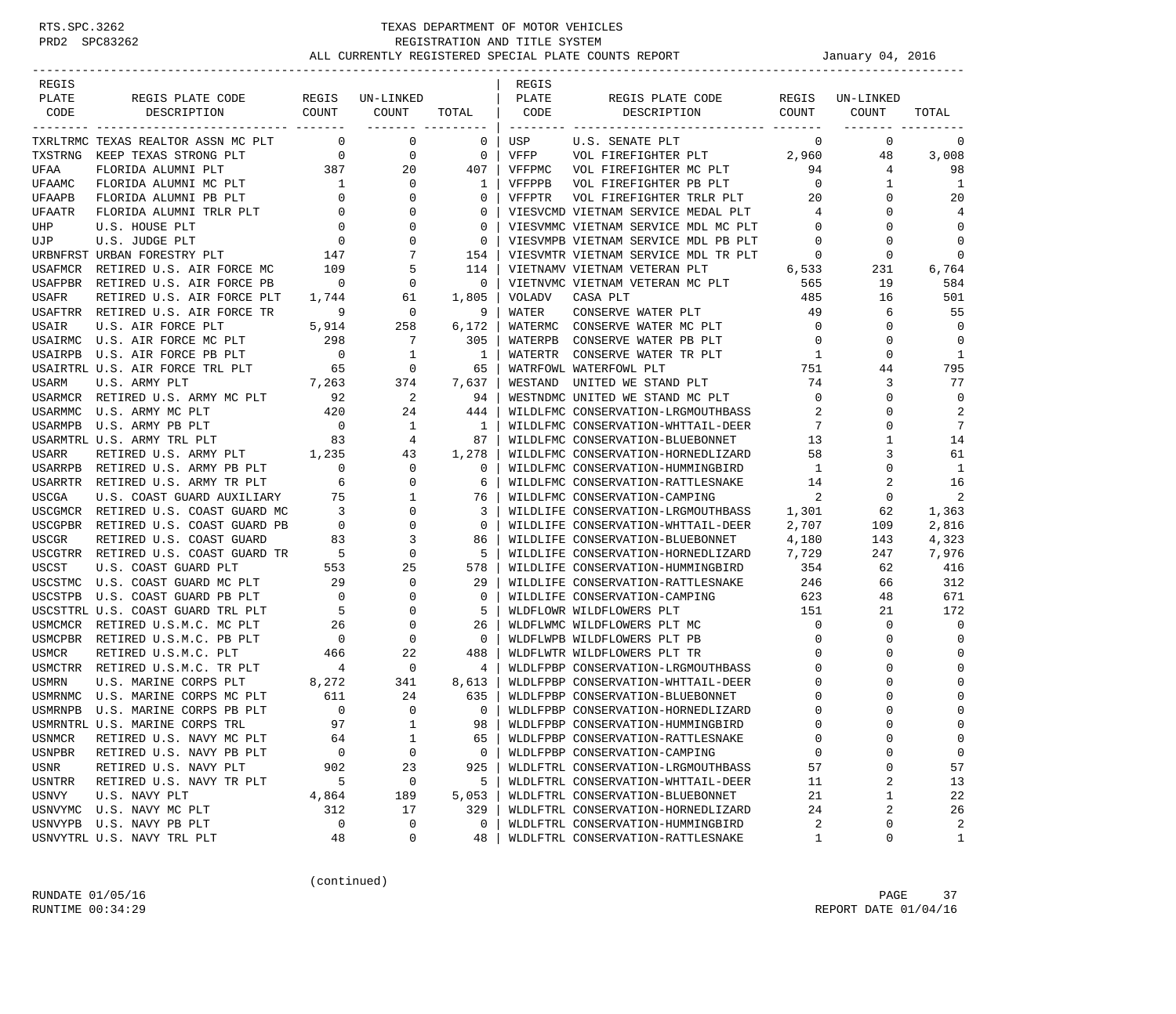| REGIS<br>PLATE<br>CODE | REGIS PLATE CODE<br>DESCRIPTION     | REGIS<br>COUNT | UN-LINKED<br>COUNT | TOTAL | REGIS<br>PLATE<br>CODE | REGIS PLATE CODE<br>DESCRIPTION | REGIS<br>COUNT | UN-LINKED<br>COUNT | TOTAL |
|------------------------|-------------------------------------|----------------|--------------------|-------|------------------------|---------------------------------|----------------|--------------------|-------|
|                        | WLDLFTRL CONSERVATION-CAMPING       | 91             |                    | 95    |                        |                                 |                |                    |       |
| WLFRBRD                | CHILD WELFARE BOARD PLT             |                |                    | 0     |                        |                                 |                |                    |       |
| WOMVET                 | WOMAN VETERAN PLT                   | 910            | 43                 | 953   |                        |                                 |                |                    |       |
|                        | WOMVETMC WOMAN VETERAN MC PLT       | 26             |                    | 26    |                        |                                 |                |                    |       |
|                        | WTRFWLMC WATERFOWL MC PLT           |                |                    |       |                        |                                 |                |                    |       |
|                        | WTRFWLPB WATERFOWL PB PLT           |                |                    |       |                        |                                 |                |                    |       |
|                        | WTRFWLTR WATERFOWL TRAILER PLT      |                | $\overline{a}$     | 6     |                        |                                 |                |                    |       |
| WWII                   | WORLD WAR II VETERAN PLT            | 442            | 35                 | 477   |                        |                                 |                |                    |       |
|                        | YGLAWYER YOUNG LAWYER PLT           | 333            | 15                 | 348   |                        |                                 |                |                    |       |
| YMCA                   | YMCA PLT                            |                |                    | 8     |                        |                                 |                |                    |       |
|                        | 36THIDMC 36TH INFANTRY DIV MC PLT   |                |                    |       |                        |                                 |                |                    |       |
|                        | 36THIDPB 36TH INFANTRY DIV PB PLT   |                |                    |       |                        |                                 |                |                    |       |
|                        | 36THIDTR 36TH INFANTRY DIV TR PLT   |                |                    |       |                        |                                 |                |                    |       |
|                        | 36THINFD 36TH INFANTRY DIVISION PLT |                |                    |       |                        |                                 |                |                    |       |